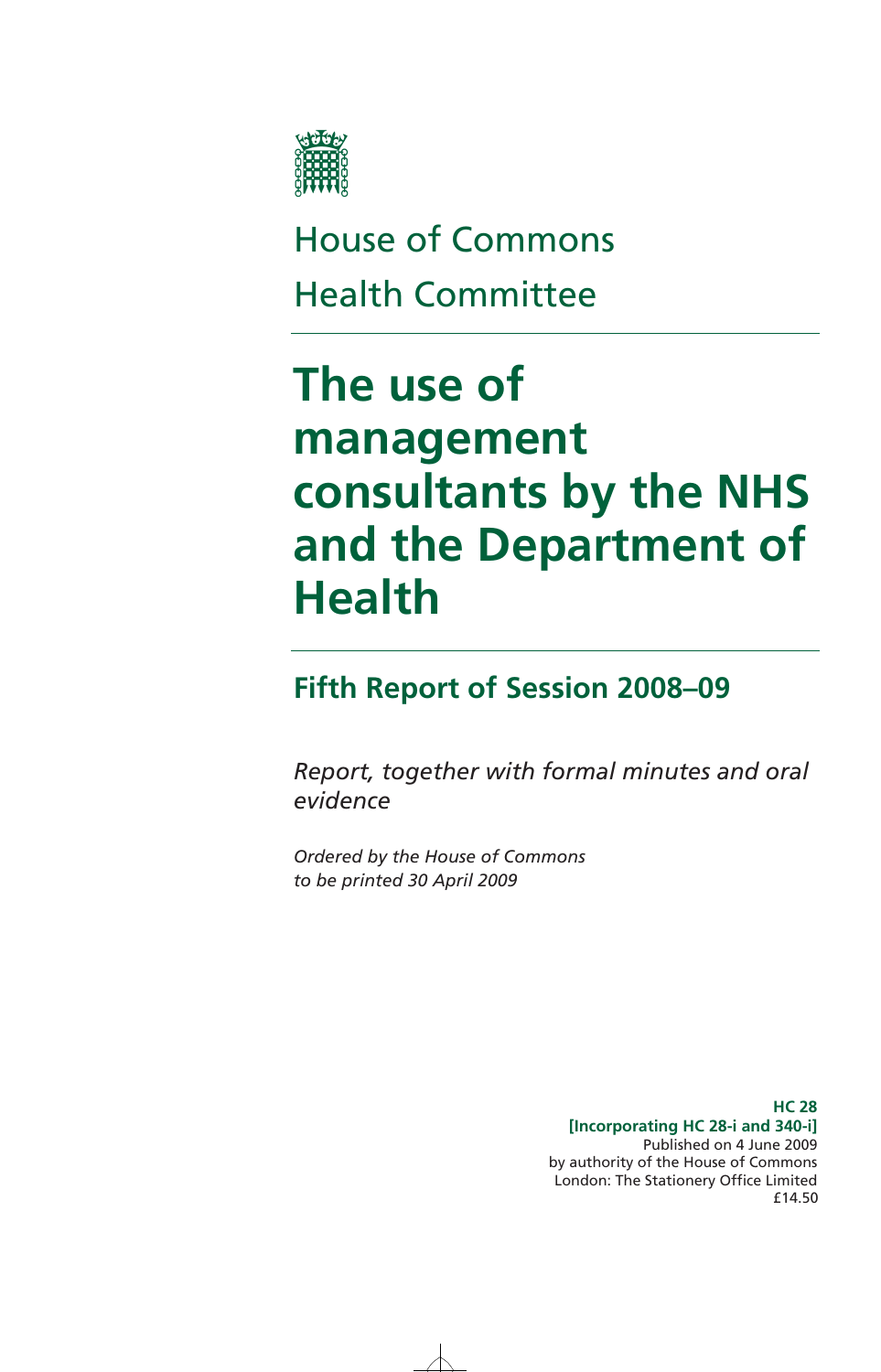# **The Health Committee**

The Health Committee is appointed by the House of Commons to examine the expenditure, administration, and policy of the Department of Health and its associated bodies.

### **Current membership**

Rt Hon Kevin Barron MP (*Labour, Rother Valley*) (Chairman) Charlotte Atkins MP (*Labour, Staffordshire Moorlands*) Mr Peter Bone MP (*Conservative, Wellingborough*) Jim Dowd MP (*Labour, Lewisham West*) Sandra Gidley MP (*Liberal Democrat, Romsey*) Stephen Hesford MP (*Labour, Wirral West*) Dr Doug Naysmith MP (*Labour, Bristol North West*) Mr Lee Scott MP (*Conservative, Ilford North*) Dr Howard Stoate MP (*Labour, Dartford*) Mr Robert Syms MP (*Conservative, Poole*) Dr Richard Taylor MP (*Independent, Wyre Forest*)

#### **Powers**

The Committee is one of the departmental select committees, the powers of which are set out in House of Commons Standing Orders, principally in SO No 152. These are available on the Internet via www.parliament.uk.

#### **Publications**

The Reports and evidence of the Committee are published by The Stationery Office by Order of the House. All publications of the Committee (including press notices) are on the Internet at www.parliament.uk/healthcom

#### **Committee staff**

The current staff of the Committee are Dr David Harrison (Clerk), Adrian Jenner (Second Clerk), Laura Daniels (Committee Specialist), David Turner (Committee Specialist), Frances Allingham (Senior Committee Assistant), Julie Storey (Committee Assistant) and Gabrielle Henderson (Committee Support Assistant).

### **Contacts**

All correspondence should be addressed to the Clerk of the Health Committee, House of Commons, 7 Millbank, London SW1P 3JA. The telephone number for general enquiries is 020 7219 6182. The Committee's email address is healthcom@parliament.uk.

### **Footnotes**

In the footnotes of this Report, references to oral evidence are indicated by 'Q' followed by the question number, and these can be found in HC 28–i and HC 340–i.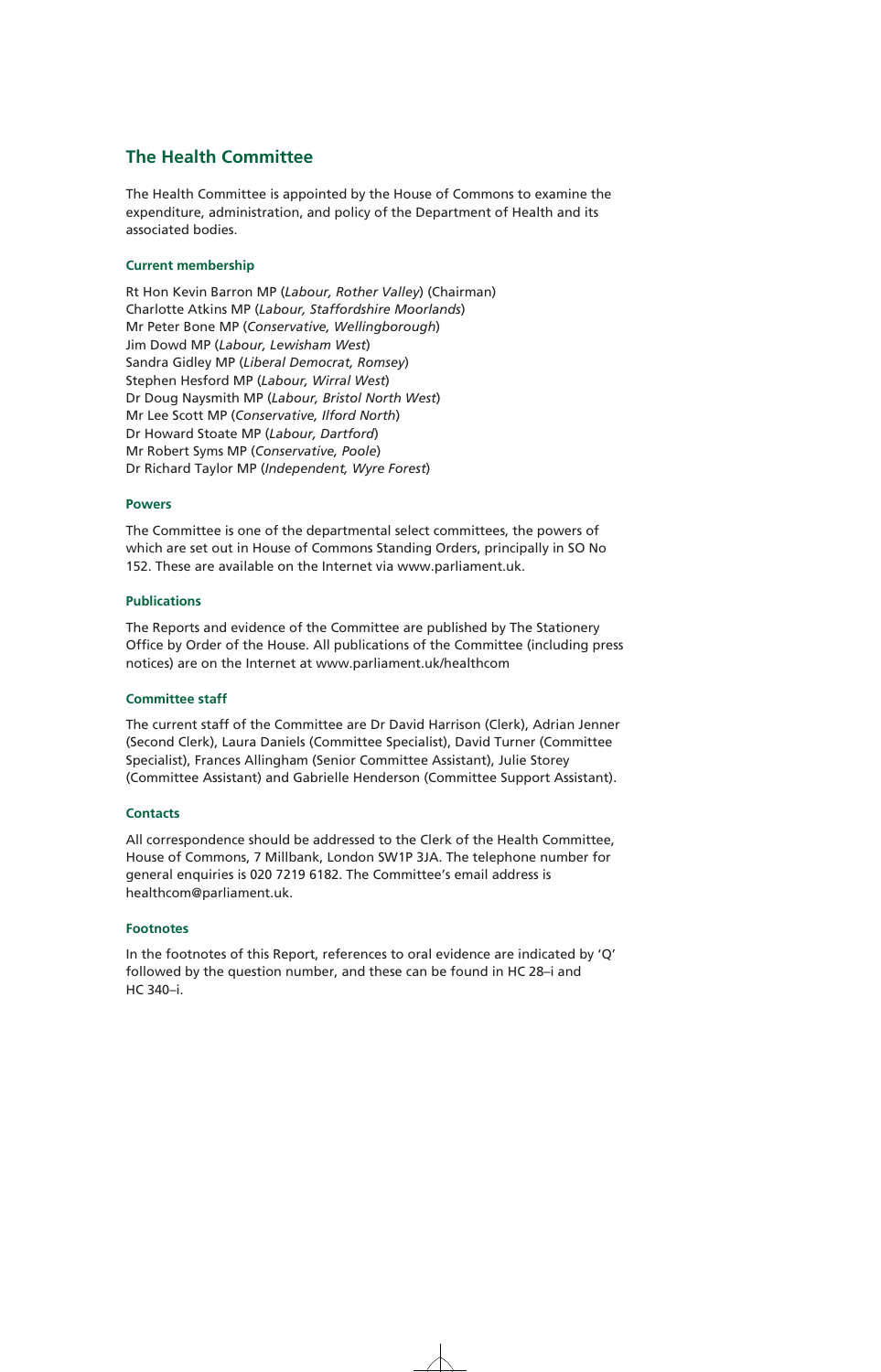# **Contents**

| <b>Report</b>                                                                                                                                                                                   | Page        |
|-------------------------------------------------------------------------------------------------------------------------------------------------------------------------------------------------|-------------|
| The Committee's 2008 Public Expenditure Questionnaire and management<br>consultants<br>Use of management consultants by the Department of Health and the NHS<br>Conclusions and recommendations | 3<br>3<br>6 |
| <b>Formal Minutes</b>                                                                                                                                                                           | 8           |
| <b>Witnesses</b>                                                                                                                                                                                | 9           |
| List of written evidence                                                                                                                                                                        | 9           |
| List of Reports from the Health Committee                                                                                                                                                       | 10          |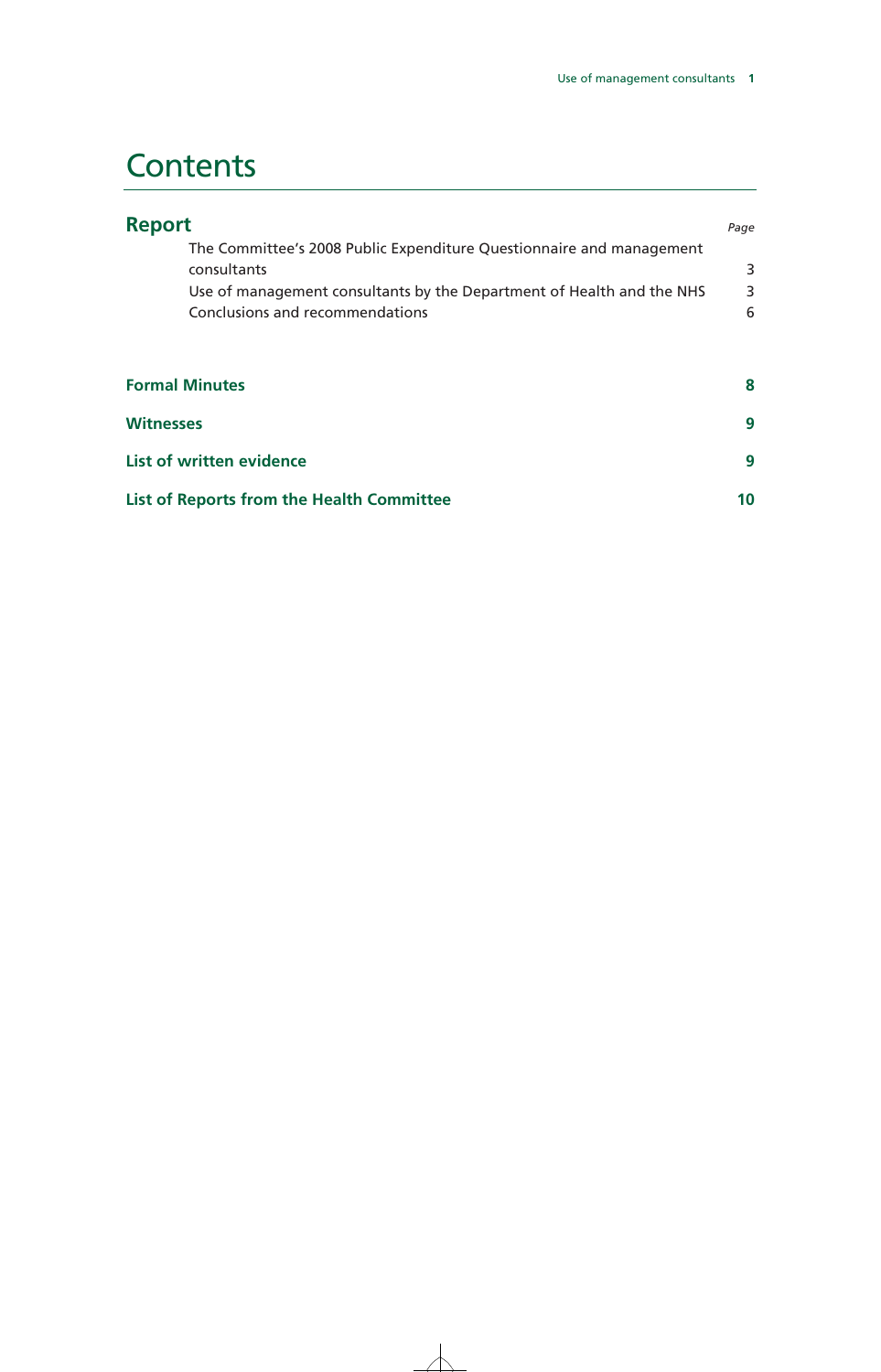# **The Committee's 2008 Public Expenditure Questionnaire and management consultants**

1. For many years the Committee has undertaken an annual *Public Expenditure Questionnaire (PEQ)* inquiry in which we have examined the Department of Health's expenditure. Each year we send the Department a questionnaire asking a range of financerelated questions. The answers relating to national and regional information are published in hard copy as well as on our website; we also include on our website spreadsheets containing a further breakdown of data relating to Primary Care Trusts.<sup>1</sup>

2. Shortly after the publication of the PEQ in December 2008, we held an evidence session with senior Departmental officials, including the Permanent Secretary (Mr Hugh Taylor) and the NHS Chief Executive (Mr David Nicholson), to question them about the information contained in the PEQ and other matters related to public expenditure. In previous years we have held a second evidence session with the Secretary of State, accompanied by his officials; this year we decided to focus this second session on the NHS Operating Framework, but followed up a number of the issues raised in the PEQ session.

3. We have not in the past published a report following our PEQ sessions. However, this year we have decided to make an exception to our normal practice and to comment on the replies made by the NHS Chief Executive to our questions about the use of management consultants.

# **Use of management consultants by the Department of Health and the NHS**

4. The National Audit Office (NAO) estimated that the NHS spent £0.6 billion on consultancy services in 2005–06, and that that is about a fifth of the entire public sector consultancy spending for that year. The NAO also estimated that the NHS was responsible for about a third of the increase in public sector consultancy expenditure between 2003–04 and 2005–06.2

5. In 2007–08 the NHS summarised accounts for the first time had separate disclosure of the amounts payable to external consultants in the NHS (prior to that, the costs were included in "miscellaneous expenditure"). The totals given in the summarised accounts, were £43.4 million for SHAs, £132.6 million for PCTs and £132.4 million for NHS Trusts, giving a total of £308.5 million. The Consolidated Accounts of NHS Foundation Trusts did not separately identify consultancy costs in 2007–08.

6. In our evidence sessions we questioned the officials about what types of firms were employed and their rates of pay. The cost per day of senior partners is usually in excess of £1,000, juniors £400–£500 (Q38). A wide range of firms are used, from the Big Four to small firms (Q36).

<sup>1</sup> http://www.publications.parliament.uk/pa/cm/cmhealth.htm

<sup>2</sup> Source NAO 2006 report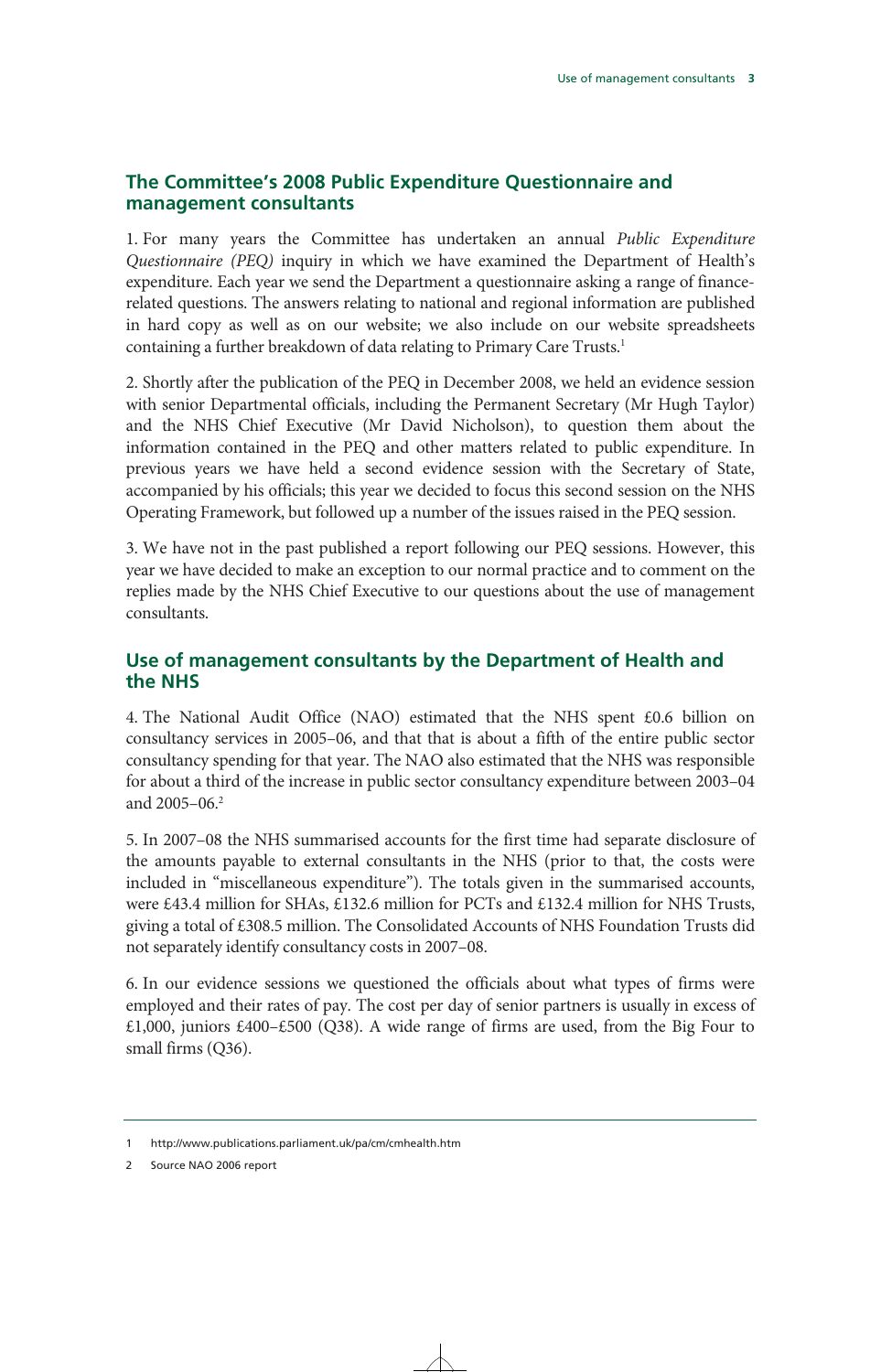7. In answer to our questions, David Nicholson, the NHS Chief Executive, argued that consultants did a useful job, especially in undertaking work which NHS organisations and the Department did not have the skills to do themselves.

8. Mr Nicholson highlighted three important areas in which consultants had worked, pointing out that "there simply were not the people out there for us to recruit, so it was not an issue that we could get a lot of people to do these really very complicated technical things, so we had to use consultancy significantly". These areas were the work of consultants on IT (as part of the *Connecting for Health* programme), the Commercial Directorate and turn-around teams.<sup>3</sup>

9. He stressed the benefits consultants had brought in respect of "turn-around":

In terms of the turnaround we spent in excess of  $£50$  million on the turnaround, and I have to say that turnaround moved us from half a billion deficit to one and a half billion surplus

The benefits had mainly come from improved implementation:

virtually none of the schemes that came up around getting ourselves back into financial balance came out of the brains of the consultants—most of the ideas came out of the NHS itself. What the consultancies gave us was the ability to execute some of these much better.

10. He noted that circumstances had in recent months changed dramatically and the Department currently had

a programme both in terms of the Commercial Directorate and in Connecting for Health to significantly reduce the amount of consultancy we use across the board, and you will see that come down significantly over the next six months or so.

The Department has now "set up a thing called IMAS (NHS Interim Management and Support), which you may or may not have come across, which is an internal consultancy. So we have developed an internal consultancy where we use our own people across the NHS now to do this kind of work and they are currently working in 23 organisations."

11. Our key questions addressed the issue of collecting and publishing information about the use of consultants. In December 2006 the Treasury issued guidance for the Spring 2007 departmental reports, placing a requirement on Departments to include information on consultancy spending. The Department of Health now collects such information about its own use, but not about the NHS's use of consultants.

12. The questions and answers to Mr Nicholson during the PEQ evidence session in December 2008 were as follows:

**Q70 Dr Stoate:** How much money are you spending on external management consultancy at the moment? I could not find that in any of the tables. Do you have any figures?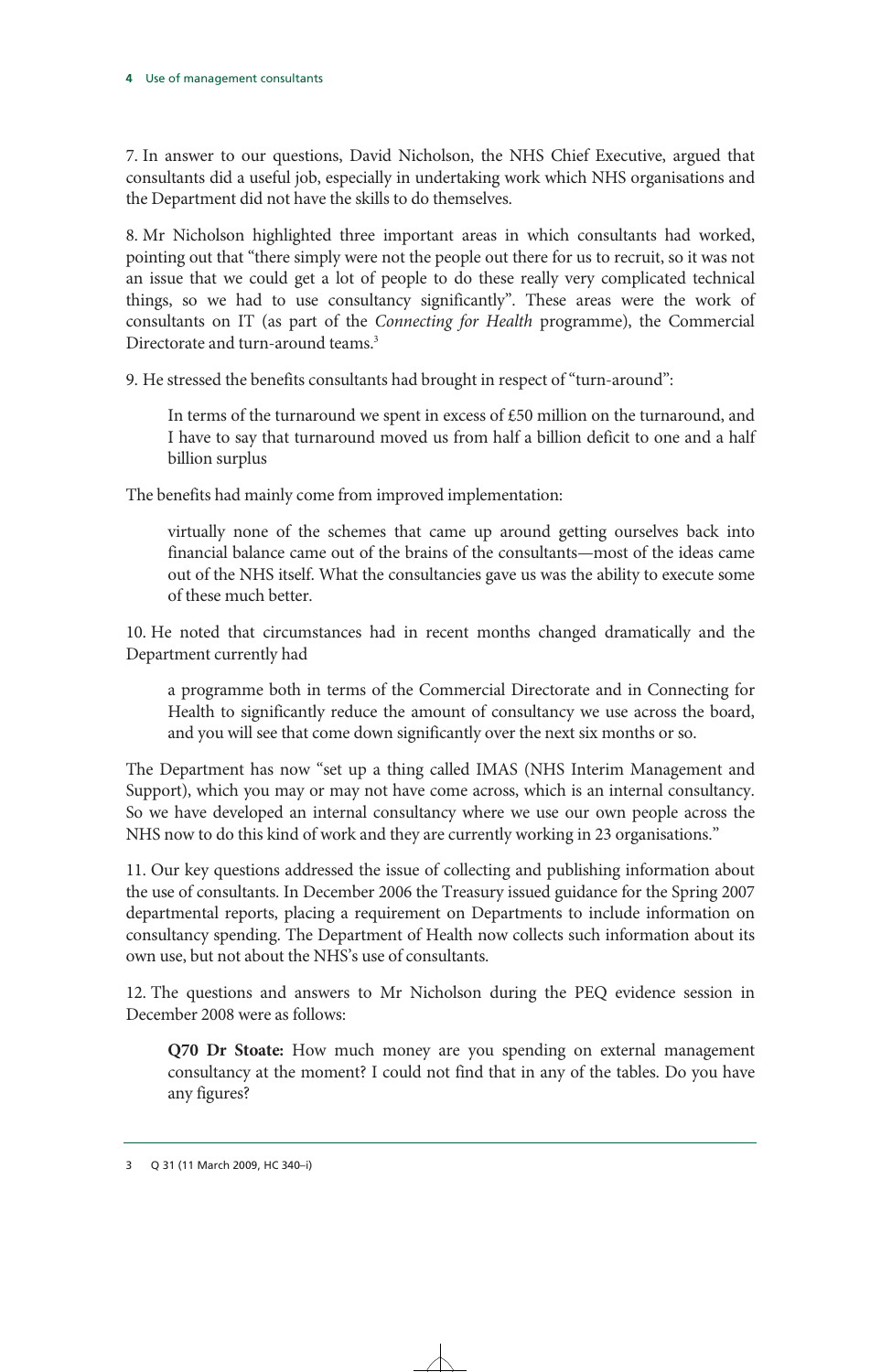Mr Nicholson: No. We have not so far collected that information centrally. We have started to think about how we might do it but I think the numbers we have got are so unreliable at the moment that we are not satisfied that we have got that number right.

**Q71 Dr Stoate:** Is that not a cause for concern, because they are rather expensive.

Mr Nicholson: That is why I think we need to get the numbers right. Absolutely.

**Q72 Dr Stoate:** If you have not collected them, it is difficult to know if they are right or wrong.

Mr Nicholson: Yes. We think we need to know how much money the NHS is spending on management consultancy and we have started the process of collecting the information. I agree with you, we should have collected it in the past, but we did not... $^{4}$ 

13. However, when we questioned Mr Nicholson in 2009 during the second evidence session (on the NHS Operating Framework) we heard a different story. He seemed to claim that collecting information would lead to micromanagement of the NHS.

**Q30 Sandra Gidley:** …Mr Nicholson [you were] before us in December and said that the Department had never had never tried to keep track of how much the NHS is spending on consultancy services. Why not?...

Mr Nicholson: I am happy to say again why we did not do it. From the centre we desperately try not to micromanage what the NHS does and consultancy can be literally from a very small amount of money to help a particular part of an organisation get better, whether it is environmental health or all sorts of things for which we use consultancy, right the way through to using the big firms  $(Q36).5$ 

He added

Centralising organisations all over the world start off by collecting detailed information in this way and then they start to use it to micromanage organisations; we do not think that is the right thing to do."6

14. We also asked the officials how they ensured that the consultants provided value for money and whether "there should be some sort of external peer review of consultants' reports or some way of ensuring that the taxpayer is getting value for money". Mr Taylor told us:

It depends where the spend occurs. If the money is spent in the Department, either on programmes or on admin then the expenditure is monitored and we publish the spend figures.<sup>7</sup>

<sup>4</sup> Q 70–72 (11 December 2008, HC 28–i)

<sup>5</sup> Q 30 (11 March 2009, HC 340–i)

<sup>6</sup> Q 31, (11 March 2009, HC 340–i)

<sup>7</sup> Q 35, (11 March 2009, HC 340–i)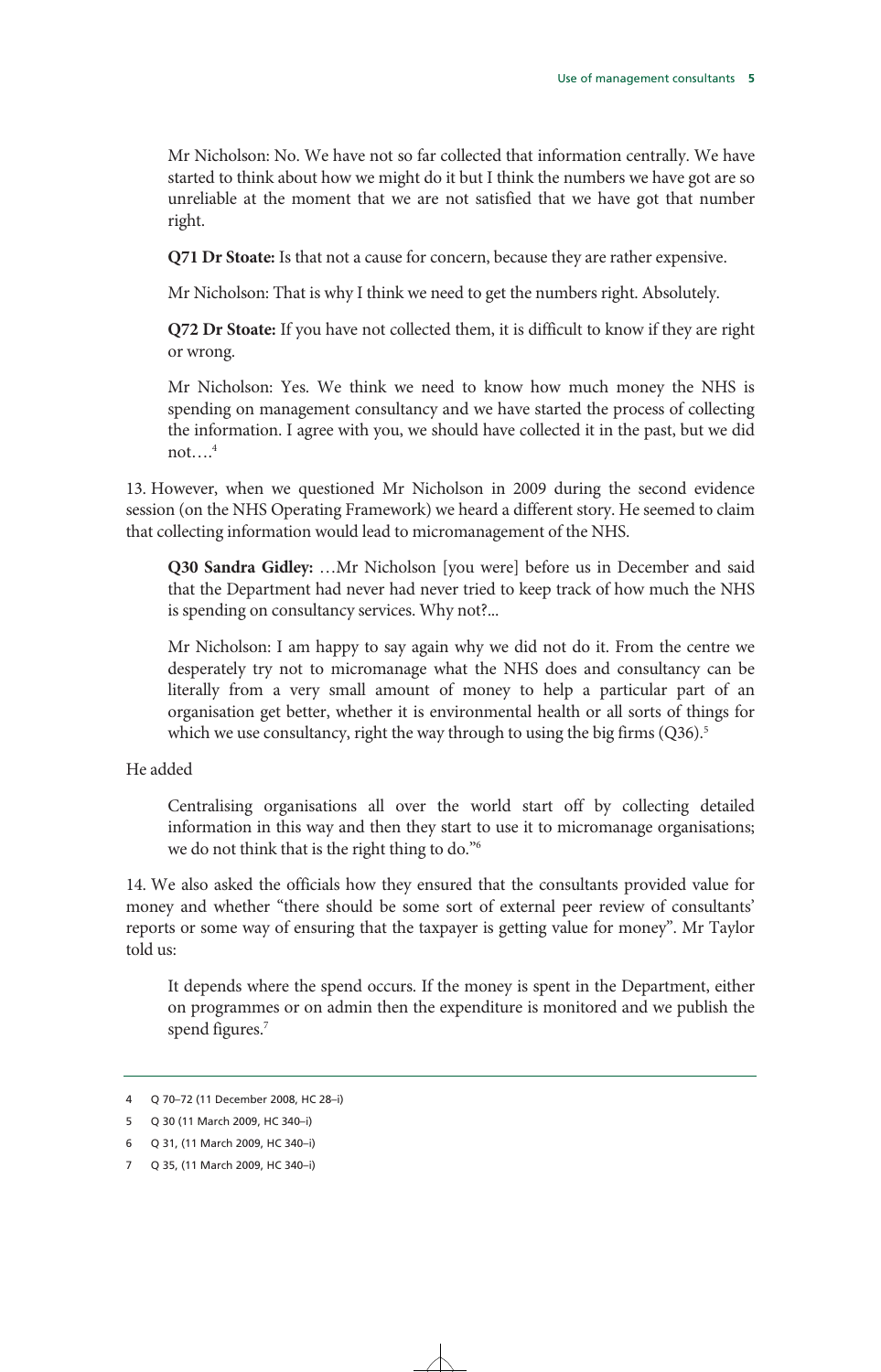in the Department we have our own internal function that certainly looks at use of consultancy within the Department and we are obviously subject to NAO review. And we have our own internal protocols to ensure that if a consultancy contract is let it is let with strict adherence to procurement rules, and we do look to try and evaluate internally within our finance and other directorates whether we are getting good use of the money we are paying to consultancy organisations.<sup>8</sup>

15. However, this was not the case with NHS spending on consultants. Mr Taylor told us that it was for individual boards and the Audit Commission to look at the way that NHS organisations spend their money

We believe that with the responsibility of individual boards to make sure that they get value for money, with the responsibility of the Audit Commission to monitor this and to make sure that through their scoring systems they have every year that they make sure that the individual organisation is getting value for money. We think that is a better way of doing it than of collecting pennies from every single organisation in the country to bring up to a complete national whole....(Q36).

# **Conclusions and recommendations**

16. We agree with Mr Nicholson's comments in December 2008 that the NHS should know how much it is spending on management consultants. The information must be collected locally and it would be a simple matter to bring this together centrally. We do not accept Mr Nicholson's subsequent argument that the central collection of such information would inevitably lead to more micromanaging. Making such spending subject to public monitoring might improve the way consultants are used. **We recommend that the Government collect centrally lists of** 

- **the management consultants employed by the Department of Health, SHAs, PCTs and acute, ambulance and mental health trusts, indicating the projects they are employed on, their duration, cost and purpose;**
- **the top ten daily rates paid by each category of organisation.**

**We will ask for this information annually and publish it in the PEQ. Monitor, the regulator of Foundation Trusts, should collect similar information for Foundation Trusts which we will also publish in the PEQ.** 

17. It is important to know whether the NHS and Department of Health are getting value for money from the contracts agreed with management consultants. We do not believe the present system which relies on internal systems and the NAO (in respect of the Department) and the Audit Commission (in respect of NHS organisations) is adequate. They do not undertake a thorough and systematic assessment of the value of the work done by the consultants. Research carried out for the Department of Health by academic institutions and individuals is always subject to peer review; a similar practice should apply

and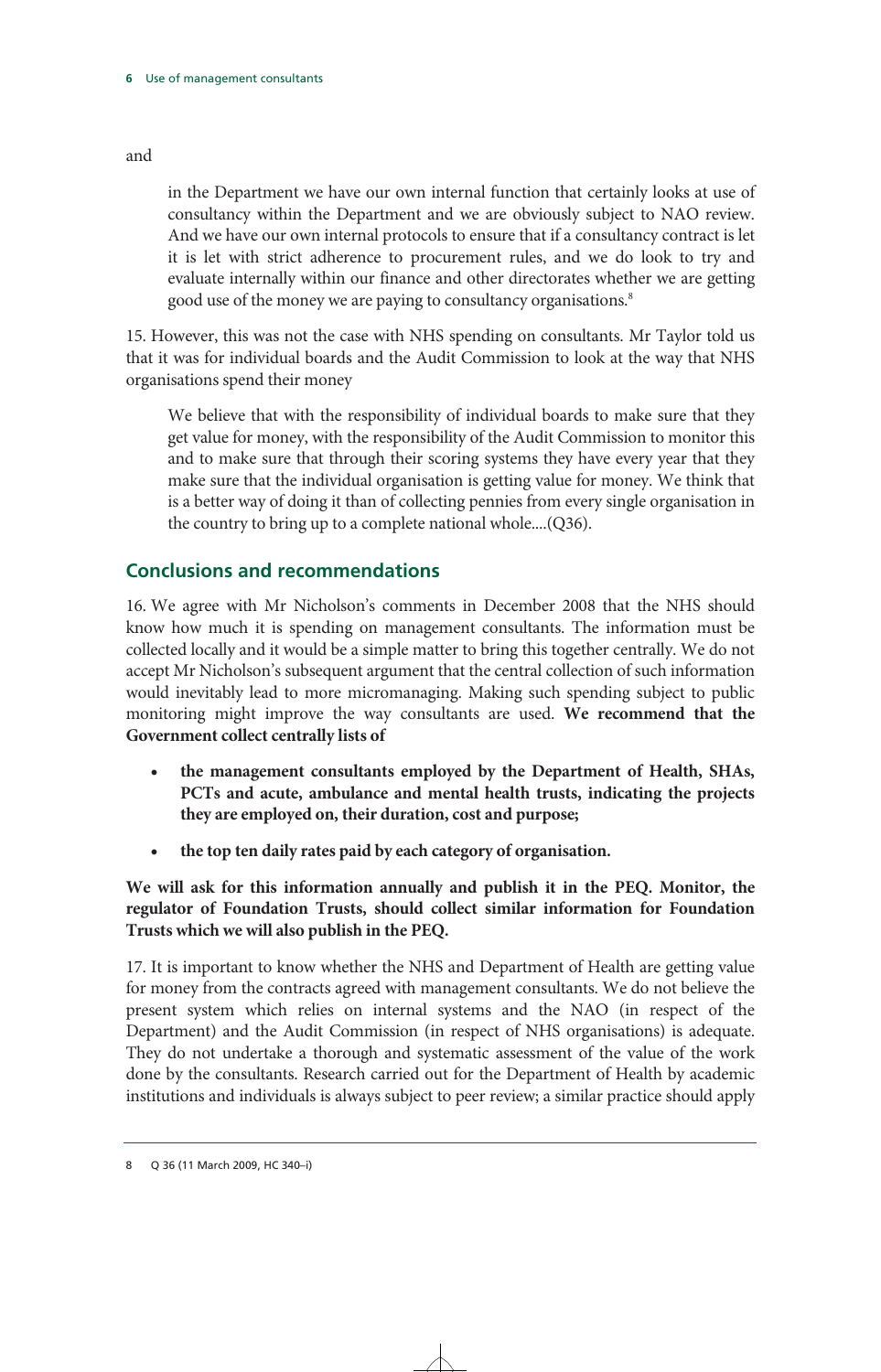to work done by management consultants as part of the condition of the contract. **We recommend that a sample of contracts with management consultants agreed by all categories of NHS organisation and the Department should be subject to external peer review. This should include an assessment of the value of the consultants' output. The external peer review might be put out to tender through the National Institute for Health Research which the Department uses in respect of R and D contracts.**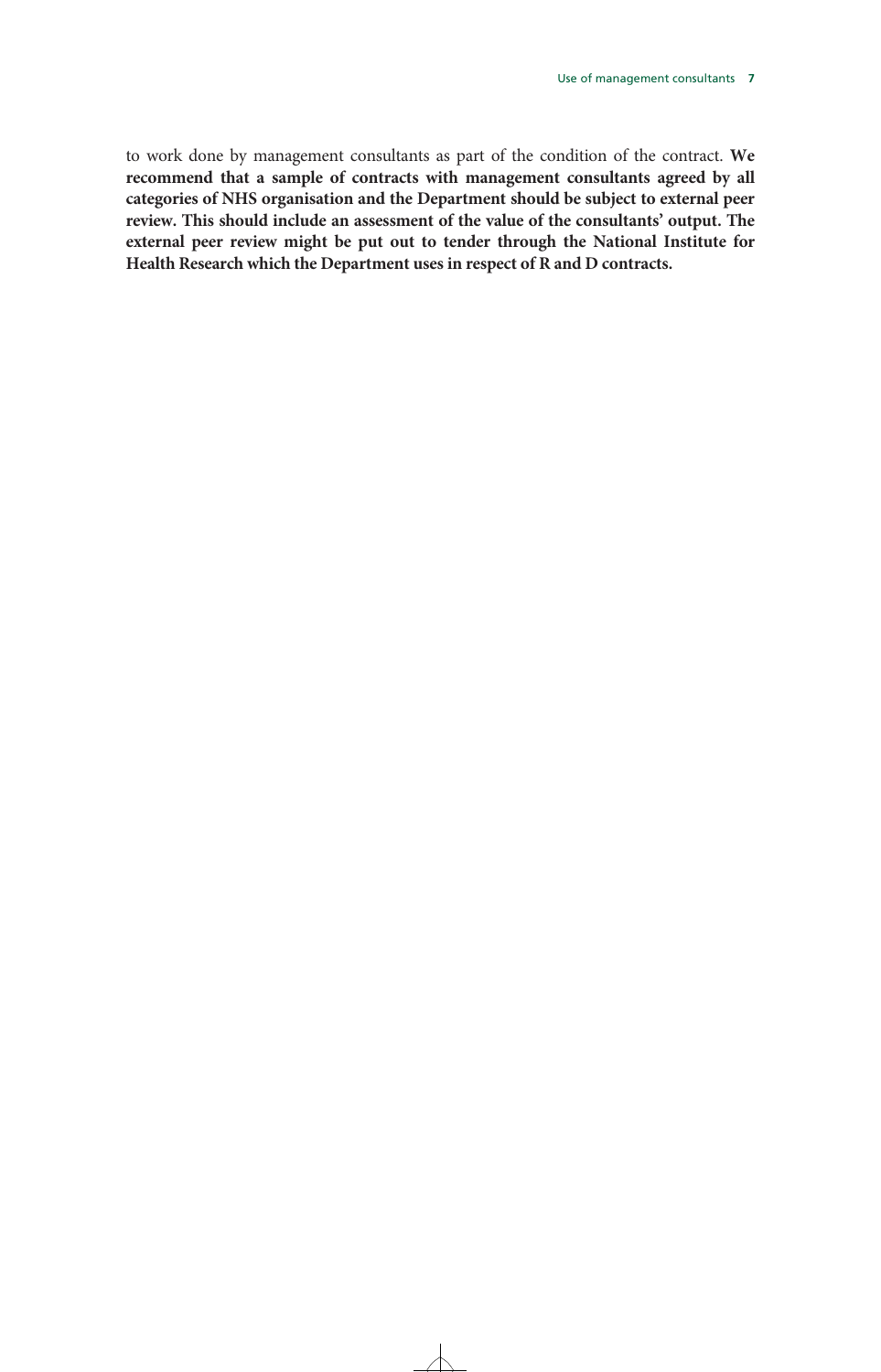# Formal Minutes

# **Thursday 30 April 2009**

Members present:

Mr Kevin Barron, in the Chair

Charlotte Atkins Mr Peter Bone Sandra Gidley Stephen Hesford  Dr Doug Naysmith Dr Howard Stoate Mr Robert Syms Dr Richard Taylor

Draft Report (*The use of management consultants by the NHS and the Department of Health*), proposed by the Chairman, brought up and read.

*Ordered*, That the Chairman's draft Report be read a second time, paragraph by paragraph.

Paragraphs 1 to 17 read and agreed to.

*Resolved*, That the Report be the Fifth Report of the Committee to the House.

*Ordered*, That the Chairman make the Report to the House.

*Ordered*, That embargoed copies of the Report be made available, in accordance with the provisions of Standing Order No. 134.

[Adjourned till Thursday 7 May at 9.30 am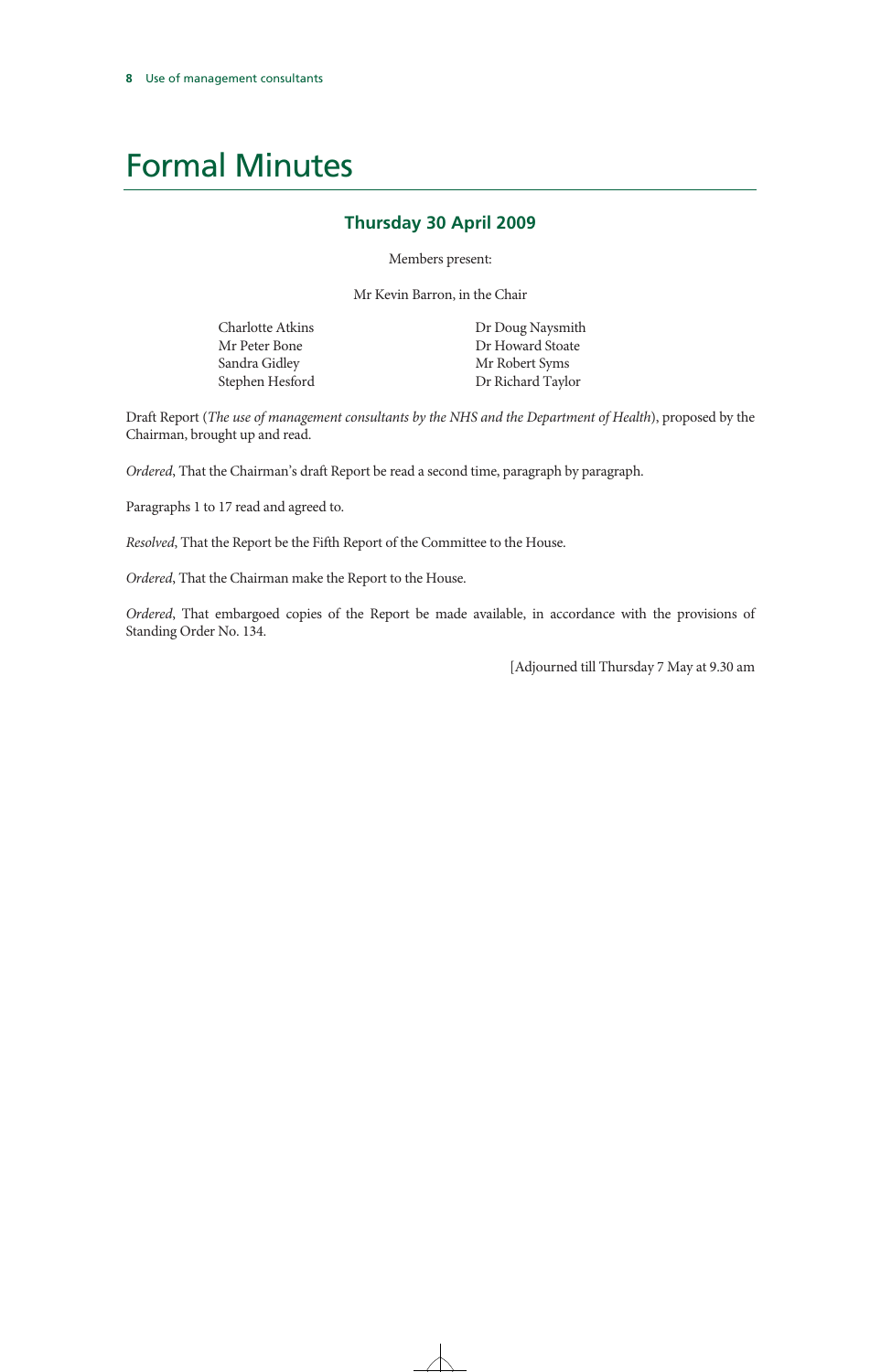# **Witnesses**

## **Thursday 11 December 2008** *Page*

Evidence session on Public Expenditure on Health and Personal Social Services 2008 (HC 28–i)

**Mr David Nicholson CBE,** NHS Chief Executive, **Mr Hugh Taylor CB**, Permanent Secretary, **Mr David Flory**, Director General NHS, Finance, Performance and Operations, and **Mr Richard Douglas**, Director General Finance and Chief Operating Officer, Department for Health Ev 1

# **Wednesday 11 March 2009**

Evidence session on the Operating Framework for the NHS in England (HC 340–i)

**Alan Johnson MP,** Secretary of State, **Mr David Nicholson CBE**, NHS Chief Executive and **Mr Hugh Taylor CB**, Permanent Secretary, Department of Health Ev 22

# List of written evidence

The memorandum was published as Public Expenditure on Health and Personal Social Services 2008—Memorandum received from the Department of Health containing Replies to a Written Questionnaire from the Committee, (HC 1190, Session 2007–08)

1 Supplementary note to Question 37 (HC 340-i) **EXALL EXALL EXALL EXALL EX** 42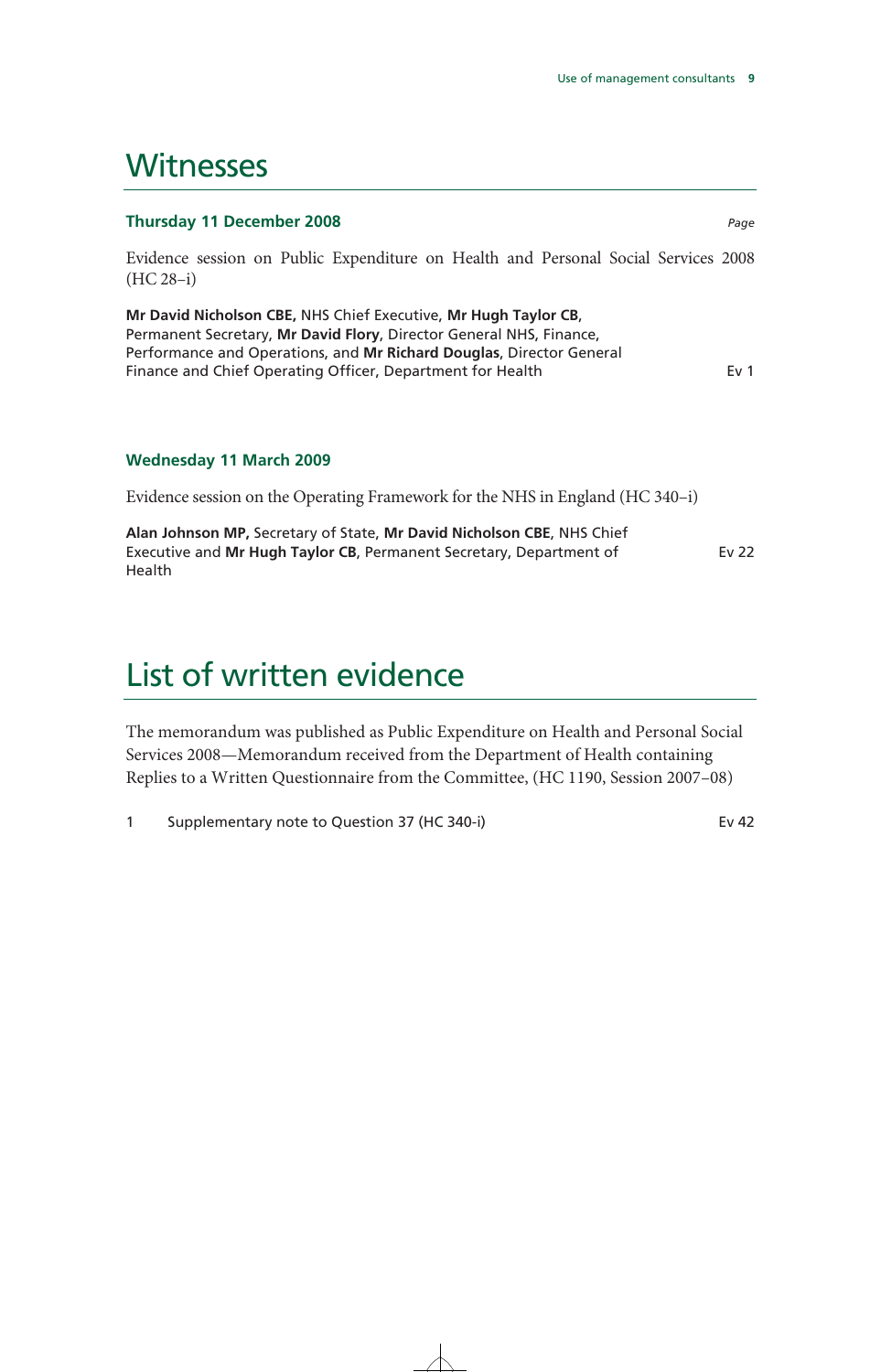# List of Reports from the Health Committee

The following reports have been produced by the Committee in this Parliament. The reference number of the Government's response to the Report is printed in brackets after the HC printing number.

### **Session 2008–09**

| <b>First Report</b> | <b>NHS Next Stage Review</b>  | HC 53 (Cm 7558) |
|---------------------|-------------------------------|-----------------|
| Second Report       | Work of the Committee 2007-08 | HC 193          |
| Third Report        | <b>Health Inequalities</b>    | HC 286          |
| Fourth Report       | Top-up fees                   | <b>HC 194</b>   |
|                     |                               |                 |

### **Session 2007–08**

| <b>First Report</b>         | National Institute for Health and Clinical Excellence                                                   | HC 27 (Cm 7331)  |
|-----------------------------|---------------------------------------------------------------------------------------------------------|------------------|
| Second Report               | Work of the Committee 2007                                                                              | <b>HC 337</b>    |
| Third Report                | <b>Modernising Medical Careers</b>                                                                      | HC 25 (Cm 7338)  |
| Fourth Report               | Appointment of the Chair of the Care Quality<br>Commission                                              | <b>HC 545</b>    |
| Fifth Report                | <b>Dental Services</b>                                                                                  | HC 289 (Cm 7470) |
| Sixth Report                | <b>Foundation trusts and Monitor</b>                                                                    | HC 833 (Cm 7528) |
| <b>First Special Report</b> | National Institute for Health and Clinical Excellence:<br>NICE Response to the Committee's First Report | <b>HC 550</b>    |

## **Session 2006–07**

| <b>First Report</b> | <b>NHS Deficits</b>                       | HC 73 (Cm 7028)  |
|---------------------|-------------------------------------------|------------------|
| Second Report       | Work of the Committee 2005-06             | HC 297           |
| Third Report        | Patient and Public Involvement in the NHS | HC 278 (Cm 7128) |
| Fourth Report       | <b>Workforce Planning</b>                 | HC 171 (Cm 7085) |
| Fifth Report        | <b>Audiology Services</b>                 | HC 392 (Cm 7140) |
| Sixth Report        | The Electronic Patient Record             | HC 422 (Cm 7264) |

### **Session 2005–06**

| <b>First Report</b> | Smoking in Public Places              | HC 436 (Cm 6769) |
|---------------------|---------------------------------------|------------------|
| Second Report       | <b>Changes to Primary Care Trusts</b> | HC 646 (Cm 6760) |
| Third Report        | NHS Charges                           | HC 815 (Cm 6922) |
| Fourth Report       | Independent Sector Treatment Centres  | HC 934 (Cm 6930) |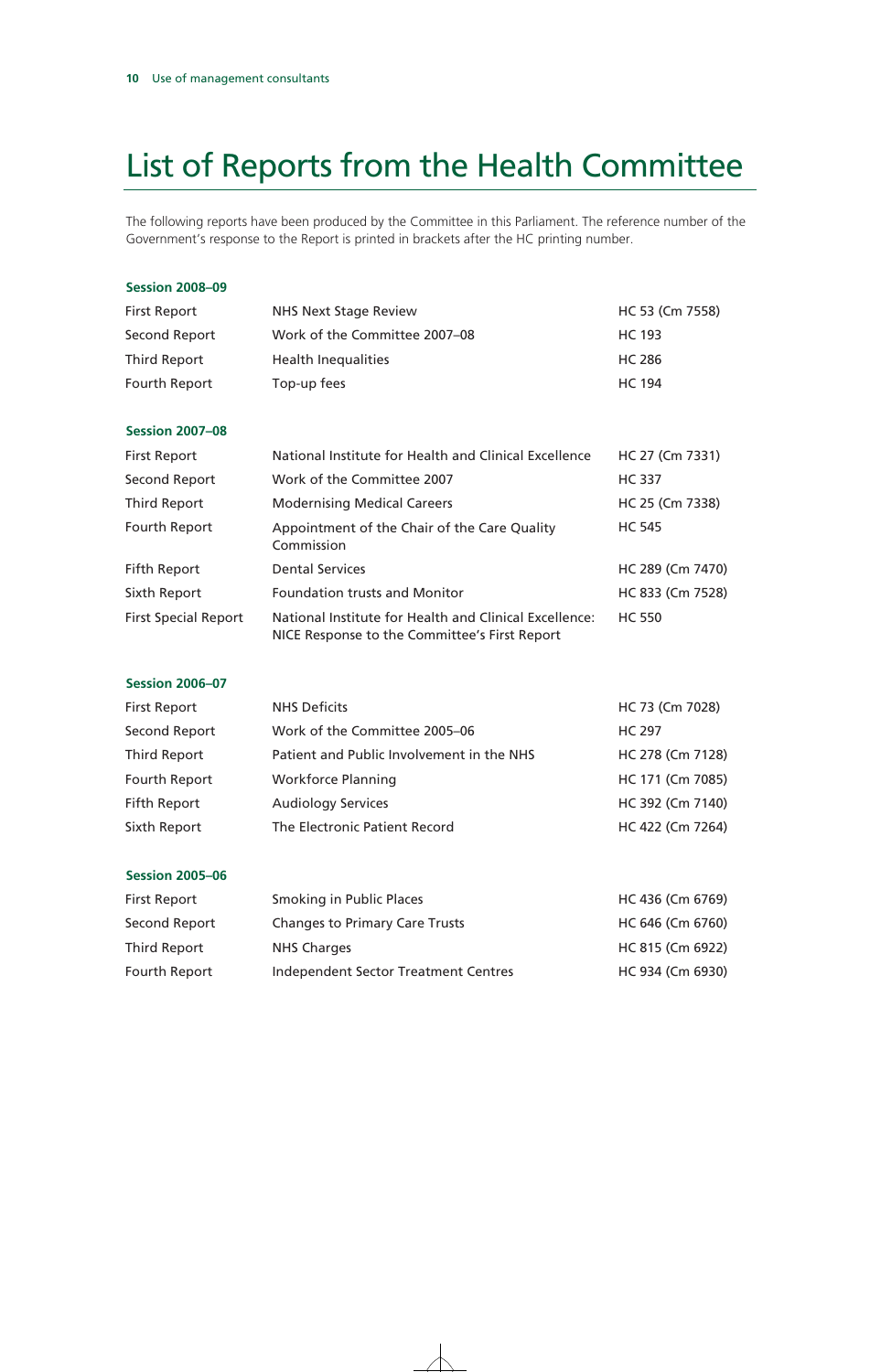# Oral evidence

#### **Taken before the Health Committee**

#### **on Thursday 11 December 2008**

Members present:

Mr Kevin Barron, in the Chair

Sandra Gidley Dr Howard Stoate<br>
Dr Doug Naysmith Dr Richard Taylor Dr Doug Naysmith

*Witnesses:* **Mr David Nicholson CBE,** NHS Chief Executive, **Mr Hugh Taylor CB,** Permanent Secretary, **Mr David Flory,** Director General NHS, Finance, Performance and Operations, and **Mr Richard Douglas,** Director General Finance and Chief Operating Officer, Department of Health, gave evidence.

**Q1 Chairman:** Good morning. Welcome to the only evidence session on the public expenditure questionnaire that we are doing this year. You will be aware that a lot of work has gone into the book that has been published but we may want to ask one or two questions about the effects of recent events in the economy as well. At the start, could I ask you to give us your name and the current position you hold.

*Mr Douglas:* Richard Douglas, Director General Finance and Chief Operating Officer, Department of Health.

*Mr Taylor:* Hugh Taylor, Permanent Secretary at the Department of Health.

*Mr Nicholson:* David Nicholson, currently the Chief Executive of the NHS.

*Mr Flory:* David Flory, Director General NHS, Finance, Performance, Operations.

**Q2 Chairman:** Thank you once again for coming along. The Institute for Fiscal Studies says the Pre-Budget Report has effectively cut somewhere in the region of £37 billion out of the Spending Review for the next three years, from  $2011-12$  through to 2013–14. Do you agree with their figure?

*Mr Taylor:* I do not think we can say that yet. Certainly as far as the implications for the Department of Health and for the NHS are concerned we know what we have to do over the next couple of years, and we will have to wait until decisions are made on the public expenditure growth in the SR period beyond that—although there are some clear signals in the PBR that growth is going to be slow.

**Q3 Chairman:** Clearly reducing expenditure is going to be on the agenda.

*Mr Taylor:* At the moment, what we are looking at over the next two years continues to be significant increases in planned growth in the NHS and in the other sectors for which we are responsible, but the implications of the PBR are that beyond that growth is at any rate going to slow. We will have to wait until we are clearer about what that is going to mean for the services for which we are responsible but, yes, one of the things we are all doing now is looking ahead, recognising that we have a pretty strong platform for the next two years on which to spend some time thinking about the implications of potentially lower levels of growth for the system, which in one sense is a more positive position than the Department has been in previous times of economic downturn.

**Q4 Chairman:** You are not looking at any particular areas for saving expenditure at this stage?

*Mr Taylor:* We will be looking at efficiency across the board. Clearly we will be expected to contribute to the planned cash efficiency savings which were announced as part of the PBR for 2010–11, and the big focus for us in the Department is going to be looking ahead to the SR period beyond that, which, reading the runes, means that we are going to have to look very hard at efficiency and productivity across the system.

**Q5 Chairman:** There is an estimated £5 billion of additional value for money savings planned in 2010–11. What is your share of that? How are you going to manage that?

*Mr Taylor:* That is still under discussion with the Treasury at the moment. We will, I am sure, be expected to make a decent contribution to that but it is not possible to say yet what that is going to be. The details of how that £5 billion is to be distributed across Department allocations will come out in the Budget.

**Q6 Chairman:** How descriptive will be your area of defence, as it were, in terms of that less should come from the health budget. Will you be talking about specific areas of health expenditure or just generally the national pot?

*Mr Taylor:* In one sense, we will be looking across the board. Obviously health received a bigger share of growth at the Budget 2008 in the previous SR, so we will be expecting the Government to come looking at us for greater efficiency. We have made allocations which we think are prudent in the circumstances while giving a very strong platform for growth in the NHS, and we will be looking to assess central budgets, for example, for 2010–11, but we are not at the stage yet where we are saying that we are targeting particular areas—although, as David and colleagues can explain, we have a very big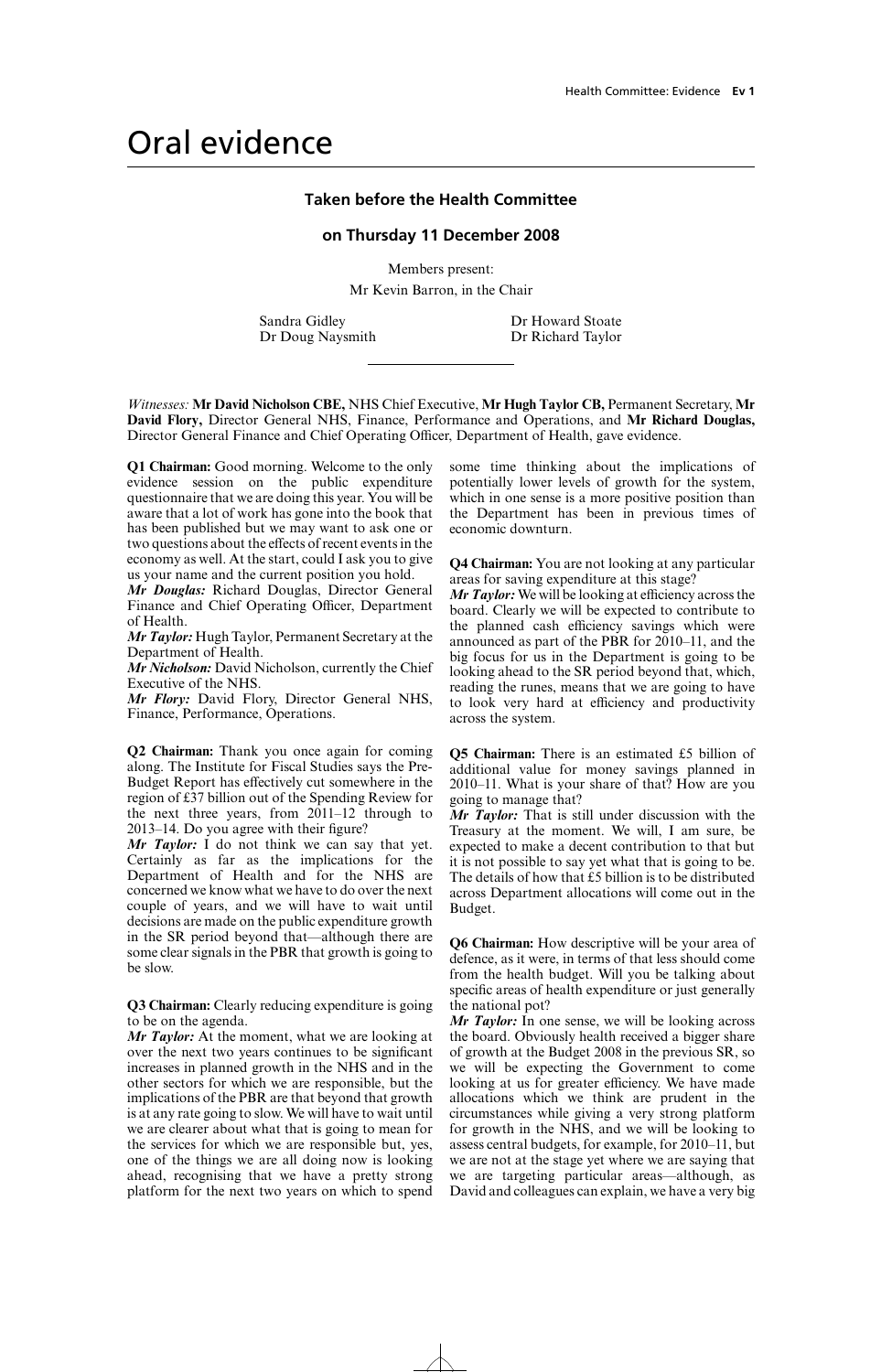programme aimed at efficiency across the NHS already. It is a question of intensifying and deepening that.

**Q7 Chairman:** Is the Department and/or the National Health Service looking at the possible impact of the recession in terms of health needs and health demands—areas around unemployment, falling incomes and things like that? There are correlations between unemployment and ill health and there have been for many decades. Are you looking at the areas of possible demand on the healthcare system that this could create?

*Mr Taylor:* Yes, we will be looking at that. Of course a lot depends on the depth and length of any economic downturn. If it is relatively short-lived I do not think we necessarily expect the health impacts to be all that profound, but the evidence suggests that the most significant impact on health demand is in the area of mental health. That is associated potentially with unemployment but also particularly with indebtedness. There is a very interesting report which was produced recently, a Foresight report on mental capacity and wellbeing, which drew attention to the evidence relating to associations between levels of personal debt and mental disorders, to do with essentially having control over one's life. If anything, the evidence is stronger in relation to that than in relation to low levels of income. If we were to have a long period of downturn, then we would expect that to have some impact. Of course we are already making extra investment in areas like improving access to psychological therapies. We are increasing the number of therapists associated with that, we are increasing the level of investment, and we would expect that to have an impact over the period that we are talking about, but we will be looking at that and other areas of potential demand. It is very difficult to estimate what the impact on behaviours in relation to health (for example, abuse of alcohol, tobacco, and so on) would be in a period of long downturn. There are other potential impacts on demand.

**Q8 Chairman:** Mental health, wellbeing is important. The other area in terms of future impact on health budgets of course is that of the ageing population, and there are issues around immigration as well with which you will be familiar and which are geographical on occasions. Also, there rumours we are hearing on NICE guidance on new drugs, and that is a very fertile area for debate and movement at the moment. Are you making any assumptions about the impact it is going to have on future health service budgets?

*Mr Taylor:* We do make regular assessments of the impacts of ageing on health and, in particular, social care. Of course we have been running a significant engagement programme, leading up to a planned Green Paper next year, on the future funding of care and support systems, which in many ways is where the biggest impact of ageing may fall. We have been working with stakeholders and others in relation to a forward look in relation to services for people with dementia and the impact that would have on the NHS, and I am sure that will be published shortly. We are looking forward to try and do some thinking about future demands on the system. Unquestionably the impact of new drugs will be felt. We can look at that reasonably well because of the length of the pipeline in terms of new drugs coming onto the market, and it is important in that connection that we have just negotiated a new deal under PPRS, the pricing scheme, where we have effectively agreed to take out from  $2010-11$  to reduce prices so that we get a recurrent saving of around £450 million a year which will help us in that, and we have negotiated a new system under which pharmaceutical companies will be able to introduce new drugs to the market at a more flexible price and come back to NICE to get a reappraised price depending on effectiveness. We are introducing a number of measures which should help us to manage increased demand for new drugs over that period, but this is the sort of planning we would do in relation to any future  $S\vec{R}$  period and of course this will be given added significance in point by the essentially more pessimistic outlook in terms of growth which the PBR, at the moment anyway, marks out for us.

**Q9 Chairman:** Where will the money come from for the increased funding for NICE for its new duties? I think it is going to increase one-third. £30 million I think is the figure.

*Mr Taylor:* That has already been programmed into our current—

**Q10 Chairman:** Is that in addition to the current budgets? We are talking about current budgets of two years ago, when—

*Mr Taylor:* We have planned an increase for NICE in relation to the new activities that they will be expected to undertake as a result of the Next Stage Review, and that is planned into the current SR period effectively.

**Q11 Chairman:** That has been in addition to what the Treasury were talking about NHS expenditure two years ago.

*Mr Taylor:* In the light of the Spending Review that we had last time, we have looked at our priorities across the board. One of the things that we anticipated to some extent was that we were running a Next Stage Review and that is one of the things that has fallen out of that, so there is a certain amount of pre-planning.

**Chairman:** Right. We will move on.

**Q12 Sandra Gidley:** Last year the Secretary of State told us that a surplus of around £2 billion was reasonable. I think we are probably predicting a similar surplus this year but that does not include the Foundation Trusts' surpluses which are heading for about £3 billion. If you add that together and you have a surplus of £5 billion, is that reasonable or unreasonable? What criteria would you use in making that judgment?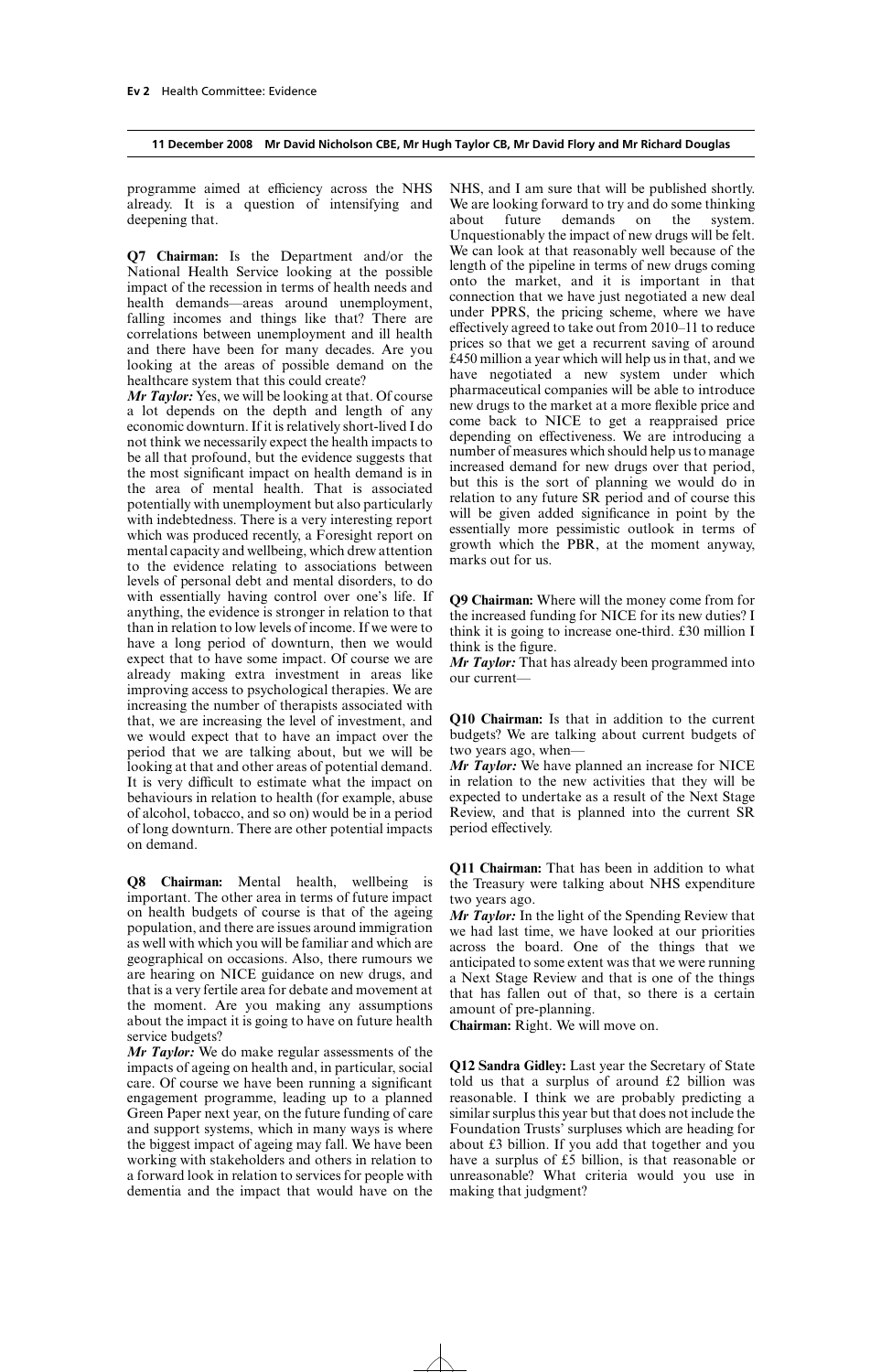*Mr Nicholson:* We have tried all the way along, right from just over two and a half years ago, to think about the NHS finances in more like five-year than two-year or one-year elements so that we can get a proper financial plan and a proper financial going. When we started the process, we judged that it was very important, given the experience that we had had in the past, that the NHS produced a sustainable surplus—for a whole variety of reasons that I can go into if you want. Our assessment was that around about 1% might be a reasonable amount, or perhaps slightly more than that if you were going into a period of sustained lower growth. This year we have said to people that they have to think about their finances in five years. We think it would be prudent from our perspective to take a 1% surplus into the next spending review period, 2011–12—that is excluding the Foundation Trusts' surplus—and that is what we expect to happen. That is not plucked out of the air. We have done extensive work with the NHS to see how much of the surplus they would like to draw down in the next two years. The NHS have told us that they would like to draw down around about £400 million in year one. We have not got to the final figure for year two yet, although we are very flexible. If they want to draw down more than that, we would not see that necessarily as a problem. Therefore 1% broadly, which could be between £1.5 billion and £2 billion, for the NHS-

**Q13 Sandra Gidley:** Is this drawing down a higher level version of the reallocating of funds between Trusts which used to go on locally?

*Mr Nicholson:* No. I think you have to understand that the surplus is not kept in a safe in Richmond House. It is not here, it is not with me: it is out there in the system. That  $£1.8$  billion that we are delivering this year is out there in the system and it is for individual organisations to decide how they deal with that. It is there at the moment. It is not a matter of allocating it. We do not think it is either prudent or sensible to say to organisations, "Do what you like." I do not think that would help the financial planning of the NHS in any way at all. We have said that we want to do it in a planned way. David has been talking in particular to NHS organisations about what they would think would be a suitable planned draw down and that is the conclusion we have come to.

**Q14 Sandra Gidley:** Last year I believe you said that we needed some financial headroom in order to transform services. *Mr Nicholson:* Yes.

**Q15 Sandra Gidley:** That is all very well but there is not much sign of some of those services being transformed on the ground. But given the financial crisis and that the Treasury has to find some money somewhere for something, is this money not all in danger of being clawed back?

*Mr Nicholson:* I think it is needed even more.

#### **Q16 Sandra Gidley:** Within the NHS?

*Mr Nicholson:* Yes, absolutely. Whilst I could point to areas where there has been service transformation, you are absolutely right it has not been wide enough or deep enough to make it happen. If you are trying to manage the major changes in service that, for example, we are trying to do in London, you will need financial headroom to do that. You will not be able to do it without it, so it is even, in my view, more vital than it has been in the past that we have it and we spend it over the next two years.

**Q17 Sandra Gidley:** Do the Treasury not have form on this? Have they not already taken some of the £4.2 billion capital underspend from last year back into the coffers? How can we be reassured that the money allocated to the NHS is safe?

*Mr Nicholson:* I tend to focus on the money we have got rather than on the money we may or may not have had. In terms of the money we have got and keeping that into a place, all I can say is that we have a financial strategy over the next five years to make it happen. That strategy is laid out in the operating framework. The last two secretaries of state have said publicly that the surpluses should stay where they lie and that it should up to the local organisations to follow them through. We agreed the operating framework and the financial allocations both with the Treasury and Number 10. I do not know what else I could do in those circumstances to make sure that we have control over our own affairs going forward.

**Q18 Sandra Gidley:** Are you saying that under the current circumstances there is no way the Treasury can say, "Well done lads for saving the money. Let's have some of it back"?

*Mr Nicholson:* I think we have done everything that we can to secure that position. You had better ask the Treasury.

#### **Q19 Sandra Gidley:** We might.

*Mr Taylor:* Just to be clear, the SR is the SR. 2009–10 is the position as was. But we are unquestionably, as I have said, going to have to make a contribution towards efficiency savings in 2010–11 and the NHS is absolutely up for that. That is open and out there. We are not trying to hide that away. Our job is to give as much certainty and planning to the NHS as we can, which is what we have done through the operating framework.

**Q20 Sandra Gidley:** Can I come back to Foundation Trusts, because they seem to be keeping quite a large chunk of money which, given your previous definition, would sound unreasonable. They would say that they are carrying some of the capital underspends because they do not have a clue what the PCTs are doing because commissioning is not coming together quite as quickly as some people would like. Is this the PCTs' fault or is this the Foundation Trusts making excuses?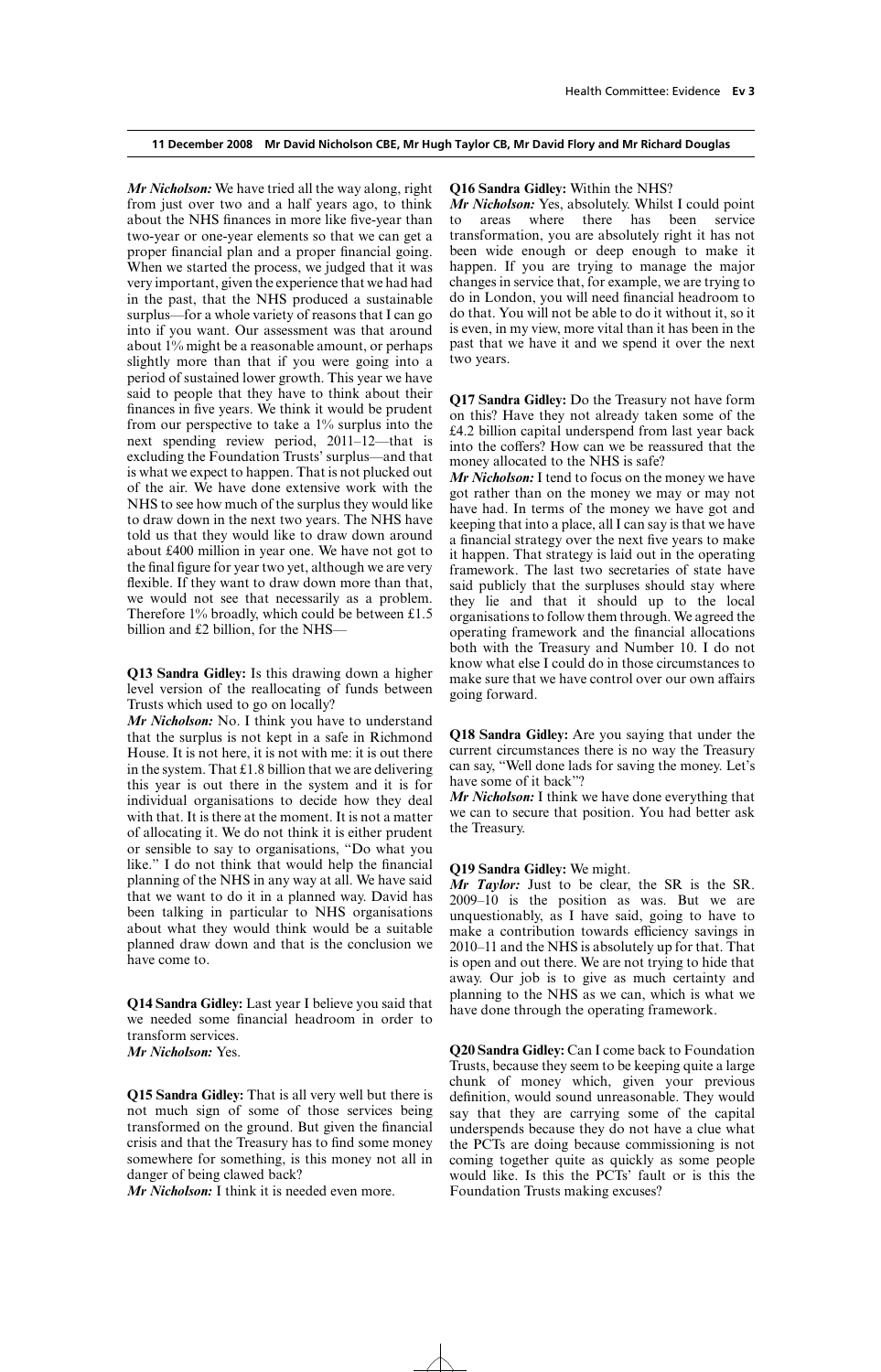*Mr Flory:* Undoubtedly we can see in the numbers that there is a surplus built up in the Foundation Trust sector and I do not think it is proper for us to generalise the reasons why that is generated or what is going to happen next with it. There are a number of instances that we are aware of—because the organisations are talking about it quite publicly where they are formulating plans to refurbish or to redevelop some aspects of their infrastructure stock and I think that that is less to do with the PCTs declaring their intentions for service change and more about the Foundation Trust looking at its asset base, looking at where it can improve. It is what good businesses do. They generate surpluses and cash from their business, their operation, and reinvest it in the asset base of the organisation. I think there are a number of incidents where that is most clearly going to be the case, therefore. With regard to the primary care trusts—

**Q21 Sandra Gidley:** I am sorry, you say that is what good businesses do, but I think the public, the taxpayer, the patients would actually expect this money to be spent on health. When Foundation Trusts are sitting on large amounts of money and somebody cannot get their cancer drugs, for example, this does not quite seem fair to the person on the ground.

*Mr Flory:* Redeveloping or improving hospital or other facilities is crucial.

**Q22 Sandra Gidley:** But it is not clear that is what is going to happen.

*Mr Flory:* But there are a whole lot of examples those Foundation Trusts are talking about where that is going to happen.

**Q23 Sandra Gidley:** And there are others where it is less clear.

*Mr Flory:* In a number that is what is going to take place. The whole patient experience, what patient surveys tell us, what patients tell us, is that the environment in which the care is delivered is a really important part of quality care. Improving modernising facilities in which health care is delivered I think is a really important part of that, and that is what a number of these organisations are planning to do.

*Mr Nicholson:* We have been going through the process around the Next Stage Review, which for me was the first time for a long time where we have what I would describe as a process that had delivered us what could be described as a set of compelling clinical visions for what the NHS is going to look like. We have been going through that process. Every region now has its vision, its direction, its strategy. The PCTs have now gone through their planning process to identify that. If there was an issue in the past about a lack of clarity about the future or whatever—and I think it is variable around the country—then there certainly is not now. We have absolute clarity. Whether you are talking about London or the East of England or South Central or wherever, we now have a clear vision, a clear set of directions, about what the NHS of the future might look like, and the PCTs have now gone through their processes, so there should be no excuse now, if you like, for one part of the system to say, "We are not clear what the other part is trying to do."

**Q24 Dr Taylor:** Moving on to productivity and information that we have had from the Office for National Statistics, the quantity of health care provided was 50% higher in 2006 than in 1995, however the volume of resources going into the NHS was 67% higher in 2006 than 1995. Does that mean productivity has fallen?

*Mr Nicholson:* If you look at the figures from the Office of National Statistics—and I think we have had this discussion before about how realistic they reflect increased productivity in the NHS—and you look at the figures across the developed world, you will see that by those criteria productivity is falling across the whole of the developed world in healthcare terms. That is the first thing. You also see in those figures, interestingly, whether it is the OECD or the Commonwealth Fund, that the NHS happens to be at least either the most productive or the second most productive healthcare system in the world. That aside, it is always difficult to deliver productivity gains when you are building capacity, and that is essentially what we have been doing. You will know better than me, but several years ago if you were a breast surgeon, you would have done your operations; now you have a multidisciplinary team of pathologists, radiologists, cancer nurses and all those sorts of people around you. They do not add to the number of patients that we treat but they significantly add to the quality of the service that we provide. Our view has been with the Office of National Statistics' results that they do not sufficiently reflect the improvement of quality. We are working with them in order to do it. Whether you will ever get to one number which will adequately reflect efficiency and productivity across the NHS, I doubt, but certainly we are trying to strive for that.

**Q25 Dr Taylor:** The Office for National Statistics say that "amenable mortality" is not falling faster, it has continued at the same rate of fall for many years. Is that another sign that we have not got any more efficient?

*Mr Nicholson:* No, I do not think so at all.

**Q26 Dr Taylor:** You would not agree with that. *Mr Nicholson:* No, I would not agree at all. If you look at mortality in relation to cardiovascular disease or cancer or almost all of the areas, we are significantly improving, and in most cases the gaps between ourselves and the rest of the EU are reducing.

**Q27 Dr Taylor:** Can I come on to Better Care, Better Value Indicators. We talked about these at this same session last year. When they came out, I thought the Department had really hit on something brilliant because the initial indicators that came out implied that if we improved the way people worked to the top 70% of PCTs we would save £2 billion. I cannot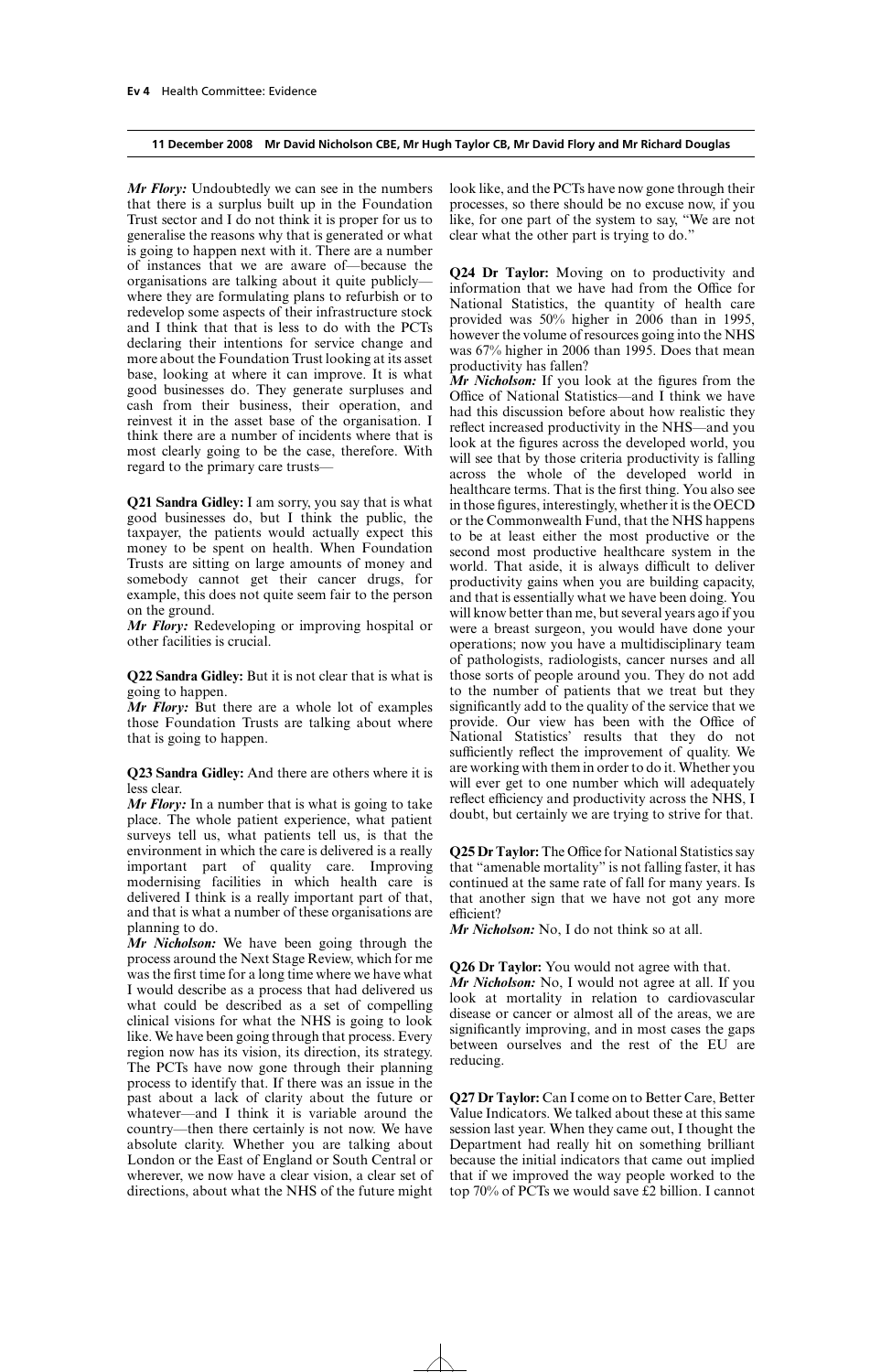help being terribly disappointed, possibly because I cannot understand these tables, but it does not seem that we are saving anything.

*Mr Nicholson:* Which page are you on?

**Q28 Dr Taylor:** Ev 153, Table 54. "Better Care, Better Value Indicators: overall national opportunity per quarter . . ." This table is pretty similar to most of them, in that you need about ten degrees in statistics to get anywhere. What do the figures mean? If you take the £146 million at the end of the top column in heavy print, is that what might be saved if everybody worked at the efficiency of the best levels? It really leaves me very puzzled, and it is made worse if you go on to Ev 227. We asked if the Department could identify any savings occurring as a direct result, and the answer is, "It cannot be assumed that movement in the productivity opportunity translates directly into savings . . ." The whole idea of this is to make savings. Then: "The Better Care Better Value metrics set out the productivity opportunity . . . It will be as a result of that further action that real financial savings are generated, but these are not monitored centrally." So we are never going to know. I cannot help remembering when they first came out, when we had 303 primary care trusts, that it was absolutely noticeable with statin prescribing that the PCTs of three of the health ministers at that time were in the 290s out of the 303 for poor performance on generic statin prescribing. It seems absolutely obvious that if these examples of poor performance were publicised, possibly passed to  $\overline{MPs}$ , something might be able to be done about it. With these really revolutionary and very good ideas for the economy, the publicity seems to have been nil. At least the Health Service Journal of 6 November this year did a brief article. It says that these indicators are sent to each hospital and Foundation Trust on a regular basis, but are they doing anything with them? We are questioning whatever have we been doing with these, why have they not raised this vast amount of money that they should do, and how do we make them work better?

*Mr Nicholson:*I will try to do my best to find my way through all of that.

**Q29 Dr Taylor:** Maybe somebody could explain the figures to us in the table.

*Mr Nicholson:* Every health organisation has to deliver a  $3\%$  cashable efficiency gain. That is identified and set out in the planning and all the rest of it. If a particular move towards the delivery of a particular Better Care Better Value upper quartile performance adds to that cashable efficiency gain, you can see what it is and it is transparent. But most of them do not. The reason they do not is because if you reduce your length of stay on a particular ward, you can either close the ward, take the three beds out or whatever, get the savings there, or you can put three more patients into them. What happens in those circumstances? The capacity you deliver by improving your performance on the Better Care Better Value, generally speaking, gets taken by capacity of other patients coming in, so you are improving your efficiency but you are not delivering cashable savings into the system. That, I think, is the heart of what you are saying. If you reduce your length of stay for a particular condition and you save three beds' worth of patients for that, you cannot close three beds on that ward and then reduce the savings. You will use the capacity to go further on your 18 weeks or whatever to reduce it, so in that way you drive the change, not in a way that necessarily drops out cashable savings. It is opportunity costs, I guess, that you are talking about. As we get better at this and as the measurement gets better and as all the rest of it goes forward, there should be and are more opportunities. As the best get better, where you compare them with the rest of performance, the rest can get even better. I think it is good news because it shows there is more to go at, so that when we get, as we are now, into the real productivity gains that we need to do there are more opportunities for us to take it forward.

**Q30 Dr Taylor:** I think you have chosen examples that do not raise money but there are other examples that do raise money, particularly the statin prescribing—which is the easiest one to understand. Reducing agency costs, reducing sickness absence rates, reducing staff turnover, all those should produce cash savings.

*Mr Nicholson:* Yes. They will. They do and are doing. What happens is we do not collect the information in that way that would identify what of the 3% cashable savings you would allocate to each of those Better Care Better Value processes. We do not collect it in that way.

**Q31 Dr Taylor:** Would it not be helpful to collect those sorts of figures? Would it not be possible, so that one could tell a PCT, "You are improving" or "You are not improving." And if you are not improving, "Why not?" and you have to do something about it.

*Mr Nicholson:* These are all inputs, are they not? We are trying to move away from defining the success of PCTs by input. It does not work like that. Why would you do it in those circumstances? It would not deliver the change that you wanted.

**Q32 Dr Taylor:** I am looking at it probably too simply but it was said that we could save £85 million on statins alone by better generic prescribing. *Mr Nicholson:* Yes.

**Q33 Dr Taylor:** And some PCTs could have saved something like, from memory, £1.5 million. *Mr Nicholson:* Yes.

**Q34 Dr Taylor:** Why have we not persuaded them to do that or pushed them to do it and followed them up and watched if they are doing it?

*Mr Nicholson:* Of course on statins and generic prescribing we have done.

**Q35 Dr Taylor:** Can you say that we have saved some of that £85 million?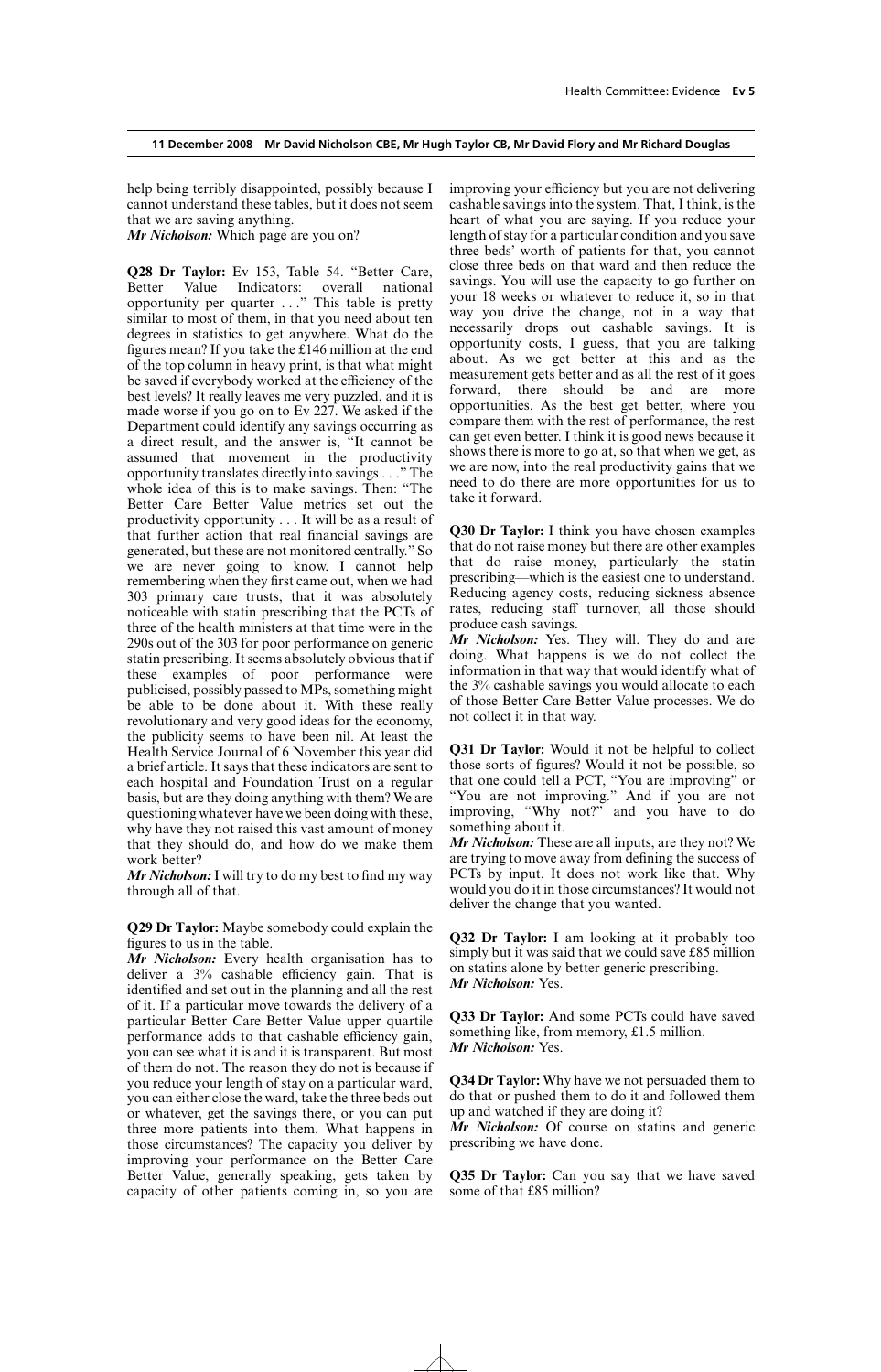*Mr Nicholson:* Yes.

#### **Q36 Dr Taylor:** How much?

*Mr Nicholson:* On generics we can. We have got the best generic prescribing rates in the world.

**Q37 Dr Taylor:** Is that in this table somewhere? *Mr Douglas:* Yes.

*Mr Nicholson:* Richard has just said yes, so yes it is.

**Q38 Dr Taylor:** What we asked was how much savings had been realised because of the Better Care Better Value Indicators.

*Mr Nicholson:* I think it is quite difficult to do it for the whole of them but there are some of them we can do it for.

**Q39 Dr Taylor:** Is somebody going to explain this table, which tells me where the savings are? *Mr Nicholson:* Richard is much cleverer than me.

**Q40 Dr Taylor:** I was thinking we might come to him.

*Mr Douglas:* Thank you. I think the simplest answer you get—and I will follow this up for you as well is in Ev 227, answer 3. The very last sentence says that when you take into account change in activity the productivity opportunity falls by £188 million. What that should mean, if I have interpreted this correctly, is that—

#### **Q41 Dr Taylor:** Did you write it?

*Mr Douglas:*I did not write every answer personally. My interpretation of that and from when I worked on these before is that productivity opportunity falls by £188 million and effectively means you have realised that opportunity.

**Q42 Dr Taylor:** So we have saved £188 million.

*Mr Douglas:* You have realised that saving. I would like to check that with my colleagues, but that is the way it has worked in the past. That is saying that you have realised £188 million of savings in aggregate against these indicators.

**Q43 Dr Taylor:** Could you next year you put that it is saving, rather than "falling in the productivity opportunity"?

*Mr Nicholson:* I shall try to write the answer personally.

*Mr Taylor:* You need to be careful about the use of the word "saving" though because that does not necessarily mean that people have spent less money on drugs.

#### **Q44 Dr Taylor:** Absolutely.

*Mr Taylor:* It tends to be used rather loosely, as though money had actually been taken out of the system, whereas in fact overall the drugs bill has gone up. We can point to the increase in generic prescribing for statins, for example. That will have led to an efficiency saving.

*Mr Douglas:* In broad terms, if you look at the tables, a reduction in the productivity opportunity means a saving has been realised, so the opportunity to get the saving has gone down, so we have taken the saving out. An increase in productivity opportunity means it has gone in the other direction.

**Q45 Dr Taylor:** I am sorry to labour this, but to go back to Table 54 on Ev 153, so many of the figures seem to be absolutely identical in the top half and the bottom half, and yet when you get to the very bottom, the total productivity opportunity in the bottom right-hand corner is minus £188 million and the total productivity opportunity in the summary above is  $\hat{\mathfrak{L}}$ 135 million.

*Mr Douglas:* The difference is the extent to which you adjust for different activity levels. As activity has gone up, you need to adjust the figure. The bottom table, the bottom half of it, adjusts everything for changes in activity levels, and when you adjust for activity levels that is where you come to this bottom right-hand corner figure of minus £188 million productivity opportunity.

**Q46 Dr Taylor:** So that minus £188 million— *Mr Douglas:* Is the same as the £188 million fall—

**Q47 Dr Taylor:** As the figure?

*Mr Douglas:* Yes.

**Dr Taylor:** Thank you. Was I being rather slow on this?

**Dr Stoate:** How can we tell?

**Q48 Dr Taylor:** Moving on, what impact has the NHS Institute for Innovation and Improvement had on some of these things like variations in length of stay, improvements in day-case surgery rates?

*Mr Nicholson:* They have two roles really in all of this. One of them is the publication of the information, bringing it to people's attention, the transmission of that information around the system, making sure that people know about it and all of that thing. The second thing is to help people go through the processes that they need to improve, so the service improvement stuff. They do the work with organisations to help them get at this sort of thing. If you need to increase your day case rate in a particular condition, they can help and support organisations who have to go through the change process in order to make that happen. That is their responsibility in relation to that.

**Q49 Dr Taylor:** Is there any way that you can plug these Better Care Better Value Indicators more to Trusts, to make them to take more notice of them? *Mr Nicholson:* One of the central parts of the Next Stage Review is all about transparency of information. We will expect in the future, for example through things like policy accounts, for individual Trusts to both publish where they are in relation to those Better Care Better Value metrics and where their benchmarking group would be, so that they would be able to account to their local communities and their boards as to where they actually were. We think that is a better way of generating change. Having a big stick from the centre and telling them what to do will simply not deliver the kind of change you want. That kind of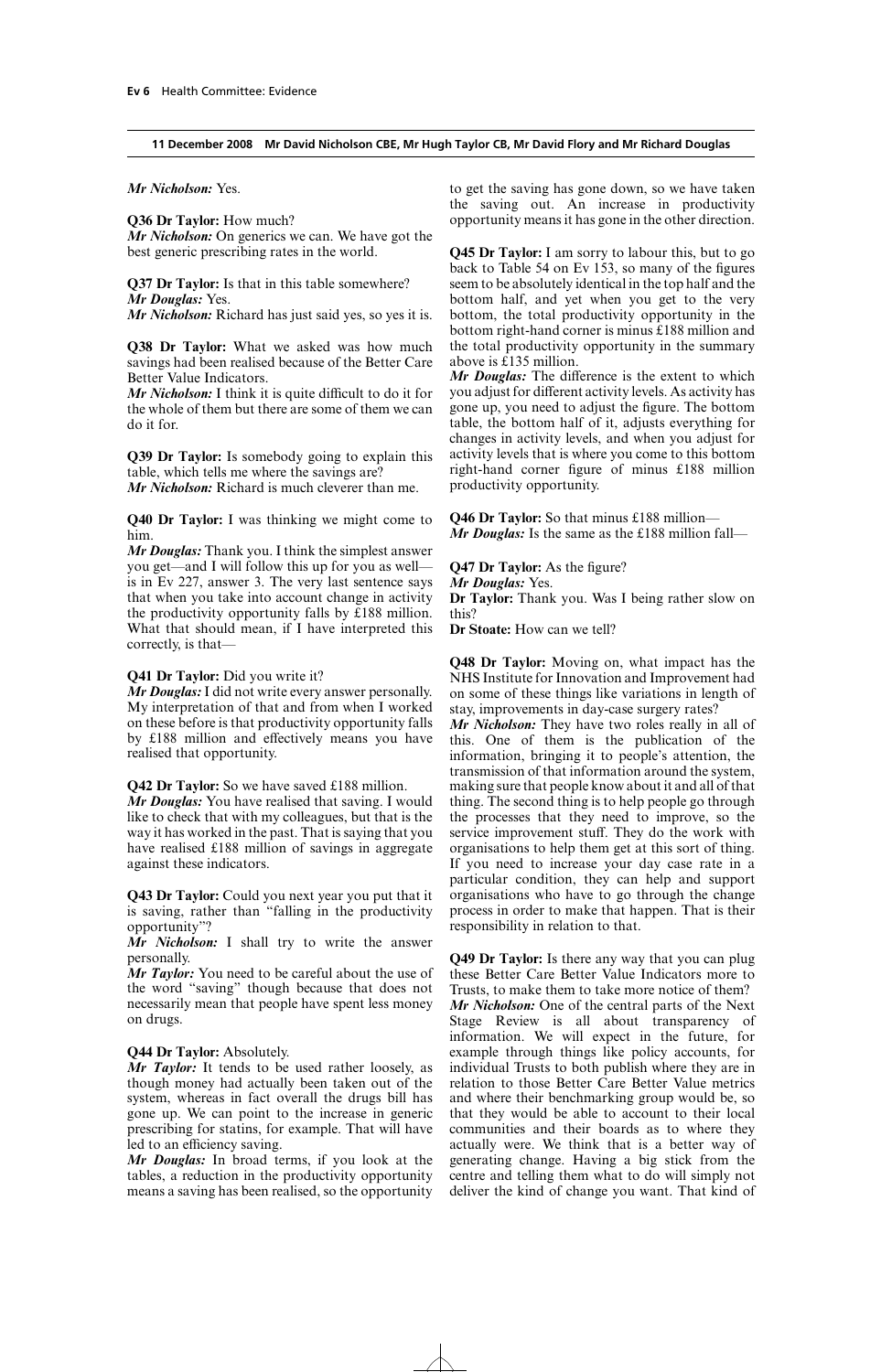transparency and accountability is seen to us as a much better way of getting it, so publishing it and explaining it to their local populations and to their boards.

**Q50 Dr Taylor:** Is the Commission for Quality and Innovation (CQUIN) going to do any good?

*Mr Nicholson:* In terms of the particular things in Better Care Better Value, obviously the incentive is that they get a fixed tariff and if they are able to deliver it for less than the fixed tariff they can generate a surplus to use in whatever way they want. That is a big incentive for them. In terms of CQUIN, we have said this year that  $0.5\%$  of the tariff will be available for commissioning for quality and innovation. It is going to be agreed locally between the PCTs and the NHS Trusts. Our expectation is that in most cases that will be in the first year for delivering better data—because one of the issues we really have to get is the data—but there will be some improved service improvements in all of that and then we will build that 0.5% up over the years. I think in the Next Stage Review it talks about between 3% and  $4\%$  of the tariff. That will be a significant amount of money available to support those kinds of incentives. We think between  $3\%$  and  $4\%$  is the figure. Certainly the research that we have looked at internationally is that that is the kind of incentive that people will respond to. Anything bigger than that, it becomes too difficult to manage and people start to act and behave in negative ways. Any less than that, people do not take notice of it.

**Q51 Dr Taylor:** On the opposite, do you have any ideas for financial penalties for poor quality?

*Mr Flory:* One of the issues that came out of High Quality Care For All was this issue of not paying for never events. This is the work that is being developed now by the National Patients Safety Agency to define what those never events are. That will then move into contracts, so that where that takes place the provider of care will not be paid by the commissioner of care.

**Q52 Dr Taylor:** Is a never event something that should not ever happen? *Mr Flory:* Yes. **Dr Taylor:** Thank you.

**Q53 Dr Stoate:** What a concept! Reduction in total productivity opportunity. I am amazed that Tesco do not patent it: "This weekend only, come for your last reduction in total productivity opportunity". It is not surprising that we have difficulty with these papers. What you will have noticed from Richard's questioning is, first, that he needs to get out more and, second, that we do in this Committee really want information and evidence for information. We find week after week that assertions are made and evidence is lacking. I want to ask a pretty straightforward simple question: What evidence is there to demonstrate the value of money in the GP contract and the consultant contract?

*Mr Nicholson:* Silence! I am just trying to work out what you would describe as evidence in those circumstances.

**Q54 Dr Stoate:** What do you describe as evidence? *Mr Nicholson:* If you look at the GP contract, for example, we can demonstrate, can we not, through the way in which the Quality and Outcomes Framework has moved and the points that people get, that significantly processed targets have been improved as far as patients are concerned across the whole of general practice? That is not a bad way of describing what value for money was.

**Q55 Dr Stoate:** It is, but on the other hand is there any evidence to show that doing something different might have produced a similar outcome or even a better outcome? Just because you put some money in and you have demonstrated an improvement does not necessarily amount to very much. Doing something slightly differently may have produced a much greater leverage effect and we simply do not know. What evidence have you collected and what evidence are you currently collecting to ensure that the money that has been invested in the GP contract is getting the best possible outcome?

*Mr Nicholson:* If you are asking me have I got an alternative to the GP contract which we are costing as to what the alternative benefit might have been, I do not have that. That is not what I am doing or planning to do. What I am doing is looking at how much money we are putting to the GP contract and over the last three or four years, as you know, the amount that we have been putting in has either levelled out or gone up only slightly—and what we are getting out of it. What we are getting out of it is longer consultation times for patients. We are getting more patients seen, we are getting an improvement in the Quality and Outcomes Framework, and we are now getting better access for patients in terms of extended opening.

**Q56 Dr Stoate:** That is obviously very positive but what about the consultant contract? What evidence do you have that that has been beneficial?

*Mr Nicholson:* I think that is more potential than anything. The thing about the consultant contract of course is that before we had it there was no mechanism in which we could manage the time of NHS consultants. There was a whole series of notional arrangements around. The consultant contract put in a much better managed framework, which is one of the reasons, for example, we have been so successful in getting consultants to work on shifts, working out of hours to extend the amount of consultant cover we have in our hospitals in order to reduce junior doctors' hours, but also to increase the quality of service that we have. We are in a much better place, therefore, to be able to manage consultants and their time and I think that will be increasingly important as we go forward, when we talk about productivity and change. I cannot in the same way as I can with general practitioners point out the benefits that that had to patients in relation to it at the moment.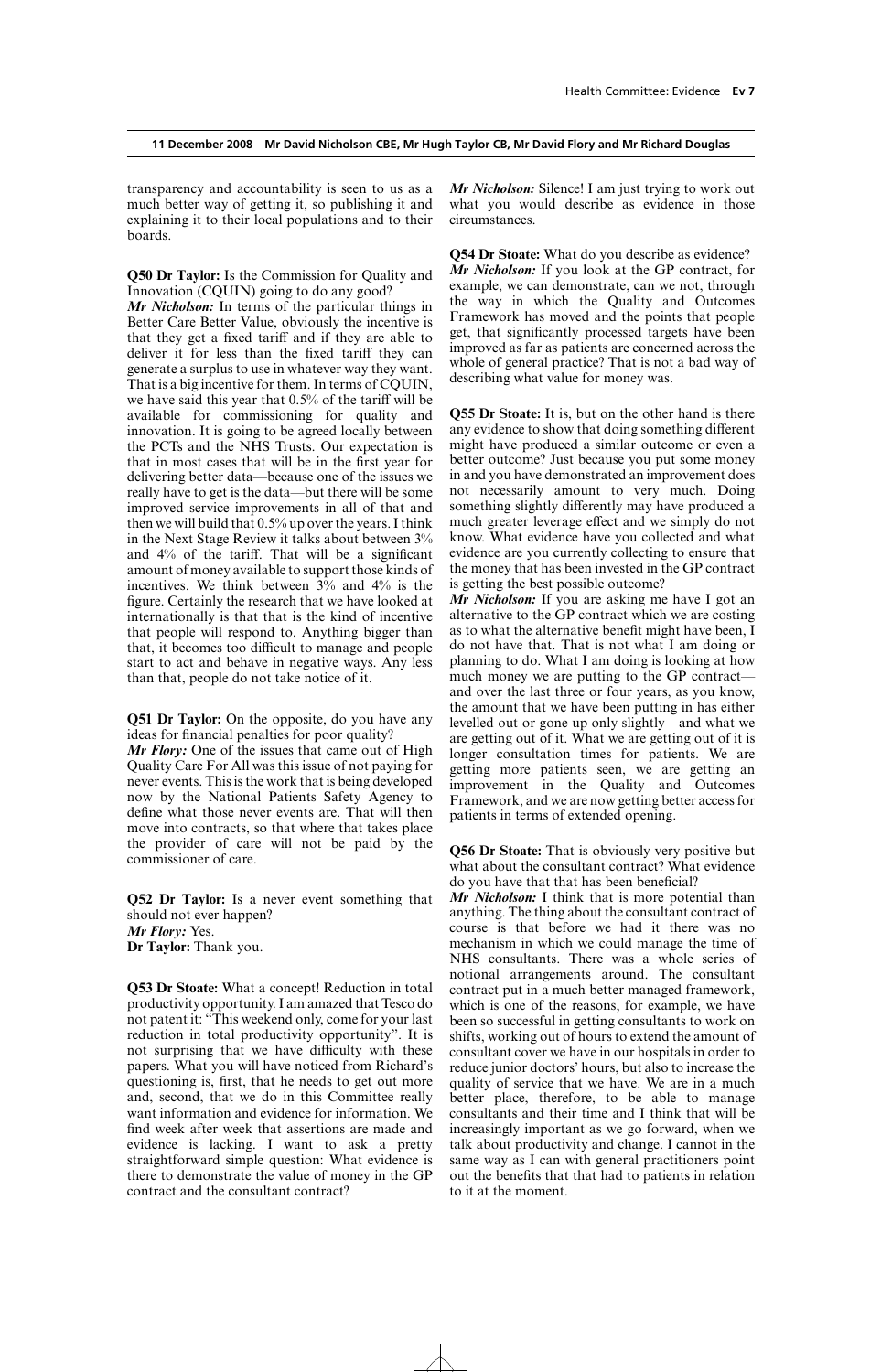**Q57 Dr Stoate:** The problem is that in the coming squeeze, which obviously is going to affect everyone's budgets in some way or another, will you be able to continue to justify, for example, the consultant contract? If you have no productivity outcomes—

*Mr Nicholson:* It is an important precondition to be able to manage those productivity improvements, because unless you have a real control over time consultants spend at work and the things you expect them to do through the appraisal process and all the rest of it, you cannot do the sorts of things that you need to in terms of managing the workforce better, so it is an absolute precondition to make it happen and we will have to do it in order to deliver the productivity gains that we need.

**Q58 Dr Stoate:** We want to pick up on Table 69b, which shows that in 2007 the NHS had approximately 185,000 administrative and clerical staff compared to just under 132,000 in 1997. What is that increase all about and what are the extra people doing?

*Mr Nicholson:* As I am sure you are well aware, one of the biggest drivers in extending the number of admin and clerical is clinical staff. You will see that there are similar rises in terms of doctors as there are in admin and clerical staff. I know myself, having run hospitals for many years, that every time you appoint a consultant you need to appoint the clerical staff to support them. As we drive forward, getting it so that professional and clinical staff spend more of their time on direct care with patients, often it is the admin and clerical staff supporting them that needs to increase. I think it is a perfectly rational and reasonable way of taking it forward and that has made a big difference in terms of the way in which that clinical staff work.

**Q59 Dr Stoate:** Certainly the anecdotal evidence is that an awful lot of duplication goes on in NHS clerical work. Is there any evidence for that or do you honestly think that al these people are genuinely necessary and producing improvements in the NHS? *Mr Nicholson:*I am absolutely sure. Two things have been going off, of course, since 2005. As you know, we got ourselves into some financial difficulties during that period on the one hand and on the other hand we significantly reduced the number of organisations in the NHS through the merger of PCTs. During that period, you can see, as we have squeezed that, the numbers have started to come down. That reflects both in terms of a drive for efficiency. I am absolutely sure there is scope for efficiency in this area as we go forward, but also the reduction in the number of organisations.

**Q60 Dr Stoate:** As you have pointed out, there are an extra 29,800 medical graduates and only 14,000 or so leaving the NHS, which means that there is going to be a net increase in medical graduates. That is fine, but have you worked out what they are all going to do and will they all find jobs?

*Mr Nicholson:* One of the things that came out of the Next Stage Review of course is our need to get our staff planning much better organised. That is why we have set up Medical Education England, that is why we have set up the centre that is going to do lots of exciting manpower planning, staff planning. Anyway, all of that will enable us to get a much better handle on all of this. The issue we have at moment is that we need more doctors not less.

**Q61 Dr Stoate:** Yes, but if you look at, for example, what is planned for GP numbers, there is a planned increase of 30% in GP numbers over the next couple of years and yet if you look for GP vacancies in things like the BMA they are simply not there. I am being told by my colleagues who still take part in GP training that they are producing an awful lot of highly qualified and highly trained GPs who are not going to have practices to work in.

*Mr Nicholson:* We had the other problem some time ago, did we not? We had a shortage and vacancy rates and all the rest of it. It seems to me that for employers it is a good thing to have more choice over who you employ and more competition. That seems to me a good thing. Certainly over the next two years I would expect an expansion both of consultant numbers and general practitioner numbers as we make sure we invest the 5.5% growth over the next two years in the best possible way.

**Q62 Dr Stoate:** It is quite expensive to train these doctors and, as I say, there is good evidence now that they are finding it increasingly difficult to find practices, so are we doing the right thing?

*Mr Nicholson:* I do not think that tightening the labour market is necessarily a bad thing. As an employer, we want to get the best doctors we possibly can for our patients, and employers having choice over who they get, so that they get the right staff, seems to me to be a good thing.

**Q63 Dr Stoate:** Table 75b shows that between 2003–04 and 2007–08 administrators got a 27% pay rise, whereas nurses got 19% and ambulance staff got 18%. Has Agenda for Change not simply put more money towards the pen pushers and less to the clinical frontline staff?

*Mr Nicholson:* No, I do not think that is true at all. As you know, admin and clerical staff are amongst some of the lowest paid people in the NHS.

**Q64 Dr Stoate:** So are nurses and ambulance drivers to some extent.

*Mr Nicholson:* Even lower paid than ambulance drivers and nurses. If you look at the long-term position you can see that there has been much more equity in the way that has worked.

**Q65 Dr Stoate:** But 27% versus 18% does seem to some people to be pushing money towards bureaucracy and away from frontline staff.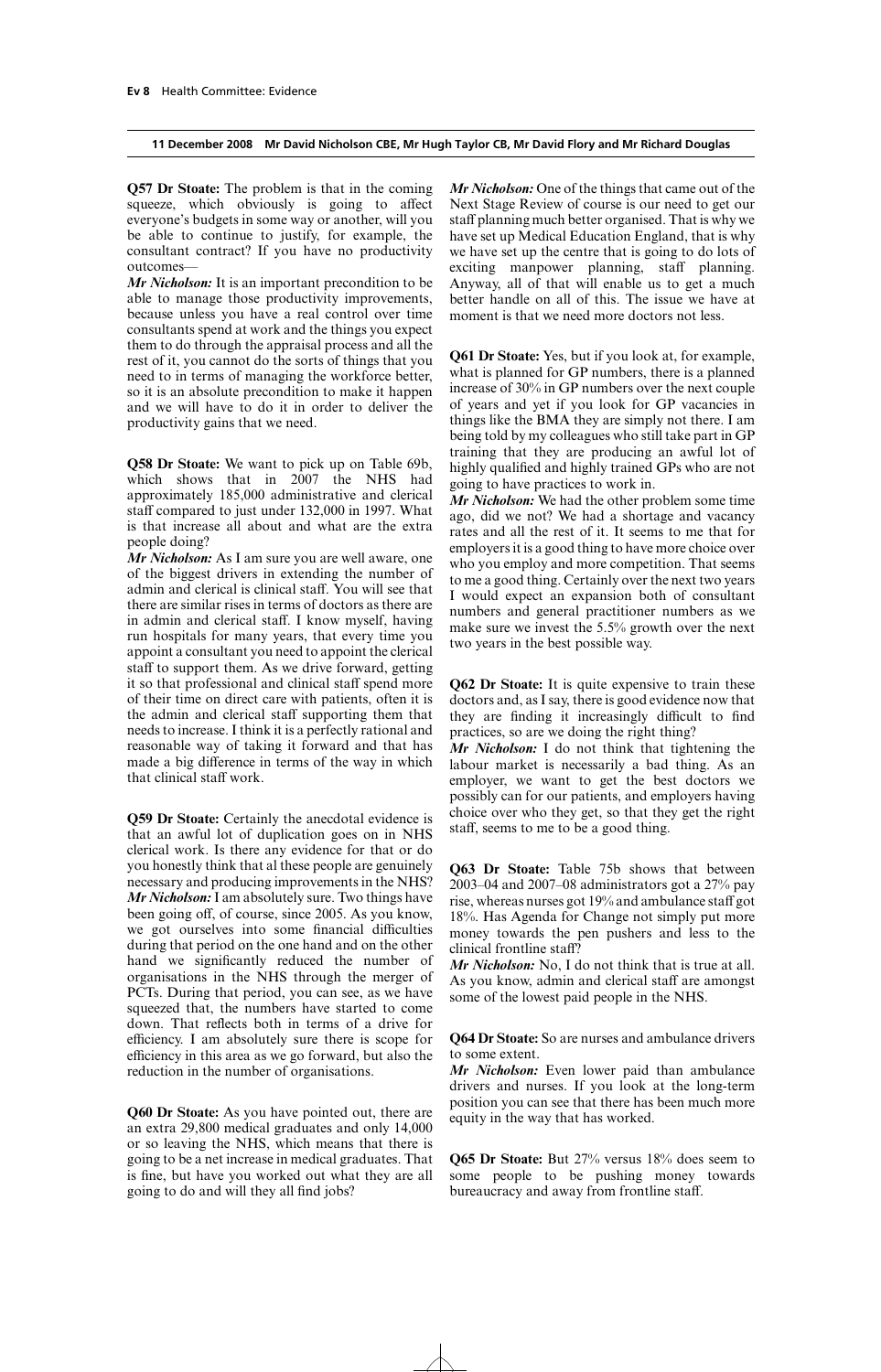*Mr Nicholson:* I do not think that is the case. If you look at the amount of money that we spend on clinical staff as opposed to the background infrastructure of the NHS, you can see that there has been a massive shift over the last few years.

**Q66 Dr Stoate:** Table 64a shows that management costs in the NHS are only 3% of the budget but a study commissioned from the University of York 2005 showed that total management and administration costs more like 13.5% of NHS spending. Do you agree with the 13.5% as opposed to the 3%?

*Mr Nicholson:* It was a calculation that the University of York did. It was all very interesting but it is a set of researchers doing—

#### **Q67 Dr Stoate:** Could it be wrong?

*Mr Nicholson:* I am not saying it is wrong. If you are asking me does it reflect the amount of resource that we put into managing the NHS, then, no, it does not. I think it is significantly less than 13% in terms of the resource that we have that manages the NHS on a day-to-day basis.

**Q68 Dr Stoate:** Where did the University of York go so far wrong as to produce a figure four times the size of yours?

*Mr Nicholson:* I did not say the University of York have got it wrong, I am just saying that when we have looked at the management overheads for the NHS over the last few years,  $3\%$  and  $4\%$  has been consistently the number that has come out of that process when you compare one year with another. If you want to invent a brand new definition which covers a whole series of other issues, that is a matter for the University of York. I am sticking with the definitions that we have consistently used, so you compare one year with another.

**Q69 Dr Stoate:** You are sticking to your 3%. *Mr Nicholson:* Yes.

**Q70 Dr Stoate:** How much money are you spending on external management consultancy at the moment? I could not find that in any of the tables. Do you have any figures?

*Mr Nicholson:* No. We have not so far collected that information centrally. We have started to think about how we might do it but I think the numbers we have got are so unreliable at the moment that we are not satisfied that we have got that number right.

**Q71 Dr Stoate:** Is that not a cause for concern, because they are rather expensive.

*Mr Nicholson:* That is why I think we need to get the numbers right. Absolutely.

**Q72 Dr Stoate:** If you have not collected them, it is difficult to know if they are right or wrong.

*Mr Nicholson:* Yes. We think we need to know how much money the NHS is spending on management consultancy and we have started the process of collecting the information. I agree with you, we should have collected it in the past, but we did not.

**Dr Stoate:** Thank you.

**Q73 Dr Taylor:** I was rather stung by Howard's comments that I ought to get out and about more because I do get out and about quite a lot, and what bothers me particularly is that in certain hospital wards when the nurses talk to you they are under a tremendous amount of stress and strain from staffing levels. Qualified nursing staff increased dramatically from 1997 to 2005 and then from 2005 onwards they have pretty well stuck. Would you accept that there are particularly some wards that seem to do quite well from the staffing levels—intensive care units, high dependency units—and some of the more mundane wards, particularly geriatrics and some medical assessment wards, are relatively deprived of nursing staff. Is this something that you get a picture of?

*Mr Nicholson:* I do get out and about quite a lot as well.

#### **Q74 Dr Taylor:** I am sure you do.

*Mr Nicholson:* I do not think that. I would not say that there was that pattern. There is no doubt that there has been significant investment in intensive care and those sorts of areas and numbers of beds and the staffing levels that we have within them. We have always said that particular levels of staffing are a matter for local determination rather than national norms or whatever. We think that is the best way of doing it. What I would say, though—and it comes back to your point on the National Institute—is that there is a fantastic programme being rolled out across the NHS at the moment called Time to Care or The Productive Ward which I think is extraordinary. Every hospital that I go in you see it. It is interesting, it was not mandated nationally to do but suddenly everyone is doing it and it has a massive impact on the kinds of ward particularly that you describe there. By simple organisation and simple management and involving the staff in the way in which the ward is managed, it can increase by up to 15% to 20% more direct patient time for nurses because it takes a whole lot of things off them. It is a very powerful way of doing this. I think the more wards take that on, particularly in the kinds of areas you describe, the better it will be.

**Q75 Dr Taylor:** Yes. The RCN *Dignity in Care* paper has been a tremendous help. *Mr Nicholson:* Absolutely. Yes. **Dr Taylor:** Thank you.

**Q76 Chairman:** My local hospital has a far better choice of doctors than they had ten, 15 or 20 years ago to be quite frank. That is a good thing because they can choose who is going to be the best for that position. If you ended up in surgery and the surgeon said to you, "I'll be doing the operation this morning but I've been unemployed for the last three years," where do we get the balance in relation to that? *Mr Nicholson:*I was not suggesting that unemployed

doctors are a good thing.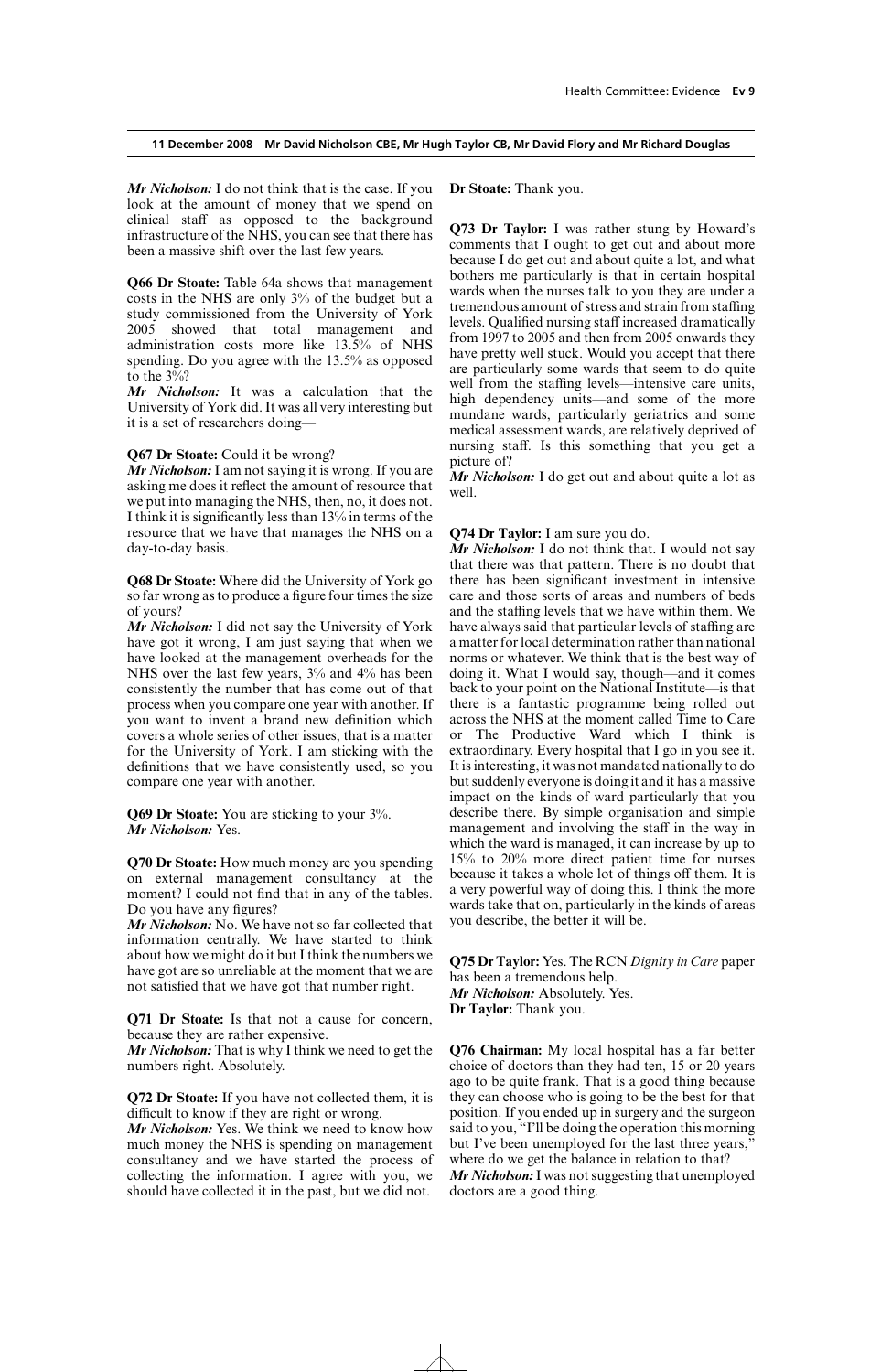**Q77 Chairman:** There is an issue of skills and competencies on an ongoing basis. If we have a market-place of doctors—and this may be my crude analysis—how do we accept that somebody might be bumped out of the market-place for a while and then come back in, potentially lacking in skills? Where would the responsibility be to make sure that that doctor was competent to do something that they had been doing but maybe had not been doing for a short period?

*Mr Nicholson:* First of all, it is the responsibility of the doctor to keep their skills up to speed and up to the standards that you would require. I am not suggesting that unemployed doctors are a good thing. They are not a good thing. It is very important that we get the workforce planning as right as we can. That is why we have set up our Centre for Excellence as part of the Next Stage Review to get that connection much more closely aligned. It will never be absolutely right, but I think we can get it better. We know there are more doctors coming out of the medical schools over the next few years but we also know that we have to deliver shorter hours for junior doctors; we know we have to provide a much more consultant delivered service in the future. I do not anticipate that in the time horizons we are talking about here we will get to a place where we have unemployed UK graduates. I do think that is what we want to do but we do need to be flexible. At the moment we have to deliver the European Working Time Directive by August on junior doctors' hours and we have a big issue around paediatrics, obstetrics, and anaesthetics, and so we are looking at a whole range of things that we need to do to make sure that we can produce people for those particular areas. Part of that is retraining, skilling people up, giving people new opportunities in our hospitals to refresh their skills, which is exactly what you have said.

**Q78 Sandra Gidley:** Moving on to the 18-week referral-to-treatment waiting target, what have been the health benefits of introducing targets?

*Mr Flory:* I think there are a number of ways in which you can look at this. We have been measuring the referral-to-treatment times now since March 2007. For the last two months we have set the level that we set out for patients who unless they choose otherwise where it is absolutely appropriate would receive their treatment within 18 weeks. There is a whole number of dimensions to it, of course. Previously we have measured and recorded separately the time people wait for their operation at hospital. If they are on an inpatient list, that has come down significantly as part of 18 weeks and, likewise, the wait for the outpatient appointment. The piece in the middle of that which we have never measured in quite the same way previously for a diagnostic procedure, where people need that as part of their pathway of care, has fallen significantly. Whereas if we go back two years there were 200,000 people waiting more than six weeks for their diagnostic test, their scan or whatever, now it is a very small number of people waiting more than six weeks and the median time for wait for the diagnostic procedure is significantly less than six weeks. I think that is one part of the patient experience that has improved unrecognisably by the 18-week drive. Clearly the reduced waiting at all those stages reduces the period in which people are in pain, reduces the period of anxiety. It speeds up for many people the time taken and they can get back to work and resume their lives.

**Q79 Sandra Gidley:** Has there been no attempt to quantify the health benefits? When NICE looks at a drug, there is always a financial case made for giving this drug. What was the financial case with regard to health benefit for introducing this particular target? I am sure patients love it, but what is the financial benefit and the health benefit?

*Mr Flory:* We have not done a structured costbenefit evaluation yet of the 18 week programme. Clearly the concentration of effort across the National Health Service as been to achieve this and it has required genuine transformational change in the way that services are delivered, in the way that support systems for booking and so on behind it work. The date that was set for the achievement of this was the end of this calendar year. It has been achieved in aggregate early. We are now concentrating effort on those places that have not yet achieved it to get them up to the standards of the best. Once we get past there into the next calendar year and it embeds in the system in the way it works, then we need to consider how we would do the more formal evaluation that you have described.

**Q80 Sandra Gidley:** How are you about to do that if you did not baseline what was happening before? *Mr Flory:* At the very start of the 18-week programme, when the policy came into place, the overwhelming and overriding concern of the public, of patients, and prospective patients, was the length of time that they were waiting for treatment. There was an absolutely compelling case, we would have to say, for us to deal with reducing waits in the way that we had not before, so the need to do it was there and obvious. The pull to do it from patients was obvious. It was not a case of a cost-benefit analysis looking at fine margins, "Should we or shouldn't we?"

**Q81 Sandra Gidley:** Effectively this was a political imperative rather than an evidence-based health intervention. I am just trying to clarify. I am not saying it is good or bad.

*Mr Nicholson:* One of the things that the 18-week programme has done is to increase significantly the amount of diagnostic capacity in the system. One of the things that is very marked about our system is the lack of diagnostic capacity: the number of MRI scans per head of population and all the rest of it. It has brought us much better into a place around the rest of Europe and there is good evidence to show that access to diagnostics has an impact on health gain generally. I think that is a really positive thing and it has been a big part of the 18 weeks. One of the things about the Next Stage Review is that it talked about quality as the organising principle and it talked about a definition of quality and it talked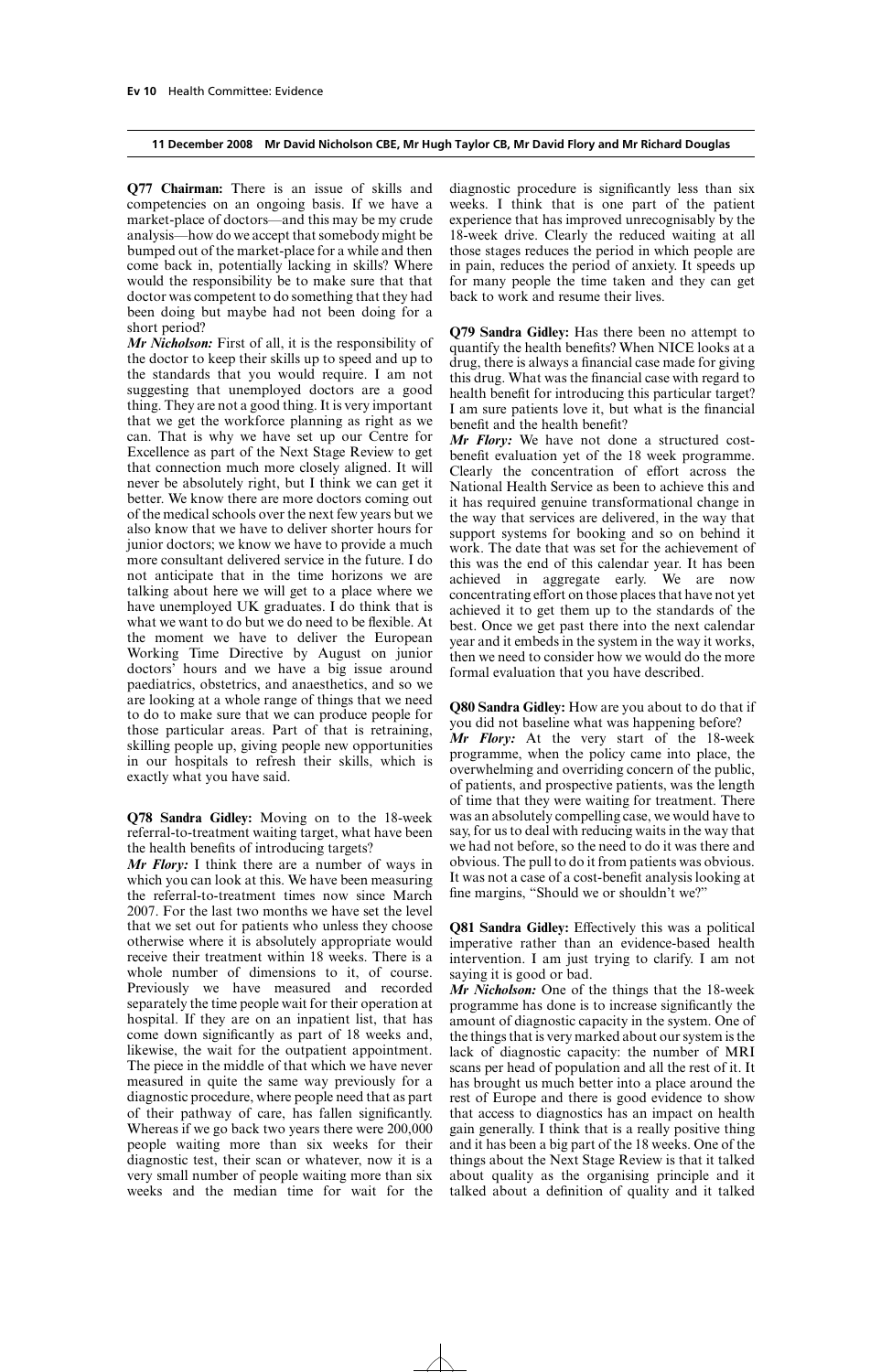about quality as being safety, effectiveness, and patient experience. One of the things about the NHS has sometimes been that the experience has been traded out, in a sense. I think a big, powerful benefit of this is the improvement in patient experience. We can show that by the way in which patient satisfaction has gone up and we can see that particularly by the way in which public support for what we are doing and satisfaction in the NHS has gone up over the last couple of years or so. I think they are really important things for us in the NHS.

**Q82 Sandra Gidley:** You mentioned Darzi, and some SHA areas have set even lower targets. *Mr Nicholson:* Yes.

**Q83 Sandra Gidley:** So that is a patient experience benefit rather than an evidence-based health impact. *Mr Nicholson:* Patient experience is part of it, is it not? You cannot say that there is a health benefit if the patients have a miserable experience.

**Q84 Sandra Gidley:** No, there is the outcome and there is how you get to that outcome. They are two completely different things. *Mr Nicholson:* Yes.

**Q85 Sandra Gidley:** Everybody wants a good experience in hospital but given that some work by York University— *Mr Nicholson:* Them again.

**Q86 Sandra Gidley:** Yes -- has shown that the health impacts of reducing waiting times are very small, is that where we should be focusing?

*Mr Nicholson:* It is a very narrow definition about what is a health benefit, is it not? Bruce Keogh, the Medical Director of the NHS, tells a very interesting story. Seven or eight years ago, when he was in Birmingham, he was a cardiac surgeon. The patient, normally a man, would come and sit in front of him and their partner would be there. He would say, "Yes, you need cardiac surgery. These are the risks of having the treatment and these are the big risks of not having it," and the patient would say, "Yes, okay, I'll have it," and then normally the partner would ask, "Okay, so when can it be done?" and he would say "18 months." That would have a massive impact on somebody, would it not? When he was at UCLH, before he came to work for us, after the same conversation his answer was "When would you like to come in?" That may not have been picked up in your research project on this—it may not have been—but that seems to me a massive step forward in health and patient satisfaction and quality of service.

**Q87 Sandra Gidley:** I will accept that from a quality of service point of view patients will be happy. What about those patients who are disadvantaged by this target? I am talking about those for whom the gap between repeat, routine appointments is being lengthened and there are now some health consequences being picked up. I have constituency casework on this; my own mother has suffered from this. There is a whole cohort of patients out there who are not getting a better experience if they do not have an acute problem. How are you going to tackle that? Is tackling that next not more important than reducing from 18 weeks to 17 or 16 weeks?

*Mr Nicholson:* I cannot comment on the individual cases that you make but one of the issues that comes out of the Better Care Better Value initiatives is that the amount of repeat attendances people have in this country is way beyond what other health systems might have had and generally there is an issue about whether they add much value at all. You might come back every six months or three months or whatever and see a different junior doctor and have a different arrangement and that does not add much to anyone at all. I have not picked up this issue that you have just described.

**Q88 Sandra Gidley:** I thought it had been fairly well documented. I have read about it in some of the medical press.

*Mr Nicholson:* Okay. *Sandra Gidley:* Thank you.

**Q89 Dr Stoate:** The latest PCT allocations give PCTs an average of 5.5% per annum cash increase in 2009–10 and 2010–11 and yet the overall NHS budget is going up by 6.7% in each of those years. Why is there the discrepancy?

*Mr Taylor:* In practice, for 2009–10 we still have to make the central budgets. The total allocation, of course, is composed of allocations from central budgets and other things and we have yet to make the central budget allocations for 2009–10, although we expect to do that shortly. At the moment a certain amount of money has been held back which will get out to the system on a non recurrent basis. We have got the full amount of money for 2009–10, we expect to play it out to the NHS in due course, but it has not all gone out in the form of allocations. Between central budgets and a certain amount of potential for targeting investment, there remains money to be put out which will go out to the NHS over the next period.

**Q90 Dr Stoate:** That will go the PCTs. Where will it go? Will it be extra funding for PCTs or capital projects?

*Mr Taylor:* That is for decision, but it would effectively go down through the PCTs. It is quite a complex picture this, because you have the central budgets as well, some of which have been going up at a slightly higher rate of growth than others. On dentistry, for example, which is one of the budgets at the moment, we continue to manage their budgets through a central fund. So it is not a like-for-like comparison but the potential is there within the 2009–10 allocation for some extra investment going out to the NHS and the form in which we do that has yet to be decided.

**Q91 Dr Stoate:** So you have got your money but you are not sure how to spend it. That is unusual.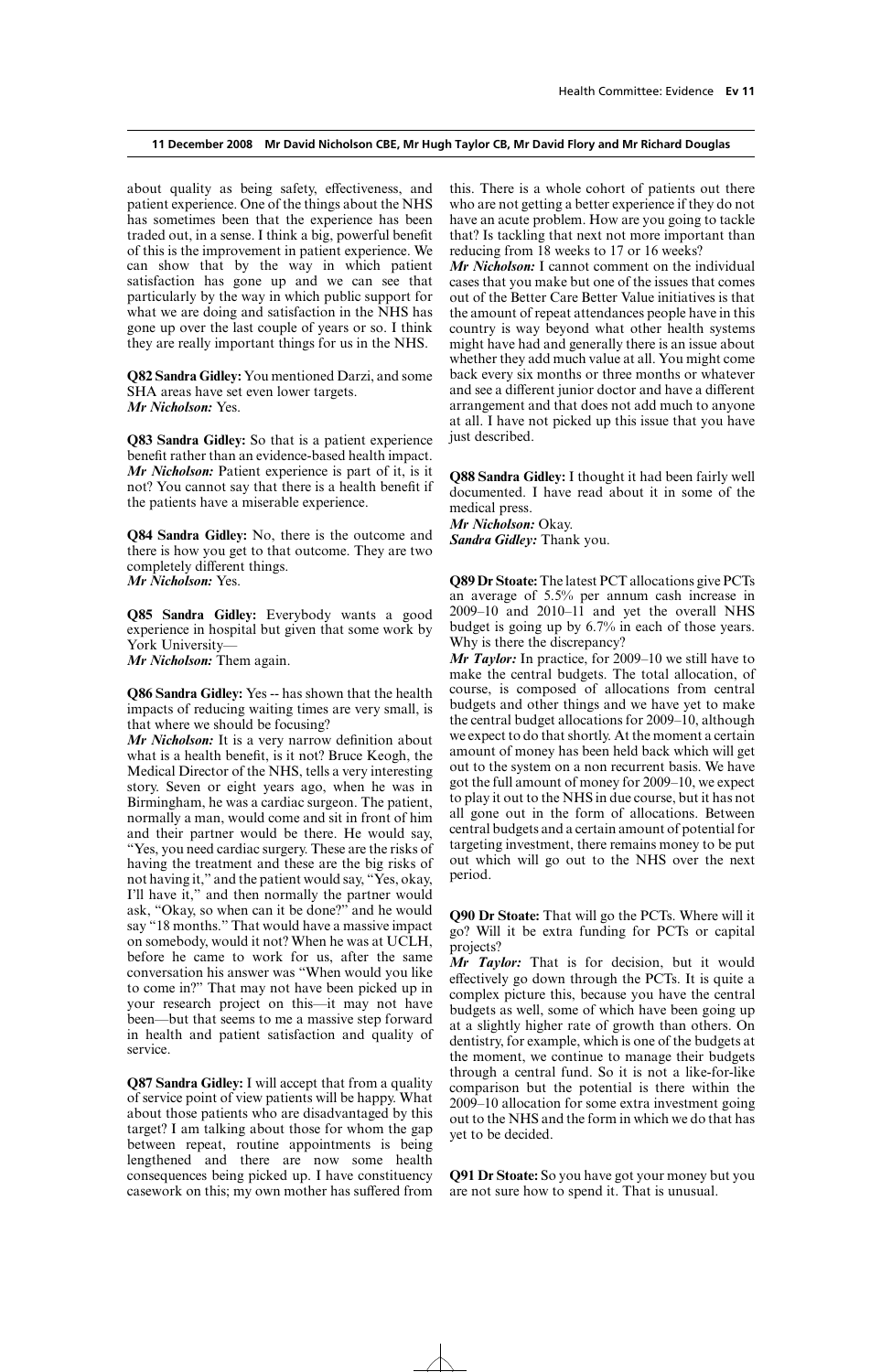*Mr Douglas:*I would just add that the overall growth for revenue is not 6.7% over those years, it is 6.3% and 6.4% in those two years.

*Mr Nicholson:*I do not think that it is we are not sure what to spend it on. There are lots and lots of things to spend it on. Perhaps I could give you an example. The big central budgets that are held are research and development, of which most is already committed and in fact is ring-fenced as part of it and which is a massive, massive amount; dental, which is several billion pounds and which needs to go out as well; ophthalmology; and pharmacy. There are still some big budges to go out.

*Mr Flory:* The total money we have which is allocated to primary care trusts is now over 80% of the total, which is higher than at any stage before in these allocations, so there is more and more going into the baseline allocations and less proportionately being kept back.

**Q92 Chairman:** Some PCTs are over target—and I understand that, it is historical—and some are under target and have been traditionally for a long time including my own—and we are not there with the baseline we said they should have. Are we likely to see that in 2010–11?

*Mr Flory:* No. It is unlikely. The decision that we make of course is within the total amount available for primary care trusts, the extent to which those primary care trusts who are below their fair-share target can have more than those who are at or above the target, and that effectively is what we have done in the allocation formula and policy for 2009–10 and for 2010–11. It is a fine balance this.

*Chairman:* When do we get there, then? This has been ongoing for years now.

#### **Q93 Dr Stoate:** About 20 years.

*Mr Flory:* The answer to that, I am afraid, is that there is no definite date when we do, because of course it depends on levels of growth in future years and the extent to which we can therefore have space to make sure that every PCT, irrespective of where they are vis-à-vis target, gets more money to deal with some of the known cost increases and pressure it has to face, so that every part of the country can do that, but at the same time those that are below target get an even bigger share.

**Q94 Dr Stoate:** Whilst we are looking at percentages, the hospital tariff is going up by  $1.7\%$ , how are hospitals going to cope with that small increase in tariff, particularly given the extra pressure that you are bringing to bear on them, such as screening for MRSA and introducing NICE recommendations and so on, all of which will significantly add to their cost pressures, and yet you are expecting them to do it on a  $1.7\%$  uplift on their tariff.

*Mr Flory:* Yes. The numbers of course are a net uplift after taking into account a  $3\%$  efficiency requirement that is there across all parts of the service, so the gross uplift is 4.7%. that builds in with what we now know about the agreed pay awards, it builds in an uplift in line with GDP for non pay pressures. It does recognise the increase in costs that will be borne because of drug costs and through NICE and so on. It recognises various other particular cost increases that the service will face. For example, David referred earlier to the European Working time Directive, so there is now some money that is being put into tariff to enable providers of care to meet some of those increased costs.

**Q95 Dr Stoate:** Is it realistic or practical to expect a  $3\%$  efficiency saving whilst they also have significant pressures, as I have said, on some new initiatives they have to introduce?

*Mr Flory:* Yes.

**Q96 Dr Stoate:** You think they can still do that. *Mr Flory:* Yes. The 3% per year for each year of the CSR, they have all known about it right from the beginning, we have worked through it with them, it is perfectly possible for them to make.

**Dr Stoate:** I will have another go at my GP and hospital doctor contracts. Are there measurable health gains in paying doctors more money? **Sandra Gidley:** Declare your interest.

**Q97 Dr Stoate:** I declare an interest on this, of course.

*Mr Nicholson:* To the doctors?

**Q98 Dr Stoate:** To the NHS. It is a very simple question. You have told me that that the GP contract is producing good results, and I accept that. You are telling me that the consultant contract is potentially going to produce good results. *Mr Nicholson:* Yes.

**Q99 Dr Stoate:** But much of the money has in fact gone into increased wages. I am asking where is the health gain from simply putting more money into increased wages?

*Mr Nicholson:* I am sure the University of York will do a research project on this, but it seems to me that there is a whole range of issues here. If you take the GP contract, to go back to that, when we launched the GP contract we could not recruit GPs. There were big vacancies around GPs, so the health disbenefit of not being able to get a GP was quite big, particularly in those areas which are underdoctored. I think there are health gains in relation to the amount of time a GP can spend with their patient—which has, as you know, gone up significantly—and by improving access. I think there are health gains in all of those things, as well as the process things in the Quality and Outcomes Framework.

**Q100 Dr Stoate:** The programme budgeting table on Table 24 tells us an awful lot about expenditure on services and individual services but it does not tell us anything about the relative benefits of those expenditures, which was another point I was trying to raise earlier, but this phrases it rather better. What I want to know is when we are going to get data which shows actual outcomes achieved by particular services so that we can in some way compare services to see if we are getting best value?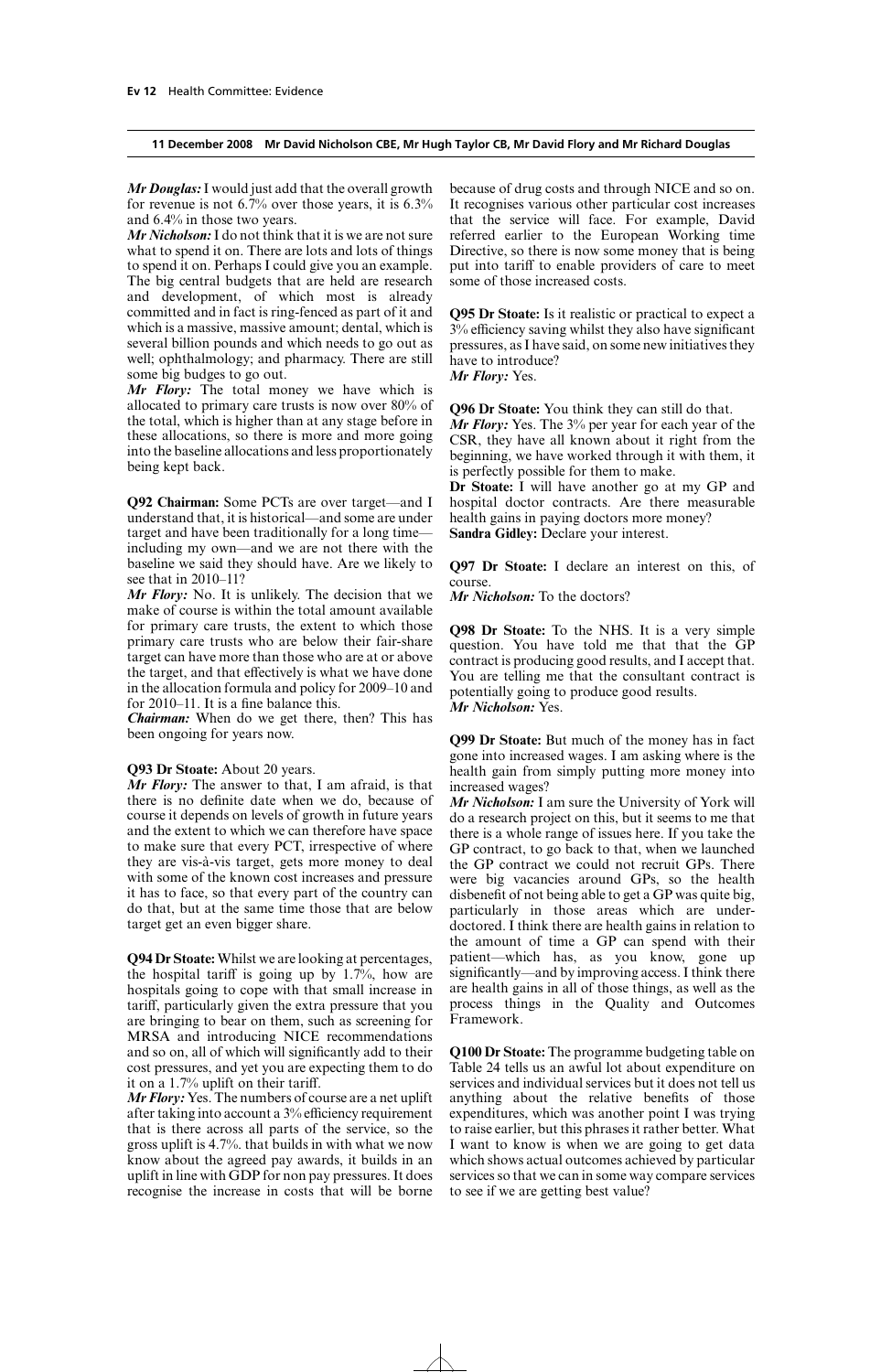*Mr Douglas:* All the programme budget information tells you in this form is how much you have spent you are absolutely right; that is all there is—but at a local level as well people can access information linking outcomes. So they can look at the outcomes of each those disease areas, they can look at those against the level of spend, they can look at them against the level of spend and the outcomes in other areas. The whole idea of having programme budgeting is to produce both the cost base that is there and then at a local level people can use the outcome data and compare costs with outcomes, look at what the balance with investment is, but that is done very much at a local level. This is something for PCTs to do themselves.

**Q101 Dr Stoate:** It is also something I believe the Government should be doing, or certainly departments should be doing, to make sure that the money you are allocating to particular services does show a benefit that might possibly be a greater benefit elsewhere if the money was allocated differently. If you do not collect that data, we cannot know the answer.

*Mr Nicholson:* No. In a sense that is what the revolution underneath the Next Stage Review is all about, and that is why myself, the Medical Director and the Nurse Director have recently written the whole system around metrics about collecting information that reflects properly the quality of care that clinicians and front-line staff produce. One of the dangers in the past that we have had is that if at the centre decide what are the important things to measure, we have got no ownership. You know, the NHS collects more data than almost any other health system around, but it is not owned by people, it is often not accurate, people do not think it that really reflects the quality of service they provide: so what we have started to do, as you know, is to go out to the system and say to people what are the things that truly reflect the quality of service that you provide, and out of that process will come a whole set of things that we need to collect across the system. So we will get to a place where we have a really good set of metrics which do reflect the quality of service to our patients so that we can then benchmark it and describe it, but what we have decided to do is to do that from the bottom up, which will take longer, I know, but I think will give us a much better idea about the quality of service, and people will produce those as part of the quality accounts and all the rest of it.

**Q102 Dr Stoate:** If you are going to do that at local level, is there not a case to base PCT allocations on public debate and public discussion at individual PCT level? Should not the public effectively decide what allocation their PCT gets?

*Mr Nicholson:* How would that work?

**Q103 Dr Stoate:** Because if you are suggesting that people have got access to all of these outcome data, they can see for themselves what they are getting, should they not then have a say in whether they think their money is being spent in the best way?

*Mr Nicholson:* No, that is a different thing. I think the allocations should be based on a formula, it should be based on need as far as possible, rather that clamour of individuals in a local area, but how money should be spent within the particular local area, I think the public should have much more of a say in all of that. PCTs should be much more accountable in the way that they work with their local population; absolutely.

**Q104 Dr Taylor:** We are coming on to the private finance initiative, please. First, a general question. How has financing for planned PFI project been affected by the credit crunch? We gather that the Government is bailing out three of the banks that are major funders of PFI schemes. Does this not give a risk that the Treasury might be lending itself the money?

*Mr Taylor:* Quite possibly.

*Mr Flory:* In the current climate, currently the capital for PFI projects is less available and is, indeed, more expensive, and it does raise questions and issues about how—

**Q105 Dr Taylor:** That means for further new PFI projects?

*Mr Flory:* Yes.

**Q106 Dr Taylor:** But the existing ones: is the cost of those not going up?

*Mr Flory:* The cost of those, in terms of the existing schemes and the new unitary payment target, is fixed.

**Q107 Dr Taylor:** It is the proposed ones that are going up?

*Mr Flory:* Yes.

**Q108 Dr Taylor:** So how is that going to be coped with? Does that mean the numbers of beds will be cut?

*Mr Flory:* For the forthcoming period within the next year, there is only one scheme that we expect to come to financial close. It is the scheme in North Bristol, South Gloucester. We cannot say how the credit markets will be at the time that that comes to financial close, we will have to simply deal with that when we get there, but that is the only scheme in the next year.

**Q109 Dr Taylor:** Going back to the tables, these are 9A to 9E, evidence 17 to 19, the first one, 9A, which is the regional summary, I can understand that, but if we move on to the one for the West Midlands, which I thought I understood, if you look at the Worcestershire acute (this is 9F) payment apparently stopped in 2001?

*Mr Flory:* I presume that is when the scheme opened.

**Q110 Dr Taylor:** Yes, but we are going on paying, so why does the figure-

*Mr Flory:* These are the capital spend profiles. When the scheme completes the period of capital spend ends. Clearly, the unitary payment goes on beyond that.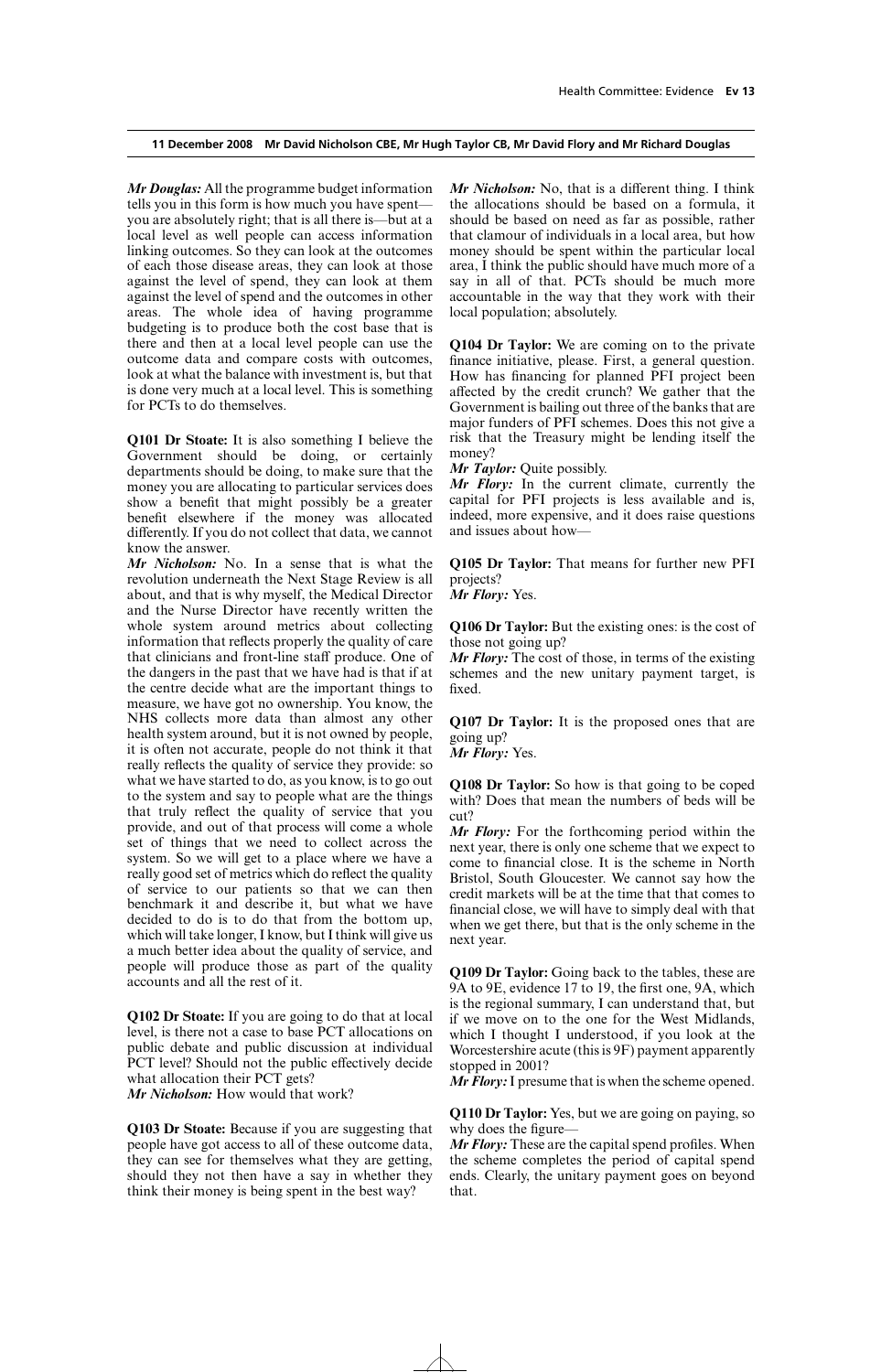**Q111 Dr Taylor:** That is the mortgage and the service charge?

*Mr Flory:* But that is not classified as capital spend.

**Q112 Dr Taylor:** Right. So why on the SHA scheme, which is the 9A, do the things go on increasing all the time? That, again, is just capital spend?

*Mr Flory:* Yes, it is. Obviously, for the years ahead, it is projected spend on schemes that are not yet at close.

**Q113 Dr Taylor:** So do we have somewhere the total cost including the unitary charges? *Mr Flory:* We have got the—

**Q114 Dr Taylor:** Have I just not found those in this huge tome?

*Mr Flory:* I think Table 12 and 13 deal with unitary payments. On that table what we see for schemes that are now operational is what the unitary payment is in year eight or nine. They are now quite separate things, of course, but the term of the contracts on each of these will be slightly different and, therefore, we cannot include in here a total. We do not include in here a total estimated unitary payment for the remaining term of that contract; we highlight it as one year.

**Q115 Dr Taylor:** Taking, again, evidence 37, the Worcestershire group, the unitary fee at the completion was 19,399—that is millions—going up to 24 million. Is that fairly typical of the increases across the board?

*Mr Flory:* I do not think that it is possible to say what is typical across the board on these. There are different reasons in different schemes for changes in the unitary payment. One of the benefits that we have experienced in these PFI schemes is a flexibility to adjust specification or to adjust component parts, and different schemes have taken that forward in different ways.

**Q116 Dr Taylor:** Going on to keeping NHS capital stock up-to-date, are we going to be able to manage that for the next five years or so? That is not talking about just PFI; that is talking about all the NHS capital stock. There must be a vast amount that needs spending just to keep things up-to-date.

*Mr Flory:* Yes, the regime now that applies for NHS trusts, where the majority of the asset base will sit, is one whereby, according to the strength of the trust's balance sheet, it will be able to raise cash through loans to be able to refurbish its capital stock. Clearly, the acid test in that is that the revenue that the trust can generate is able to service those loans, and as long as it can do that and keeps its borrowing within its borrowing limit, then it is free for the trust to make those decisions.

**Q117 Dr Taylor:** So you are reasonably confident that the stock will be able to be kept up-to-date? *Mr Flory:* Yes.

**Q118 Dr Taylor:** We understand from April next year PFI can no longer hide debt off balance sheet. What difference will that make?

*Mr Flory:* It will make a difference for the trusts that have PFIs, and we are clear in the *Operating Framework* that we have just published for next year that whilst the capital costs of that, the value coming onto the balance sheet, in itself will not impact upon the trust, it will not need to raise capital resource to cover it, that will be dealt with by us, but then for the trust when it comes onto the balance sheet, of course, there are revenue consequences in terms of you need to depreciate for replacement and the trust will need to build that into their own funds.

**Q119 Dr Taylor:** Was there any truth in the Heath Service Journal or report that some NHS organisations are setting up charities to take over their PFI contracts?

*Mr Flory:* I am not aware of any specific instances where that is the case.

*Mr Douglas:* Let us be clear on the PFI. We have an agreement with Treasury that Treasury cover the impact of any classification changes of PFI schemes coming onto our balance sheets. So that does not affect either the department's capital resources in this spending period or the NHS.

**Q120 Dr Taylor:** So you think things are fairly safe from that point of view?

*Mr Douglas:* We have an agreement with Treasury that the impact of that will be neutral in our budget in terms; so any change in classification is treated as neutral during the spending review.

**Q121 Dr Taylor:** Are there changes coming up in NHS capital charges? Are PFI buildings going to be regarded as capital assets on which capital charges have to be paid?

*Mr Douglas:* Effectively you are create an assets, there will be a capital charge, but the way the accountant will work, you will effectively be offsetting that against the unitary charge you are already paying to the private sector. So you are not doubling up and suddenly paying a double charge.

**Q122 Dr Taylor:** So it will not be charge on top of the unitary charge?

*Mr Douglas:* It will not be a charge on top of it; the two of them have to effectively work together. It may lead to some slight increase in the early years of the scheme and some slight reduction in the charge in the later years of the scheme based on almost how the mortgage effect of it works, but you do not get hit twice. You do not get: here is a unitary charge payment and here is a massive capital charges as well.

**Q123 Dr Taylor:** That it not just an accounting dodge to obscure it?

*Mr Douglas:* We do not do accounting dodges.

**Q124 Dr Taylor:** You do not. *Mr Douglas:* No. *Chairman:* Not any more!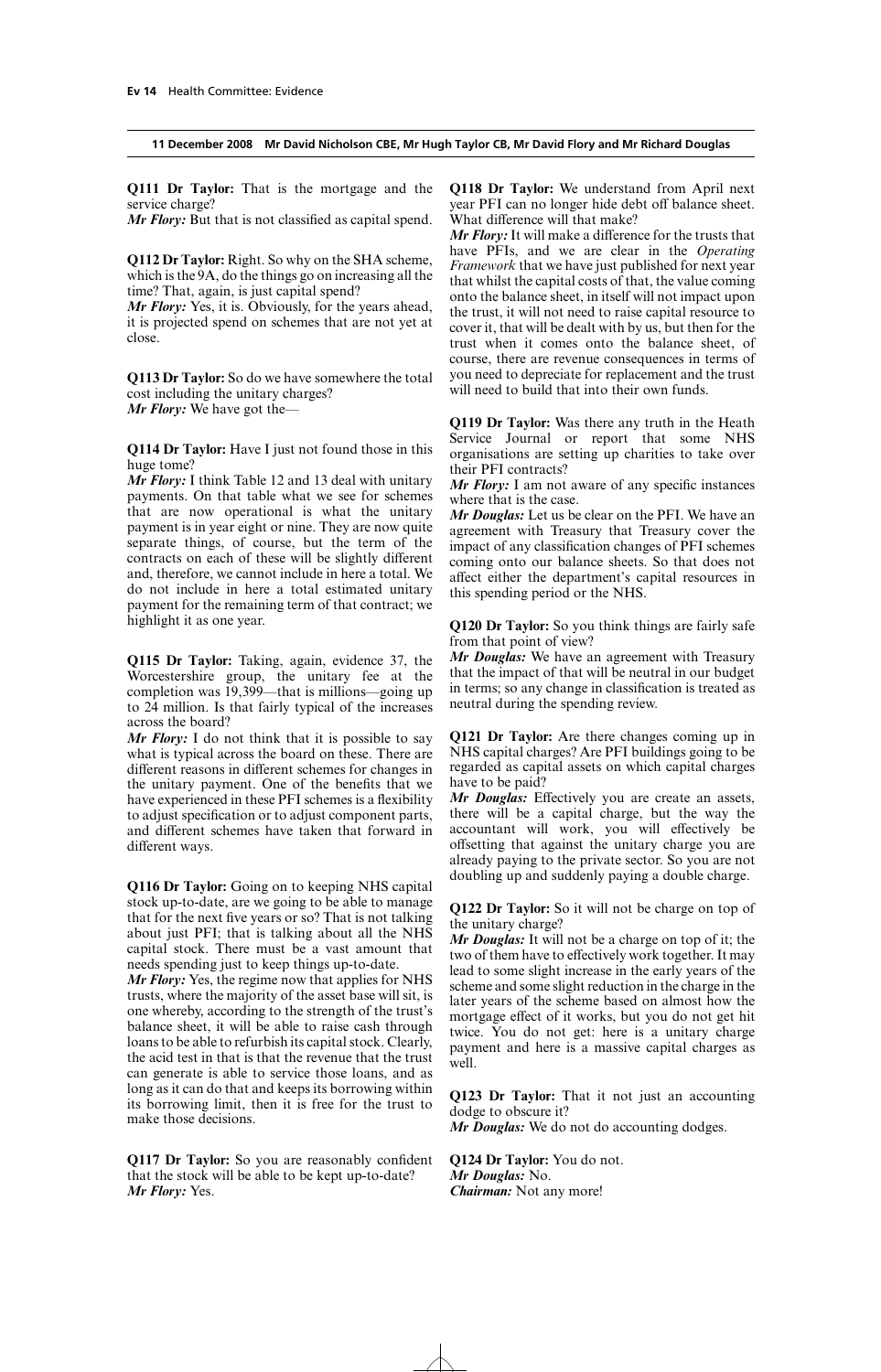**Q125 Dr Naysmith:** Can I, first of all, apologise for being late. I was at a meeting elsewhere and I underestimated the time that I needed get here. It was in Senegal! This is one of the most interesting meetings of the year for me. It has been very productive in the past, as Mr Douglas will know, so could I just continue with something along the lines that often come up here. You mentioned, Mr Flory, the North Bristol and South Gloucestershire PFI, the North Bristol Trust. Last year in the 2007 Memorandum it was valued at 382 million and in 2006, Table 9K, it shows it as now valued at 475 million. What could be the reason for that increase? Is that to do with the credit crunch?

*Mr Flory:* As the scheme goes through the later stages of its planning phase, and so on, then these numbers can move.

**Q126 Dr Naysmith:** It is at the outline business case stage at the moment. So the figures are still going up, are they?

*Mr Flory:* I do not know the detail of exactly where those figures are now and what might happen in the short term, but the change that you refer to year to year simply reflects the updated planning position on the scheme.

**Q127 Dr Naysmith:** I really want to talk about independent sector treatment centres. I apologise if some questions have already been asked on that while I have been away. It is a subject that comes up regularly in this committee when we have you before us, and the Secretary of State, but the data in Table 17A of the first wave of ISTC's performance shows that most of them are still failing to do a large part of the work for which they were guaranteed payment when the contracts were agreed. It varies from  $9\%$ , 25%, up to 110% in one instance, and one of the best performing ones, of course, is the one at Shepton Mallett, so Sir Ian will be very pleased about that. Why is there such a variation and why are so many of them still failing to do the work that they are still being contracted to do?

*Mr Nicholson:* The reason the independent sector treatment centres were set up was not just one of capacity—it was not just that we needed more capacity, it was that we needed a different kind of capacity as well—and they are all absolutely dependent on patients making choices and GPs advising and helping them to make those kind of choices. That is absolutely what they are dependent on. We took a judgment, as you know, in order to increase the variety of organisations that were providing these kinds of services, that we would provide some certainty in all of that. Hence the extra tariff and hence the arrangements that are in place to make sure that they get guaranteed income. In some places, you are absolutely right, they have not delivered in the way that we would have hoped that they would deliver, and we are absolutely, with the strategic health authorities and the PCTs, working with them to see how we can best make sure we maximise the benefits of those systems, but it is often difficult. The people that are expressing choices, individual patients, are saying they would rather go to their local hospital, or they would rather go to hospital X. It is very difficult in those circumstances, I think, for us to override that choice. There are general practitioners who have particular connections with other hospitals that they want to continue with, and, again, it is very difficult to override all of that.

**Q128 Dr Naysmith:** Could not some of this have been foreseen when these contracts were made. You mention flexibility for the inflow recently. *Mr Nicholson:* Yes.

**Q129 Dr Naysmith:** But there was no flexibility in some of these areas.

*Mr Nicholson:* No, I am sure it was foreseen and the judgment was taken. How do you both, on the one hand, increase the choice and plurality in the system and, on the other hand, get the best value for taxpayers? The judgment was taken that it was worth spending some money in order to create that market. That is essentially the judgment that was made.

**Q130 Dr Naysmith:** Some people say that these contracts have given the taxpayer a very bad deal. You would say that is purely in financial terms. If you look at it purely in financial terms, there may be case for that, but you are saying there were other the reasons for doing it: choice, competition? *Mr Nicholson:* Yes, choice and competition.

**Q131 Dr Naysmith:** That is the real underlying one. *Mr Nicholson:* The idea behind it, of course, was that by providing more choice and competition in the system, not only would you give individual patients that choice but that the NHS would respond to improve the quality and access of the services that it provides as well, and that demonstrably has happened around those places.

**Q132 Dr Naysmith:** Everyone is very confident over that.

*Mr Nicholson:* Absolutely not. I want those independent treatment centres to be working all the time—all of those patients, all those slots to be filled and us to get the maximum benefit out of the money that we are spending—and that is why we are working with PCTs and strategic health authorities to see how we can boost the use of the independent treatment centres.

**Q133 Dr Naysmith:** The Healthcare Commission said in July that the quality of the data provided by ISTCs on what they are doing continues to be poor. Do you agree with that and, if so, what are you doing about it?

*Mr Nicholson:* There undoubtedly has been an issue about all of that. We are working with both the independent treatment centres, the organisations that run them and the PCTs to make sure that we significantly improve the quality of data that they are getting, and it is already improving; I think you can see that. The other thing is that the introduction of quality accounts, which will be absolutely crucial,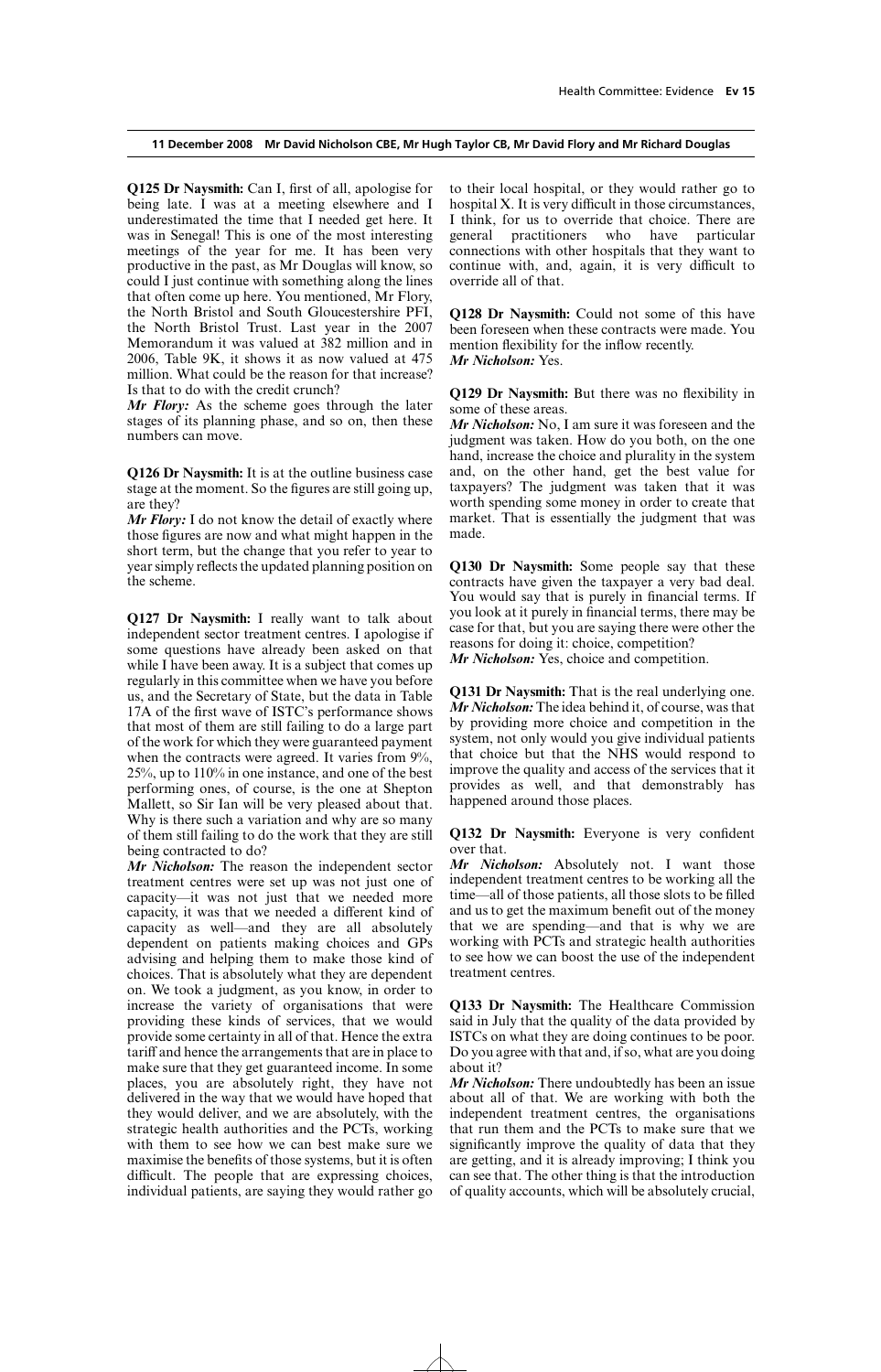I think, over the next year, is equally applicable to independent treatment centres as it is to NHS organisations as well. So they will have to produce annually a report on the quality of service that they provide.

**Q134 Chairman:** How long is this going to take? This committee pointed this out, I think, in 2006. It was one of the earliest reports we did following the last General Election. How long does it take before we are able to look in a quantifiable way at what is happening inside these health centres?

*Mr Nicholson:* We have got a quantifiable way of doing it at the moment. The issue is whether the data is comparative to what we collect in the rest of the system. We will have to do this for 2009 in order to deliver the quality accounts in the way that we need to do.

**Q135 Dr Naysmith:** We have also mentioned before that by their nature ISTCs take the easier cases and leave the difficult ones for the National Health Service. In general that is true. They are set up to do, as you know, lots and lots of similar procedures and that sort of thing. How is this going to be taken into account in determining the payments that you have just been talking about under quality incentive schemes like CQUIN and the Payment by Results tariff?

*Mr Nicholson:* Because the first wave of the independent treatment centres are not on tariff, CQUIN, as it stands at the moment, would not be applicable to that. We would expect them to deliver the highest possible quality through the existing payment arrangements. However, as we develop independent treatment centres—and, of course, as you know, over the last 12 months or so we have implemented what is described as free choice, so there are now another 127 different private hospitals around the country that are offering NHS services at tariff—like all the rest of the NHS,  $0.5\%$  of the uplifted tariff will be available to them if they can get an agreement with their local PCT about how they can demonstrate the improvement of quality of service and get the data right.

**Q136 Dr Naysmith:** So it is going to happen, is it? *Mr Nicholson:* Yes.

**Q137 Dr Naysmith:** Okay. Let us turn to the future role of the private sector in the National Health Service. There are all sorts of other "for profit" healthcare providers in the NHS—ISTCs, APMS contracts, walk-in centres, the extended choice network and the free choice network, and there are one or two others as well. What do you think the impact of the credit crunch will be on this experiment with its increasing volume of "for profit"?

*Mr Nicholson:* There are some really big issues for us, I think, as we go forward in relation to this, not least of all because, if you take the first wave ISTC contacts, they will all come up for renewal in the next couple of years or so, right at the time when we have delivered 18 weeks and right at the time when, as you say, the economic circumstances will change significantly. What we have consistently said is that once those contracts have ended, essentially they get their money driven through patient choice, there will be no extra arrangements put around them, which I think is obviously going to create for them some difficulties; and we will have to think about how we can manage those difficulties going forward if we want to keep choice and contestability in the system, which I think we do, and it is certainly something that our patients tell us that they want.

*Mr Taylor:* We are also looking at the impact of the downturn on third sector organisations, which are key providers of many services to the NHS. So it is not right to just think of it in terms of the impact on the private sector, but we need to look at the third sector as well.

**Q138 Dr Naysmith:** What is the evidence that any of these initiatives have been really good value for money? We have just been talking about it with ISTCs but a lot of these organisations are not really rigorously tested against NHS provision. They might provide the competition, but how do you know that they are providing good value for money? *Mr Nicholson:*If you take the second wave of ISTCs, of course, they all have to provide a tariff. In fact, some of them are providing it below tariff, so we can demonstrate better value for money on a considerable number of the second wave ones. As far as the first wave ones are concerned, you are absolutely right, an element of the money that we are spending is in a sense a payment for providing choice and contestability.

**Q139 Chairman:** The first phase of ISTC contracts is going to end. What happens if they are not renewed? You have got this building there, the potential to do work for NHS patients. Could you foresee a situation where maybe a foundation trust or two or three foundation trusts would say, "We will buy it and use it"?

*Mr Nicholson:* There is a whole variety of deals that were dumped on us, there is a whole variety of agreements that were made at the time around the capital. Some of them revert to the NHS, some of them revert to the private sector, for some of them there are special arrangements in relation to them, but I can absolutely see a case where a foundation trust or another health organisation might take one over.

**Q140 Dr Taylor:** Dentistry. You will be aware that we did a fairly scathing report on the dental contract, and we have now got some up-to-date figures since the big green book, and the figures we have been given are that in the two years ending 31 March 2006, 28.1 million patients were seen by dentists, in the two years ending 31 March 2008 it had dropped 26.9. What does that tell us about the effect of the contract?

*Mr Nicholson:* It is taking time to see the benefits of it. I think that is what it says. That is what it tells you.

**Q141 Dr Taylor:** That is the most optimistic statement I think I have ever heard!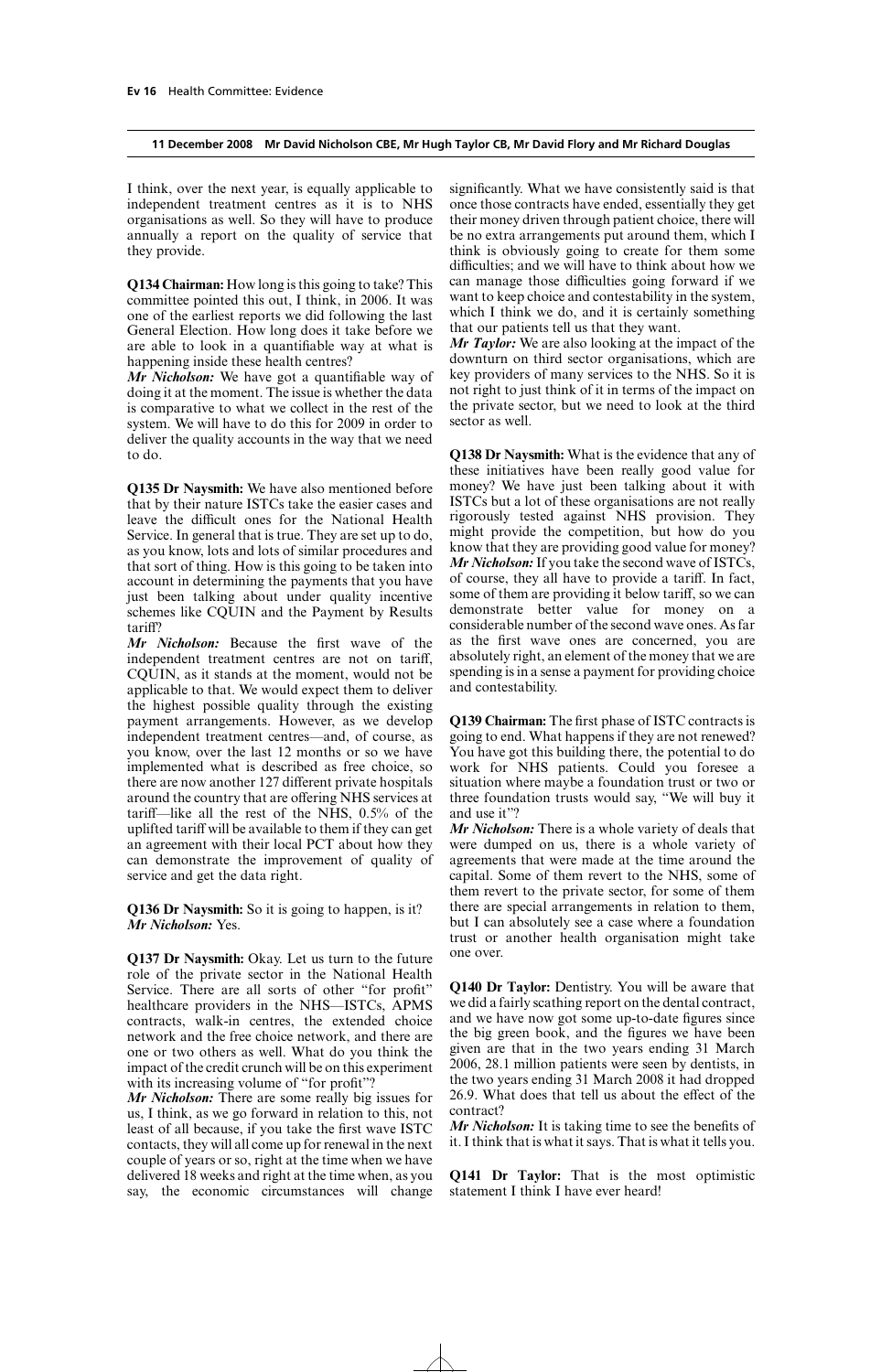*Mr Nicholson:* Thank you. I take that as a compliment. I not am going to sit here and say everything is absolutely fantastic as far as dentistry is concerned, but I have no doubt that we will see the benefits in the next two quarters in relation to those figures and we will see an improvement, but there is no doubt that we need to do something in order to improve it and we have taken note of the conclusion you came to. All I can say about that is the Secretary of State is going to make an announcement tomorrow about dentistry, so I would leave it to him.

#### **Q142 Dr Taylor:** Tomorrow?

*Mr Nicholson:* It is tomorrow, is it not? Tell me it is tomorrow.

**Q143 Chairman:** Could you just clarify that, because normally they make statements when we debate our reports, which is due next Tuesday.

*Mr Nicholson:* Oh, well, it might be next Tuesday. The Secretary of State is about to make an announcement on dentistry, and so I would like to leave it to the Secretary of State to tell you.

**Q144 Dr Taylor:** But you are confident that in the two years from now on we will see that figures are picking up?

*Mr Nicholson:* Yes; absolutely.

**Q145 Dr Taylor:** If we are still here in two years we will hold you to that?

*Mr Nicholson:* And if I am! I thought it would say that before anybody else does.

**Q146 Dr Taylor:** Have we any idea of the number of people in each area who still cannot find an NHS dentist? I am aware that many PCTs have set up new services, but are there still appreciable numbers who really cannot find an NHS dentist?

*Mr Nicholson:* Yes, in 30% of our PCTs it is getting much better and they are opening new capacity and it is working well. In about 60–70% of our PCTs we have not seen that level of progress, and that is one of the reasons that the Secretary of State will be making the announcements that he will be over the next couple of days to improve that position across the board.

**Q147 Dr Taylor:** So there is going to be pressure on PCTs to improve it? *Mr Nicholson:* Yes.

**Q148 Dr Stoate:** I want to move on to the National Programme for IT. The NAO, as you know, of course, found that the Care Records Service is now four years behind schedule? *Mr Nicholson:* Yes.

**Q149 Dr Stoate:** Are you confident is not going to slip any further and we will actually have a workable system by 2015?

*Mr Nicholson:* Yes, I am confident that we will have a workable system by 2015. The thing about the National Programme for IT, I am sure you will be aware, is that it has had some difficulties delivering part of it but there have been significant improvements as well. The PAX systems, the CUMAS systems, the Spine, the electronic prescribing which is starting to be rolled out, the GP systems of choice. All of these things are either moving forward or have moved forward, some of them ahead of time, but there this bit you have just described where we have had some difficulties, and part of the difficulty has been that there are not the products available to do the things that we want them to do. Nowhere else in the world do they provide services quite in the way that we do. If you take, for example, the Cerner system, which is being deployed in London and the South, functionality is fantastic clinically but it is also based on billing, it has been developed in America and is based on billing and does not take into account a whole series of issues around 18 weeks and patient tracking that we need, so we are having to change all of those. That has been part of the issue, getting the product absolutely right, and we are still not absolutely there.

**Q150 Dr Stoate:** Should we not have been more realistic in the first place then? Surely these things should have been foreseeable. To have slipped by four years so far is not a very good result, is it?

*Mr Nicholson:* It is not a good result. I would have hoped that we would have removed it even before that. On the other side, of course, is that the benefits of the way in which we contracted for the National Programme for IT did save several billion pounds in procurement costs, and that has been independently evaluated, but we do not pay until we get—it is based on Payment by Results. So, as you will know, in the past when there have been IT problems, scandals in government and all the rest of it, government have ended up paying a lot of money for something they have not delivered, we do not pay for it. We have only spent, I think, about 28% of the money available to us for the National Programme for IT. I wish we had spent more, but it has proved a very effective way of taking things forward. We have got to think about how we take it forward because, you are absolutely right, we cannot go on and on for this. There is good evidence now that the Lorenzo system, which will be available for the North Midlands and East of England, is just very tentatively being tested in Morcambe Bay and good results are coming out of that, but we need to be very careful about that. We have got some serious issues around the Cerner system, particularly in London at the Royal Free, and what we have said to Cerner and BT is they have got to solve that problem at the Royal Free before we will think about rolling it out across the rest of the NHS. So I think we are at a quite pivotal position in terms of the programme for IT. If we do not make progress relatively soon on this, I think we are going to have to rethink it through.

**Q151 Dr Stoate:** You have now introduced, apparently, an information management technology survey, in which you are going to introduce firmer measures. When are we going to see some results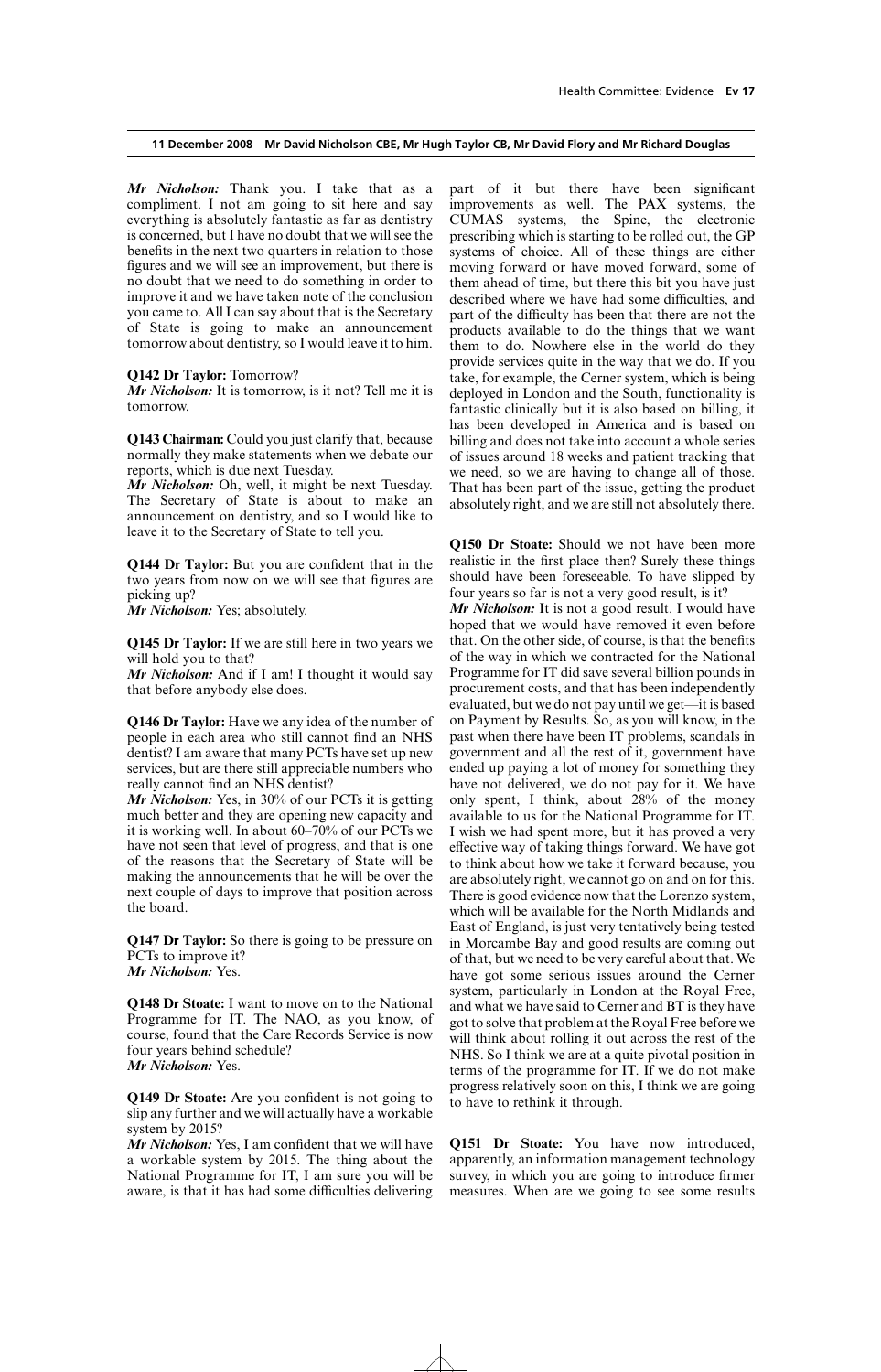from that and when are we going to be confident that costs are not simply to going on escalating in the next five years?

*Mr Nicholson:* They are not escalating. That is the whole point.

**Q152 Dr Stoate:** That is what you said before. We keep hearing of slippage; we keep hearing of cost overruns. Are you now saying you have not a guaranteed figure that you are not going to exceed? *Mr Nicholson:* First of all, I do not know where you have heard about these cost overruns, because we have not had cost overruns in terms of the National Programme for IT. Where we have spent more money it is because we have asked for more functionality or wanted new things. The basic contracts with the local service providers are fixed for the whole period, and so we are confident we can hold on to that as we take it forward. At the end of the day, as you know, Wanless in his work talks about 4% of the revenue of the NHS being spent on IT as a waste. We have still to get there. But, as I say, we have got some really difficult issues to tackle in the National Programme right at this very moment.

**Q153 Dr Stoate:** One of which is to replace Fujitsu. Have you got any plans to replace Fujitsu, particularly for the southern cluster?

*Mr Nicholson:* I was involved in the discussions with Fujitsu around all of that, and we terminated the contract because we did not believe that they would be able to deliver what they said they would, and it is now subject to a whole set of legal discussions at the moment. There are a number of options available to us as far as the south is concerned, and we are working our way through them. The first option is that one of the existing LSPs take them over, so BT or CSC or a combination of both, and we are we are working through that with them, or there is an alternative in going for another local service provider outside of those, and we are currently working through that. We will be making a decision in February, I think, around what to do with that.

**Q154 Dr Stoate:** Finally, what plans are there to have workable connectivity for pharmacy with the NHS? At the moment pharmacists are pretty much out on a limb and it makes it extremely difficult for them to provide the care which we are asking them to deliver? How can we get connectivity with them?

*Mr Nicholson:* We are working through that at the moment. As part of the electronic prescribing, we are working with the pharmacists at the moment to find out what the best—. We have got the technological solutions to it, it is how we finance that arrangement we are getting in place, but I would hope we have made progress over the last 12 months in relation to that.

**Q155 Dr Taylor:** I am going to test your optimism a little bit more. Coming to back to the *European Working Time Directive*, you have already touched on it and you have told us that paediatrics, obstetrics and anaesthetics are going to be the difficult ones. The Royal College of Surgeons, I gather, recently has suggested that over half the trusts are not really ready to do this. Does that mean they have not got down to the 56 hours, if that was the previous requirement?

*Mr Nicholson:* No, it is the requirements for August of this year.

**Q156 Dr Taylor:** It is to get down to the 48? *Mr Nicholson:* Yes.

**Q157 Dr Taylor:** What is going to be the cost of this? *Mr Nicholson:* First of all, it is perfectly possible to do. The North West region of the country has delivered the 48 hours 12 months early for 97% of their doctors, so it is perfectly possible, with planning and organisation, to make it happen. We have an issue at the moment about how we are doing. Our figures show us that over 60% of organisations have got plans in place and have got a process in place to deliver everything by August. Both the Royal College of Surgeons and the Royal College of Physicians are worried about those figures—they think they are overstated—so what we have agreed to do, jointly with the Royal College of Physicians, is do a proper analysis and survey, a quick one, over the next few weeks to see where we actually are in practice. We have got until the end of January if anyone needs, I think, derogation is the right word, for them to talk to the department about it to see whether they simply cannot deliver it so we need to go to the European Commission to ask for derogation. I would expect there to be none, or very few, that we would let through, because our expectation is it can be done given what the North West have said. Our calculation of the cost of it all is just over 300 million. We put  $100$  million in the tariff for last year to enable them to take it forward, we put 150 million in the tariff uplift for next year, to put it in place and we are allocating 50 million across the strategic health authorities. We have done that in conjunction with the Royal College of Paediatrics, Obstetrics and Anaesthetics, so that we have a 50 million pot particularly to help in paediatrics, obstetrics and anaesthetics. So it comes to just over £300 million altogether.

**Q158 Dr Taylor:** What have you said to the criticisms, particularly coming from some of the junior surgeons, that although they approve of certainly a cut in hours, this cut to 48 is going too far and really reducing their actual experience and the actual training that they get?

*Mr Nicholson:* That is part of a discussion that we are having with the surgeons at the moment. There, are as you know, all sorts of ideas about perhaps extending training or doing it in slightly different ways. All we do know is that 80% of surgeons say that the training is excellent.

**Q159 Dr Taylor:** As the Government have shown that it can tell Europe where to go over the Post Office card account, where it actually pulled out of the tendering exercise completely unilaterally, you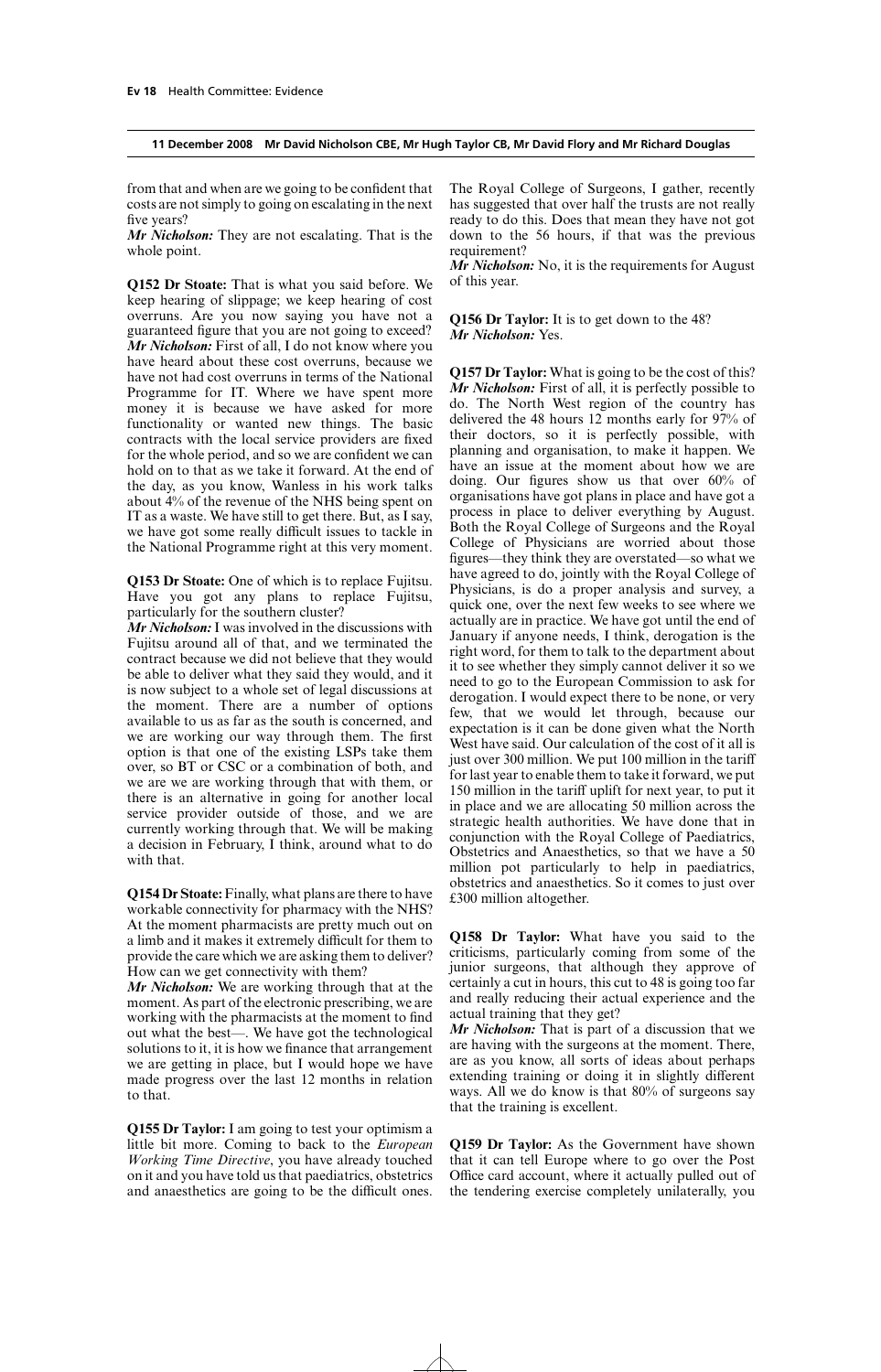do not think we should be a bit like some of other continental countries that are taking less notice of the 48-hour absolutely strict directive?

*Mr Nicholson:* I start on the premise: do we really want our junior doctors to be working more than 48 hours a week?

*Dr Stoate:* We did, did we not, Richard? It did not do us any harm?

**Q160 Dr Taylor:** We certainly did far too much, but do you not think from the training purposes that 48 hours is going just a bit too far?

*Mr Nicholson:* No, we do not believe that is the case at all. As I say, whilst we have opened the door, the door is ajar for people to say they need derogation because some things are so complicated therefore they cannot be done in time, I would be reluctant to take any of those forward. We needed an expectation that our junior doctors work reasonable hours.

**Q161 Dr Taylor:** But if you absolutely had to, you would tell Europe to get lost?

*Mr Nicholson:* We would not tell them to get lost, no, somebody else would. We would seek derogation.

**Q162 Dr Naysmith:** Before you leave that topic, I wonder if I can quickly ask: do we have any reliable figures as to how much it is going to cost the NHS to introduce the *Working Time Directive* in full? *Mr Nicholson:* Right back from when we first did it.

**Q163 Dr Naysmith:** How much a year is it costing to do it?

*Mr Nicholson:* I have not got those figures to hand. I am happy to give them to you if I can find them.1

<sup>1</sup> The European Working Time Directive introduces a commitment to reduce the number of hours worked per week from the current 56 hours, to a 48-hour week from August 2009–10. The Department has estimated that the full cost of implementation could be around £300 million per year.

This calculation is based on an analysis of the difference in doctors being 100% compliant at 56 hours and 100% compliant at 48 hours, so includes a valuation of:

the difference in pay to existing doctors; and

— an assessment of the value of hours lost.

There are a number of complicating factors that mean the calculation can only be approximate, for example:

- different applications of "banding"; a form of job intensity payment;
- extent to which additional training will be necessary to make up for the lost hours; and
	- extent to which more effective design of rotas has mitigated the need to cover for the hours lost.

Set against this cost are significant benefits to patients: reduction in errors; better outcomes; and an improved patient experience. The commitment in 2009–10 continues a trend to limit the hours worked per week. The commitment to limit working to 56 hours per week was introduced as part of SiMAP/Jaeger in 2004. This followed the New Deal, introduced in the NHS in 1990 to limit the hours worked by junior doctors to 72 hours.

The Department's assessment is that it would not be appropriate to calculate an historic annual time series of the costs of implementation. Accuracy would be highly dependent on detailed knowledge of changes to particular working practices adopted by local organisations over a number of years. This level of detail information is not held centrally.

**Q164 Dr Taylor:** Coming back to foundation trusts. Can you give us any idea of the number of trusts that really do not have much hope of making foundation trust status?

*Mr Flory:* Clearly, there are 112 foundation trusts now. We are trying to bring a bit more discipline into the process by which potential foundation trusts are assessed and the time-line in which it might be happen, with a view to completing the programme during calendar year 2011, and we will know in 2010 how everybody was going to go forward. There are clearly some organisations over which there is a doubt as to whether they could progress to foundation trust status, particularly in that timescale, because of some longstanding financial problems that they have experienced in the past. So we have not taken the view, and certainly SHAs have not taken the view yet, that there are some that definitely are not going to make it, but over the course of the next six to 12 months I think we are going to have to bring certainty to that one way or another so that we can begin to develop alternative ways forward for any trusts that are not going to make it.

**Q165 Dr Taylor:** So in the next 12 months you will have a better idea? *Mr Flory:* Yes.

**Q166 Dr Taylor:** I think Monitor have told us that they only take two things into consideration: one is finances and the other is the state of governance, as those are the really crucial things. So if there are some that are just not going to make it, they are obviously not going to be attractive to other foundation trusts to take over because they could drag them down, so what is going to happen?

*Mr Flory:* One of the things that we have developed in the course of the past six months is proposals round a performance and failure regime which we have done some consultation on; and our expectation in bringing this regime into place is that in itself it will be a lever to improved performance and that it will be a disincentive for people to fall into this situation. We have recently completed a consultation on a specific piece of that, which we call the "unsustainable provider regime", and a trust which is clinically and financially unviable and we just cannot see a way forward for it—and those two things, clinical viability and financial viability, ultimately tend to sit pretty close together—then options in there that we spell out would be to look for an option to franchise the management to see if things could be improved, to look at whether some of the services could be taken over by other organisations, such as foundation trusts (they would have to be a next-door neighbour foundation trust) could be undertaken; but if, ultimately, a trust is not viable, then the question of whether it should be dissolved in a way in which the assets are looked after first and foremost to protect services for patients and the staff would be looked after to transition into a different organisational model. We have consulted on the principle; we are still reflecting on what the next steps to take are.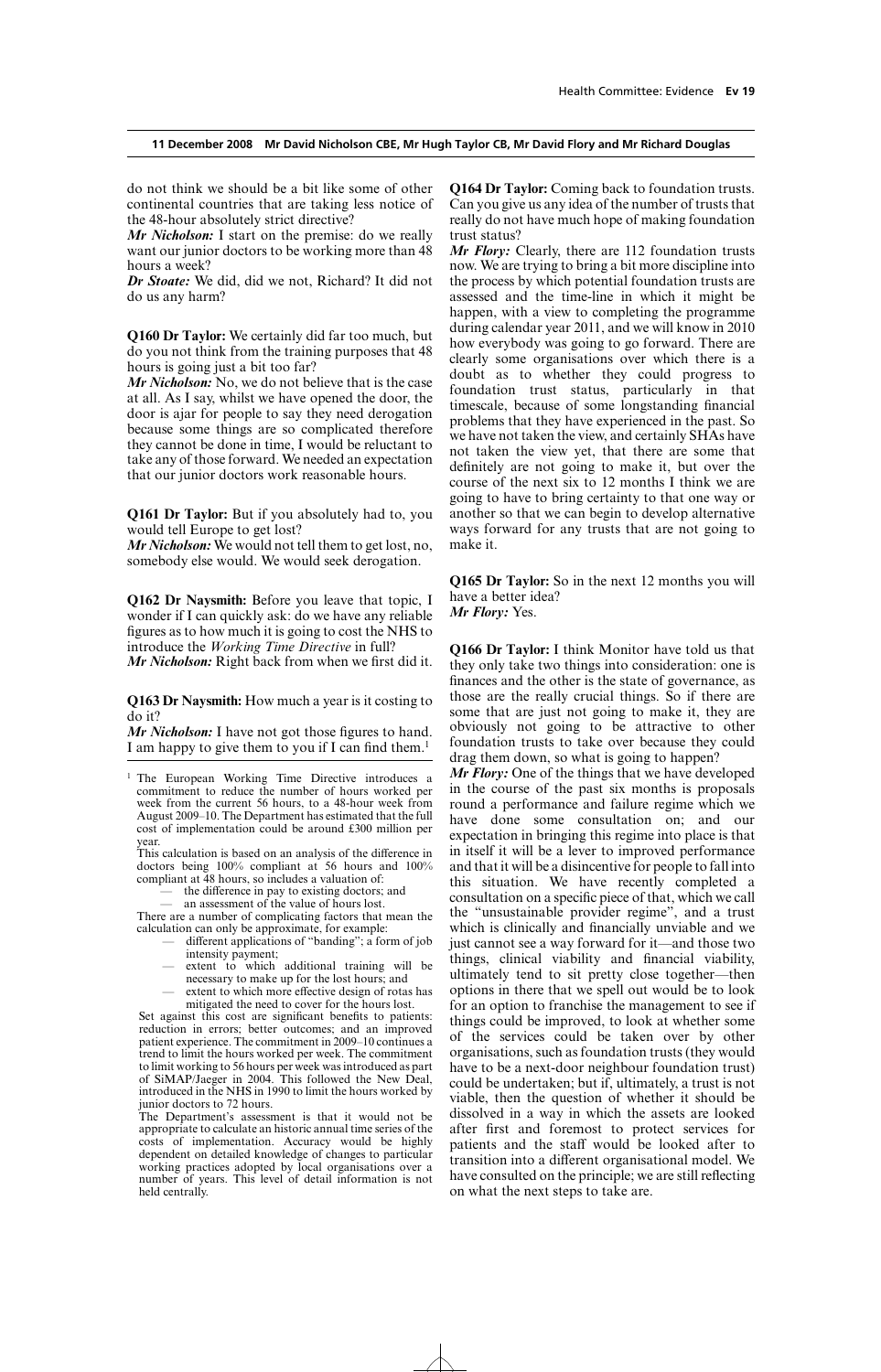**Q167 Dr Taylor:** Is failure always going to be due to poor management?

*Mr Flory:* Not always.

*Mr Nicholson:* No, a good example: an organisation which has declared that it does not believe it can become a foundation trusts was the Nuffield Orthopaedic Centre in Oxford. The tariff does not work for it. The way in which they do the specialist work, the way they can spread their costs and the clinical connections they need to make with other hospitals, it seems to them that they will be never be in the place where they can take that forward, so they are looking at alternatives of different partners they might work with to make that happen.

Q168 Dr Taylor: Certainly tariffs do not help the specialists hospitals, do they? So they have got a real reason. Are there enough really good managers to move around to take on others that do not have that sort of reason for failing?

*Mr Nicholson:* In a sense it is one of the reasons that we are doing the work we are as part of the Next Stage Review on leadership, because there are not either the quality or the quantity of people across the system as a whole to do everything that we need to do. So we need to bring more people in from outside; we need to get more clinicians engaged in management and leadership; we need to really up our game as far as management is concerned, because simply staying as we are will not be able to deliver the quality people that we need to do this sort of work.

**Q169 Dr Stoate:** I want to move on to Payment by Results. Is there any evidence (and again I come back to evidence because we are very, very keen on evidence) that Payment by Results is actually changing behaviour at a local level?

*Mr Flory:* Yes, there is, and there has been some evaluation work undertaken. You are probably familiar with the work that was undertaken by the Audit Commission and also the work that has been independently commissioned from a collection of universities, led by the University of Aberdeen, which recognises that the introduction of Payment by Results is changing behaviour, is having organisations and service managers within it more focused on the costs of the service they provide and more thinking about the way in which they can be more efficient.

**Q170 Dr Stoate:** That is obviously a change of behaviour, but is there any evidence that it is reducing costs or improving efficiency?

*Mr Flory:*I think, as we have observed over time, the reference costs system, which is the foundation upon which the Payment by Results system works and tariffs are set, shows that in a number of areas we can see improving efficiency on a year-on-year basis. As we have said earlier, the requirement to generate efficiency savings is very much part of the spending review period. There is 3% required to be achieved this year, another 3% required to be achieved next year. So in the way that we uplift the tariff, which is central to the Payment by Results system each year, builds in that efficiency requirement.

**Q171 Dr Stoate:** We hear a lot of evidence, anecdotally I have to admit, from many GP colleagues of mine who feel that what Payment by Results actually does is to Hoover money up into large hospitals, leaving PCTs and, therefore, GP budgets picking up the bill. That might be very good news from the hospital point of view, might even be quite good news in some ways for efficiency, but certainly is not good news for a primary care led NHS?

*Mr Flory:*I think that where we tend to hear some of those anecdotes, and in some cases we would have to treat the conclusions that we draw from them with caution, is that the increasing bill to the primary care trust is more about increasing volume and less about increasing price. What we have observed in some places is that as the discipline of payment by results has got in, trusts have become much smarter at the way in which they count and record activity. That, to be fair, has always been there but has not always been counted in the past, and under the Payment by Results system that then triggers additional payments.

**Q172 Dr Stoate:** Except, of course, that the incentive for hospitals is effectively to do more and more rather than handing a patient back to the primary care, which might actually be in the patient's best interests?

*Mr Flory:* Absolutely. This is not just for the hospital trust to decide in those instances. The strength of commissioning, the strength of the contract between the PCT and the trust is important in making sure that that potential unintended consequence, which could work against the patient's best interests, does not happen. It needs to be managed by the primary care trust.

**Q173 Dr Stoate:** Have you any research going on that does look at that? Because, as I say, if a patient goes to A&E, there is a very strong incentive for the hospital to do as much as possible for that patient rather than simply saying: "You should be seeing your GP or your pharmacist tomorrow"?

*Mr Flory:* Yes, and one of the things that we have done in developing the tariff system, particularly around A&E emergency, is to break down the component parts of that so it reduces the way in which hospitals could potentially make more money than was due to them having patients presenting in that way.

**Q174 Dr Stoate:** The problem is, because the information takes such a long time to get back to the GP, it is far too late for any meaningful change in behaviour on anybody's part.

*Mr Flory:* There are timing issues in that, but I do think we are getting much better now, and there are some really good examples that we can see across the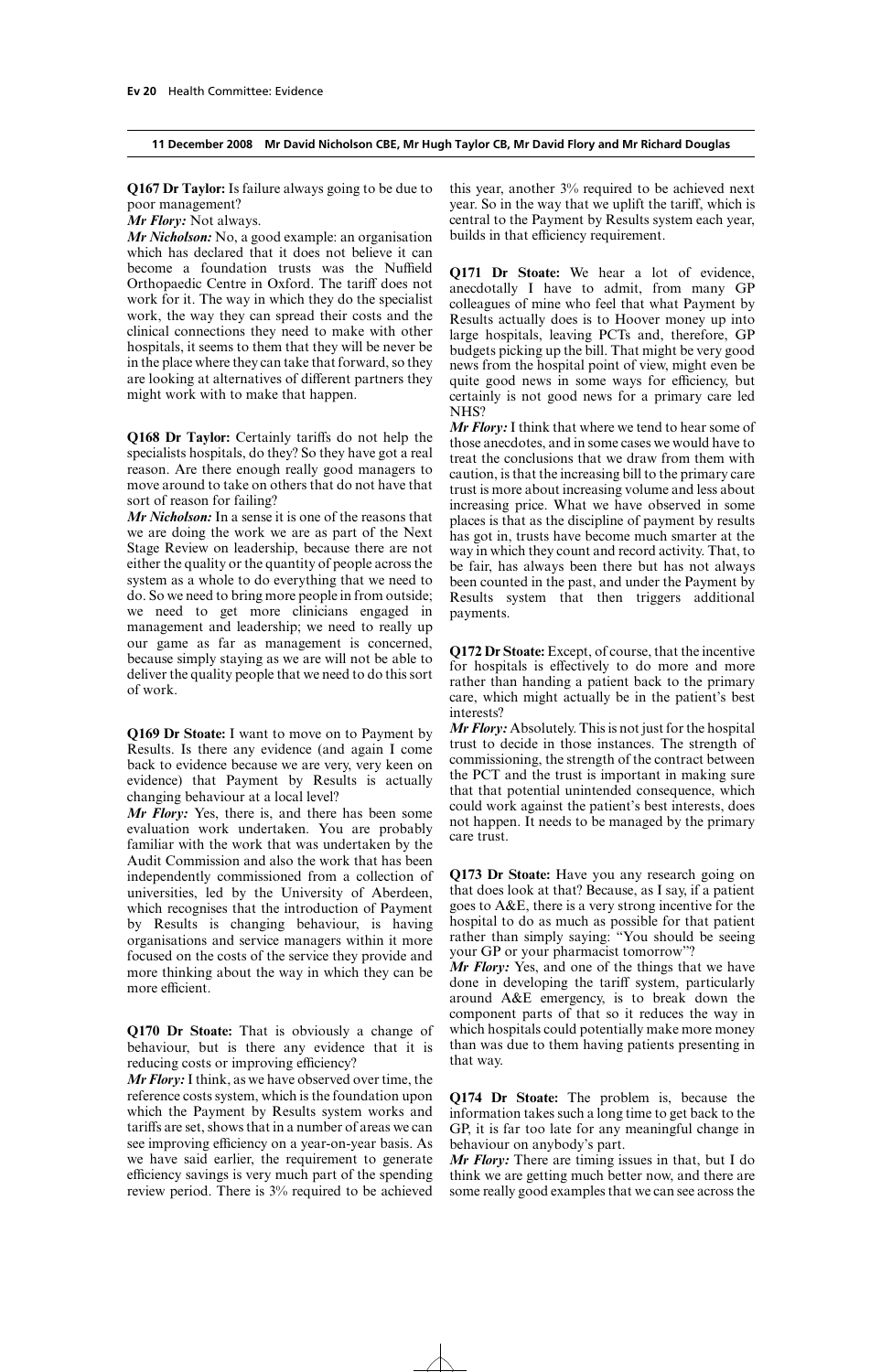country in the ways in which hospital and primary care trust commissioners are sharing information and agreeing information and projecting what that means for the future and building it into the contract.

**Q175 Dr Stoate:** Yet what the Healthcare Commission's report yesterday showed was that there is something like a 30% increase in A&E attendances. Now that cannot be seen seriously as an efficiency measure.

*Mr Flory:* No, the evidence is there of what is happening to people presenting at A&E. Certainly I would agree with you. You cannot just tick that off as an efficiency gain; there is a whole factor of reasons which come together to determine why the numbers of people turning up at A&E is going up. **Chairman:** Gentlemen, could I thank you all very much indeed for coming. We have had just over two hours for what is our annual marathon session in relation to where money goes within the system. Thank you very much indeed for coming along and helping with this inquiry.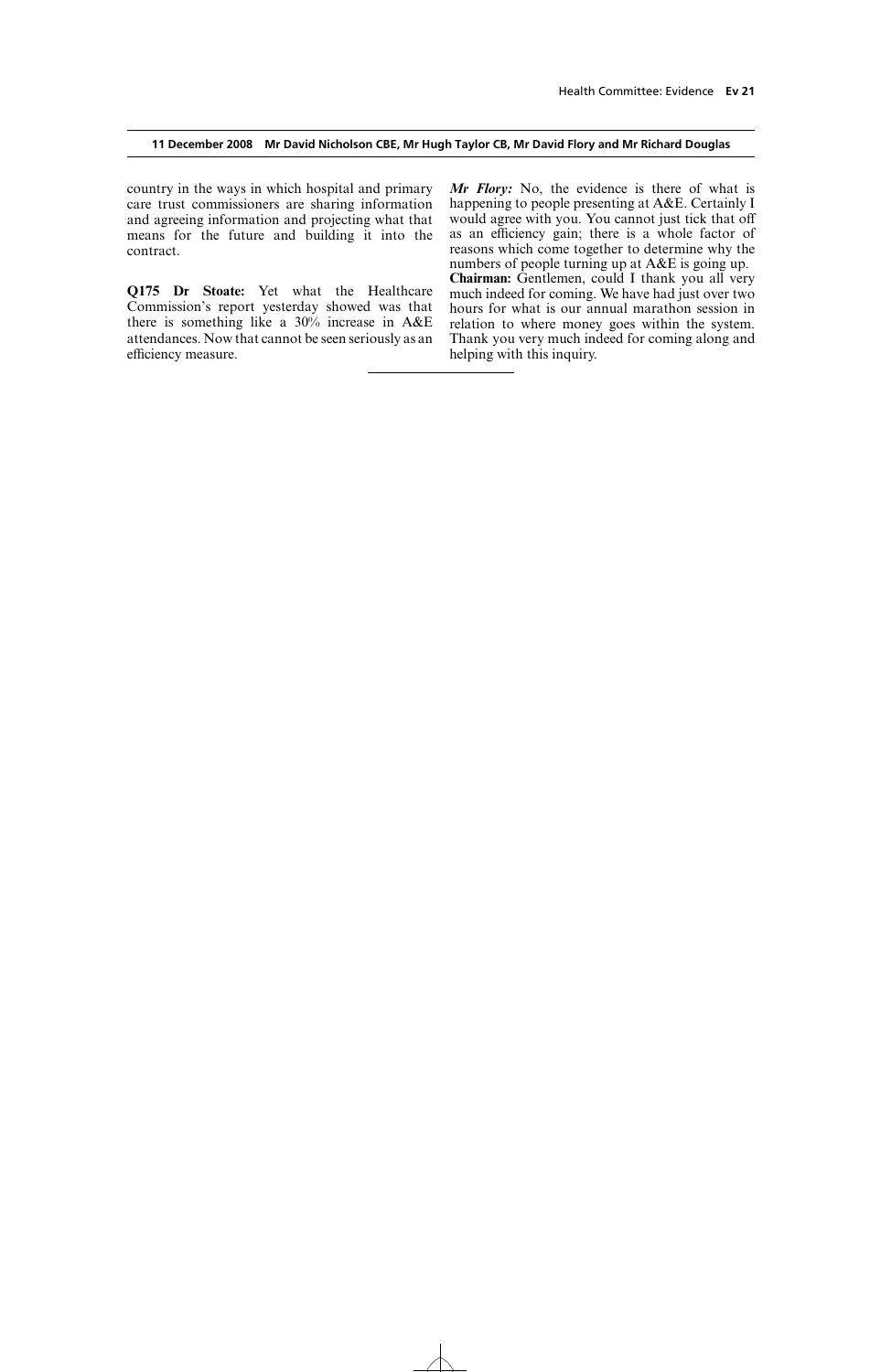### **Wednesday 11 March 2009**

Members present: Mr Kevin Barron, in the Chair

Mr Peter Bone<br>
Sandra Gidley<br>
Dr Howard S Sandra Gidley Dr Howard Stoate Dr Doug Naysmith

Dr Richard Taylor

*Witnesses:* **Alan Johnson MP,** Secretary of State, **Mr David Nicholson CBE**, NHS Chief Executive and **Mr Hugh Taylor CB**, Permanent Secretary, Department of Health, gave evidence.

**Q1 Chairman:** Good morning, gentlemen. Could I welcome you to the evidence session that we are taking in relation to the NHS Operating Framework, and there are one or two other questions we would like to catch up on, given that we have you here in front of us this morning. For the record could I ask you to introduce ourselves and the position that you hold?

*Alan Johnson:* This is David Nicholson, who is Chief Executive of the NHS and Hugh Taylor, Permanent Secretary, and myself Secretary of State.

**Q2 Chairman:** Welcome. I want to ask a few questions about the future of the National Health Service budge in view of the current climate that we read about. The Institute for Fiscal Studies says that the Pre-Budget Report effectively cut  $£37$  billion from planned public spending in the next spending round, 2011–12 to 2013–14. Do you agree with this figure? Or if you agree with that figure or a lesser figure what are the implications for the National Health Service?

*Alan Johnson:* What I saw was an envelope from 2011 to 2014 with a real term growth of around 1.1%. There was no departmental breakdown of that, so it was just a very broad envelope. As David has been saying constantly when we put the allocations out last year, people should not be thinking of the next two years—because we did a one-year allocation last year and a two-year allocation just in December they should be thinking five years because undoubtedly with the spending growth that we have been used to it would be completely irresponsible to think that that level of growth is going to continue into the future. So people should start to think about that. But could I just point out, Chairman, in 1997 we spent on health £426 per head; from next year, 2010–11, we will be spending £1,612 per head of population, and all of that is locked in. If we are talking about 1.1% real term growth across the public sector—of course I do not know how that is going to pan out for health, that depends on the next Spending Review—if we lock in everything we have we start from the best platform that health has ever had in its 61-year history. On efficiencies we have a terrific record. If you look at Gershon we extended— I think we were supposed to make about £6.5 billion and we actually saved £7.9 billion by March of last view under the Gershon Review. So a good level of funding to start from; a good record of efficiencies and then we will see what the future holds. Certainly not the levels of increase we have had—I do not think anyone expects that—but if I am still Secretary of State for Health, as I hope I am, I will be arguing for real term growth of some sort on the back of the enormous increases we have seen over the last 12 years.

**Q3 Chairman:** In *The Times* newspaper last month the Chief Executive of the Audit Commission said that growing public debt meant that "the Armageddon scenario" for government finances "begins to look a distinct possibility . . . any managers of a public service who are not planning now on the basis that they will have substantially less money to spend in two years' time are living in cloud-cuckoo land." If we were to say that the envelope that you have seen suggests that there will still be real growth with health expenditure in this country, is the Chief Executive of the Audit Commission living in "cloud cuckoo-land" as far as health is concerned?

*Alan Johnson:* I do not know what land he is living in but what the Treasury set out was 1.1% real term growth across the public sector. We are not talking about people being in an "Armageddon" situation. Since we have put the allocations out in December, 5.5, 5.5 drawing down £800 million of surplus over that two-year period. People out there have been absolutely delighted with that; they are getting on with the job and they feel that that is a reasonable settlement for this year. In terms of into the future, it is inconceivable to me that—and health is the priority of this government—people will have to cope with real term cuts. What they will be coping with, I very much hope, is real term growth, albeit not on the levels of the real term growth we have had over the last 12 years.

**Q4 Chairman:** So if we have low growth as opposed to no growth or negative growth, what is the issue even on a low growth situation? What is the issue<br>about demographics, changes and public about demographics, changes and public expectations of health? As you say, we expect to get a lot more from the National Health Service now than we did a decade ago, and the figures you have quoted to us, quite rightly too, in terms of what taxpayers are putting in. Technological changes as well are happening inside the Health Service, so what is going to happen there if we are a low growth scenario?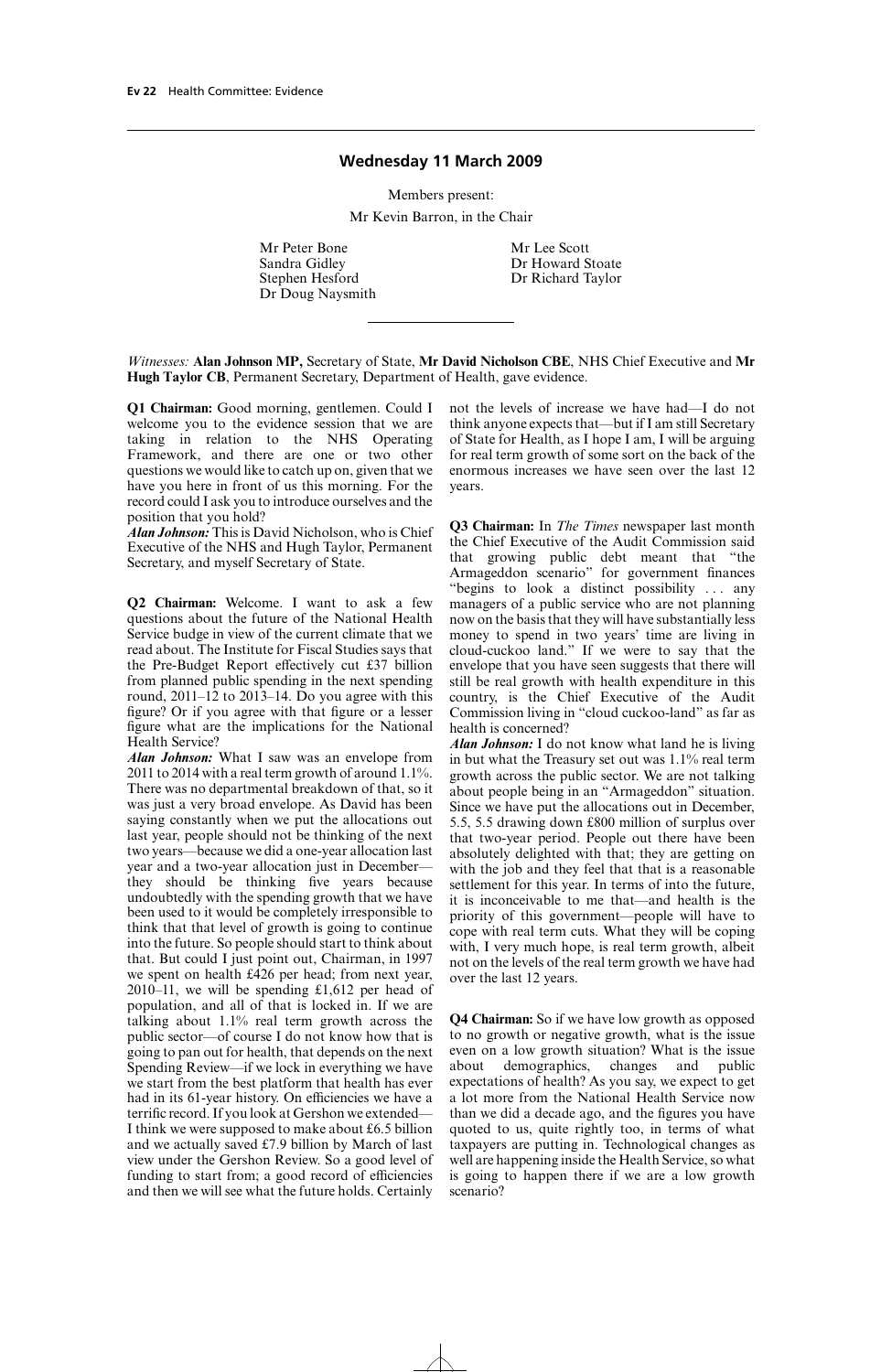#### **11 March 2009 Alan Johnson MP, Mr David Nicholson CBE and Mr Hugh Taylor CB**

*Alan Johnson:* My view is that if we get to where we were aiming to get to, which is roughly the European average of proportion of GDP spent on health, which is around 9%, I think that is a good place to be and I think it is the right place to be. I think then that you need to ensure that you are examining every penny you spend; you have to ensure that you are catering for the undoubted pressures that will come from an ageing population, but you have to plan for that. Darzi makes this point, which I think is shared by clinicians across the country, that actually quality costs less. If you reduce the number of errors and you improve the quality you actually make a financial saving as well. We have to plan, not for a continual rise in GDP share—if it is 9% now then it must be 12% in a few years' time and eventually it will be 20%, I do not think that is a value for money Health Service—and I think what people look for is the proportion of our wealth to be spent on health to be roughly the level that it should have been for many years. The scandal in the past has been the under investment in health—and then they expect us to ensure that we live within that basic budget, and I think we can. Yes, there are the effects of an ageing population but there are numerous ways, including new technology that you have mentioned, to deal with that in a cost effective way without taking a bigger share of national wealth into health.

**Q5 Dr Naysmith:** Good morning, Secretary of State, it is good to have you before us again. Can I ask you what estimates have the Department of Health and the National Health Service and maybe even some others made of the possible impact of a recession with things like growing unemployment, falling incomes and house repossession? What effect do you think that will have on the demand for healthcare, given that all of these things I have mentioned have been shown in various studies over many years to impact on people's health?

*Alan Johnson:* We have looked at what happened in previous recessions, in the 1990s and the 1980s and we have looked at how government responded to those recessions and we are not going down that same route. What happened in the 1980s and the 1990s, waiting lists grew longer—they just stopped operating and stuck them on to longer waiting lists; restricted the flow of new drugs on to the market and got rid of staff. We are not going to do that. That is point number one. The effects are if you look at them that people go to the GP more often if they are unemployed is effect number one. Mental health services: if it is long term unemployed it is a serious mental health problem—the suicide rate is 30 times higher than people who are in work. The whole effort of the government is that we do not get into that long term unemployed situation. So if we are talking about short term unemployment there are mild levels of mental health problems associated with that—a different level to those of the long term unemployed, which is why James Purnell and myself announced that we are bringing forward the Psychological Therapies Programme, the IAPT Programme, so that we are doing more this year to roll that out, and actually ensuring that the psychological therapists are engaged in those places where people will come looking for employment, having lost their jobs. So, all the evidence from the pilots on psychological therapies in Doncaster and Newham shows that particular effect for people who have been unemployed, people on incapacity benefit for years. So I think that is an important contribution we can make as well.

**Q6 Dr Naysmith:** Clearly we are not going to let what happened last time there was a recession happen again, but I think, Mr Taylor, the last time you were here you told us that you were going to look into this and look into some sort of study of the whole situation. Did that happen? Is there something concrete on paper that you have produced?

*Mr Taylor:* We have produced an analysis which, broadly speaking, is what the Secretary of State is referring to. This is not an exact science because a lot depends on, for example, for how long a recession goes on. But we are looking at it from a number of points of view. One is any potential increase on demand. That is not hugely significant in our anticipation at the moment but that is one of the things we want to keep under review. Second, there is the expected increased potential demand for mental health services to which the Secretary of State has referred and our response to that has been to accelerate the programme on cognitive therapy. Then through our Audit Committee and associated structures we are scanning the whole time for impacts of the recession on, for example, contractors, on the market in residential care, for example, and social care to keep an eye on whether that is impacting on delivery of services to people at the frontline.

**Q7 Dr Naysmith:**I do not want to go back over what has been said already in answer to the Chairman's questions, but with a small budget you are anticipating increased demand. How are you going to handle that? Does it mean cuts elsewhere? You mentioned mental health and we know that in some parts of the country mental health services are not nearly as good as they should be, even though we have been trying to get them there. But it is going to get worse in some areas, is it not, and you have at the most probably a 1.1% increase in your budget?

*Mr Taylor:* Obviously to some extent the response to this has to be localised. PCTs have to look at what is happening on their local patch. One of the objectives of what we have done in terms of accelerating the IAPT Programme is to ensure that all PCTs are able to offer at least transitional services for that programme this year. We brought money forward in this year, so we are actually planning an increase in expenditure this year to cope with that level of expected demand. We are providing employment support coordinators to have a better link between people both in work and out of work with the sort of counselling and therapy services associated with that. So we are taking some immediate action but I would be misleading you if I was able to say that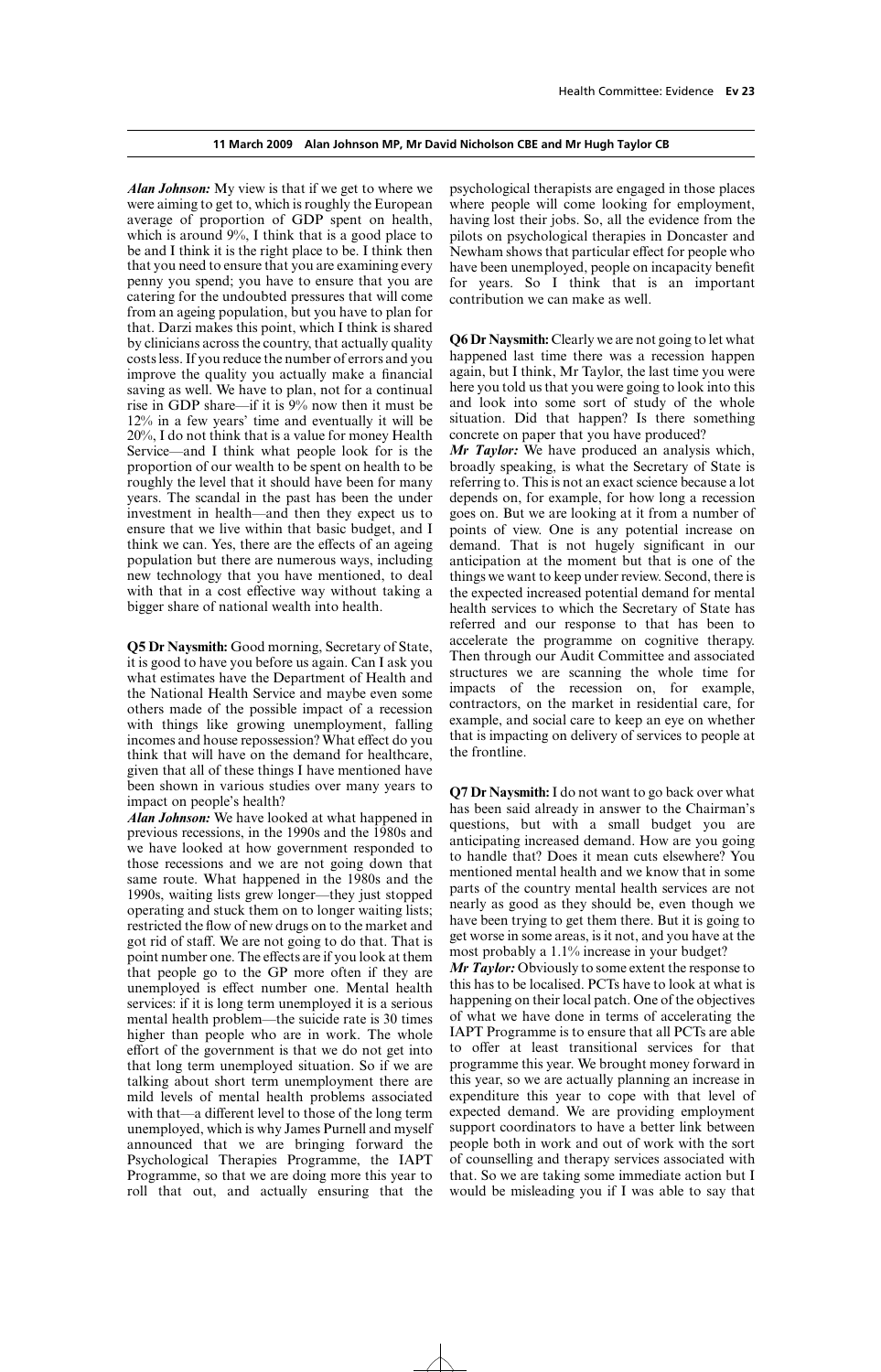#### **11 March 2009 Alan Johnson MP, Mr David Nicholson CBE and Mr Hugh Taylor CB**

there is some exact science in which we could correlate increased demand over the period, for example on GP services.

*Alan Johnson:* Could I just make a point, Doug? When I said in the 1990s and the 1980s that the way the Health Service dealt with this is by getting rid of staff, restricting drugs, extending waiting lists, that was not because there was evidence of a huge extra cost to the NHS from the recession; that was because the government then chose to deal with it by cutting public services. So there actually is not any evidence I have seen that says, "People go to the GP more is about the best we can come up with; and if it is long term employment serious effects for mental health." Actually there is nothing that leaps off the page that says your costs suddenly dramatically rise as unemployment rises. That does not follow; what happens is that savings were made because of cuts in public services. The mental health stuff, of course we are putting this huge amount of money into psychological therapies. Richard Layard says it is the biggest development in mental health services, the most important development since the NHS was created—3,600 psychological therapists. So that was there and the funding was there and what we are doing is bringing it forward and putting it in much earlier because it will be particularly beneficial as unemployment rises.

**Q8 Dr Naysmith:** I am personally very pleased to see that because I have been arguing for more psychology services for a very long time and I am glad it is happening now. The other point I want to put to you, Secretary of State, before we move on is that we still have a backlog of repair and maintenance and building works in the National Health Service. What effect is this going to have on the capital budget in the financial climate, which means that probably we will have to cut back on some of the planned maintenance, will we not?

*Alan Johnson:* I do not think so. From memory, we are heading towards 110 new hospitals and 750 new primary care facilities since 1997. A lot of the cost of maintenance was for old buildings—over half of the NHS estate in 1997 was built before the NHS was created—so the very high maintenance costs associated with those have now disappeared because there are new buildings, and that is even without the GP-led centres and the new centres we are putting into under-doctored areas. So this is a matter for local Trusts to deal with but I would be very surprised if there is a serious problem with maintenance out there.

**Q9 Dr Stoate:** Good morning, Secretary of State. I want to raise the always contentious issue of efficiency savings. The Pre-Budget Report announced a £5 billion allowance for Additional Value for Money Savings 2010–11, and the Health Service Journal estimated that the NHS' share of that could be between 1.35 and 2.5 billion. Do you recognise that figure and, if so, how do you anticipate the NHS meeting that target?

*Alan Johnson:* We are going to have to make our contribution to the £5 billion and it is right that we do; it is right that every penny of taxpayers' money being spent in the public services is examined and scrutinised—I think that is a very sound way to deal with the current situation we are in. So we will make a contribution to that. The Treasury also at the same time talked about the Operational Efficiency Programme—the savings we can make from back office. We have a great track record in the NHS and already there are a large number of Trusts who are part of this back office service—around 100, probably more. So there are issues around how we procure; there are issues around how we use the NHS estate. This is a vast organisation with 1.3 million employees. There are always possibilities to move that a bit further to find savings, but where it will not come from is patient care. So I am confident that we can actually meet that and I think it is the right thing for us to make our contribution that will be a significant contribution because we are a significant spending department—we will not be putting in tuppence ha'penny to this—but the HSJ figures are speculation. I think we can do that and carry on with the excellent improvements to patient care that we have seen.

**Q10 Dr Stoate:**It is always a bit of a soft target to say we will just improve efficiency and therefore produce what you could call real term growth because of savings. However, the question is: if it had been that easy to produce back office savings why has it taken this long, why are we still doing it? Why have we not effectively driven out all those inefficiencies years ago?

*Alan Johnson:* We have driven out lots of them. As I say, we have a good track record; we have a good track record under Gershon, but there is always more that you can do. The things we will be doing now are things we will find pretty painful—I am not saying this is going to be easy. It is not taking out huge amounts of slack; it is things that perhaps seemed like a good idea to do that we now will not do. There are issues around our central budgets; how closely have we looked at central budgets—not the money that is going out to the PCTs but the money we keep at the centre? How rigorously have we looked at that in the past? I think we have looked at it rigorously but there is always more you can do. I do not want to give the impression that the contribution here will just be because we are laying around peeling grapes, it is easy for us to do that. It will be tough but it will be doable and that is the way to deal with a recession—not getting rid of staff, not restricting drugs, not expanding waiting times; it is looking remorselessly at the internal savings you can make, excluding from that the very important developments in patient care.

**Q11 Dr Stoate:** The Department often says that improved quality is cheaper. Is that the case and, if so, is there any evidence for it?

*Alan Johnson:* As I said, Ara talks about this all the time—it was in his review—and everyone who worked with Ara, all the clinicians, made the point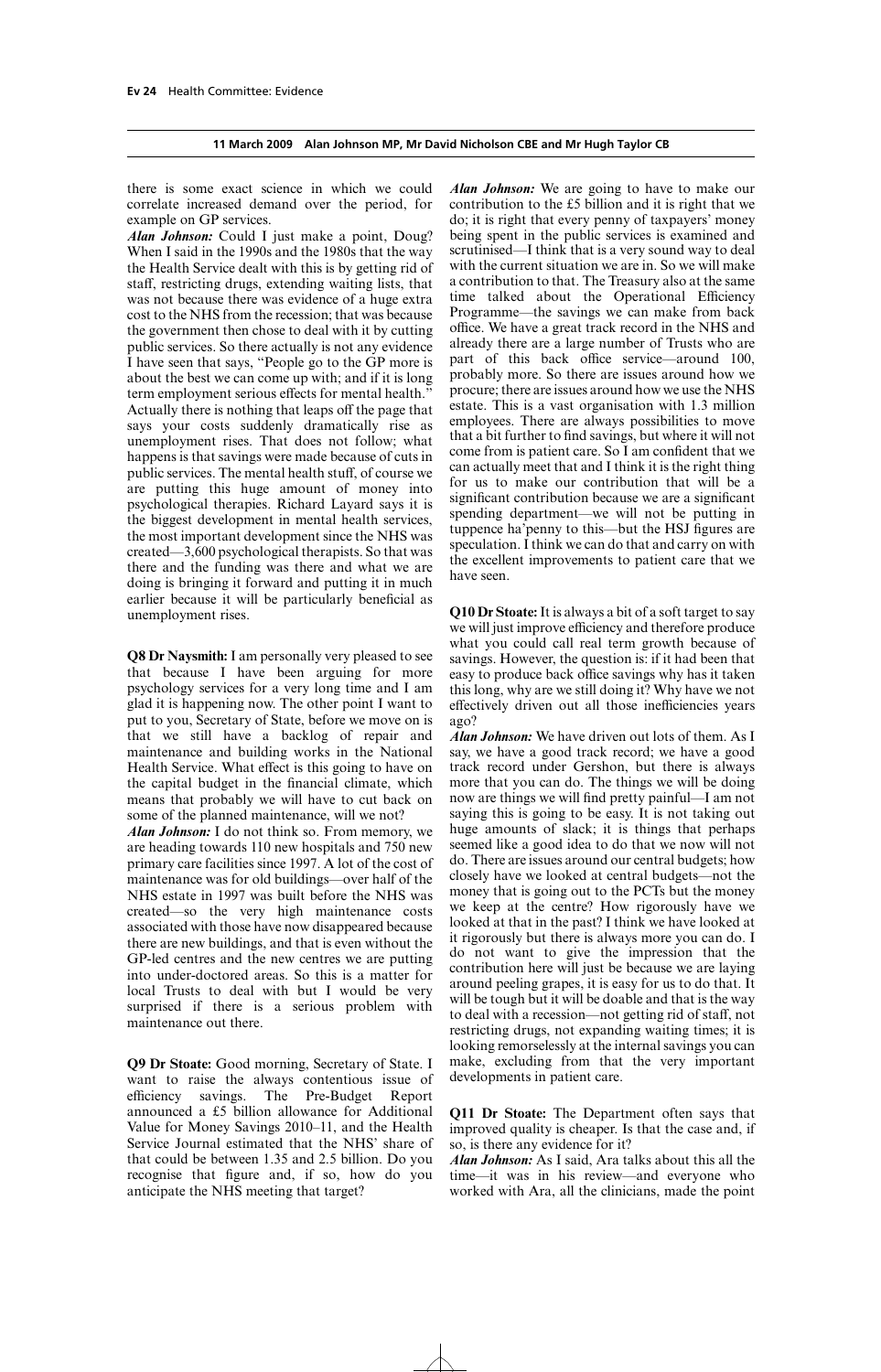#### **11 March 2009 Alan Johnson MP, Mr David Nicholson CBE and Mr Hugh Taylor CB**

that quality is better. I can think of an example, just dealing with healthcare acquired infections and getting them down now 57%, 60% reduction is estimated to have saved us £75 million. I am sure there are lots of other examples of how quality saves money that you can invest elsewhere.

**Q12 Mr Scott:** Secretary of State, one of my pet subjects, as you know, is both the negligence payments that have been made, which total a quarter of a billion in London alone, and also the amount of money that is paid to former Chief Executives. I know that you have very kindly said that this is being looked into, but obviously this is one large area where savings can be made because the money is not achieving anything other than making certain people richer for failure.

*Alan Johnson:* It has been something that you have raised on many occasions and I admire you for doing that because I feel very strongly about this—so does David and so does Hugh—which is why last year or the year before last David sent out to all Trusts the very firm message that people should not be getting more than their contractual obligations. It is quite right to give people six months' notice if that is part of their contract but six months' notice plus is not acceptable. So I think this is an area where you are quite right to keep a hawkish eye on what we are doing. It is not a case of talking about what we might be doing; we have already sent out the guidance and advice and there are a couple of high profile tribunals going on at the moment because of what we have done. Most managers out there, if not all managers, will recognise the importance of this. They do a really valuable job; they cannot say that that is not reflected in any more in their pay and their conditions—it may not have been in the past but it is now. We do not want to pay for failure and it is as important in the NHS not to pay for failure as it is in the banking sector.

**Q13 Chairman:** Secretary of State could I ask you about the efficiency savings? Howard posed a question about why is there still inefficiency inside the National Health Service. What strikes me about it is that we have efficiency savings in the National Health Service year on year—it is targeted centrally and each different organisation has to meet it. And at the same time we have had this colossal increase in expenditure that you mentioned earlier going into the system as well. Is not really the answer to Howard's question no matter what money goes in, if the centre is saying, "Next year you have to be efficient by  $3\%$  or  $5\%$ " or whatever, it is not in their interests to be efficient because they know that the Grim Reaper in terms of the efficiency, the e-factor, is going to come along the following year. Is that not the true story about efficiency or do I completely misread this?

*Alan Johnson:* I would not like to say that you completely misread it. I think that is a bit of a philosophy that I hope is out of date. What do we do now? We build in the  $3\%$  efficiency savings; the tariff builds in a 3% efficiency savings. It is not a case of if we do not spend this money the Grim Reaper will come along, or whatever; it is built into everything we do. Of course that efficiency saving is money for us to spend elsewhere; it does not go into the Treasury. Everyone is now focused on you make these savings on efficiency so you concentrate putting that money where it is best used. So it is actually par for the course; it what we do in the NHS now, we make these efficiencies. We have exceeded Gershon; we are top of the class, and probably to some other departments we are sickeningly popular with the Treasury for the kind of regime that David has put in place. We do not have PCTs now that are in deficit, that sell of bits of land and use it to employ staff, which is the kind of thing that was going on before. There is a very rigorous process out there now and we are not going away from that. The old way where you build up the end of year surplus stuff and all the games that people used to play, because of the systems now out there it does not work like that any more. The difference between the efficiency savings that we are used to, i.e. we spend elsewhere, and the money that Howard was referring to, that money is a contribution going back to the centre; that is £5 billion across all departments that we need to put back into the centre to deal with the economic difficulties we are in. So it is in a different category. **Chairman:** I may come back to that at some stage in the future, but let us move on.

**Q14 Dr Taylor:** Good morning, Secretary of State. That brings us on to really talk about surpluses. I think we have been told that the surplus at the end of this year is going to be something like £1.8 billion. Could you look into the future and what sort of surplus do you think that the NHS will carry forward from its very good position now, right on in to 2011–12? Will there be any surplus to carry forward then?

*Alan Johnson:* Actually the figure is 1.73, so almost 1.8; there is about 1.73 surplus.

#### **Q15 Dr Taylor:** The end of this year?

*Alan Johnson:* Yes, in the system at the moment?

#### **Q16 Dr Taylor:** Yes.

*Alan Johnson:* We have said as part of the allocations last year that £800 million of that could be drawn down by those Trusts that have the surplus of course—not all Trusts have the surplus. That leaves, by my calculation, about £970 million; so at the end of this SCR period if they spend all that £800 million there will be £970 million surplus still there carried into the next Spending Review.

**Q17 Dr Taylor:** The crucial question is how safe is that? Do you think that that is under threat from other departments—the Treasury?

*Alan Johnson:* No, it is their surplus. It is not in a safe in Whitehall, it is out there; it is their surplus money. I actually think that £970 million is quite a nice cushion to have actually; I think that sounds just about right for an organisation the size of the NHS to keep there as a bit of fat.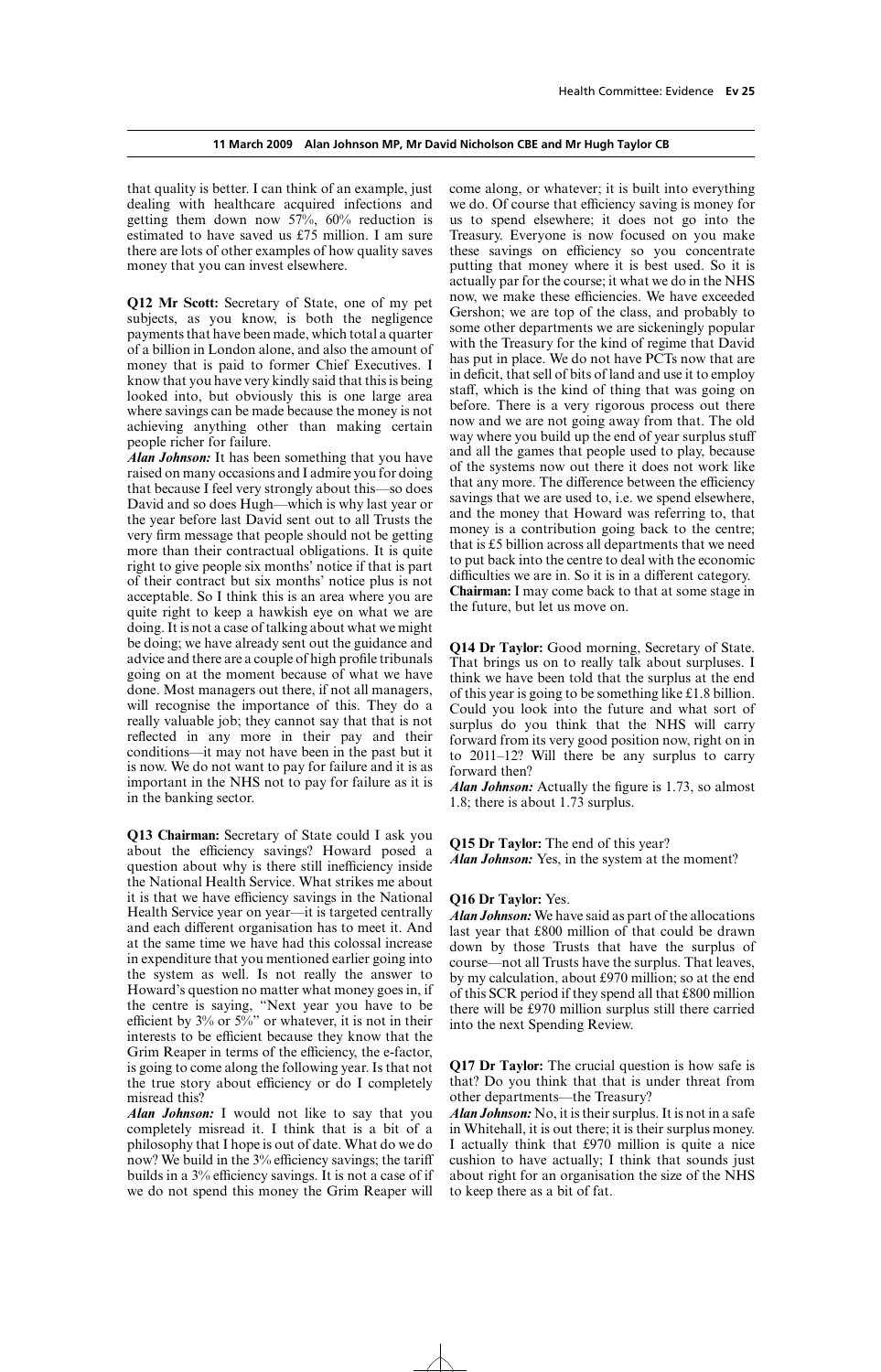**Q18 Dr Taylor:** So you are saying that it is entirely safe within the NHS; the Treasury are not going to suddenly turn around and say, "You have a billion spare; can we have it back?"

*Alan Johnson:* The Treasury might well turn round and say all kinds of things; but, no, that is the surplus that is out there in the system.

**Q19 Dr Taylor:** Turning to capital underspend, is there not a history here? Has the Treasury not clawed back some of the capital underspend in 2007–08?

*Alan Johnson:* I think you might be referring to 2010–11; they talk about  $\dots$ 

**Q20 Dr Taylor:** 2007–08. *Alan Johnson:* Probably they did, yes.

**Q21 Dr Taylor:** So we did lose some back to the Treasury then?

*Alan Johnson:* But this is different from the money-

**Q22 Dr Taylor:** That is capital? *Alan Johnson:* Yes, capital, and is in a different box.

**Q23 Dr Taylor:** Yes, but it still belongs to the NHS and has been taken away.

*Alan Johnson:* I am not sure about the 2007–08; do you know about that, David?

**Q24 Dr Taylor:** We have been told—and I am quoting—"Hasn't the Treasury already 'got form' in this respect, having plundered your Department's £4.2 billion cumulative capital underspend in 2007–08?" I do not say that they have taken 4.2 but they have perhaps taken a bit of it.

*Mr Nicholson:* It was unallocated and it had not been put out to the NHS, it was with us in the Department. We were not going to spend it.

# **Q25 Dr Taylor:** So you gave it back? *Mr Nicholson:* Yes.

*Alan Johnson:* Which is what we have done in 2010–11, which is what I thought you were referring to—1.3 billion unallocated capital. So in the negotiations on CSR I look for every penny I can get and then at the last knockings I managed to get £1.3 billion on capital for 2010–11. We did not know where on earth we were going to spend it for but seemed like a good idea at the time; I am a trade union leader, that is what I do! When the Treasury came and said, "That money in 2010–11 is unallocated; we are in serious economic difficulties here, we would very much like to take it back"—I wish they had said it that way, but it was not quite said that way—we would have like to have kept it but it was totally unallocated; and I think the 2007–08—and I am sorry I am not completely *au fait* with that is in the same category. It is not the surplus that is out there with the Trusts that they have built up.

**Q26 Dr Taylor:** Can we be sure that other departments are being as generous to the Treasury as you are?

*Alan Johnson:* I think you can rest assured that this is a government initiative.

**Q27 Dr Taylor:** Foundation Trust' cash surpluses, can you give us an idea of the latest estimate of Foundation Trusts' cash surpluses?

*Alan Johnson:* From memory the quarter two figure was about £300 million—quarter two in 2008–09. *Mr Nicholson:* £303 million.

*Alan Johnson:* £303 million.

**Q28 Dr Taylor:** Do you know if they have plans to spend these, to use these in the next couple of years or so?

*Alan Johnson:* It is a matter for the Foundation Trusts. I do know that they are putting aside a lot of money to implement Darzi, the outcome of the next stage review.

**Q29 Dr Taylor:** So you really are keeping out of what they are doing and letting them have a free hand? *Alan Johnson:* Interfere? Moi! Certainly not. *Dr Taylor:* Very good; excellent.

**Q30 Sandra Gidley:** Moving on to consultancy costs. I had to wonder when you were talking so proudly about the Gershon whether the decrease in staff had been mirrored by an increase in consultancy costs but there may be a different reason for the high use of them. The National Audit Office estimated that the NHS spent £0.6 billion on consultancy services in 2005–06, and that is about a fifth of the public sector consultancy spend for that year. They also estimated that a third of the increase in public sector consultancy expenditure between 2003–04 and 2005–06 was largely due to what was being spent in the NHS. Actually Mr Nicholson was before us in December and said that the Department had never had never tried to keep track of how much the NHS is spending on consultancy services. Why not?

*Alan Johnson:* The Audit Commission keep a very careful eye on this, but I think Hugh is probably the best person to answer this.

*Mr Nicholson:* I am happy to say again why we did not do it. From the centre we desperately try not to micromanage what the NHS does and consultancy can be literally from a very small amount of money to help a particular part of an organisation get better, whether it is environmental health or all sorts of things for which we use consultancy, right the way through to using the big firms. We believe that with the responsibility of individual boards to make sure that they get value for money, with the responsibility of the Audit Commission to monitor this and to make sure that through their scoring systems they have every year that they make sure that the individual organisation is getting value for money. We think that is a better way of doing it than of collecting pennies from every single organisation in the country to bring up to a complete national whole.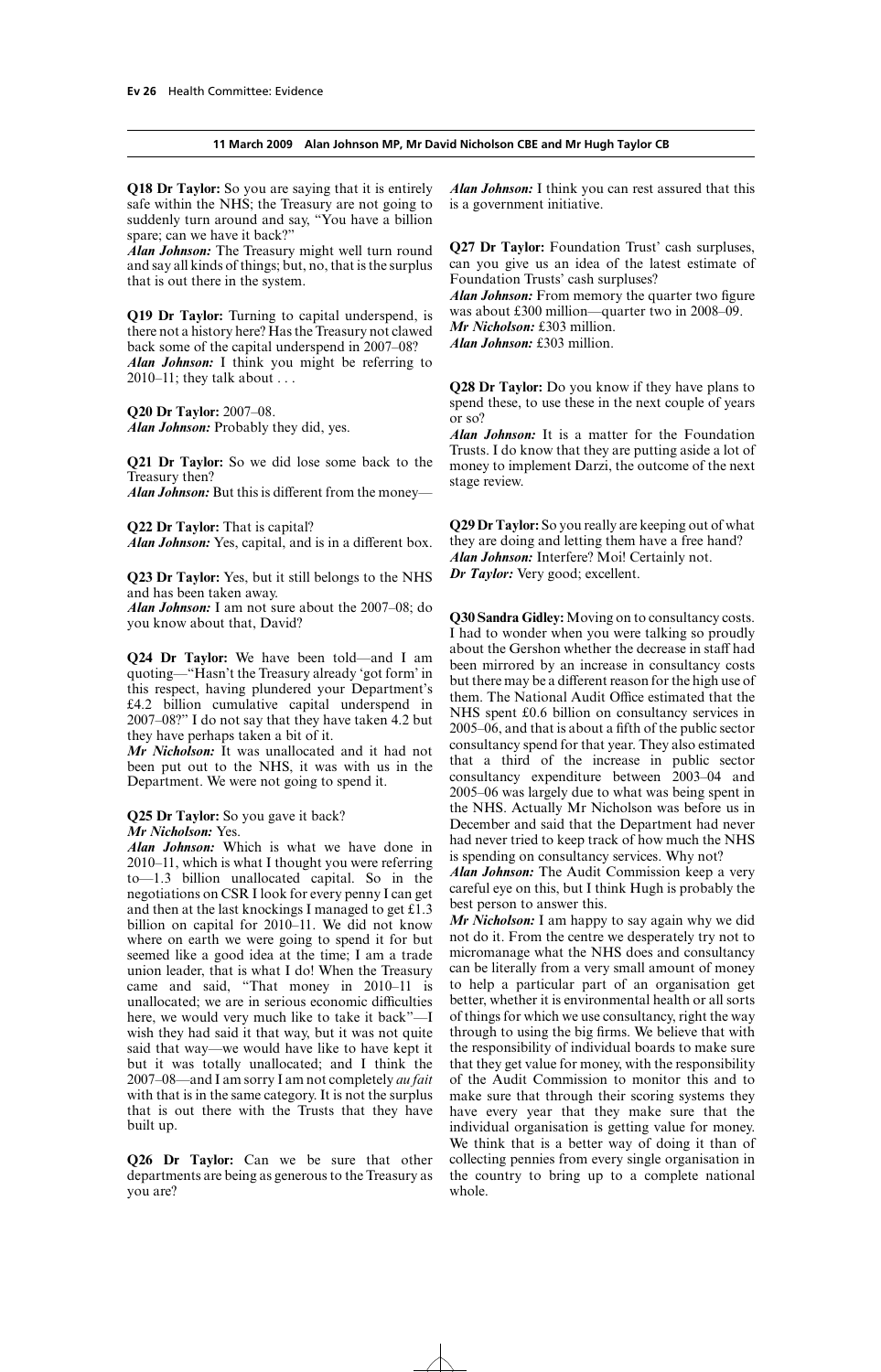**Q31 Sandra Gidley:** But a huge proportion of this is in the Department itself, so you are telling me that with modern computer systems there is not a budget line?

*Mr Nicholson:* Centralising organisations all over the world start off by collecting detailed information in this way and then they start to use it to micromanage organisations; we do not think that is the right thing to do. There is absolutely no doubt that significant amounts of money are being spent across the NHS and we need to make sure that we are getting value for money. I will give you three examples where, both in the Department and the NHS, we have spent significant amounts of money in the past. We have spent significant amounts of consultancy money in Connecting for Health, in the Commercial Directorate and in the turnaround teams. All three of those have a substantial amount of consultancy. Particularly in Connecting for Health and in the Commercial Directorate at the time we were developing these things there simply were not the people out there for us to recruit, so it was not an issue that we could get a lot of people to do these really very complicated technical things, so we had to use consultancy significantly. Now, of course, the circumstances have changed dramatically and we have a programme both in terms of the Commercial Directorate and in Connecting for Health to significantly reduce the amount of consultancy we use across the board, and you will see that come down significantly over the next six months or so. In terms of the turnaround we spent in excess of £50 million on the turnaround, and I have to say that turnaround moved us from half a billion deficit to one and a half billion surplus, but, nevertheless, we spent significant amounts. What we discovered from that, of course, when we looked at it, that that is what the consultancies were saying to us, or what we found was that there virtually none of the schemes that came up around getting ourselves back into financial balance came out of the brains of the consultants—most of the ideas came out of the NHS itself. What the consultancies gave us was the ability to execute some of these much better, and what we did in response to that was to set up a thing called IMAS, which you may or may not have come across, which is an internal consultancy. So we have developed an internal consultancy where we use our own people across the NHS now to do this kind of work and they are currently working in 23 organisations. So we are looking at the way in which we use consultancy across the board and we do think we could reduce it and get better value for money at the centre, and those are the three areas I would identify.

**Q32 Sandra Gidley:** Connecting for Health is probably not the best example to use for money well spent.

*Mr Nicholson:* It is a very good example to use for money well spent; it is probably one of the best managed, in financial terms, computer systems that the government has ever had.

**Q33 Sandra Gidley:** It is shame we are not seeing much of it in the NHS but there are some separate questions about that later, so I will not steal somebody else's thunder. In December 2006 my understanding is that the Treasury issued guidance for the Spring 2007 departmental reports, placing a requirement on departments to include information on consultancy spending. So I assume the information is now collected—

*Mr Nicholson:* We do in the Department.

**Q34 Sandra Gidley:** How difficult can it be to add  $it$   $\ln 2$ 

*Mr Nicholson:* We do in the Department.

**Q35 Sandra Gidley:** You do it in the Department? *Mr Taylor:* We do collect spend for the Department. yes. It depends where the spend occurs. If the money is spent in the Department, either on programmes or on admin then the expenditure is monitored and we publish the spend figures. As David was saying, one of the things we are trying to do is wherever we can we want to reduce the spend on consultancy not least because we want to get value; and where we have had to use consultancy for skill substitution and so on, what we will then look to do is to see if we can then follow that through by building in expertise inside the Department.

**Q36 Sandra Gidley:** You have just made a very interesting comment. You said "we want to reduce the use of consultancy because we want to get value". So does this not mean that there should be some sort of external peer review of consultants' reports or some way of ensuring that the taxpayer is getting value for money?

*Mr Taylor:* As far as the NHS is concerned, of course, the Audit Commission is there to look at the way that NHS organisations spend their money and in the Department we have our own internal function that certainly looks at use of consultancy within the Department and we are obviously subject to NAO review. And we have our own internal protocols to ensure that if a consultancy contract is let it is let with strict adherence to procurement rules, and we do look to try and evaluate internally within our finance and other directorates whether we are getting good use of the money we are paying to consultancy organisations. But this is, as David said, a very broad range of organisations that are classified as consultancy for this purpose. So that would range from using the Big Four; for example, we use Ernst & Young; we have had a consultancy contract with Ernst & Young to support our internal audit function within the Department. That was because we felt we had a skill deficit in that area so we purchased some expertise from Ernst & Young and we have been gradually reducing the cost of that contract with Ernst & Young to us as we have built up our own internal audit function. That is characteristic of the way we do this. On the other hand, for example, for the NHS investing in a new scheme for accrediting educational supervisors. We have brought in an expert external body—one of the NHS Academies effectively—to support us in doing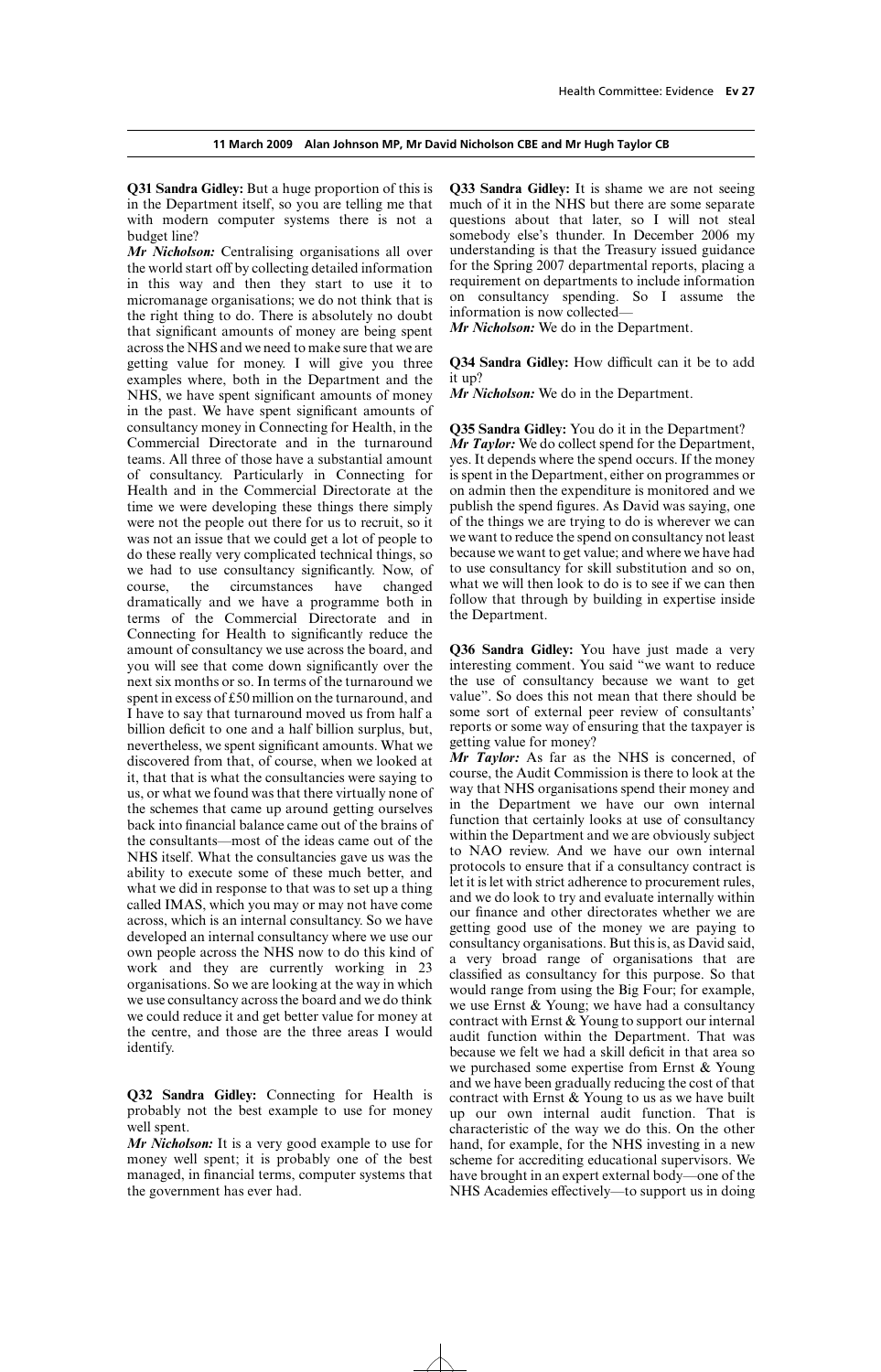that work because we do not have the expertise internally. That would classify as consultancy costs on our spend but it is not quite what people imagine when they think consultancy because they tend to think of the big firms. We would at any one time have a range of consultants working for us from really quite small firms, some highly specialised people in areas such as education and training and then we do have recourse to the Big Four from time to time when we think we need them.

**Q37 Sandra Gidley:** So the firms you are currently employing, that is Ernst & Young—

*Mr Taylor:* I can let you have a list but we have a range of consultants. We use the Big Four a bit but then we have sometimes really quite small consultancy organisations doing very niche pieces of work.

**Q38 Sandra Gidley:** So with the Big Four, what is the daily rate of a senior partner? *Mr Taylor:* It would be a six-figure.

**Q39 Sandra Gidley:** A six-figure daily rate? *Mr Taylor:* Typically. But just bear in mind—

# **Q40 Sandra Gidley:** Six-figure?

*Mr Taylor:* No! Four—thousands! Probably from £1000 up.

*Alan Johnson:* You see, it has come down in the last couple of minutes—you have seen the savings we are making!

*Mr Taylor:* One of the advantages of people like me working in the Department of Health is that you work in billions mainly! Seriously, the point is that the daily rate would be from £1000 up from a senior partner but it differs between organisations. Of course, in any one contract you may or may not purchase senior partner time; you would not purchase very much of it.

**Q41 Sandra Gidley:** So how much would a junior consultant be paid?

*Mr Taylor:* It would depend on the firm but it could be £400 to £500 a day.

**Q42 Sandra Gidley:** We have estimates of £700 a day and given that their salaries are only about £30,000 a year it seems like somebody is milking somebody; would you like to comment on that?

*Mr Taylor:* When you let a contract you have to look at the total value of the contract, so the daily rates which are given by firms are indicative and then it is a matter of negotiating the total value of the contract, and that is a negotiation. There will be a procurement and you have to negotiate the total value of the contract. So the daily rate is an indicative figure; it may not reflect the actual rate which you then pay for an individual, and it will vary across all these contracts.

**Q43 Sandra Gidley:** I think we are going to find out of work bankers working in consultancy; it seems to be the only place where they can earn the same sort of money. Last question: is it true that the Department has recently hired a consultancy firm to find an additional  $£2$  billion in efficiency savings by the end of 2010–11? *Alan Johnson:* No. *Mr Taylor:* No. **Sandra Gidley:** That was a simple one.

**Q44 Mr Scott:** Before moving on to IT can I just ask are the mechanisms now in place to make sure that somebody who has been an employee of the National Health Service and perhaps received a sixfigure sum—not for the day but for a longer period of time—as a pay-off can no longer then come back as a consultant who has actually lost their job or resigned because of failure. Is there a mechanism in place now to stop that happening?

*Alan Johnson:* No, there is not a mechanism in place to stop it happening; it depends on the Trust and who they are employing and what kind of consultancy work is going on there. I am just as concerned with your major point, which is that people do not get paid for failure. I am not looking to persecute them for the rest of their lives but what they can go and do and what they can present to be a good case to be a consultant to an NHS Trust, I am not going to have a police force out there spending money looking at all that. So there are no strict rules out there. I expect a bit of commonsense.

**Q45 Mr Scott:** Secretary of State, are you confident that we will have a usable Electronic Patient Record, both the Summary Care Record and the Detailed Care Record, by 2014–15?

*Alan Johnson:* I am confident that it is deliverable.

# **Q46 Mr Scott:** Is that yes or no!

*Alan Johnson:* There have been issues with that contract but it might be good to clarify them because there is so much utter drivel talked about this such as we underestimated the cost of the contract. No, we did not, in 2006 we estimated that it would cost £12.4 billion and the latest estimate is that it will cost £12.7 billion. That is the kind of margin that anyone would expect and in fact is much lower than most people would expect; so we did not underestimate the cost. We have spent billions of taxpayers' money on this; we have wasted billions of taxpayers' money. No, we have not; we have spent £3.2 billion. Part of the problem is that we have not spent enough money. As David was alluding to, I challenge you to find a more robust contract anywhere in the public sector or the private sector because it is the deliverer of this service that has to pay for any delays and our problem has been not an overestimate of the cost, not wasting billions of pounds of taxpayers' money; our problem has been the delay in getting this in place. It is a huge programme; it is, to semi-answer a point that was not made earlier, delivering huge benefits to the NHS. We were talking about this the other week, that no Health Service has had this level of ambition or this prospect for what it can do for health services. Most health services set up a computer system to get people to pay into the system, to get the insurance money in—that is where they set up their systems. We are putting this purely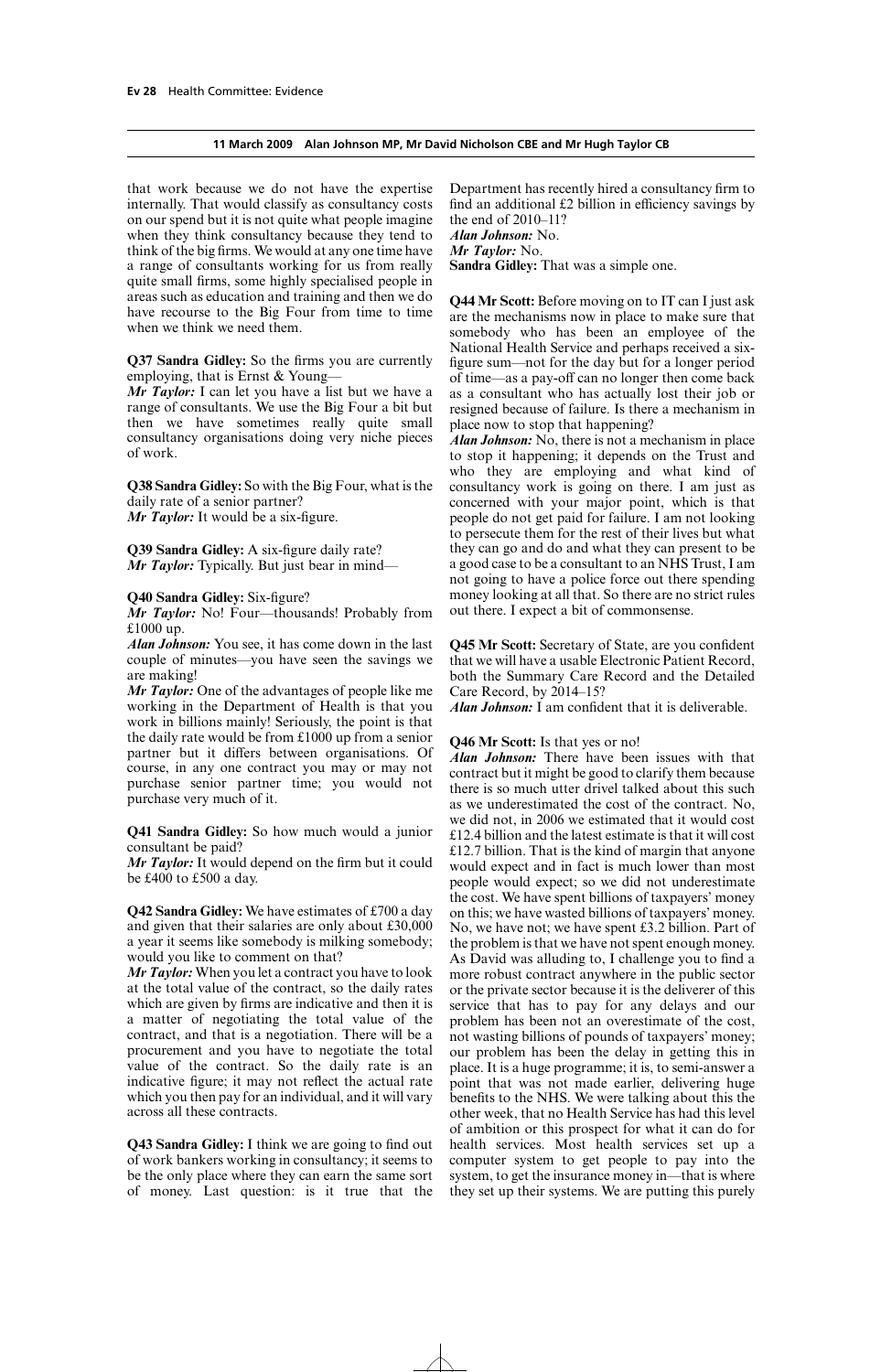aimed at improving patient care and it is going to have a really exciting effect, and I hope that is by 2014–15. I certainly have no reason to think that that figure should be changed or it is undeliverable. I think it is eminently doable.

**Q47 Sandra Gidley:** I am sorry, Mr Nicholson, to keep reminding you of things that you said in December when you were before us, but then you said, referring to the National Programme for IT: "If we do not make progress relatively soon on this I think we are going to have to rethink it through." *Mr Nicholson:* Yes.

**Q48 Sandra Gidley:** And in January the Public Accounts Committee said: "If there is no improvement to this situation in six months, then the Department should consider allowing Trusts to apply for funding for alternative systems." Are you now ready to go back to the drawing board or do you have a plan B?

*Mr Nicholson:* I do not think there is any need to go back to the drawing board. We are at a particularly important time in the development of the programme. One of the issues we have been dealing with all along is that there is nowhere else in the world that quite does things in the way that we do, and this idea of looking after patients across the whole system and connecting all your organisations up together in that way, there is nowhere else that does it quite like this. So there was no system off the shelf that we could get. There are some organisations that have literally been scouring the world looking for them and they have not found them. The two that are most likely are Cerner and Lorenzo. Both of those are at a particularly delicate stage in their development. You may, I am sure, be aware of the issues around the development of the Cerner Millennium product at the Royal Free and the difficulties that we have had there. It looks now as if we have got over that and we really do have a product that then can be rolled out across London. The Lorenzo product is currently being developed in Morecombe Bay; so we are really optimistic that something will come out of that, but it is not inevitable. I think we will know over the next few months whether these products will actually be able to deliver the things that they promised to do. So it is a particularly important time for the development of the service, but the potential is absolutely enormous. The issue that we have also been dealing with is how do you get to a situation where we can deploy these more quickly? That is obviously something we are thinking about quite carefully: how can we give individual organisations a bit more flexibility about what kind of product they take and when they take it, and that is certainly part of our considerations at the moment. I think we will know in the next period whether Cerner and Lorenzo will deliver a fantastic produce for us and we are pretty confident that it will.

**Q49 Sandra Gidley:** So if one fails will you go with the system that works throughout the NHS?

*Mr Nicholson:* There is that possibility. What we are also doing in parallel to all of this is going out again to tender to a variety of other organisations to see whether now there are other organisations who could also provide this service. It is always helpful, I think, for us to have reserves if one of them fails.

**Q50 Sandra Gidley:** But would they not be starting from scratch again with all the consequent problems?

*Mr Nicholson:* There is that issue but since we went out to tender originally of course technology has moved on significantly as well and some organisations who felt that they did not want to be engaged in the programme might want to be engaged in the future so we are keeping our options opened as far as that is concerned.

**Q51 Dr Taylor:** On the same thing, the Summary Care Record has such potential and is so absolutely crucial, is there any way of decoupling it and getting it out earlier than the rest? In Canada we saw a superb Summary Care Record, a single screen that gave you everything that you needed to know in the middle of the night in an A & E Department. Are we trying to make the Summary Care Record much too complicated? We visited the department and saw people adding this, that and the other to it, and all that is wanted is a summary—one sheet. Is there any way of decoupling and getting that out quickly?

*Mr Nicholson:* It is perfectly possible to do that. We have piloted in Bolton in the Northwest, as you know, and we need to handle this very carefully because there are all sorts of issues about patient confidentiality wrapped up in all of this that you will know very well. We are looking at a programme of rollout of the Summary Care Record across a whole series of other PCTs after April and if we can do that properly I think there is a rapid rollout that we could do with the Summary Care Record.

**Q52 Dr Taylor:** So long before 2014–15 for the Summary?

*Mr Nicholson:* Yes.

**Q53 Dr Taylor:** Brilliant; thank you.

*Alan Johnson:* Chairman, before you move on. Richard has pointed out one of the huge benefits of this, the Summary Care Record, but can I just mention the picture archiving and communications, which is up and running successfully. *Dr Taylor:* We know about that.

**Q54 Sandra Gidley:** That was not part of the original spec though, was it?

*Alan Johnson:* It is part of the computerisation.

**Q55 Sandra Gidley:** It was not part of the original vision; it is the only thing that has worked and it was not part of the original vision.

*Alan Johnson:* It is not the only thing that has worked; Choose and Book has worked as well.

**Q56 Sandra Gidley:** It has gone down in my area, with GPs getting so fed up with it.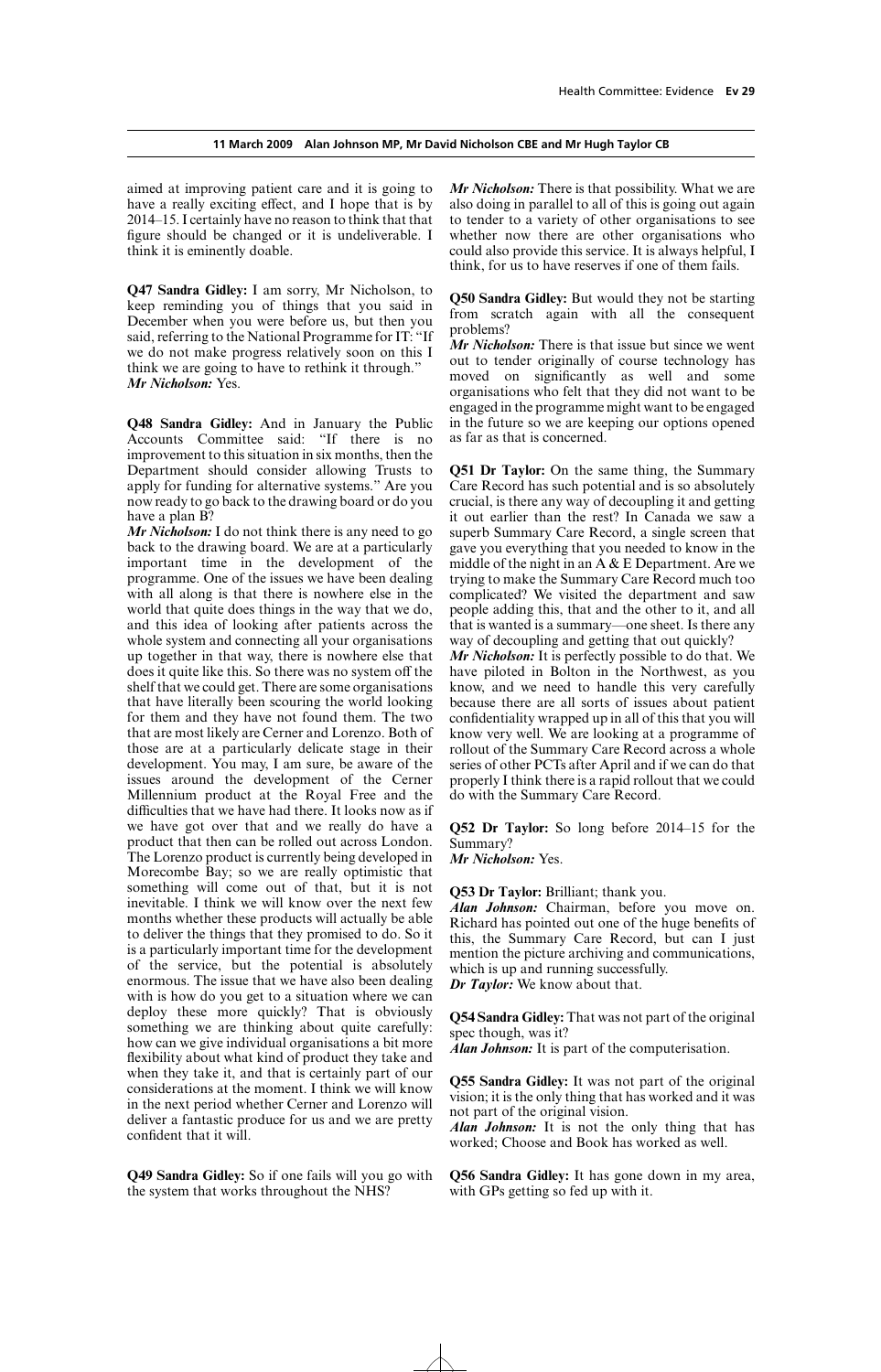*Alan Johnson:* I merely draw attention to something that is revolutionary.

**Sandra Gidley:** But not part of the original spec.

**Q57 Chairman:** We have seen that, Secretary of State, in situ and it is working but I think Sandra is right to say it was not in the original plans, but it just shows you what IT has to offer the National Health Service

*Mr Nicholson:* It is part of the national programme for IT; it is part of the 12 billion.

## **Q58 Sandra Gidley:** It is now.

*Mr Nicholson:* You would not expect us to set up a programme four years ago and not change it.

**Chairman:** You can read our report on this Electronic Patient Record that puts all this into perspective, but let us move on. We are going to move on to the Operating Framework now, which you are here to give evidence on this morning.

**Q59 Dr Naysmith:** How do the recommendations from Lord Darzi's Review fit in with the Operating Framework for 2009–10?

*Alan Johnson:* It is intertwined in the Operating Framework; the Operating Framework's priorities are the priorities that Darzi saw—safety, quality, patient involvement. The five priorities that were in the Operating Framework this year, the same priorities as last year, reflect all of that; so it is integral, I would say.

**Q60 Dr Naysmith:** The Operating Framework contains additional national priorities for local delivery and there are still more than 400 National Health Service quality targets defined centrally. So how can the Department claim that the NHS is moving into a new era of devolution, devolving things out to the regions?

*Alan Johnson:* There are not 400 central quality targets—there are 400 holes in Blackburn, Lancashire, I think the Beatles said. I think you are getting two things mixed up.

**Q61 Dr Naysmith:** Are there 400 quality targets or not?

*Alan Johnson:* No, no. What we are doing is consulting on quality indicators. So to get quality right and for people to be able to measure it properly, lots of clinicians have been working as part of the Darzi Review to say what are the best indicators to use and we are out there consulting at the moment on 400 of those that clinicians have drawn up to say which are the best ones to use. They are not quality targets from the centre.

**Q62 Dr Naysmith:** They are indicators rather than quality targets.

*Alan Johnson:* It is a consultation on quality indicators.

**Q63 Dr Naysmith:** So these two approaches in your view intertwine perfectly and they are not in any sort of competition or conflict?

*Alan Johnson:* That is absolutely right, and of course the big part of Darzi was the Strategic Health Authorities' visions for their local regions and that is all being reflected in what they are doing in implementing the Operating Framework as well.

**Q64 Dr Naysmith:** One of the areas that is coming up when people are asked about the National Health Service into the future is dementia care and the integration of local authorities, social services and National Health Service dementia care and it is moving rapidly up the agenda. How is that treated in these two different documents?

*Alan Johnson:* The Darzi Review with its focus on quality, its focus on safety, its focus on ensuring that we listen to patients and that it is the patient experience that governs what we do is a large part of the dementia strategy, of course. We published the dementia strategy four weeks ago. The Alzheimer's Society, all of the charities that helped us with that were extremely welcoming. We have the money behind it to implement the projects. As you rightly say, it means the integration with adult social care; it means having memory clinics in every town. The things that are happening—I saw it in Middlesbrough the other week—the best practice spread everywhere, and there is absolutely no difference or tension between the Operating Framework and Darzi.

**Q65 Dr Naysmith:** Getting the most from limited funding is especially important in the current situation as we were talking about earlier on, so why is improvement of financial management not a "must do", ie a Tier 1 target in the Operating Framework, and only mentioned in very subordinate and vague terms in Lord Darzi's recommendations?

*Alan Johnson:* First of all on the Darzi Review, you have to look at what Darzi was focused on. This was all about improving care in the NHS and they are very clearly portrayed. We have been through the stage of putting in the extra investment and the resources; we have been through the consistent reform like payment by results. We are putting aside all the structural changes now for the foreseeable future. How do we get everyone engaged in improving patient care? So, yes, Darzi was not focused on financial management, there have been other ways to do that and it would have been less effective if he had tried to do it. The benefit of having a clinician working with other clinicians is to look at patient care remorselessly.

**Q66 Dr Naysmith:** We are talking about the Operating Framework as well.

*Alan Johnson:* I know, but you mentioned it was not part of Darzi. On the Operating Framework, I would say it is a Tier 1 principle in the Operating Framework, good financial management. It will not be in Tier 1 because Tier 1, Tier 2, Tier 3 you separate out the actual issues there, but overriding it all is financial management; it is an absolute number one priority. We were talking earlier about PCTs moving from deficit to surplus and we never want to go back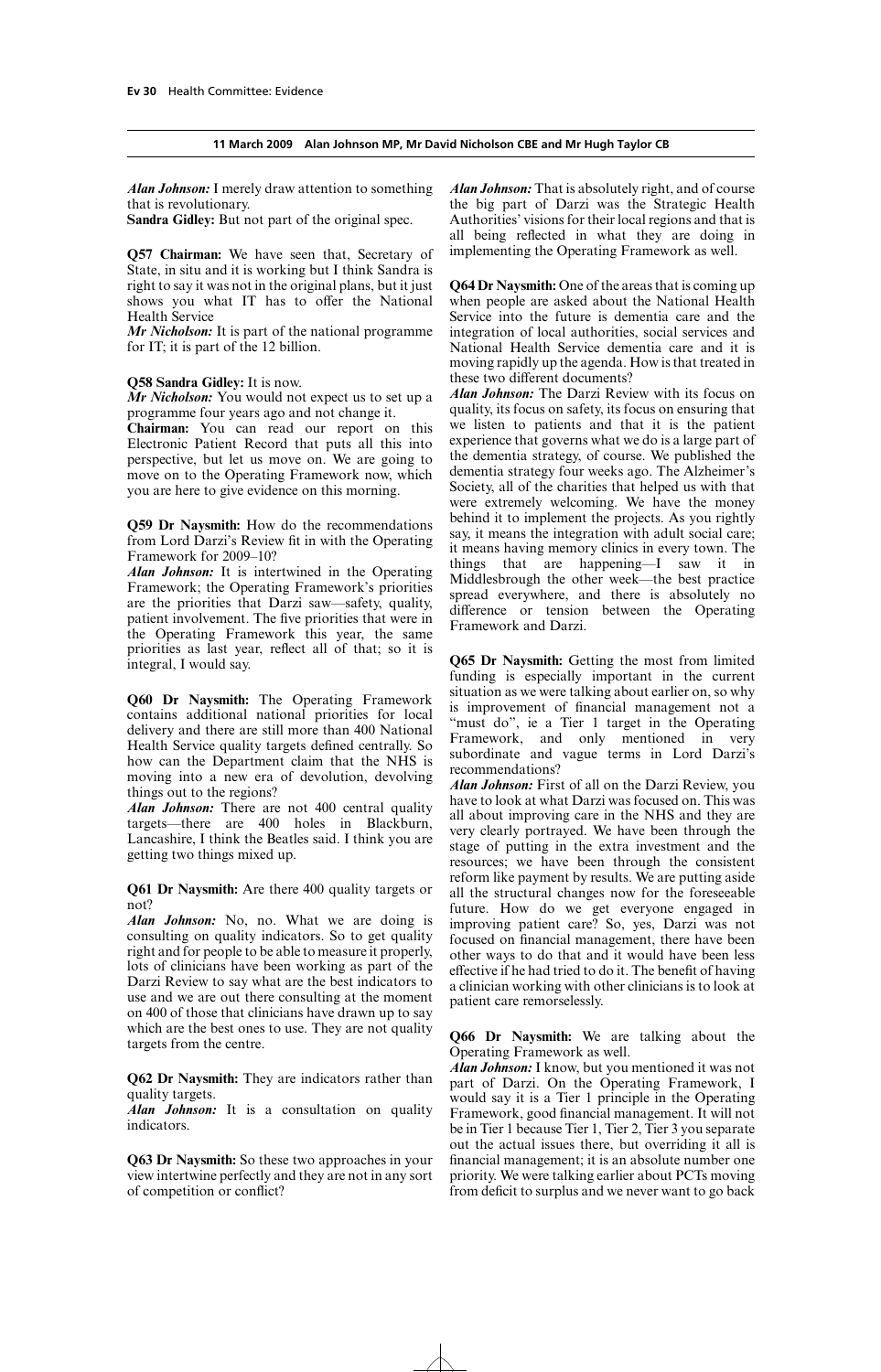to those days again. So it is central to everything the Operating Framework is around—it is just one message. It does not have to be broken down into tiers—good financial management is an absolute priority.

*Mr Nicholson:* Financial balance for PCTs is a national requirement.

**Q67 Dr Naysmith:** And how do you police that? *Mr Nicholson:* Very vigorously.

**Q68 Dr Naysmith:** Vigorously. Is that through Strategic Health Authorities? *Mr Nicholson:* Yes.

**Q69 Dr Naysmith:** There have been improvements in Strategic Health Authorities but there have been very severe failures in areas of Strategic Health Authorities scrutinising budgets in the past.

*Mr Nicholson:* I agree but this year we have an absolutely tiny number of organisations across the NHS who are not in financial surplus or balance. The Audit Commission has said that we have significantly improved our ability to manage the financing of the NHS and it continues to be a national absolute priority.

**Q70 Dr Stoate:** Lord Darzi told us that there is going to be a new scheme called Commissioning for Quality and Innovation, or CQUIN, involving financial incentives to improve quality. How is that going to work?

*Alan Johnson:* Basically because a proportion of the provider income will depend on it, about 0.5%. So there is actually a financial imperative here. This is really difficult stuff—you will appreciate this more than anyone—because when I go around and talk about what was in the Darzi Review, clinical dashboards, quality accounts, this issue of CQUIN—it sounds more like *Strictly Come Dancing*!—it is not the sort of issue that sets the blood pulsing through your veins amongst your average punter at a political meeting. But it is crucial to everything that Darzi was talking about. It is all right saying, "We are going to make quality the organising principle of the NHS"; it is all right saying, "We are going to put everything around quality" but how do you actually do it? The way you do it is these kind of esoteric mechanics, the metrics of all this. So it is a very important step forward, innovation being a part of it. So every local area we are not going to dictate this from the centre—will have to have their plan, part of which they will have to have one element of these four bits of quality, which is effectiveness, safety, patient experience and innovation. It is really crucial that we are focusing more on innovation in everything we do. So once of those elements will have to be in their plan and their plan will be judged and a proportion of the money for providers will be judged on how well they work against it. That is what those quality measures, the 400, were about how we actually put all this together to make it work.

**Q71 Dr Stoate:** I entirely agree it is a great thing to do, but what is the logic in that case in making it local determination; is there not just a risk that that Trust will concentrate on what they are already good at, tick the boxes and effectively get paid for what they are already doing?

*Alan Johnson:* No, I do not think so. It is 0.5% dependent on this and they would have to come up with one element from all of those four bits. The alternative to doing it locally is for us to dictate it centrally and that would be a ridiculous reversal of what we have been trying to do and I know you want to do, of having a Health Service that is locally led and clinically driven. So we are going to have to make this work. Yes, there will be a few dangers in it but I do not think they are anything like the dangers of trying to make it a centrally driven project.

**Q72 Dr Stoate:** You made QOF centrally driven and actually that has been, arguably, one of the great successes of the new GP contract and that is nationally negotiated, most GPs are on side for it and it is transparent and comparable across different areas of the country. So why have you not gone down the same route?

*Alan Johnson:* There will be people who would not take the same view. I am pleased you have said what you said Howard, but that would not be a universal view. Do not forget that Darzi was all about how we focus on patient care, make the NHS clinically led and locally driven—I got it the other way around! So locally driven means that you give them the metrics there; you have the system to appraise it, you have the system to see how it is going and they have their goals to reach, etcetera, and then you give them the ability and the freedom to actually get on with it. David?

*Mr Nicholson:* I think we are only at the beginning of this and, to be fair, the whole issue about CQUIN came from the Service itself rather than the pointy heads in Richmond House. The Service was saying, "If you are really serious about this put some money behind these things." If you look around all the places in the world that have done this—and the United States is the place where they do it most first of all they say that there is a limit to the impact you can have, so no more than 3% or 4% or a budget of any organisation, if you get bigger than that it becomes very difficult; the behaviours become opposite to what you want. And the first thing you need to do is to pay for really good information, and that is essentially the focus of the first year. Most of the payments are related to providing information, really good data. Then after that, of course, the Commissioners can then start to say how they want that data to improve, how they want particular conditions to improve. We are driving it locally, that is absolutely right, we think that is the right thing to do, but there is the possibility at some stage in the future, if we felt it was appropriate, to have a national element to it; if there was a particular condition or a particular service that we were particularly concerned about we could do it. But we are starting locally and building it up to build confidence and understanding in it.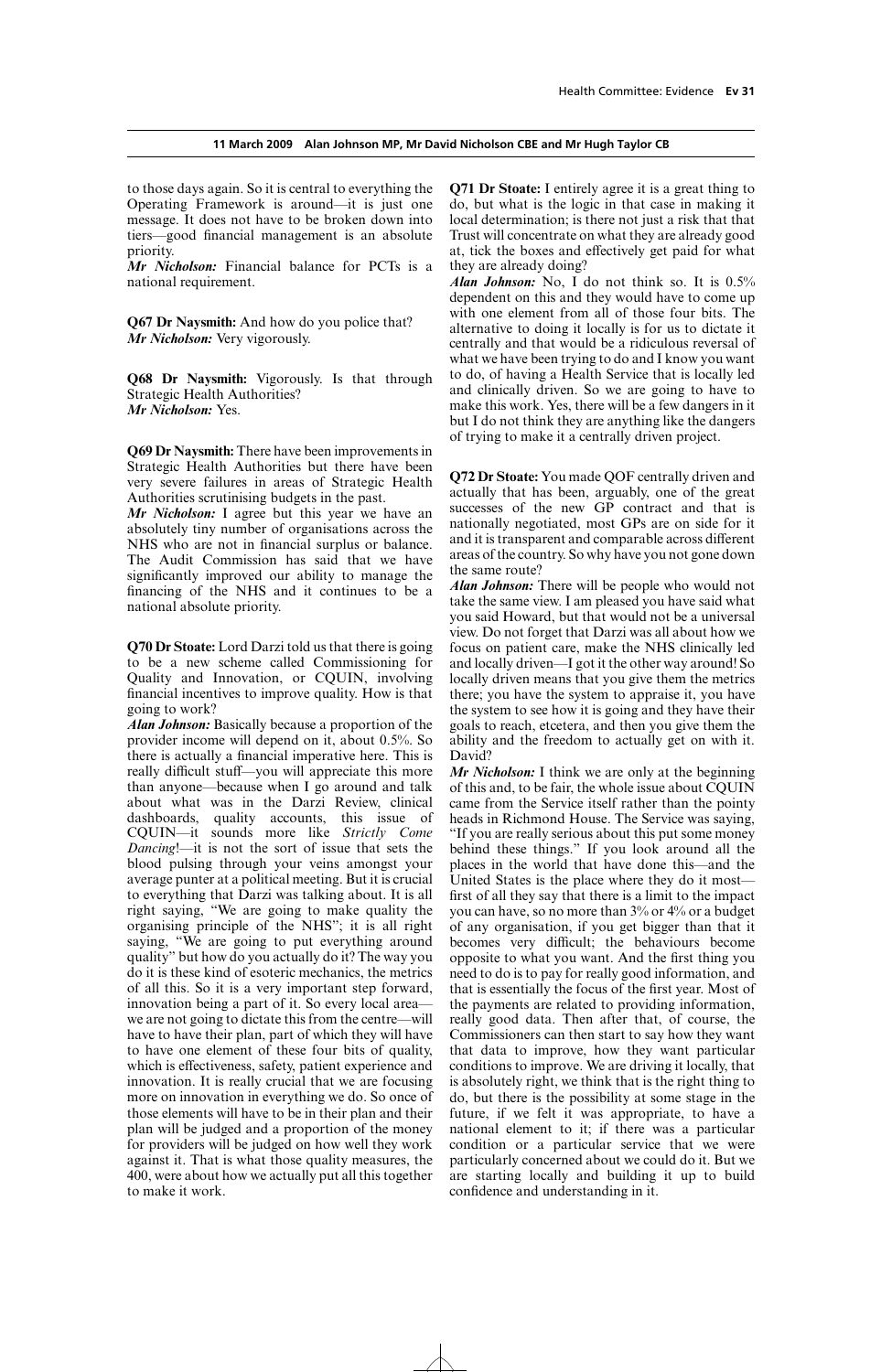**Q73 Dr Stoate:** I want to finish with the rather murky area of Clinical Excellence Awards which basically nobody really seems to understand inside or outside the Health Service. Why do you not simply tie Clinical Excellence Awards to CQUIN and say to consultants, "If you hit your CQUIN targets you get your Clinical Excellence Award because that is transparent and it is easily measurable"?

*Alan Johnson:* You might be right about few people understanding it but all I know is that there is a great appetite out there for them. I was being urged on Friday by clinicians in my local patch, "When are we going to get these Clinical Excellence Awards?"

**Q74 Dr Stoate:** Surprise, surprise! It is called cash money; of course there is an incentive for it. But what I want to do is to tie it to outcomes.

*Alan Johnson:* You are a cynic, Dr Stoate! Can we tie it in with CQUIN?

*Mr Nicholson:* We could tie it in with CQUIN and what we have said is that as another part of the next stage review we are currently setting up a National Quality Board, which brings together experts in the field, lay people, the regulators and the Department together in a sense to drive quality from the centre, and one of the issues that we are dealing with is how we link Clinical Excellence Awards to the overall development of the policy around quality. CQUIN could be one example and there could be all sorts of other ways we might connect them together, but to do it in a transparent way is very important.

**Q75 Mr Bone:** Just for Mr Nicholson there. I was very interested to hear you to say, "We are going to devolve it down to local decision-making; we are going to get quality improved that way. And, by the way, if they do not do it we will take it back under central control," which was the second bit. It does not seem that the idea of the commitment to devolving is really there in that statement or was that a slip of the tongue.

*Mr Nicholson:* I do not think my tongue slipped at all. What I was saying is that there is always the possibility, if we need it, for a national push on something.

**Q76 Mr Bone:** I think that is my point, is it not? *Mr Nicholson:* For example, if we thought that dementia was a particular national priority that for a whole variety of reasons had fallen back then we might want to think about it. I am not saying we would do it, but they are the sorts of things.

**Q77 Mr Bone:** I was not talking about specifics, Chairman; I am just saying that you cannot have the commitment to devolving and then saying, "By the way, we might want to do it nationally." I am not saying that one is right or wrong but you cannot have the commitment to devolve if you are saying, "By the way, if we do not get what we seek we are going to go back to national targets."

*Alan Johnson:* No, you misunderstood. The point that Howard was making was about QOF and QOF has been very successful and it is centrally driven, why not have an element of that in CQUIN. What David was saying in response is that this is a very new area to build up CQUINs and we want it to be locally determined but there is the opportunity there to have an element of it, if we decide it is best to do nationally—and it would be a consensus, everyone would say, "That one is best to be done nationally", once we have got this underway—but it would not be taking the whole thing and making it national. You can have one element of it. Just as QOF is lots of different elements you can have an element of CQUIN that would be national; that is a long way from saying that one minute we are devolving and the next minute we are centralising.

**Q78 Dr Taylor:** Can we come on to PROMs and can I welcome them because it has long been known that to know how the Health Service is doing you just have to ask the patients. I think it is one of our experts who reminds us that Florence Nightingale had three questions—relieved, unrelieved or dead. So it has taken us 150 years to come to actually ask the patients what the quality is like. My specific is: are PROMs going to be linked to CQUIN and how will they be linked to CQUIN?

*Alan Johnson:* Yes, is the answer, they will be linked to CQUIN because it is one of the elements—quality measured by effectiveness, safety, patient experience, the patient experience bit being crucial, although with PROMs of course we are measuring the actual outcomes. There is a different bit of work going on about how you can actually gauge and measure those things like compassion, the things that nurses have been saying for a long time—"A lot of what we do is not measured"—and we are looking at how we can do that. PROMs will be the absolute basic experience. Your hip operation, how did it work? Has it been successful clinically? As well as the other bits of the patient experience. So it will be a crucial element in CQUIN.

**Q79 Dr Taylor:** Is there any estimate of the costs of PROMs?

*Alan Johnson:* There is an estimate of about £70 million, £75 million; that is the cost of actually putting out the questionnaire—one questionnaire before the operation, another questionnaire afterwards—actually assimilating the data. So around about £75.

**Q80 Dr Taylor:** We believe there is a plan to put PROMs on the NHS Choices website. Is that so and roughly when do you think that might happen?

*Mr Nicholson:* We are not rolling it out until April so we need to get some data in the bank.

## **Q81 Dr Taylor:** Before you can pull it off.

*Mr Nicholson:* We need to get all of that settled before we can make the results of that public.

*Alan Johnson:* Sorry, Richard, can I correct that? I misread it—it is £7.5 million!

*Dr Taylor:* Thank you very much, that is much better!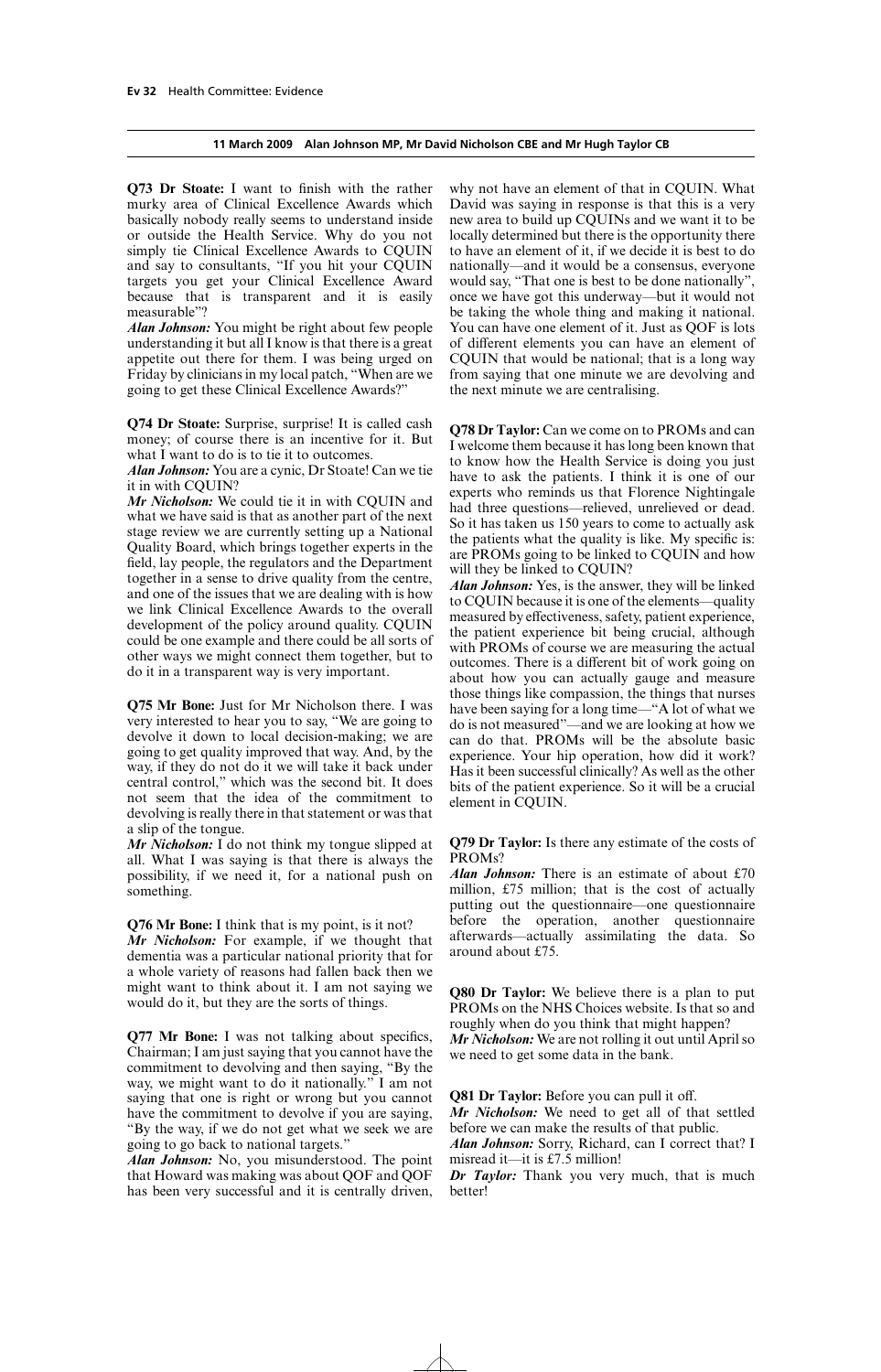**Q82 Dr Naysmith:** Are you confident that the PROMs deadline will be met in April? *Alan Johnson:* Yes.

**Q83 Dr Naysmith:** And it will be of usable quality by April?

*Mr Nicholson:* We think so.

**Q84 Dr Naysmith:** We were told that from April PROMs will apply to treatment of hips, knees, hernias and varicose veins. Is there an intention to extend it to any other condition?

*Mr Nicholson:* I am sure we will but in the past we have been, I think, sometimes unfairly and sometimes fairly criticised for rolling things out before we have worked out whether they actually work or not. This is such an important issue that we want to take our time with it to get it as absolutely right as we can. There is a whole series of other conditions that they could apply to, but we want to get these right first.

**Q85 Dr Naysmith:** Do we have any other frontrunners on any others?

*Mr Nicholson:* I think there is a whole series that we are talking about; I would not like to say who the frontrunners were at the moment.

**Q86 Dr Naysmith:** How soon after being treated will the patient actually be asked how much better they feel? This is probably quite an important point because if someone has just come out of hospital they might be so glad to be out of hospital that they say they feel really great and then six weeks' later, if they have had a hip operation, they might say, "It is not that much better than it was when I went in." So it is really quite an important question.

*Alan Johnson:* It is six months for hip and knee replacements; three months for hernia and varicose veins. So it is linked in with the time when a patient can be expected to have a proper view of what the outcome has been.

**Q87 Chairman:** When you publish what is the potential to being reported or potentially misreported in the local media it could have some serious consequences for hospitals, could it not?

*Mr Nicholson:* This is important information that we think patients should have. You are absolutely right. Our experience of these things is that once you start publishing information you get a lot of excitement to begin with, but over time people understand it better. We certainly do not want to keep this a secret from the patients; patients really do need to see it and people will want to make choices on the basis of what they see and I think that is perfectly reasonable and perfectly right.

Q88 Stephen Hesford: Something slightly differentday case surgery. We are told that the day case surgery rates between Trusts and within specialities vary. How are you addressing this?

*Mr Nicholson:* There is a whole range of ways in which we address it, but I would say that in lots of ways the kind of inpatient day case controversy, if you like, or discussion is really slightly yesterday's conversation. The real issue now I think is day case to outpatient procedure, which is where the real drive for change is going. But on the first one obviously we produced the Better Care Better Value information, so people can benchmark themselves against it. We are considering whether that benchmarking should be as part of the quality account that an individual organisational system might want to use. So we have transparency about all of that and we would expect boards to take notes of that. We are publishing the information on the Choices website, so patients can see whether a particular organisation that they choose do conditions on a day case or inpatient basis, and we think they are the kinds of things that are much more likely to get the results that we need. In terms of the day cases to outpatient procedure is the real important and cutting edge in this. We have organised the pricing system in such that a hospital gets paid the same amount whether it is done on a day case basis or outpatient procedure basis, and we think that will give a financial incentive to drive organisations to provide better services closer to the patient and outpatient procedures.

**Q89 Stephen Hesford:** So if somebody, man or woman on the Clapham omnibus is just listening to this and they said that there was an element of complacency in the way that you first started to answer me, would they be right, would they be wrong?

*Mr Nicholson:* There have been massive improvements in day case rates over the last few years and continue to do so because generally speaking the kinds of conditions that are suitable for day cases provide better services for patients and safer services for patients. I think there has been significant improvement.

**Q90 Dr Stoate:** The NHS is fairly laboured down with acronyms and jargons and we have already quite a few this morning, but I have found a new one, "normative pricing"; what on earth is that?

*Alan Johnson:* Let me have a stab at it. It is basing pricing on standards rather than basing prices on what they used to be in the past. This is another Darzi point.

Q91 Dr Stoate: How about difference in the tariff? What is the tariff and what is it to do with normative pricing?

*Mr Nicholson:* If you take the tariff for a cataract the tariff price is the reference cost, which is virtually the average of what a cataract costs across the whole country and we recalculate it every year. So as the unit price goes down the average goes down. So currently the tariff is an average. What normative pricing says is that average may not be the right circumstances; average may not be right. What we need to do is look at from the bottom up what are the actual costs of providing best practice service for cataracts, and then when you have worked that out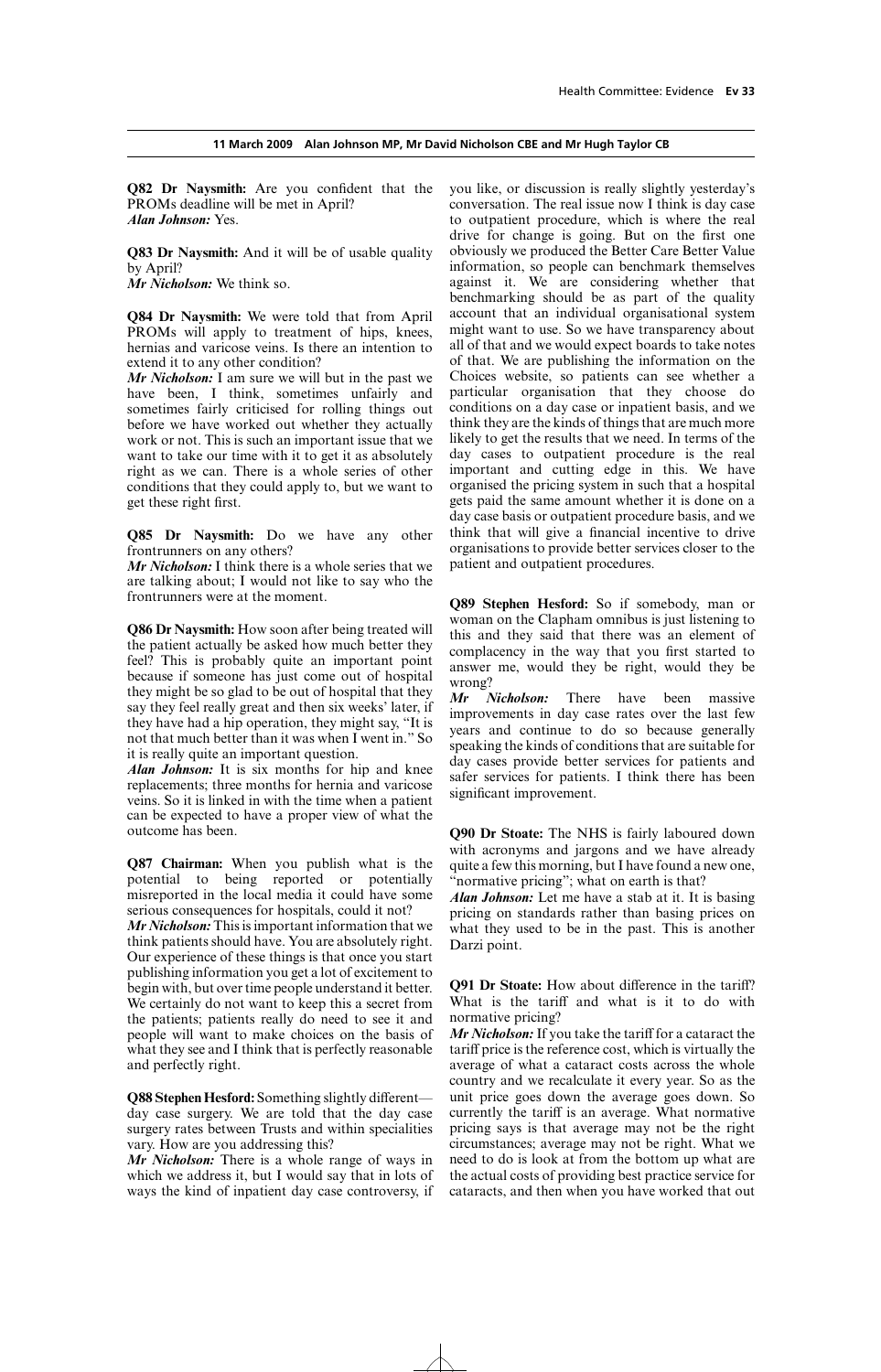you can calculate what a tariff is based on what your best practice is. So it is moving away from an average into what best practice is and a reflection of that.

**Q92 Dr Stoate:** I thought the tariff was originally calculated on roughly what it costs for a hospital to provide a similar standard of service across the country.

*Mr Nicholson:* It is an average. For example, on cataracts the vast majority of cataracts are on a day case basis at the moment, but there are still some hospitals where they do them on an inpatient basis. The average cost for a cataract will have all of those costs in.

**Q93 Dr Stoate:** So what practical differences will be there for a hospital either to go for the tariff or the normative price? What is the difference?

*Mr Nicholson:* I do not think we will give hospitals a choice as to whether they go for one or the other; we will decide in which conditions we think that normative pricing would work.

**Q94 Dr Stoate:** But how do you get round the fact then that some Trusts are going to be faced with a more expensive case mix, or some local circumstances which effectively mean that they will not be able to do it at the normative price?

*Mr Nicholson:* You mean they will not be able to do best practice?

**Q95 Dr Stoate:** They might be able to do best practice but it might cost them more to do best practice?

*Mr Nicholson:* Then they will have to reduce their costs then, will they not?

**Q96 Dr Stoate:** I am still not happy with that because, for example, if a hospital is taking a complex mix of patients due to their demographic position it is not about best practice. They might be offering best practice but best practice might cost more in their area.

*Mr Nicholson:* But the case mix would be reflected in the normative pricing, would it not? You would not do a best practice calculation of a particular condition and then apply it to more complex cases, would you?

**Q97 Dr Stoate:** I do not know, that is what I am asking you.

*Mr Nicholson:* It may be that more complex conditions are where you do use normative pricing, where the tariff at the moment of averages does not work. I think it has the opposite effect; I think it is a benefit.

**Q98 Dr Stoate:** You are quite happy then for a hospital to come back to you and say that "The normative price does not work in Margate, I want a different one"?

*Mr Nicholson:* No. We will expect them to deliver on the national tariff.

*Alan Johnson:* What Darzi said is that there should be a best practice tariff. We are looking to increase quality; we should be looking at who does the best work, what the best practice is. I doubt it was Darzi who said that, it was all the clinicians who were engaged in this big debate. We are going to introduce this from 2010–11 in some specific areas and I think cataracts will be one of them and stroke will probably be another one, and some other areas, to see whether we can make this more than just an idea in the Darzi Report and actually put this into practice. But it is all about improving quality and, yes, there will be elements, Howard—and they are very important elements—that we will have to take into account, but the principle of it I think had a wide buy-in; that instead of the average let us look at what the best practice tariff should be not the average tariff.

**Q99 Sandra Gidley:** Before we move on I just wanted to pick up on Howard's point because I do not think his question was answered. My local hospital is Southampton, which is a tertiary centre, and certainly they have raised with me in the past the idea that they have all the difficult cases which are inevitably a little bit more expensive to treat. So what I am not clear about is how they will be treated fairly under this because I am sure they are best practice but inevitably the case mix they have is more complex and would inevitably, I would have thought, be more expensive.

*Mr Nicholson:* I am sorry; I am obviously not explaining this very well. The first thing is that they should be in better circumstances now since the implementation of HRG4 because, as you probably know, in HRG3—

# **Q100 Sandra Gidley:** We are coming on to HRG4 in a minute.

*Mr Nicholson:* I will not go into that.

*Alan Johnson:* That is something to look forward to! *Mr Nicholson:* Normative pricing should be able to take account of complexity.

# **Q101 Sandra Gidley:** It should?

*Mr Nicholson:* It absolutely should be able to; that is precisely what is there to do. It is not an average; it looks at a particular condition with a particular complexity and says what the best practice is and then builds up from the bottom up what the cost of that will be.

**Q102 Sandra Gidley:** So could you then end up with having a number of different prices for hip replacement?

*Mr Nicholson:* Depending on the complexity. You have now—you have not got different prices because they are all put together in the same HRG but you can have different kinds of hip replacements, that is absolutely true.

**Q103 Sandra Gidley:** So tertiary centres need not worry that they will be subsidising the more complex procedures?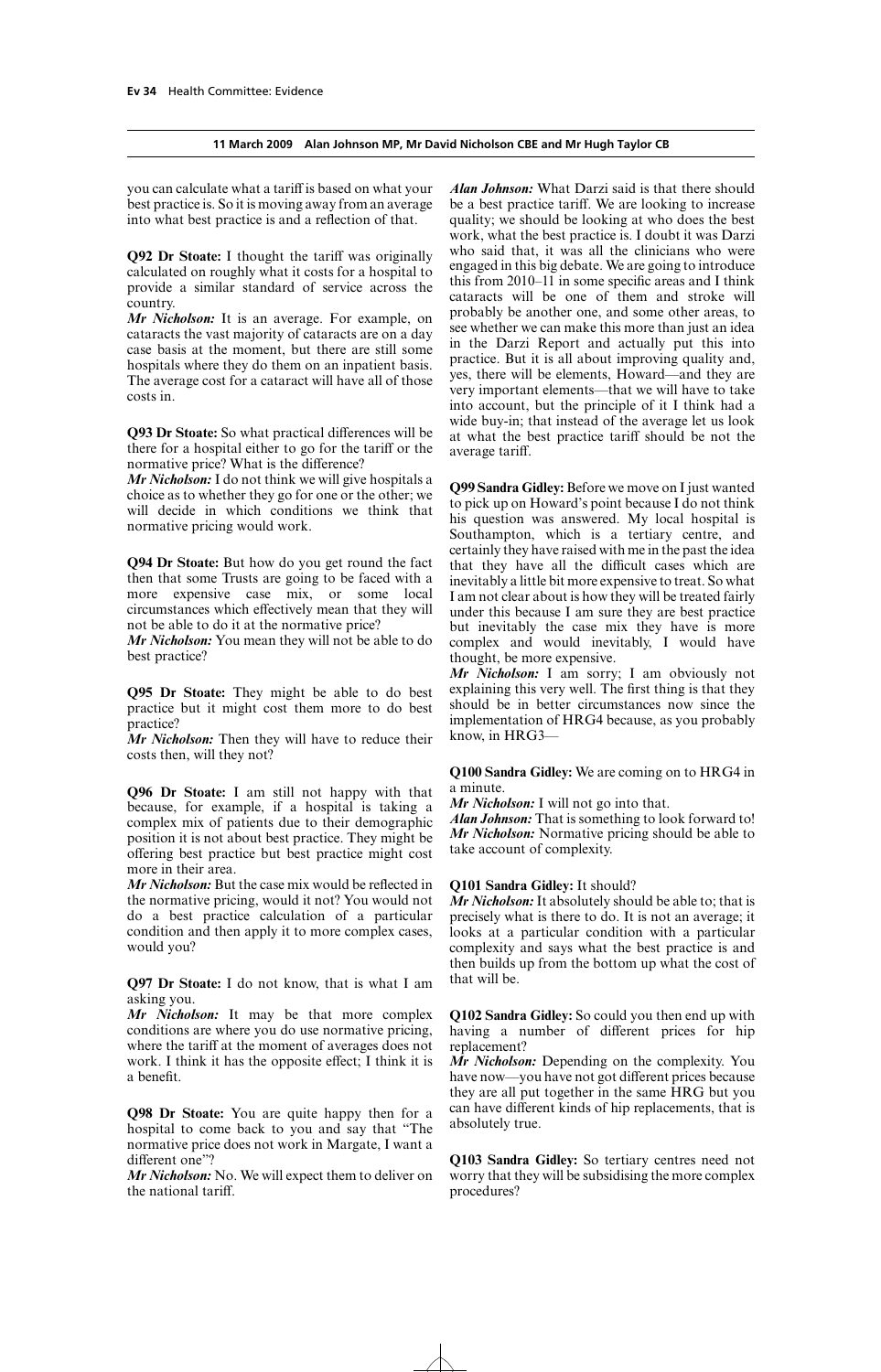*Mr Nicholson:* Not through normative pricing; that will not affect them at all, in fact it will benefit them.

**Q104 Sandra Gidley:** So they will be doing it through some other means?

*Mr Nicholson:* No, they will always complain, it is the nature of these organisations to complain. But as we get the—

**Q105 Sandra Gidley:** Sometimes justifiably.

*Mr Nicholson:* Yes, occasionally, that is absolutely true; and we do respond and in fact HRG4was a response to that because HRG4 is a much more granular way of dealing with pricing.

**Q106 Sandra Gidley:** Granular—what does that mean in English?

*Mr Nicholson:* I thought it was good English. For example—

**Q107 Sandra Gidley:** Not the English that your man in the Dog and Duck can understand.

*Alan Johnson:* You are not the man in the Dog and Duck!

**Q108 Sandra Gidley:** No, we are a Health Select Committee, it is not that different!

*Mr Nicholson:* If you take the HRG3 point, whatever it was—I cannot remember what it was there were over 600 different groupings, so everything that happened in a hospital went to the one of 600 groupings and we had a price for each of them. HRG4 there are 1400 groupings, so your ability to distinguish between different conditions now is much greater than it was under the old regime.

**Q109 Sandra Gidley:** So it is more precise? *Mr Nicholson:* It is more precise.

**Q110 Sandra Gidley:** I think that is a much better word than granular actually.

*Mr Nicholson:* I am sorry; I will never use it again!

**Q111 Sandra Gidley:** The question was going to be why are you introducing the HRG4. Clearly it provides a much more precise system. What difference do you think it will make?

*Mr Nicholson:* We have had huge amounts of clinical buy-in to this particular process. We have had 30 different subgroups of clinicians—we have had over 300 clinicians working with us to get a better, more clinically relevant grouping. So that is the first thing, it should have and has more clinical buy-in. Secondly, it enables us to be more precise in our pricing arrangements—it makes it much more transparent. What we think is that the conclusion of that will be that it will be fairer for organisations, which will better reflect the case mixing complexity of the services that they currently provide.

**Q112 Sandra Gidley:** But will it lead to more code switching? How is it going to be monitored so that hospitals and Trusts always use the right code for the right operation and do not sneak something up into the next category?

*Mr Nicholson:* In anywhere in the world where these kinds of coding systems are implemented there is always something that is described as code drift. Some of that is positive because it is better coding and part of the problem we have in the country actually is that some of our coding is not as good as it should be; so it is better coding and more directly related to the financial benefits of the organisation. So it seems to me that that is a good thing. The way in which we do this of course is through the Healthcare Commission and their arrangements for their assessments; they look at coding in individual organisations. And the Audit Commission expects every organisation to have a way of auditing their coding, and as part of the report that was done into the future of PBR we expect PCTs to have access to the auditing and coding in individual organisations as well.

**Q113 Sandra Gidley:** That is good. Have you done any assessment as to which Trusts will gain and which will lose from the new tariff? Is there a league table?

*Alan Johnson:* No.

**Q114 Sandra Gidley:** You have not, so you do not know how that will pan out in the end? *Alan Johnson:* No because the only way we could do that would be by using historical data.

**Q115 Sandra Gidley:** Obviously any change creates a period of instability. How is the Department planning to manage that, particularly given the late publication of the new Payment by Results tariff?

*Alan Johnson:* We are being careful about this. We are not introducing the new, more sophisticated tariff in  $A \& E$  because it is not robust enough yet. We are putting a cap on the market forces factor—it cannot go more than plus or minus  $2\%$ , just to see how this settles down. There are some safety measures in there, so I do not accept that it will be as disruptive as perhaps you are predicting.

*Mr Nicholson:* There are three things going off at the moment in terms of the funding. There is the changing in the allocation formula; there is the market forces factor changes; and there is HRG4. So you have three things interacting together. It is quite difficult when organisations look at what it means to them to separate out what the various impacts are. What we have said is that because of the technical changes we expect no Trust to be put in financial difficulty because of that and we have asked Strategic Health Authorities and PCTs to work with individual organisations to make sure that we have a smoothing mechanism, so that those when they do the calculation . . . You do not like smoothing, either?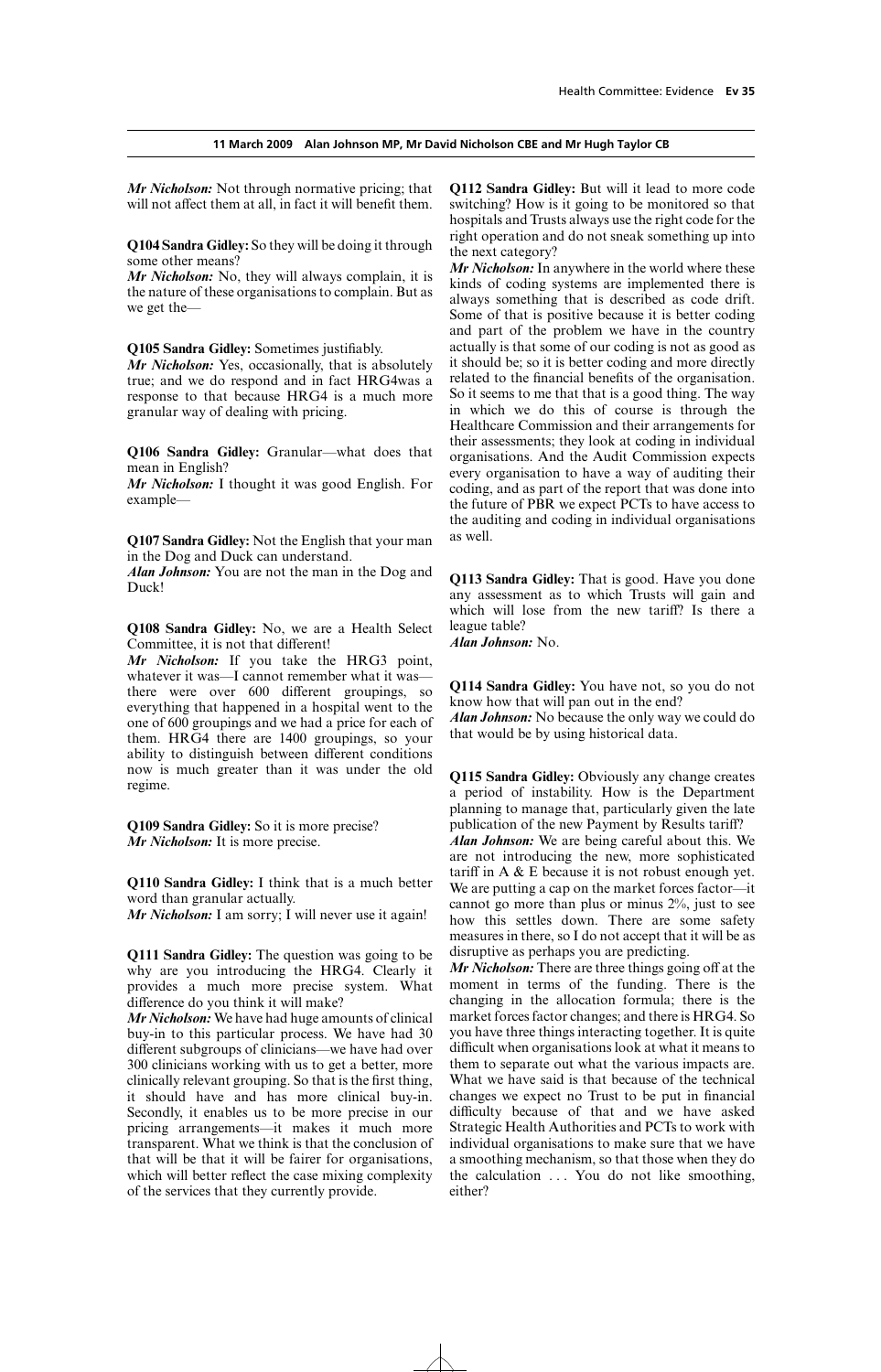**Q116 Sandra Gidley:** No, I do not like jargon; sorry! *Mr Nicholson:* Sorry. What is the word I want? *Alan Johnson:* Granular!

*Mr Nicholson:* I need to be more precise, I am sorry! I will give up; I will not speak any more!

**Q117 Stephen Hesford:** Payment by Results, has it reduced costs and/or improved outcomes?

*Alan Johnson:* It has reduced unit costs. We funded a very important study by Aberdeen University and others that said that. I think the Audit Commission has done something on this, saying something similar.

*Mr Nicholson:* Yes, they did.

*Alan Johnson:* So, yes, I think it is a proven benefit.

**Q118 Stephen Hesford:** That was costs. Outcomes.

*Alan Johnson:* Outcomes in terms of what is happening out there—premature deaths by cardiovascular disease down by 40%; cancer premature deaths down by 2% a year; and improvements in other areas. I think Payment by Results has played its part.

**Q119 Stephen Hesford:** Has such a system been proved to improve efficiency in any other healthcare system?

*Alan Johnson:*I do not know about prove it; it is used in other healthcare systems. I think this idea of the mixed basket of measures that you would use has been used widely—it is certainly used in Germany and it was used in other European countries after us, I think. We have kind of been in the vanguard of this.

**Q120 Stephen Hesford:** So we kind of led the way, did we?

*Alan Johnson:* I think we were in the vanguard.

**Q121 Stephen Hesford:** Leading the way? *Alan Johnson:* Maybe!

Q122 Stephen Hesford: Tariff-splitting—a bit of jargon, I think. Has the issue of tariff-splitting been resolved so that the money really does follow the patient if there care is split between acute and primary sectors?

*Mr Nicholson:* Yes. The thing about Payment by Results is that it tends to focus on institutions rather than care pathways. So it tends to focus around hospital stays rather than the complete pathway that a patient might go in.

**Q123 Stephen Hesford:** You mean the beginning and end of the journey?

*Mr Nicholson:* Absolutely, yes; so it tends to do that. As we move more services or parts of services out of hospital into the community it can become a disincentive; so it can stop hospitals wanting to, if you like, give up their patients too early or too late. So tariff-splitting was a mechanism by which you can start to share the money across the different organisations and the approach that we took was permissive rather than mandatory. And we gave some examples of places—stroke care is one, some rehabilitation service is another. Where there would be a benefit to patients to split the tariff in that way you should be allowed to do it. The benefits of HRG4 it makes that much easier because of the precise way in which the HRG is constructed. So we think there is more of it; we think it is a good thing as long as it benefits patients.

**Q124 Dr Naysmith:** Moving swiftly on to personal health budgets.

*Alan Johnson:* Back to politics at last!

**Q125 Dr Naysmith:** Some of us here remember fondly the Department's 2006 White Paper, *Our Health, Our Care, Our Say*, in which personal budgets for healthcare were ruled out on the grounds that that would be contrary to the founding principles of the National Health Service. So why have you changed your mind now?

*Alan Johnson:* That was also said, of course, about withdrawing NHS care from people who buy drugs that are not available on the NHS, and I hope, subject to your report as well, that we have cracked that problem. I think this is raw politics actually; we are back to raw politics. We listened to what people said and actually the benefit of the fact that this is now being debated in the House of Lords is that you should go and look at the transcript in Hansard and see what Baroness Campbell of Surbiton, who is a long term care sufferer and Equality and Disability Commissioner said about this. Read her saga of the ripple mattress; she has to have a ripple mattress to prevent bedsores, and the saga she went through to change her ripple mattress and the bureaucracy and the money that was spent unnecessarily. It is just one little episode. So why are we doing it? We have ten years' experience in adult social care of direct payments in individual budgets.

**Q126 Dr Naysmith:** 2006 is not a very long time ago; it is only just over two and a half years. *Alan Johnson:* Yes. I can elaborate on that.

**Q127 Dr Naysmith:** What I am asking you, Alan, is why has this come on the agenda now? You have said it is raw politics.

*Alan Johnson:* In 2006 we said that this would interfere with the principles of the NHS. We now think, given the success in adult social care, given ten years' experience in adult social care, given that people with long term conditions, like Baroness Campbell and many others, are saying, "We believe that this issue of choice and us having some control over this is as important in the NHS for people with long term conditions as it is in adult social care." So we listened to that and we are going to be very, very careful about how we introduce this. We are talking about pilots.

**Q128 Dr Naysmith:**I was going to ask you about the pilots. Are you really going to carefully evaluate them and what is it you are going to look at in the pilots to enable you to say that this is something that needs to be rolled out or not? One of the failures of a number of things in the NHS—no, it is unfair to say it is just the NHS, it is government policy—is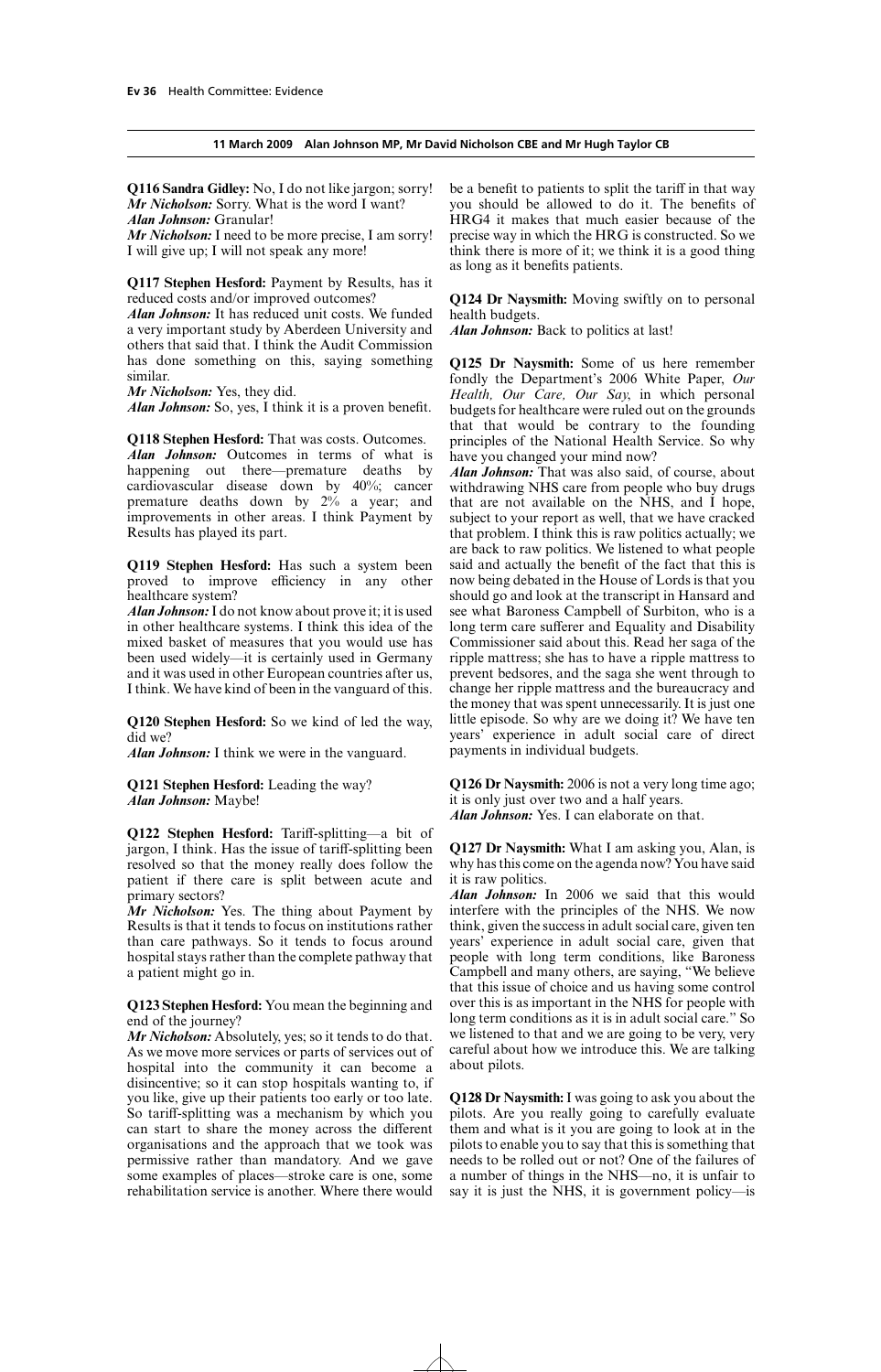that they start piloting things and then before they have been properly evaluated they are rolled out all over the country and then nobody knows whether they work or not.

*Alan Johnson:* I think David was referring earlier to criticisms from this Committee and others about the failure to pilot things adequately in the past. We need the legislation to pilot; we cannot even pilot without the legislation. So the legislation is to get the pilots underway, and, subject to the House, of course, we will close the deadline for PCTs to say, "We want to take part in this pilot; it is at the end of this month." So subject to the legislation we will then see what PCTs are proposing.

**Q129 Dr Naysmith:** You are going to take proposals from PCTs?

*Alan Johnson:* We will take proposals from PCTs as to how they think this can help and what they can do to pilot this and then we will very carefully . . . Because there are different problems here and I understand the gist of your question and I understand why *Our Health, Our Care, Our Say* put it in the too much trouble box. This is very, very difficult, not least of all because we will have to ensure that we do make sure that the principles of the NHS recently enshrined in the Constitution are not undermined by this.

**Q130 Dr Naysmith:** Have the initial guidelines gone out to PCTs then?

*Alan Johnson:* No. They are clever enough to see what the score is here. This will very much depend on individuals. You have seen people in adult social care, whose lives have been transformed and you cannot actually—

**Q131 Dr Naysmith:** I have a constituent whose life has been transformed.

*Alan Johnson:* You cannot actually put this down in Whitehall or Richmond House or anywhere; you have to go out and see—like the famous ripple mattress with Baroness Campbell—how you can introduce the structure here.

**Q132 Dr Naysmith:** But there are dangers because it may not be for everyone and it may be very easy to lump people and give them—

*Alan Johnson:* It has to be voluntary.

**Q133 Dr Naysmith:** . . . a bit of money to go away and not bother the NHS any more. I am sure that is not what is envisaged but it is one of the dangers in this individual payment system.

*Alan Johnson:* Let us be clear, what we do know about this in terms of how we pilot this, the individual budget will have to be associated with the care plan, worked out with clinicians and with the National Health Service. It will be about meeting the whole of the costs of that care plan—not part of it, so there is a top-up from the private sector—meeting the whole of that cost. So that is a very important prerequisite for the pilots taking place.

**Q134 Dr Naysmith:** The final question is some people have suggested that this might lead to the NHS subsidising private care. Is that in any sense a danger? It is probably related to what we were talking about a few minutes ago and the principles of the NHS.

*Alan Johnson:* That is part of the need for a careful pilot. No, it is the total costs and not part of the costs that will be part of the plan, so we are very aware of that danger and that problem and the pilots will see whether we can overcome it.

*Dr Naysmith:* This Committee functions on evidence-based politics, evidence-based National Health Service, so I am glad to hear that you are going to implement this by piloting and evaluating carefully the outcomes. Thank you.

**Q135 Sandra Gidley:** I have some more jargon, I am afraid, or acronyms. We are told that some PCTs are piloting something called P4P4P, which is apparently "pay for performance for patients", which involves incentivising patients to stop smoking, lose weight, probably by means of money and it works with GPs. How is that being evaluated? *Alan Johnson:* The PCTs have been responsible for evaluating it. They are responsible for commissioning and evaluating it. That is the first time I have heard of P4P4P, so I must look up who is doing this. But I can understand why they are doing it because it is about stopping smoking, obesity, etcetera. One of our healthy towns pilots is Manchester, where there idea is that people earn points for proper diet and plenty of exercise and they redeem those points at health centres, gyms, swimming baths, etcetera. It is a great idea and that is shy it is part of healthy towns. So it is up to the PCTs to justify this. It is a very important part of health inequalities and the PCTs are doing all kinds of imaginative things. It is also crucial to innovation as well; we want people to thinking innovatively about how they tackle these problems.

**Q136 Sandra Gidley:** So it is the PCTs we have to hold to account about this? *Alan Johnson:* Yes.

**Q137 Mr Bone:** Secretary of State, I want to ask you some questions about the National Capitation formula. It only seems a few weeks ago you were here and telling me that Northamptonshire was the worst funded Primary Care Trust in the whole country according to the National Capitation Formula. Little did I know that you would be back here and it would all be changed. Of course, what you have done is you have changed the measurements, so we are now not officially the worst funded Primary Care Trust in the country. You have spent great sums of money revising the formula but in reality nothing changes. More or less the same amount of money is given to each Primary Care Trust, there is a slight marginal difference, but you are never going to take money from a PCT that you think is over-funded and give it to somewhere like Northamptonshire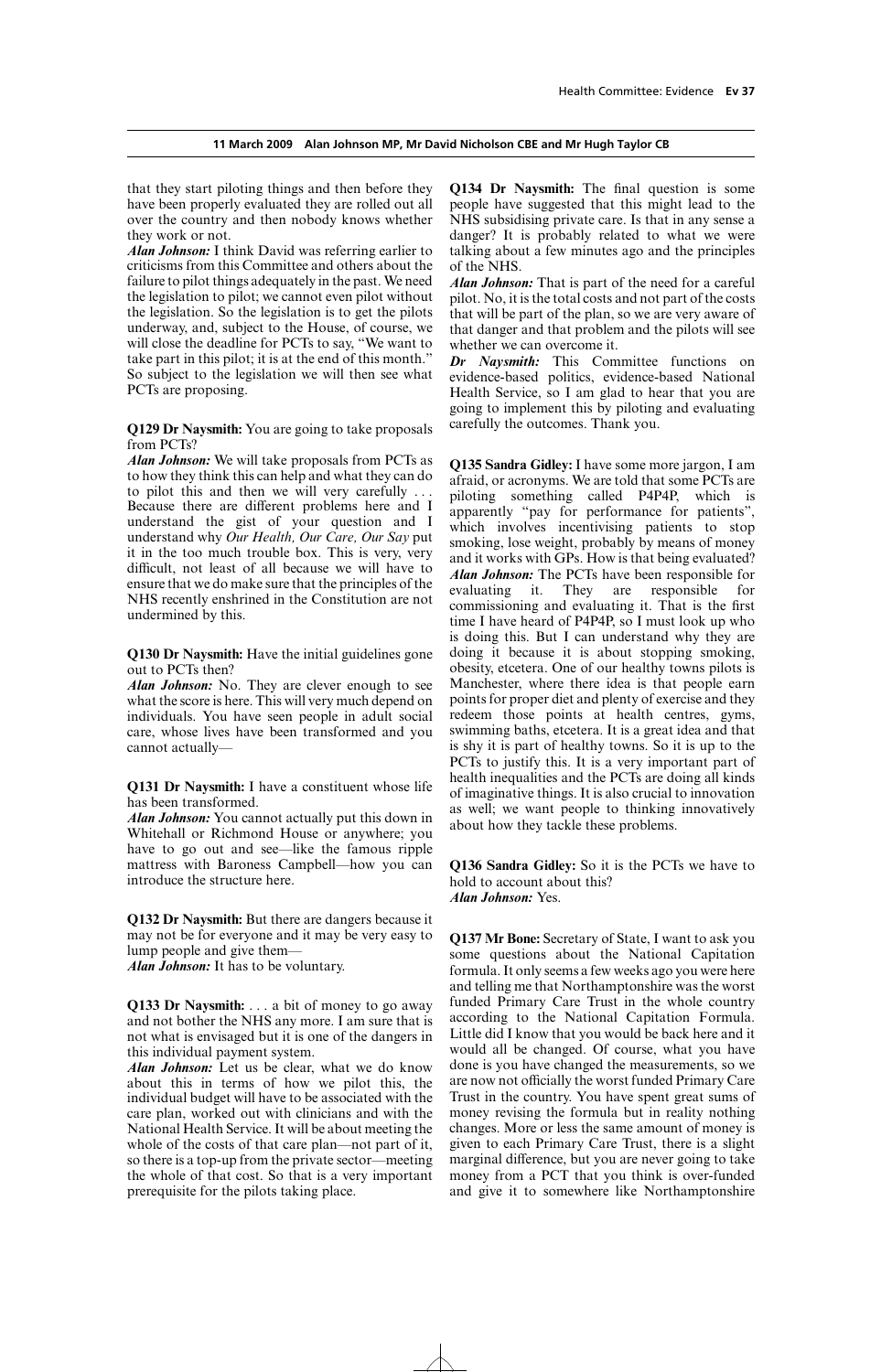that is under-funded. So is it worth all the money and expense of actually doing this Capitation Formula; is it not just complete spin really?

*Alan Johnson:* It has been done since 1976 but the difference of course under this government is that we are looking to tackle health inequalities, which were two words that never went together under the previous government. Let us get this in context: it is not about under-funding Northamptonshire or anywhere in else; this increase in funding from about £400 per head of the population to £1,600 has meant that everyone has seen a huge increase in their funding, including Northamptonshire. What we do to tackle health inequalities—because the basis of one element of this is that people with the highest health needs, which is mainly deprived areas, where there are these terrible disparities and between Hull in my constituency and Beverley, which is seven miles away, there is seven years' difference in life expectancy so one year for every mile—as politicians I would suggest that we need to tackle that problem. I would suggest that as politicians we need to tackle that problem. If we are going to tackle that problem, one element of it—and only one element because health cannot do this by itself—is the amount of funding we allocate. What has happened is that ACRA, the Advisory Committee on Resource Allocation, which consists of clinicians, academics, et cetera, has to up-rate the data because populations shift, things happen in constituencies that mean that areas that were deprived are no longer deprived and things happen with unemployment. They have just revised them. That does not mean that you are now more under-funded. Northamptonshire was previously—

# **Q138 Mr Bone:** — the worst funded, yes.

*Alan Johnson:* It was not the worst funded. What we do is set a target based on all these different elements and then calculate your distance from the target. You were furthest away from your target. Your funding had gone up to levels never dreamt of in Northamptonshire under previous decades or previous governments, but your distance from target, which is what we are talking about, has changed because the formula has changed. I was in a room near here with a crowd of colleagues that Kevin will know from deprived communities, Members of Parliament, saying that what we should do is take money away from areas which are overfunded, like Kensington and Westminster, et cetera, which do not have these problems of deprivation, and give it to poorer areas. It would solve your problem, for instance. That is not how we are going to do this. We want everyone to have an increase in funding. We want us gradually to move towards the target. Under the previous formula we moved everyone from 20% off target to no more than 3%. Now we will have to start the process over again because the figures have changed, but no one is more than  $6\%$  off the target. The last time we did this in 2006 people were 14, 15 and  $16\%$  off the target. It is quite a complex issue. You cannot allow it to be expressed on this very august Select Committee as people being under-funded; that is a distortion of what we are talking about here.

**Q139 Chairman:** The new table says that Rotherham, which was 1.2% under the target, is now 6.2% under the target. Some people are not going to feel happy about that. I understand why that is the case, it is the deprivation figures and everything else. How long is it going to be? Are you setting a timetable to equal this out? Kensington and Westminster is about 50 million to the good, something like that.

*Alan Johnson:* The fact you are 6.2% off the target is great news for Rotherham.

# **Q140 Chairman:** It is 6.2% as opposed to 1.2% a few months ago.

*Alan Johnson:* It is because ACRA has decided that Rotherham should get more money in their health system. They have decided that Hull should get more money in their health system. If they had said you are 1.2% that would mean you are going to get less money eventually into Rotherham. It is difficult to explain but it is good news.

**Q141 Chairman:** We are going to get more than we received two months ago. When?

*Alan Johnson:* By the end of this spending review period you will not be 6.2% away from your target, you will be closer to your target and then we will have to see what happens in future spending reviews. When we started to introduce health inequalities into it people were  $20\%$  off the target. Now 6.2% is the furthest anyone would be off the target. We are gradually getting there. Surely that is a better system than taking money away from areas. Everyone's health is improving no matter what their social class and that is great and they should all have an uplift in their funding. This is the classic Fabian principle of gradualism that you will appreciate to get to that target. It is an element of health inequalities and a very interesting one.

**Q142 Mr Bone:** The question I want to ask is about the building of hospitals in the future. My constituency does not have a hospital and we would like to have one in the future. We think we deserve one. I have in front of me a report from a meeting you had a few weeks ago where you alleged that something along the lines of PFIs, which are the preferred system of building hospitals, is plan A and we do not have a plan B, and now that none of the banks have got any money or are likely to have any for a few years the absence of a plan B is going to cause a real problem in taking new hospitals to conclusion. I think you went on to say that 2010–11 and forward is going to be really tight. Is that an accurate reflection of your views?

*Alan Johnson:*I am aware that 2010–11 is going to be a really tight year, let us not hold the front page stuff. There is going to be a lot of capital investment in 2009–10. We are bringing forward capital investment from 2010–11 to 2009–10. The whole basis of this recovery plan is that 2010–11 becomes a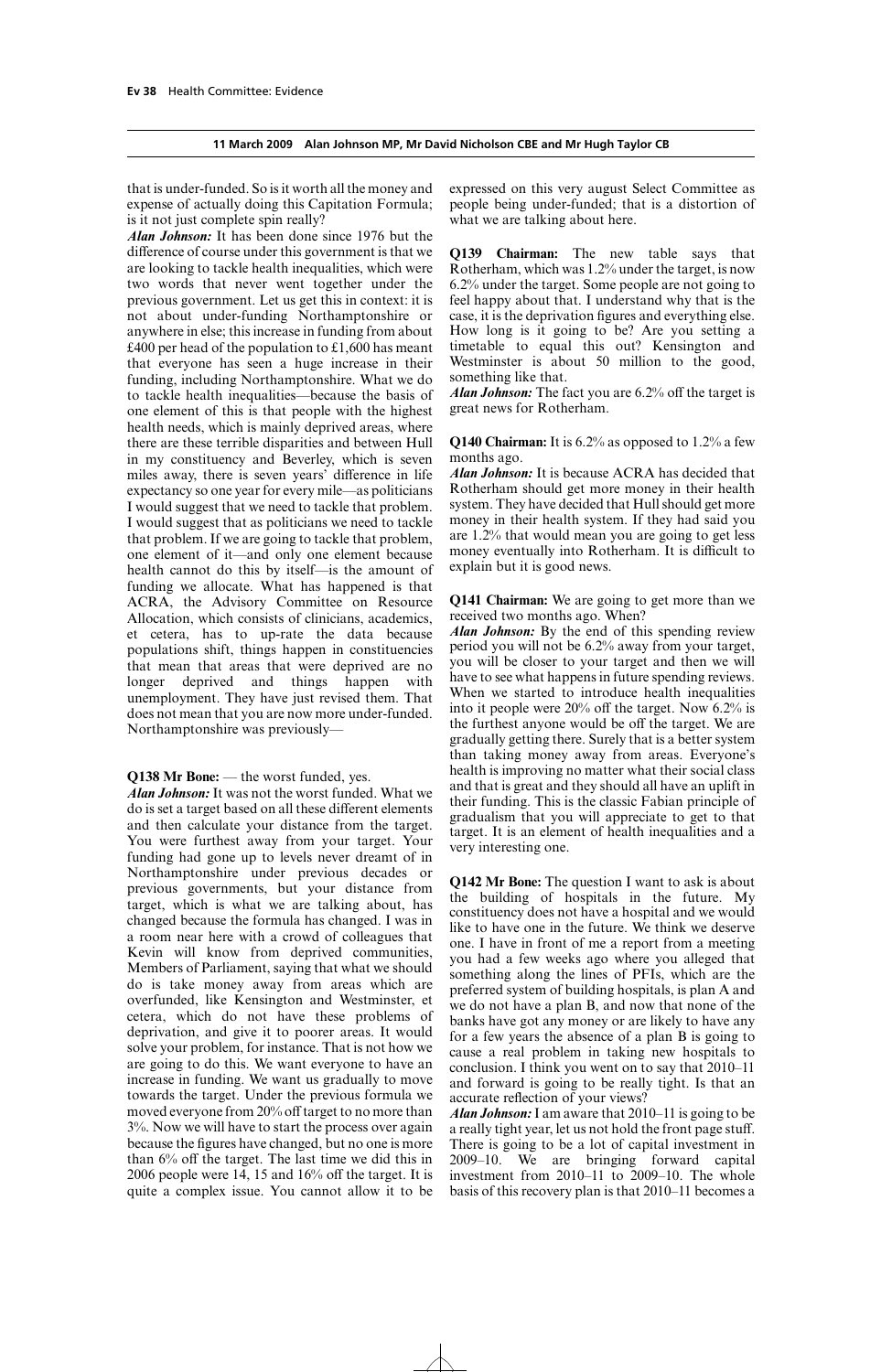difficult year. 2010–11 being tight is common knowledge. On PFI and plan As and plan Bs, I do not know where that comes from.

**Q143 Mr Bone:** I think it was a meeting you were at. *Alan Johnson:* Was this the report from a confidential meeting that someone put an email out about? Excuse me if I do not recognise that. On the issue of PFI, I do not think we need a plan B on it because, apart from North Bristol, which Doug will be extremely pleased about, which is a £425 million PFI—

**Q144 Dr Naysmith:** Thank you, Secretary of State! *Alan Johnson:* —that has just got its consent to proceed, there is nothing on the horizon for 18 months. After 18 months we will be in a completely different economic position and, I hope, through the downturn.

**Q145 Mr Bone:** So there are no major PFIs going forward. Presumably that means there are no major hospital programmes going forward. It is alleged that the Chief Secretary to the Treasury, despite the fact that there are not going to be any PFI projects in the future going forward, is going to give money to PFI companies, because they cannot get them commercially from banks which are owned by the government, which we then pay a premium for to be lent back to the NHS at no risk to the private sector. I am pretty pleased in that sense that there are no PFI projects going forward because it would be a bit of a nonsense, would it not?

*Alan Johnson:* There are lots of PFI projects going forward. The important thing is about the pipeline. The PFI projects are up and running. We will have built 110 new hospitals by 2010. We said we were going to build 100; we have actually built 110. No previous government has ever got anywhere near that level of capital investment. The PFIs that are going through are not a problem. What are the PFIs in the pipeline that have not got their funding rates? It is only North Bristol and everything looks really optimistic about that. So there will be hospitals built during that period. What the Chief Secretary to the Treasury announced was perfectly sensible. She said that government can be a part-funder as well as everybody else in this field for PFIs. That strikes me as absolutely sensible to get through the current difficulties. The difficulty is not the expense of borrowing the money, it is the actual difficulty in getting the money. It is not expensive to borrow. So the Treasury stepping in to do that is absolutely right. We certainly would never have been at this level of being able to have 750 new primary care centres and 110 hospitals without PFI making a contribution.

**Q146 Mr Bone:** I understand PFI stands for Private Finance Initiative. If it is a Private Finance Initiative where does the government money come into it?

*Alan Johnson:* The whole point about PFI is it is a partnership between the public and the private sector.

**Q147 Mr Bone:** Do you think it was unfortunate that the £1.3 billion that the trade union leader who, Secretary of State, could not find anything to spend it on, gave it back to the Treasury earlier on? If that £1.3 billion was still available you might be able to build some new hospitals instead of not being able to build any in the future.

*Alan Johnson:* We will have 110 new hospitals. 2010 is, on my calendar, the future.

**Q148 Mr Bone:** One new hospital. That is all we are hearing, is it not? For the next couple of years you are just going to have one new hospital, are you not? *Alan Johnson:* No. Over the next couple of years we are going to have loads of new hospitals, but there is only one in the pipeline and that is a £425 million new hospital, it is state of the art. We have got Birmingham coming along and that is an extraordinary new hospital. Her Majesty the Queen opened the £75 million new oncology centre in Castle Hill. I will open the new heart centre in Castle Hill just outside my constituency. Surely, Mr Bone, you are not complaining about a lack of new hospitals. It would be the first time I have heard any such extraordinary complaint.

**Q149 Mr Bone:** Come to Wellingborough. This is really stretching my brain and, with all due respect, I am a chartered accountant.

*Alan Johnson:* Good. You must have a big brain!

**Q150 Mr Bone:** Let us talk about the capital cost. The PFI was designed to get these hospitals off balance sheet. From April I understand you have got to bring them on balance sheet, pay a charge in capital costs as well as the PFI charges. Is there some "double whammy" here or have I missed something? Is that not what is going to happen?

*Alan Johnson:* No, it is not what is going to happen. I think you would be best talking to a Treasury minister about how they organise PFIs. As far as the Health Service is concerned, we have one in the pipeline, which is Bristol, that is going ahead and nothing else for 18 months. When we get to the end of the 18 months we will look at the terrain around us under this Government and see what money is available in terms of our future investment. Of course, not all of our new hospitals have been through PFI. A large number of them and a large number planned are pure Treasury purchases.

**Q151 Mr Bone:** So we are not diverting money from healthcare to pay capital charges because of a change in accounting rules?

*Alan Johnson:* No, we are not.

**Q152 Dr Taylor:** I want to ask about Independent Sector Treatment Centres. We are coming to the end of the contracts for the first-wave ones. Have they been value for money? Figures collected by the *Health Service Journal* suggest that they are only delivering about 85% of the contracted value. Is this value for money?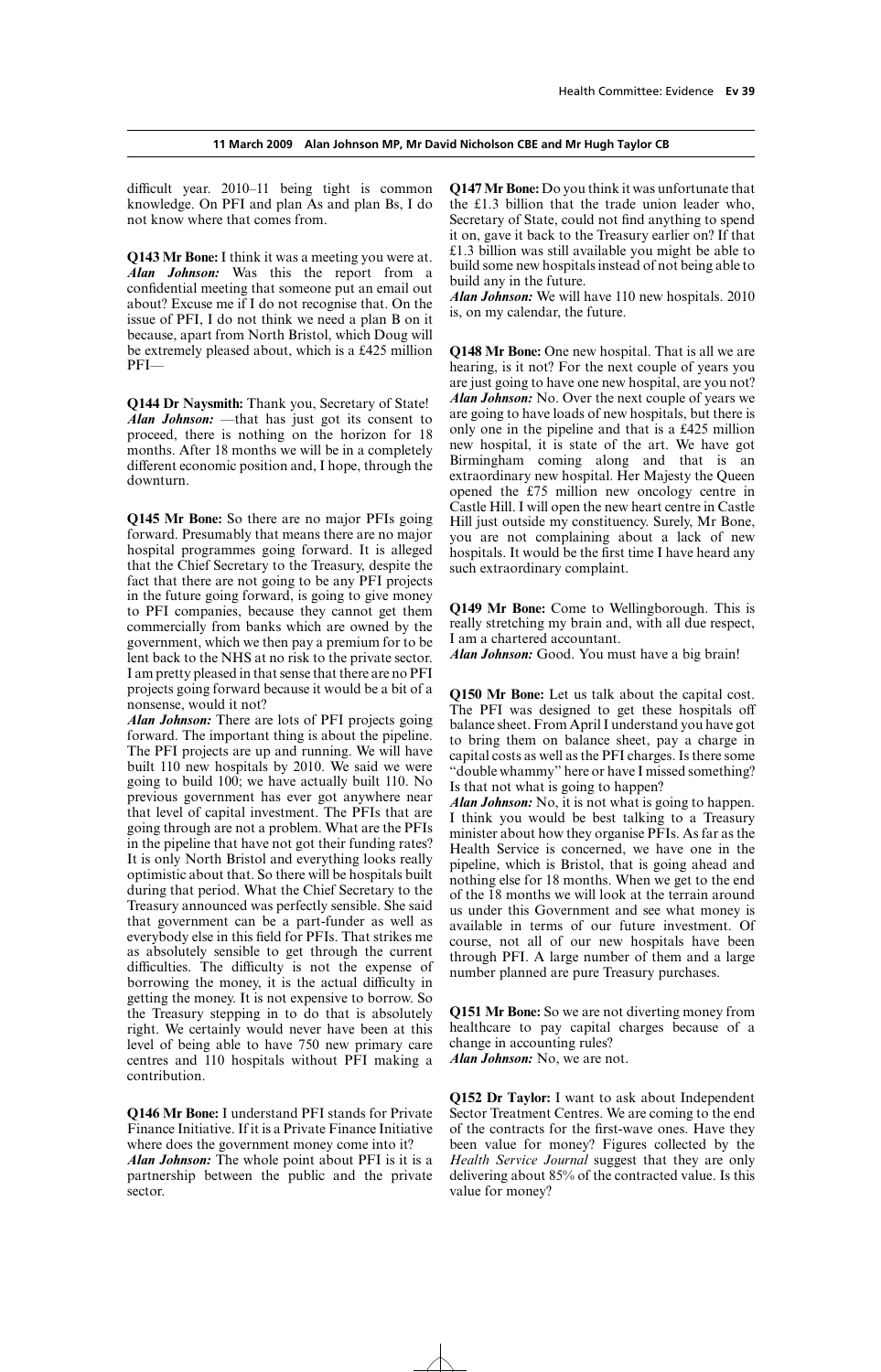*Alan Johnson:* I think it is. All of the contracts have to meet Treasury guidelines. You have to look at the fact that the people setting up Independent Sector Treatment Centres have to have cases referred to them as well. Reaching an 85% utilisation rate I think is reasonable. We certainly would not have reduced waiting times, we would not have improved the patient experience and we would not have done all the things we have done without the contribution of Independent Sector Treatment Centres.

**Q153 Dr Taylor:** Is there a widespread resistance from NHS commissioners to using these or is that a local impression I have got?

*Alan Johnson:* You have to give them time. I was before this Committee talking about other waves, some that have been stopped, some that have gone forward, because you have to be absolutely sure that you are meeting the capacity problem, and it is good value for money. You have to allow time for the utilisation to build up. There was an issue initially, in London in particular, of an absence of patients being referred to the Independent Sector Treatment Centres.

**Q154 Dr Taylor:** This table came from the *Health Service Journal*. It does not actually show a consistent build up. Some of them have built up over the years but it does not seem to be consistent. Another thing we picked up when we did the inquiry in 2006 was we got lots of anecdotal stories about a poor quality of service and complications. Has there been any extra, hard evidence on standards of care since 2006? Can we be confident that they are not having more complications from their hip and knee replacements?

*Alan Johnson:* There is lots of anecdotal evidence about how it has improved the performance throughout the whole area. Indeed, I hear this practically everywhere I go. I do not think we have done the analysis yet. I think the analysis is still to be done about the whole issue of ISTCs.

**Q155 Dr Taylor:** Did you commission the Royal College of Surgeons to do a survey of this? *Alan Johnson:* I do not think so. Mr Nicholson? *Mr Nicholson:* To do a survey of?

**Q156 Dr Taylor:** A survey of the comparative quality of care between ISTCs and the NHS. I am absolutely sure there is a study going on. *Alan Johnson:* I hope there is, but it does not spring to mind!

**Q157 Dr Taylor:** I think this is information that has come from the Department of Health. It says, " . . . the Department estimates that across the whole period of wave 1 contracts, the average cost above the NHS equivalent cost of all wave 1 ISTCs is approximately 12.2%. The Department estimates that across the full period of currently signed phase 2 contracts, the average cost below the NHS equivalent cost of all phase 2 ISTCs is 7.3%." Am I right in saying that the first wave costs us a lot more than the NHS and the second wave is actually a bargain, it is going to cost us less than the NHS?

*Mr Nicholson:* I would not say it is a bargain. A number of the second wave ISTCs are providing services below tariff, that is true.

**Q158 Dr Taylor:** When it comes to the new contracts for phase 1, will they be forced to give this same saving?

*Mr Nicholson:* Since we set up the wave 1 we have introduced free choice for patients, so patients can choose any NHS hospital to go to plus about 127 different private and voluntary sector organisations to be treated at the taxpayers' expense. The deal there is that if you provide NHS quality services and CQC will be responsible for both registering and monitoring that—then you are entitled to the tariffs. When we renew the contractual arrangements we would expect them to go on to tariffs.

**Q159 Dr Taylor:** So all ISTCs, as far as you know, are on choose and book, are they? *Mr Nicholson:* As far as I know.

**Q160 Dr Taylor:** Coming back to what you said earlier, Secretary of State, about *The Spectator*, I think you said that the centres had produced a zoom in performance in local NHS hospitals. Is that anecdotal or is there any evidence of that?

*Alan Johnson:* It is anecdotal, but it is consistently anecdotal. I would be very surprised if there was not any evidence once we do the analysis.

**Q161 Chairman:** When you say that is anecdotal, do we measure outputs from NHS hospitals? Do we count the number of hip operations or knee operations in a hospital in orthopedic surgery? *Mr Nicholson:* Yes.

**Q162 Chairman:** So you should be able to look at South Yorkshire and see whether or not there is more taking place in the local hospitals now than there was five years ago before the introduction of the ISTC.

*Alan Johnson:* You would have to look at what the factors were that led to that. In some cases it is extra capacity, we employ more consultants, more doctors or we build a new wing to the NHS hospital. There is a new hospital. There is more space. So in analysing whether that improvement was caused by the presence of an ISTC, which anecdotally people say has lifted performance in the NHS, you would have to be a bit more rigorous. I fully admit that it is only anecdotal evidence.

*Chairman:* Our ISTC report did pass comment on the lack of evaluation in the public and the independent sector. We could have measured what the likely effect was going to be.

*Dr Taylor:* Do you not remember that an inquiry was commissioned to look at quality and outcomes from ISTCs?

**Q163 Chairman:** Maybe we will go back and look at the Government's response to our report.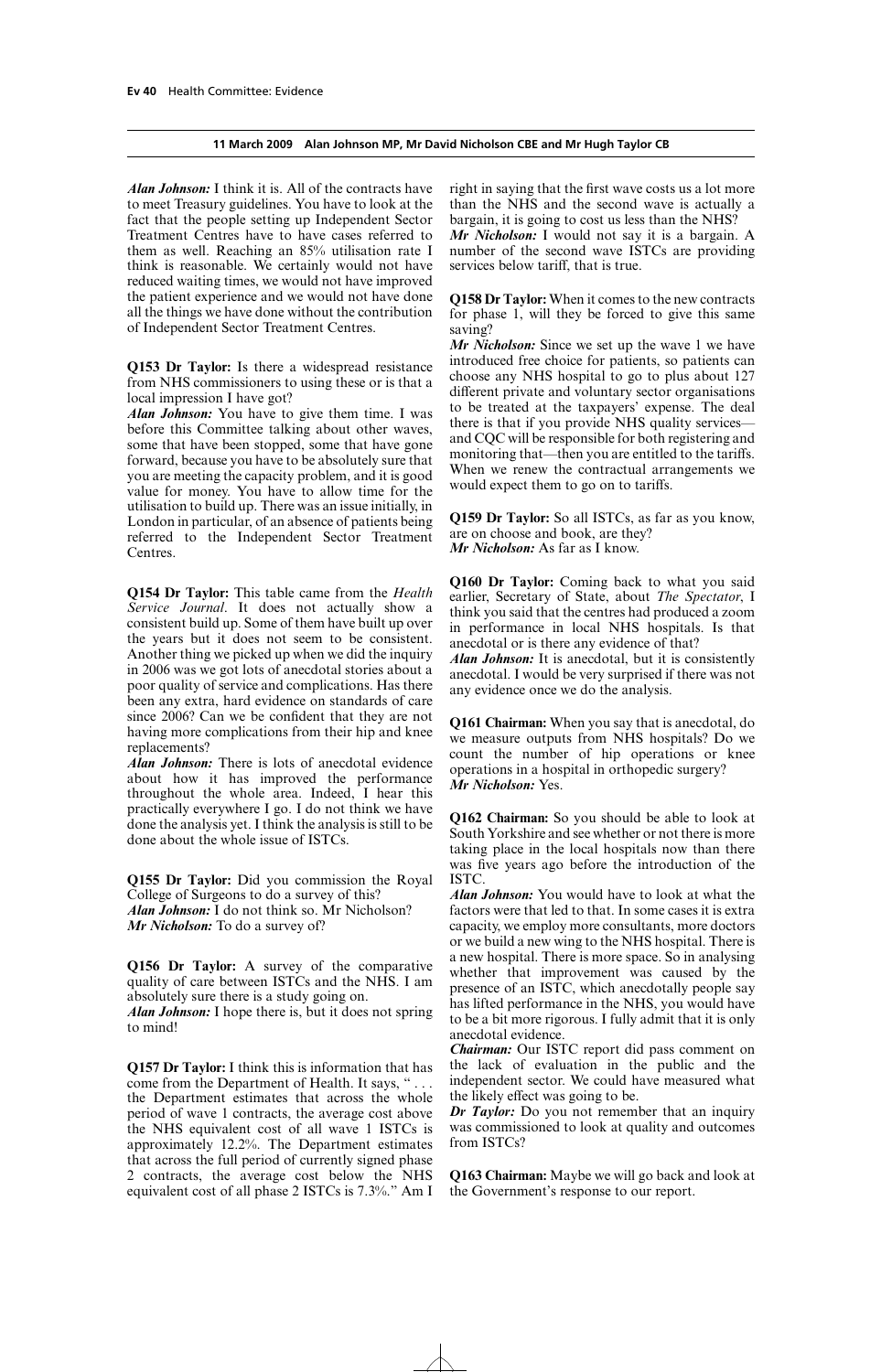*Mr Taylor:* My recollection is that there was a survey done of quality output from ISTCs. I cannot remember whether it was the Royal College of Surgeons. I do remember that being done. It is not right in the front of my mind.

*Chairman:* It may have been in response to our report. It would be useful if you could find some information on that.

*Dr Taylor:* It has not reported yet, I am quite sure, but it should do soon.

**Q164 Dr Naysmith:** A recent *Health Service Journal* article listed 20 trusts that are not expected to achieve Foundation Trust status by the current deadline, which is 2010. What do you expect to happen to these trusts?

*Alan Johnson:* The *Health Service Journal* has cropped up a lot today and they seem to be remarkably accurate. We asked SHAs to assess where they thought these hospitals would be by 2010 and 19 were identified. We will not quibble about the difference in figures. As part of that exercise now strategic health authorities are working with those hospitals to get them to have all the characteristics of being a Foundation Trust by 2010. There are no cruel and unusual punishments planned as far as I know, but Mr Nicholson may have a few up his sleeve.

**Q165 Dr Naysmith:** Some of these trusts have been trying for some time to get themselves into shape for Foundation Status.

*Mr Nicholson:* We have been going through the process with the strategic health authorities to identify a pipeline of Foundation Trusts so we can make sure we get the maximum number through as rapidly as we can. When the strategic health authorities did that—and obviously this is very much dependent on a whole series of actions being taken and going through the monitoring process and all the rest of it, because it is not guaranteed you can deliver all of these in time—we came up with 19 that would not. There is a whole variety of reasons why some organisations simply do not look able at this stage to go forward. It could be that their configuration is wrong or it could be that the tariff is particularly difficult for them. There is a whole series of things that need to be put right. We have not given up on any of that 19. We still want to think of ways in which we can do it. At some stage there needs to become an end to this process because we did say that every organisation would be able to apply at some stage. There are alternatives to becoming a Foundation Trust. We could merge them with other organisations. There are some examples around south-east London at the moment where they are going through a process of consulting around the merger of organisations. So a bigger organisation that may be much more capable of dealing with the regime in the future might be created. There will be some where they are taken over by existing Foundation Trusts. The one I remember best is Good Hope where the Heart of England Foundation Trust took it over and completely transformed it as an organisation. That is another option. There is the possibility of Foundation Trusts taking management contracts for franchising to run other organisations. There are several alternatives. We are working through at the moment what the significance of that is because we expect all NHS organisations in that sense to become Foundation Trusts as rapidly as we can make them.

**Q166 Dr Taylor:** This is really a very definite sort of request. Four years ago now this Committee did a report on the prevention of Venous Thromboembolism in hospitals and we learnt that there were something like 25,000–32,000 deaths a year, a large number of which were preventable. We had every hope that this would be a tier 1 vital thing coming up under the operations framework, with healthcare infections causing something like 5,000 deaths, a fifth as many is tier 1. Mr Nicholson has already explained that financial matters are not on the tier because it is already a definite "must do". We gather that on VTE all that is needed is a mandatory risk assessment, which is very easy to do, it takes very little time and is a part of the automatic history when somebody goes into hospital with a surgical or a medical condition, but this is not yet being mandated and inspected by the Care Quality Commission. Baroness Young was very clear that it was not her fault when she told us, "We have under the Act that establishes requirements for the periodic review to seek the Secretary of State's approval and we did not get that for this line." Is there any way that this could be moved up to tier 1 because it is absolutely crucial?

*Alan Johnson:* I agree that it is a crucial issue. My colleague John Smith is the chair of this. The issue about the operating framework is that we were very clear—and I think the Committee would support this—that if you prioritise everything you prioritise nothing. We have been very careful about what is a tier 1 priority. Indeed, what we have tried to do is, instead of overloading and burdening the business, to have some consistency. So the five priorities last year are the five priorities this year and they do include safety. I will look at how we can actually move this issue along and how we can get the assessments you talked about. I will look into this personally to see what we can do, but if it is a tier 2 or a tier 3 issue that does not mean the NHS is concentrating on tier 1 priorities. Let me look to see what more we can do.

*Dr Taylor:* Thank you very much.

**Chairman:** May I thank all three of you for coming along and helping us with this session. Where we said we would like some further feedback from you, I would really appreciate it if we could get that. Thank you very much indeed.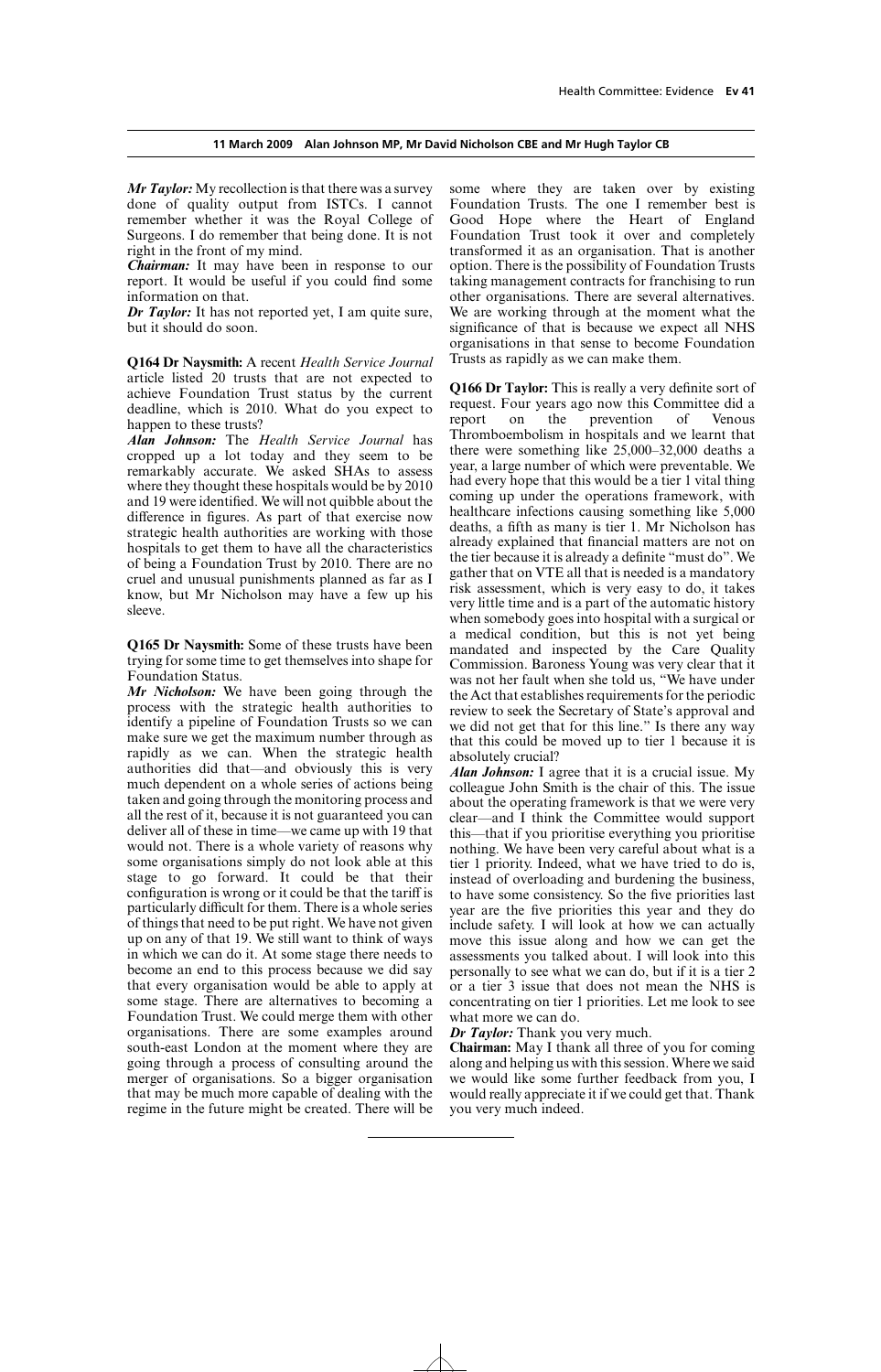# **Supplementary note to Question 37 (HC 340–i)**

List of Consultants 14 Ltd. 2gether NHS Foundation Trust. 39 Essex Street. 3JL Limited. 4PS Preparing Professionals for Partnership with the Public. 8HWE Ltd. A T Kearney Limited. Ability Net. Abraham, Laila. Academy Learning Ltd. Academy of Medical Educators. ACAS. Accenture Plc. Access Advocacy Ltd. Acclaim Events and Media Communications. Accura Consultancy Limited. Ace Surveys UK Ltd. Achievement Through People. Action Against Medical Accidents. Acumen Consortium AMTEC. Adamson, Tracey. Added Value Learning Ltd. Addleshaw Goddard. Addleshaw Goddard Office Accout. Adecco UK Ltd. Aetna Health Services UK Ltd. African HIV Policy Network. Agarwal, Dilip. Agnes, Nairn. Ahern, Patricia. AI Consultancy UK Ltd. Aitken, Maryanne. AJM Consultancy Ltd. Alan Fellows Associates. Albemarle Interim Management. Alberti, Kurt George MM. Alchemica. Alcohol Concern. Alder Hey Childrens NHS Foundation Trust. Alder King (Gloucester). Alexander, Ingrid. ALH Initiatives Ltd. Alium Partners Limited. Allen Carr Consulting Ltd. Allen, Elizabeth. Allen Holmes Limited.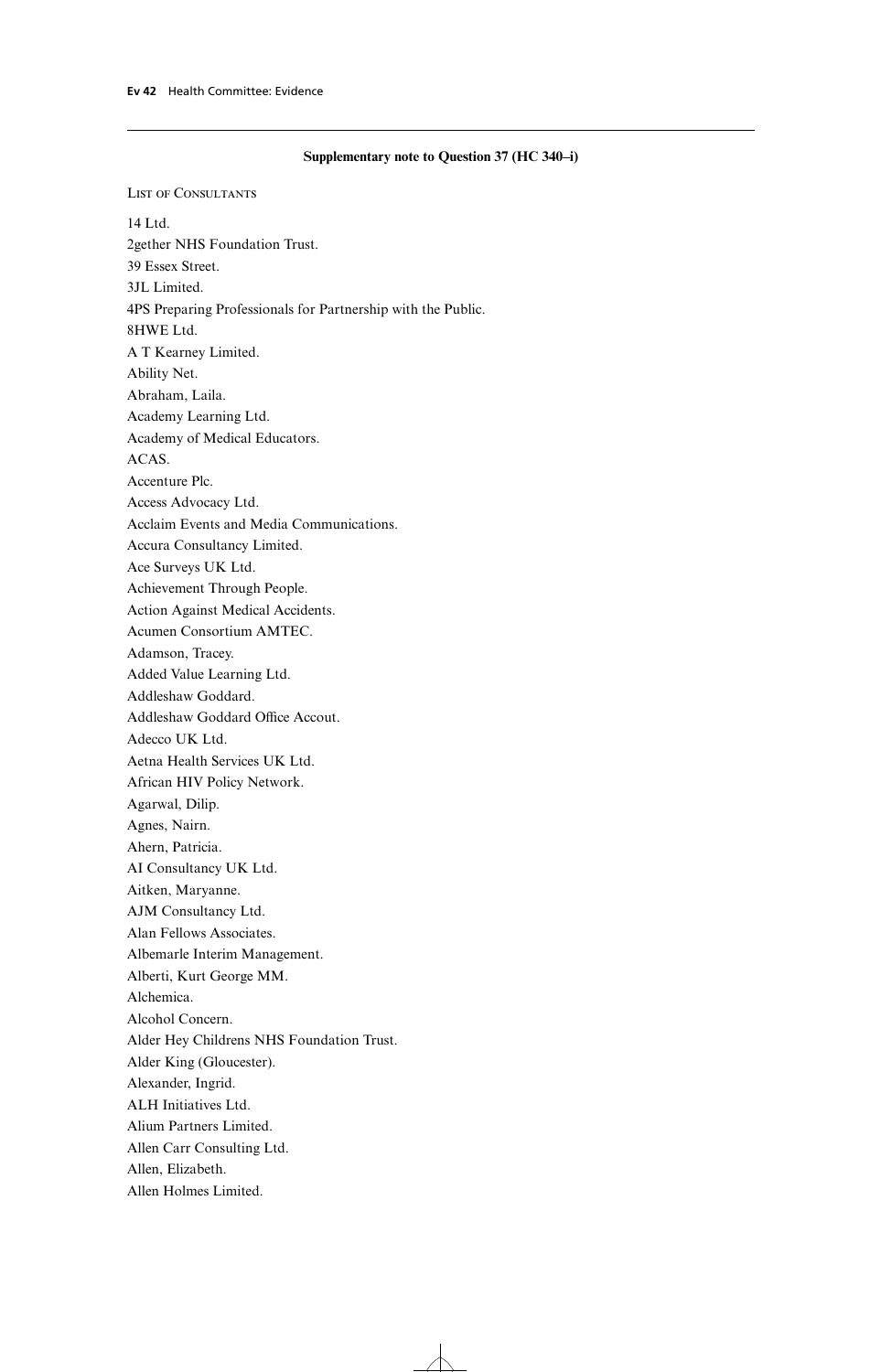Allen, Jon. Alliance Medical Ltd. Allied Project Associates. Allied West Environmental Consultants Ltd. Allott, Richard Mark. Allsop LLP. Alphacare (Rehab) Ltd. Alpine Resourcing TA Alpine Consortium. Altwarg, Hadas. Amin, Dr Niro. AMN Associates. AMS 2255 Limited James Gold. AMTEC Consulting Plc. AN Computing Ltd. Analysis Mason Ltd. And Design (Bath) Ltd. Andelin, Janet. Anderson, Dr Peter. Andrew Webster Associates. Angell, Rob. Animus HR Ltd. Anjali Arya Consultancy. Annandale Management Ltd. Anshen and Allen. APOD Ltd. Appointments Commission. APSS Consulting Ltd. Aquarium Writers Ltd. Arbeia Consultancy Ltd. Arcadis Geraghty and Miller International Ltd. Artery Media Ltd. Ashleigh Consulting Services Limited. Ashman, Jane. Ashridge Conference. Ashridge Consulting Ltd. Ashurst LLP. ASK Europe. Askew, Dr Herbert Frank. Association of Adult Social Services. Aston University. ATIS Real Weatheralls Limited. ATISREAL. ATISREAL Common Client Account. Atkins. ATLAN Ltd. ATM Consulting Limited. ATOS Origin. ATOS Origin IT Services UK Limited. Augmentis Integrated Services Ltd.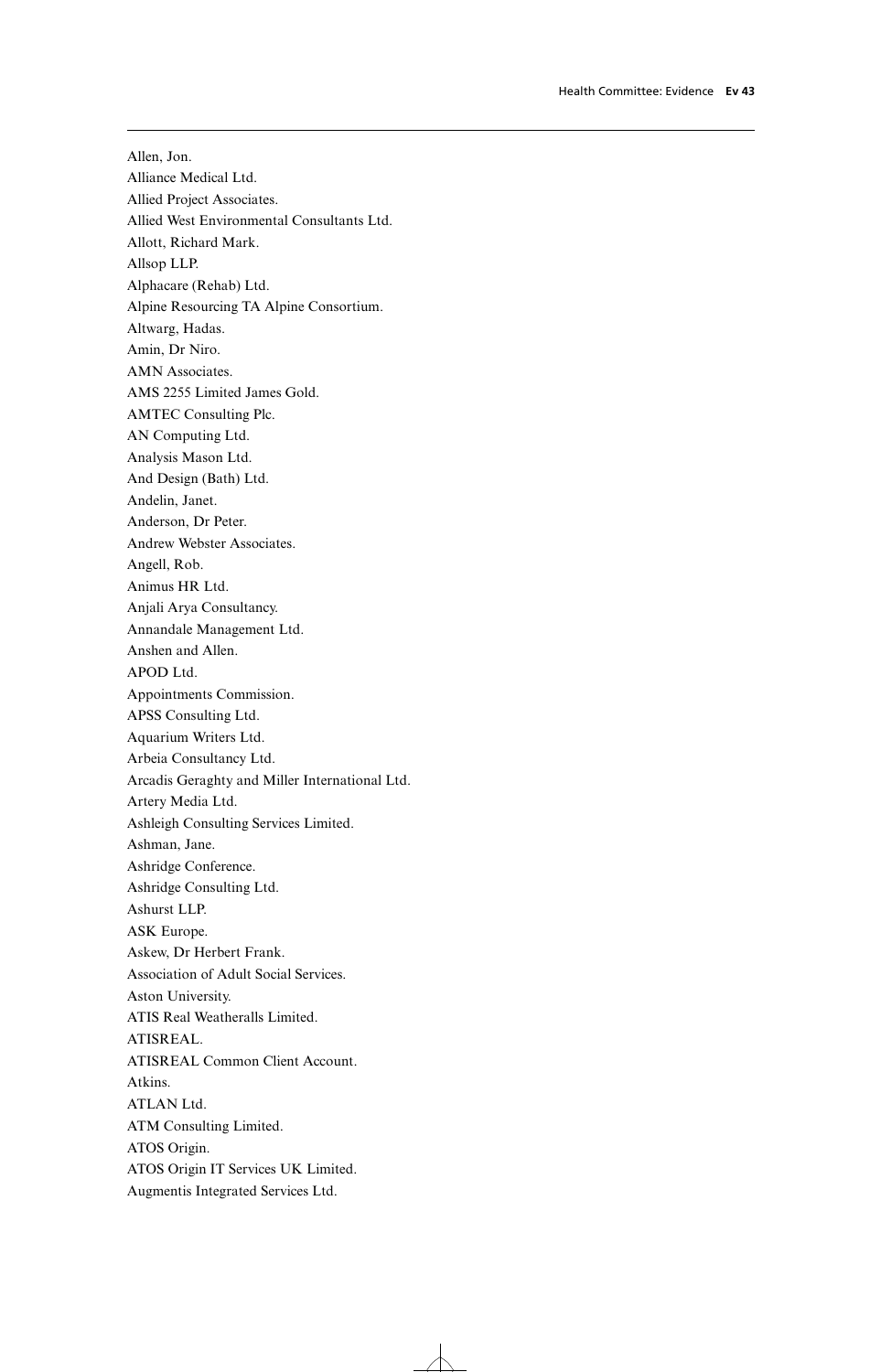Avanti Architects. AVC Productions Ltd. Aveyard, Paul. Avon and Wiltshire Mental Health Partnership NHS Trust. Baddeley, J M. Badenoch and Clark. Bajekal, Rahul. Banana Park Consulting. Banks, Judith. Barford Productions Limited. Barker, Dr Andrew. Barkers Human resources. Barking Havering and Redbridge University Hospitals NHS Trust. Barnett, Dr Robert N. Barton Willmore Planning Part. Barton Willmore Planning (London. Barts and the London NHS Trust. Bassetlaw District Council. Bassett, Gary. Bath, University of. Battle, Tim. Bauld, Linda. Bay Consultancy. Baytree Bidwriting. BBC Worldwide Ltd. Beachcroft LLP. Beachcroft Wansbroughs Bristol. Beachcroft Wansbroughs Client A/C. Beacon Organisational Development Ltd. Beail, Professor Nigel. Bedfordshire PCT. Beech Beverley Lawrence. Beechwood House Publishing Ltd SCBEECSSO. Bell Design and Communications Ltd. Bell Pottinger Communications Ltd. Bell Pottinger Group Limited. Bell, Dr Kathryn R. Bell, Jane (Manchester). Ben Cave Associates Ltd. Berkshire Consultancy Limited. Berkshire East PCT. Bernard, George. Berry, Lesley. Berwin Leighton Paisner Client. Bespoke Speechwriting Services Limited. Best Beginnings. Bevan Brittan Solicitors. Bickerstaffe, Gary. Bidwells.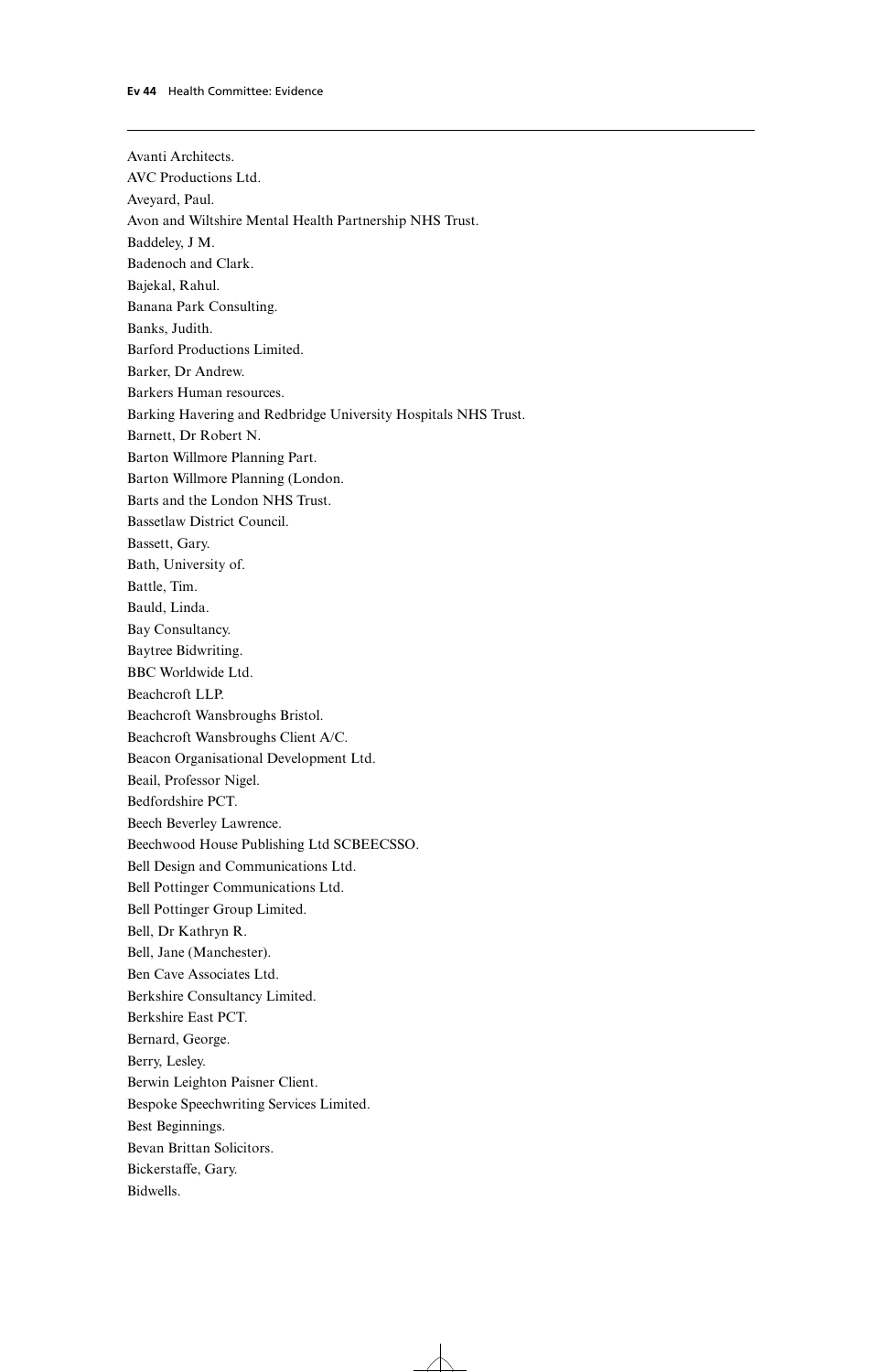Big Hat Limited. Bigwood Chartered Surveyors. Bilbe, Alison Miss. Binney Associates Limited. Bird and Bird. Birmingham and Solihull Mental Health NHS Foundation Trust. Birmingham Children's Hospital NHS Foundation Trust. Birmingham East and North PCT. Birmingham Focus on Blindness. Birmingham Women's NHS Foundation Trust. Black Sheep Public Relations Ltd. Blakeney, Susan L. Blazie Engineering Ltd. Blofield, Alison. Blowers, Karen. Blyth Planning Ltd. BMC Software Distribution BV. Bob McDonald Limited. Bonamy Finch Limited. Boston Books Ltd. Bowen, Michael. Boyce, Tracey. Boyden UK Limited. Brachers. Bradford and Airedale PCT. Bradley, Lord Keith. Bravington, Fiona. Breakfree. Brener, Neil. Brett, W A. Bridan Consulting Ltd. Bright Horizons Family Solutions. Brighton and Hove City Teaching PCT. Brighton and Sussex University Hospitals NHS Trust. Brilliant Futures Limited. British Association of Medical Managers. British Heart Foundation. British Medical Association. British Standards Institution. Brock, Caroline. Brockman Consulting Ltd. Bromley Hospitals NHS Trust. Bromley Mytime. Brook Advisory Centres. Brook Street UK Ltd. Brooke, Sarah. Brooker Consulting. Broome Consultancy Limited. Brown, Darcy.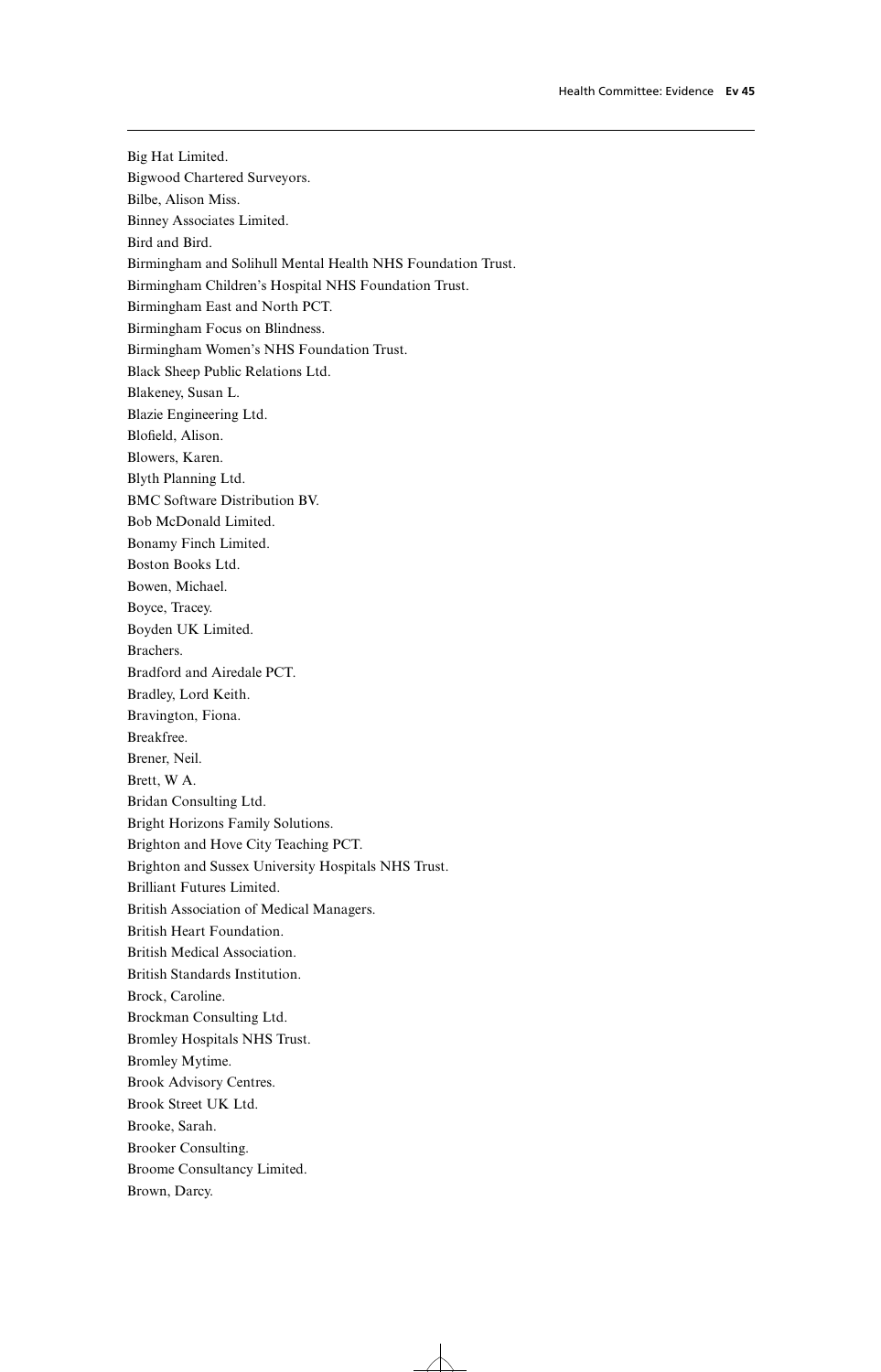Brown, Sandra. Bryden, Daniele. BSRIA Limited. BT Conference Call. BT Conferencing. BT Plc. Building Design Partnership. Bull, Fiona. Bunnyfoot Ltd. Burke, Christine. Bury PCT. Business Boffins Ltd. Business in the Community. Butler, Sarah. Buzzacott LLP. C.P Wilson. CABE. Cabinet Office Votes Cash A/C. Cambridge University Technical Services Ltd. Cambridgeshire PCT. Camden and Islington NHS Foundation Trust. Camden London Borough of. Cancer Research UK. Capgemini UK Plc. Capita Business Services Ltd. Capita Resourcing Ltd. Capita SHG Resourcing. Capita Symonds. Capital Quality Ltd. Capsticks Solicitors. Capture Ltd. CARA Research. Cardiac Coherence Ltd. Cardiff University General AC. Care Services Improvement Partnership—North West. Care UK Clinical Services Ltd. Career Vision (Global) Ltd. Carlson Marketing Group. Carlton, Chris. Carmarthenshire NHS Trust. Carmel Mann Limited. Casburn Consulting Ltd. Casey, Amanda. Castle Communications. Catalystix Ltd. Catch on Holdings Limited. Catering Design Group Ltd. Caterpillar Business Psychologists Ltd. Catherine Maffia.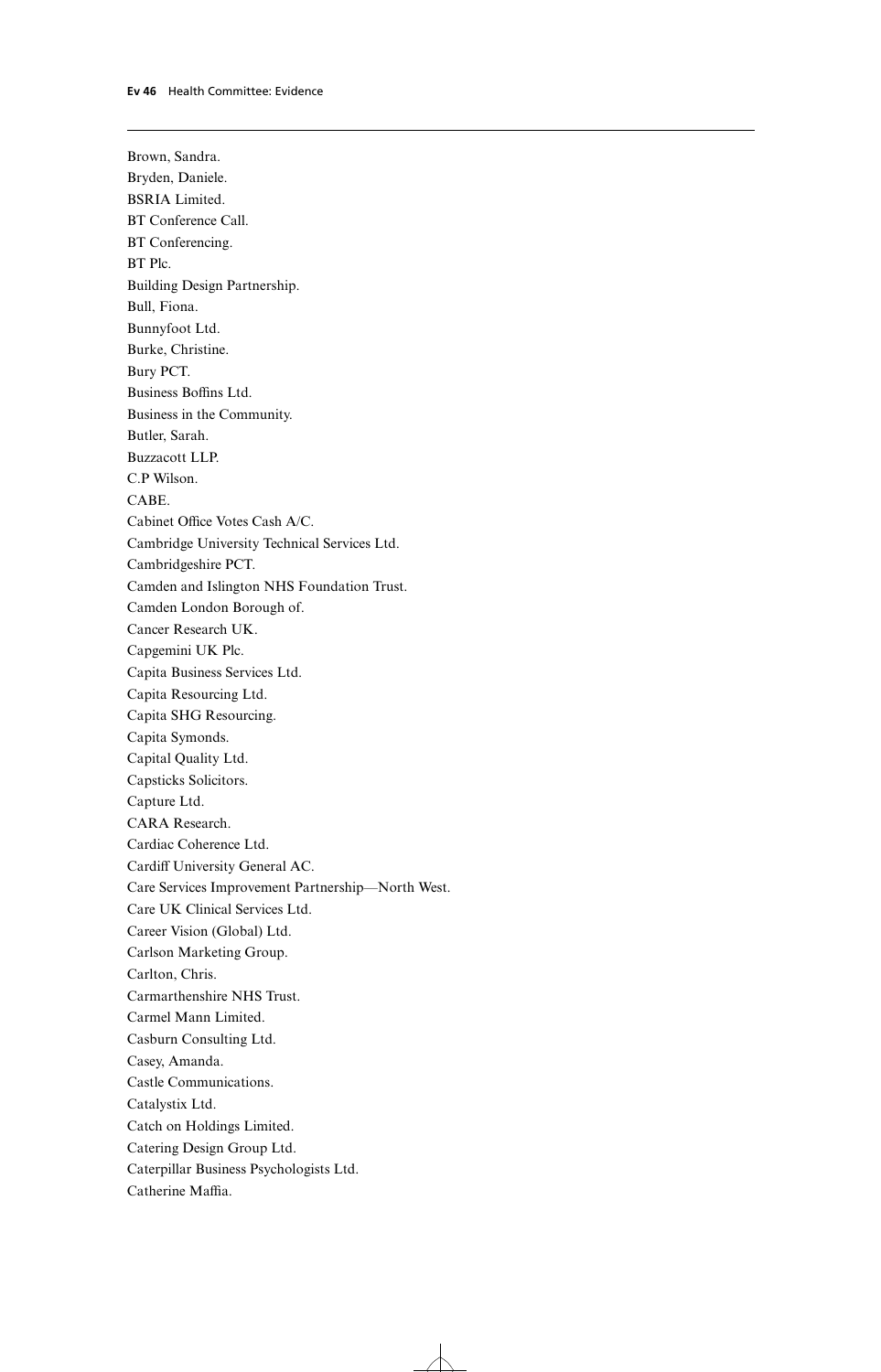Cavill Associates. CCFRA Technology Ltd. Cedar Court Hotel Wakefield. Cedar Talent Management. CEFAS. Central and North West London NHS Foundation Trust. Central Hall Westminster Ltd. Central Manchester University Hospitals NHS Foundation Trust. Centre for Parliamentary Studies Limited. Centre for Policy on Ageing. Centre for Public Scrutiny. Centre for Strategy and Communication Limited. CETS Limited. CFB Consultancy Limited. CGA Strategy Limited. Chadwick, Jon. Chamberlain, Steve. Changing Minds (Enterprise) CIC. Chapman, R James. Chee, Lew Chin. Child and Maternal Health Intelligence Unit. Children's HIV Association (CHIVA). Chimerion Ltd. Chris Houston. CIBSE. CIPD. CIPFA Current Account. City and Hackney Teaching PCT. City Speakers International Ltd. CL Ideas. Clarke Bond Ltd. Clarks Client Account. Cleveland, Carolyn. Click on Logistics Limited. Clinical Audit Support Centre. Clinical Reporting Gateway Ltd. Co.efficient Consultancy. Cobb, Janet. Cobbetts LLP. Cofton Ltd. Cognitive publishing Ltd. COI Communications. Coin Street Community Builders Ltd. College Surgery Partnership. Collier, Rohan. Colliers CRE. Collinson Grant Healthcare. Communicado Ltd. Communities and Local Government.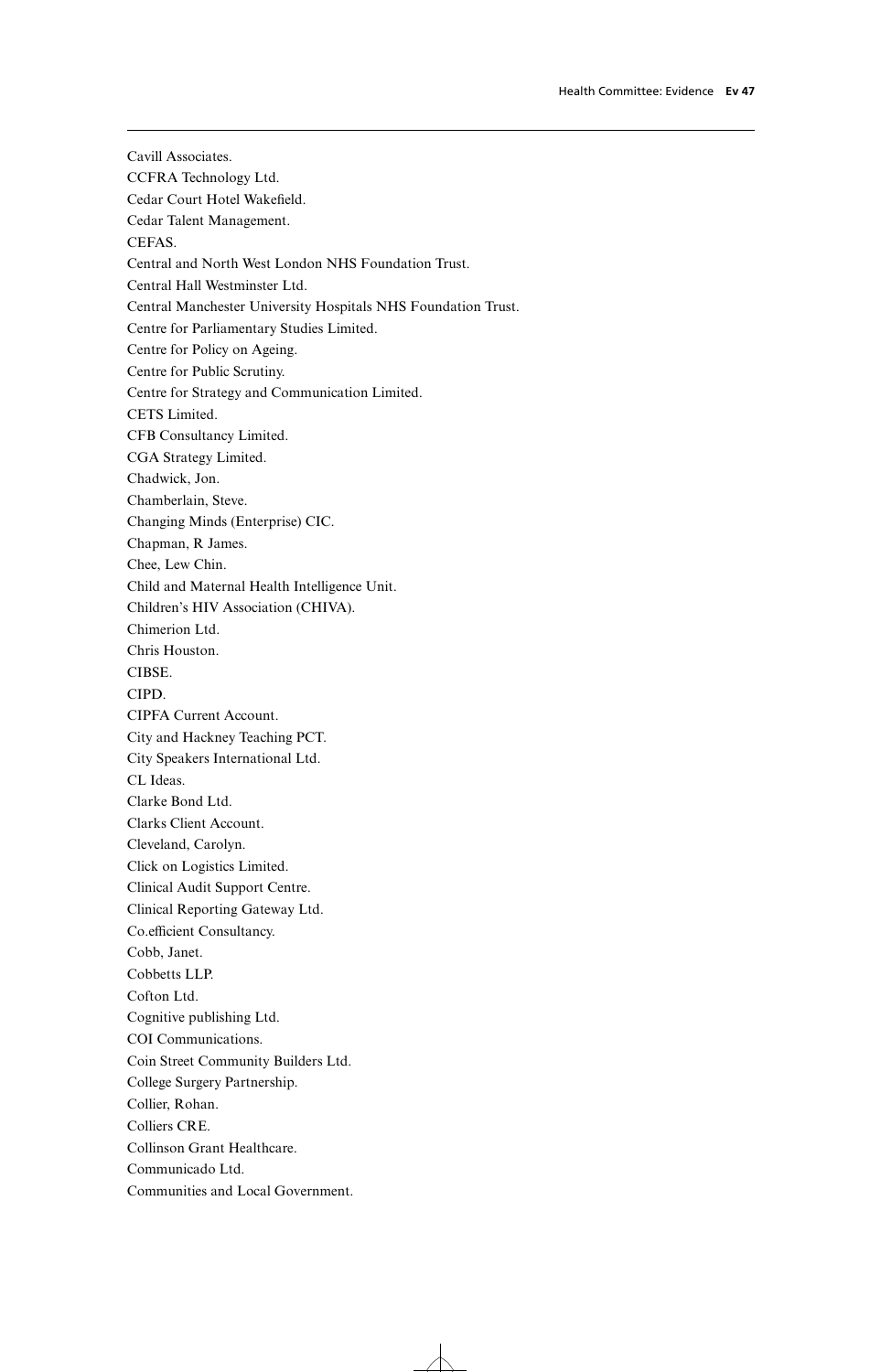Community Development Foundation. Community Health Partnerships Ltd. Community Investors Development Agency. Competition Commission. Computacenter (UK) Ltd. Computer People Ltd. Computer Task Group UK Limited. Concerto Consulting. Congrex UK Ltd. Connecting for Health. Connector Consulting. Consultant Disability Services. Consumer Focus. ContinYou. Cook, Brenda. Cooper, Linda. Copyright Licensing Agency. Corkery, John M. Cornwall County Council. Corperformance LLP. Corporate Document Services. Corporate Project Solutions Ltd. Cottingham, Carol. Coulter and Coulter Ltd. Countess of Chester Hospital NHS Foundation Trust. Countryscape. County Durham PCT. Coventry Teaching PCT. Cowper, Andy. CPC (Capital Project Consultancy Ltd). Craven C R. Crawford, Sandra Ms. Crawley, David. Creative Realisation Ltd. Creighton, Sarah. CSC Computer Sciences Ltd. CSCI. CTG. Cubicstate Ltd. Culm Health. Curtis Brown Group Limited. Customers Really Matter Ltd. Cutler Vick Communications. Cyclescheme Ltd. Cygnetmajor Ltd. D and R Signs Limited. D W Coaching Limited. Dabbs, Christopher. Dacre Son and Hartley Ltd.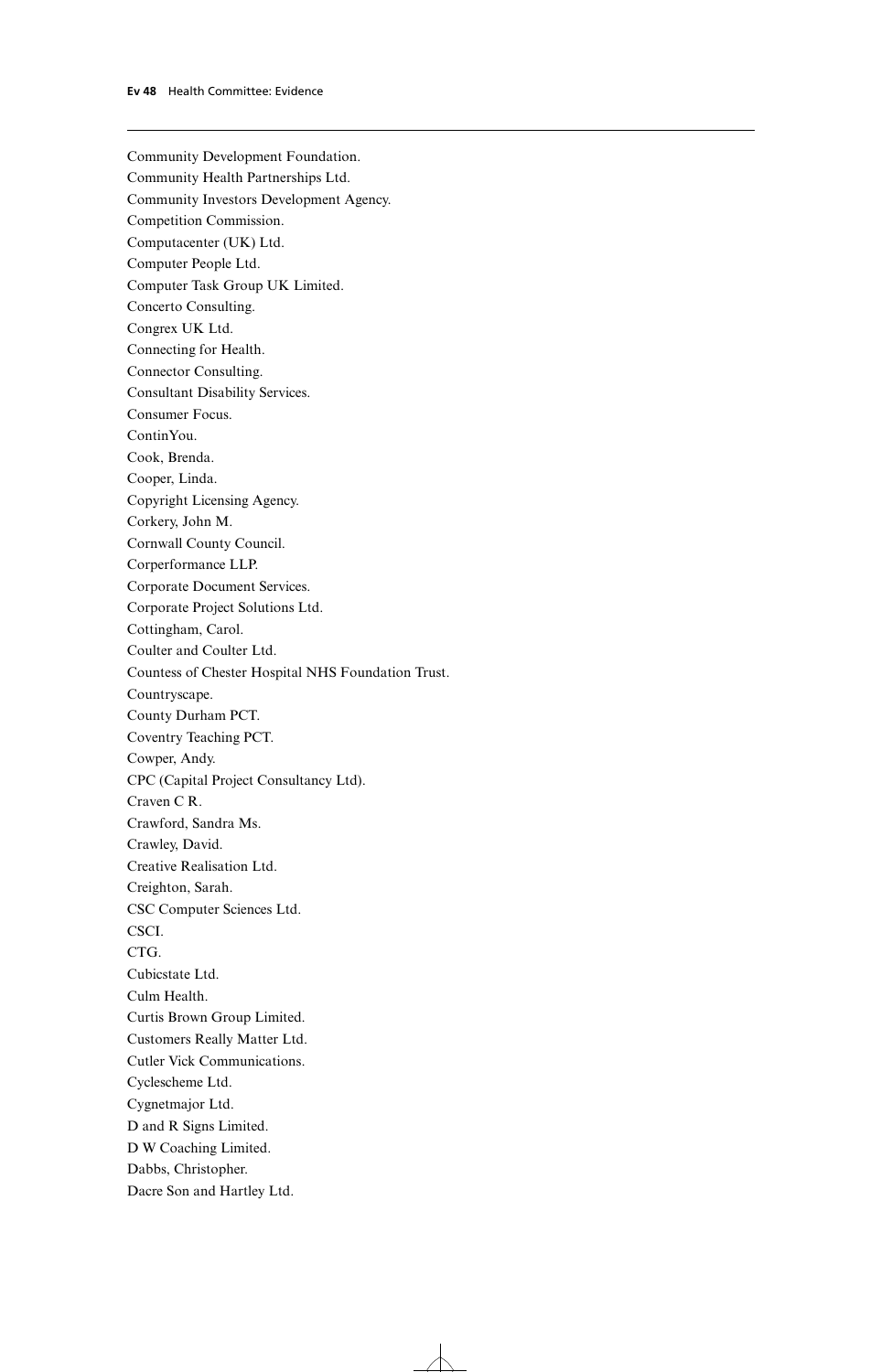Dale, Kate. DAMCO Solutions Limited. Darlington PCT. David Albury Ltd. Davies, Ruth. Davitt Jones Bould. Daws, Dilys. de Brus Marketing Services Ltd. de Ville, Jenny. Dearden Consulting Ltd. Debenham, Claire. Deborah O'Dea. Deep LLP. Defence Bills Agency. Define Research and Insight. Defra. Degree Days Direct. Deloitte and Touche Consulting. Deloitte and Touche LLP. Deloitte MCS Limited. Dent Thomas H S. Department for Communities and Local Government. Department for Innovation, Universities and Skills. Department for Work and Pensions Admin Act Receipts. Department of Children, Schools and Families. Derby City PCT. Derbyshire County PCT. Derbyshire Mental Health Services NHS Trust. Design Culture Associates Ltd. Design Health. Detica Limited. Device Solutions Ltd. Dewane Michael. Dewberry Boyes Ltd. DF Clark Bionomique Limited. DHL Exel Supply Chain. Diane Hedges Ltd. Diane Wilson. Diba, Dr Ali. Dickens, Justin. Direct Development Consultant. Directors Secretaries Ltd. Dixon, Paul. DLA Piper UK LLP. DMS Employment Ltd. DOCTE Consulting Limited. Dodds HLT Management and Consulting Ltd. DODS Parliamentary Communications Ltd. Dolton, Professor Peter.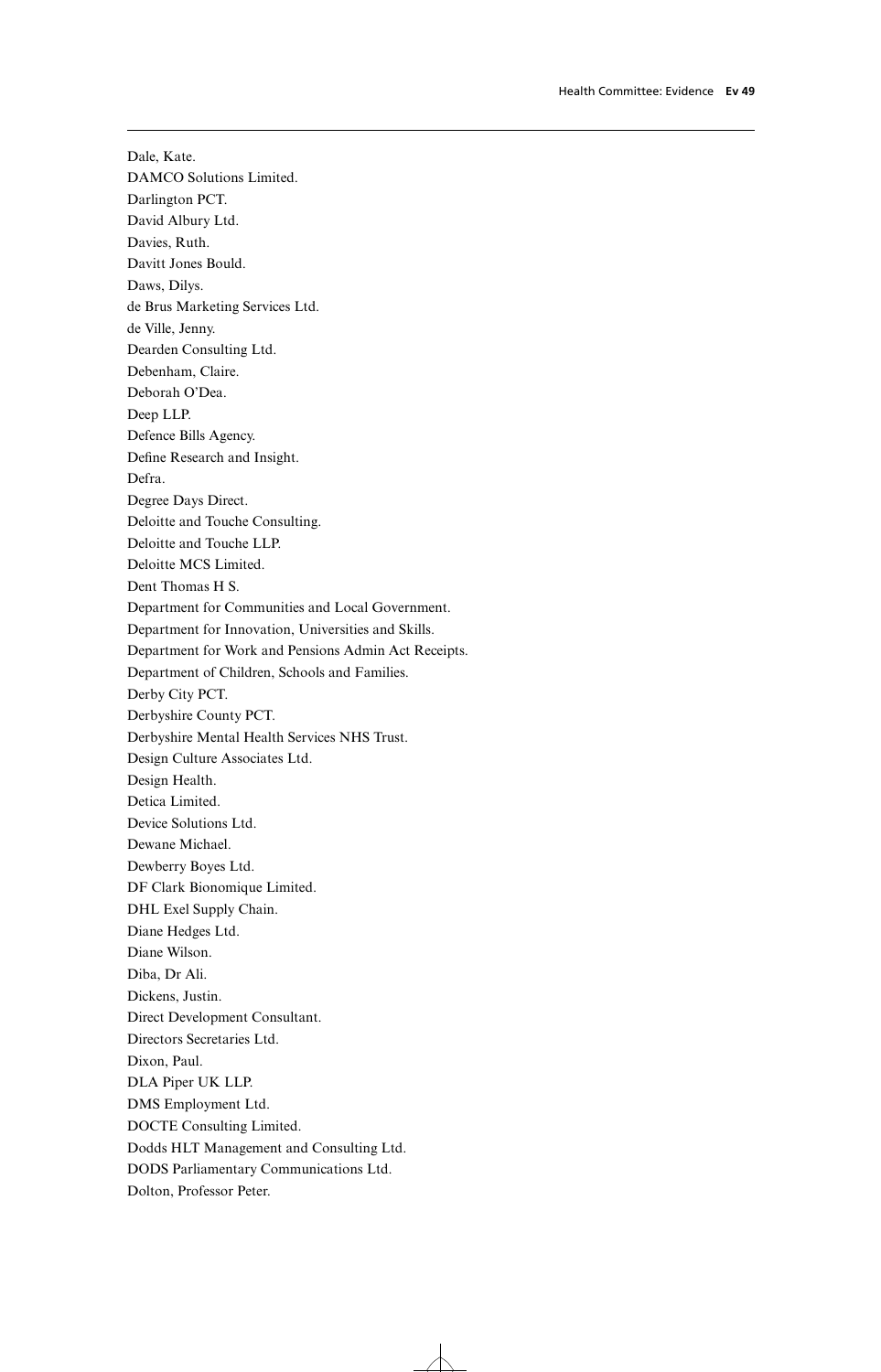Doney, Malcolm. Donmall, Dr Michael Charles. Dorset County Council. Douglas, Margaret. DPP. DPSS Consultants. Dr Casey and Partners. DR Foster Intelligence. DR Foster Research Limited. Dr Jackie Spiby. Dr Michael Sinclair LTD. Dr N Pall. Dragon P A. Draper, Sarah. Drug Safety Solutions Ltd. Drugscope. DSSR Consulting Engineers. Duerden, Brian. Duerden Microbiology Consulting Limited. Duggan, Maria. Durham, University of. E Learning for Health. e.emotion ltd T/A ClickSquared Europe. E.J.NYE Limited. EAGA Energy Solutions Limited. East and North Hertfordshire PCT. East Kent Hospitals University NHS Foundation Trust. East Lancashire Financial Services. East London, University of. East Midlands Ambulance Service. East Midlands Ambulance Service NHS Trust. East Midlands SHA. East of England Ambulance Service. East of England SHA. Eastmead European Training Ltd. EC Harris. ECG Partners Limited. Edf Energy ECS (Metering). Edmund Kirby A Account. Edmundson, Samantha. Education Moves Ltd. Eduserv Technologies Ltd. Edward Stuart Associates. Elan Computing Limited. Electric Putty Ltd. Eling Studios. Ellis, George. Emap Healthcare. Emap Public Sector Ltd.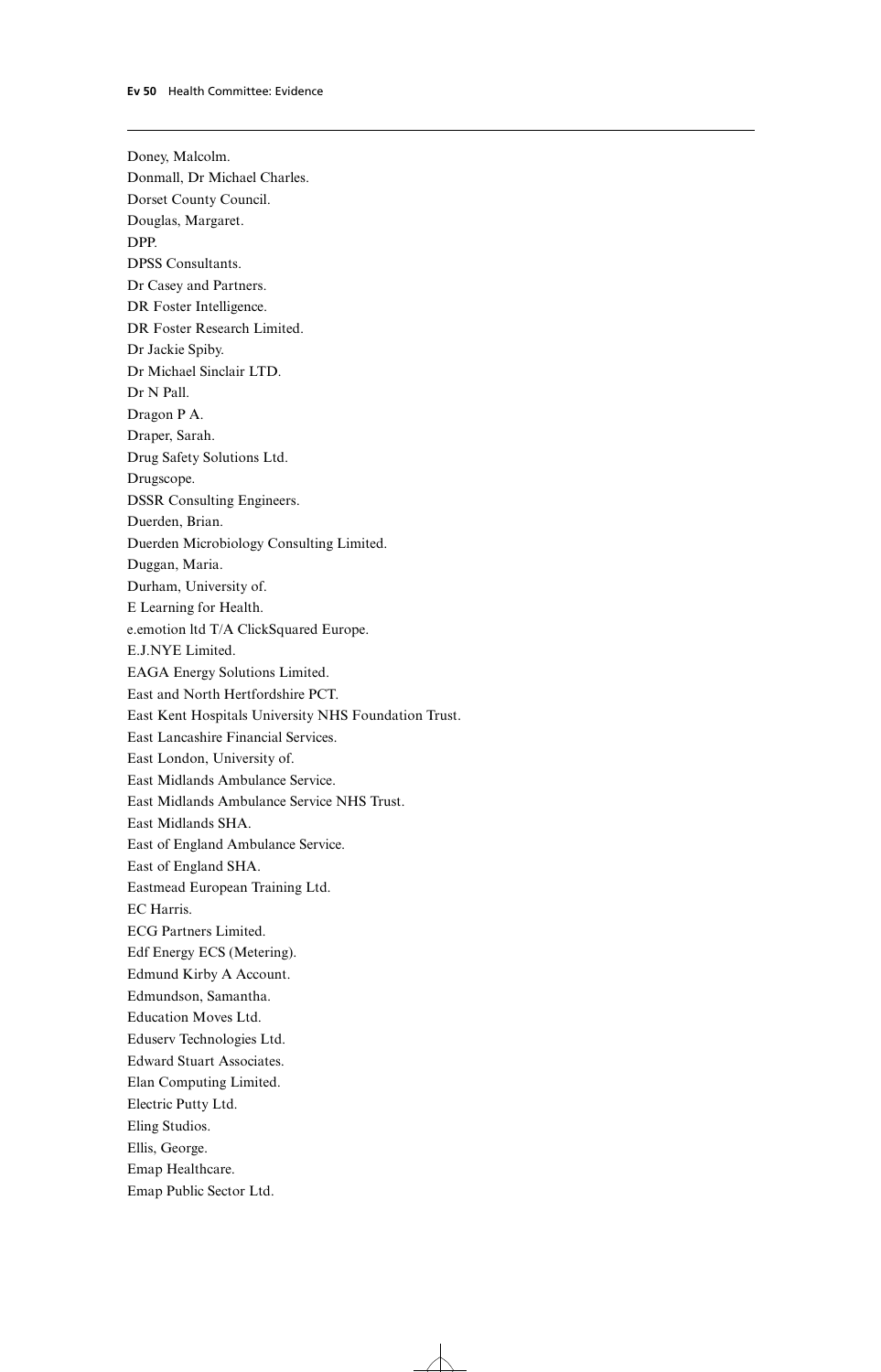Emap Support Services Ltd. EMC Advertising Gifts Limited. Emcor Facilities Services Ltd. Emersons Green Village Hall. Emma Popham. Emperor Consulting Ltd. Employment Matters. Employment Plus. Energy Report Ltd. English Community Care Association. Entreprenurses Community Interest Company. ER Consultants Ltd. Erinaceous Commercial Property Services Limited. Ernst and Young. ESRC. Essex, University of. etc.venues. Euro RSCG Apex Communications. Euro RSCG Biss Lancaster. Europe Economics. Eventprouk Limited. Events Northern. Eversheds LLP (London). Evison and Company. Evolve Business Consultancy Ltd. EXCEL London Invision. Exeter, University of. Experian Limited. Faber Maunsell Ltd. Faculty of Sexual and Reproductive Healthcare. Fagin, Dee. Fairman York Associates Ltd. Fairplay Partnership CIC. Family Planning Association. Farsight Leadership Ltd. FCO Services Cash Account. Federation of Irish Societies. Fenn Wright. Ferguson Brown Sustainability Ltd. Ferguson, Nicole. Field Fisher Waterhouse LLP. Finnamore Management Consultants. Fiona Drane. Fiona Ingham Ltd. First Consultancy for Healthcare Ltd. Fischer, Martin. Fishburn Hedges Boys Williams. Fleming, Nicola. Fletcher, Shirley.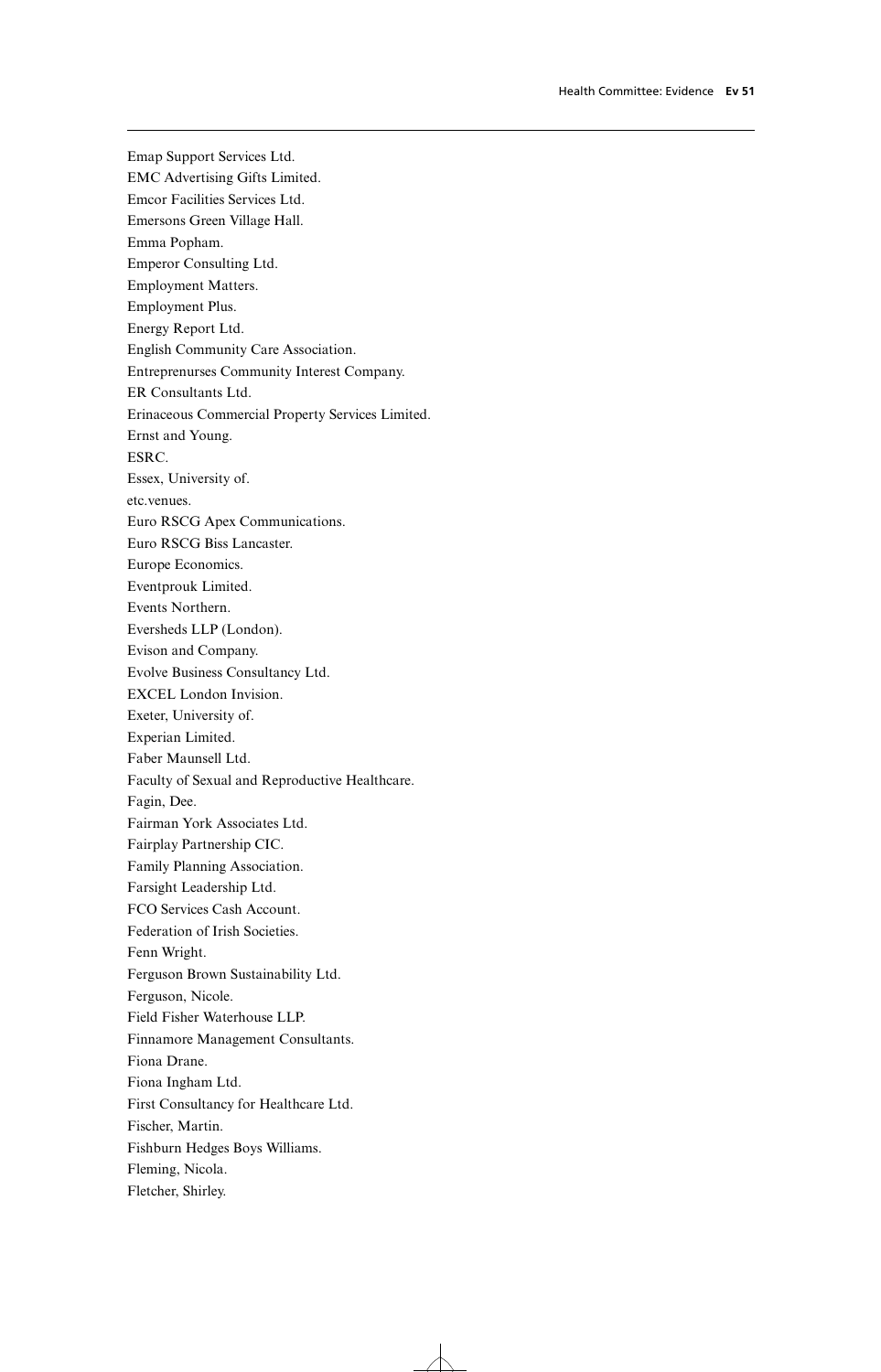Flow Development Limited. Food Standards Agency. Footsteps Consulting. Foresight Partnership. Forster, Sarah. Foundation Design Consultancy. Fountain Court Chambers. Foxton, Julie. Francis Group Ltd. Freeman Audit Consultancy and Training Services Ltd. Freer, Jill. Freeth Cartwright LLP. Fresenius Medical Care Renal Services Ltd. Fresh Approach Solution Ltd. Freshfields Bruckhaus Deringer. Frontier Economics. Frontline Consultants Ltd. Frost, Patricia. Futurebuilders England Fund Management Ltd. G L Hearn Ltd. Gale, Adrian. Gallagher, Sue. Gallant 2000 Ltd. Gardens for All. Gardiner and Theobald. Gardner, J. Gatenbysanderson Ltd. Gateshead PCT. Gaunt, Jonathan. Gearing, D J. Gender Identity Research and Education Society (GIRES). General Dental Council. General Systemics Ltd. Generic Software Cons Ltd. Georgina Fletcher-Cooke. GFK Nop Ltd. Ghent, Dr Robert. Giant Services Ltd. Gibbsconsult Ltd. Gibson, Janet. Gibson, Janet (Peterborough). Gifford Limited. Girraween Associates Limited. Glasgow, University of. Gleake Ltd. Gleeds. Gleeds Bristol. Glendene Consulting. Glennco Ltd.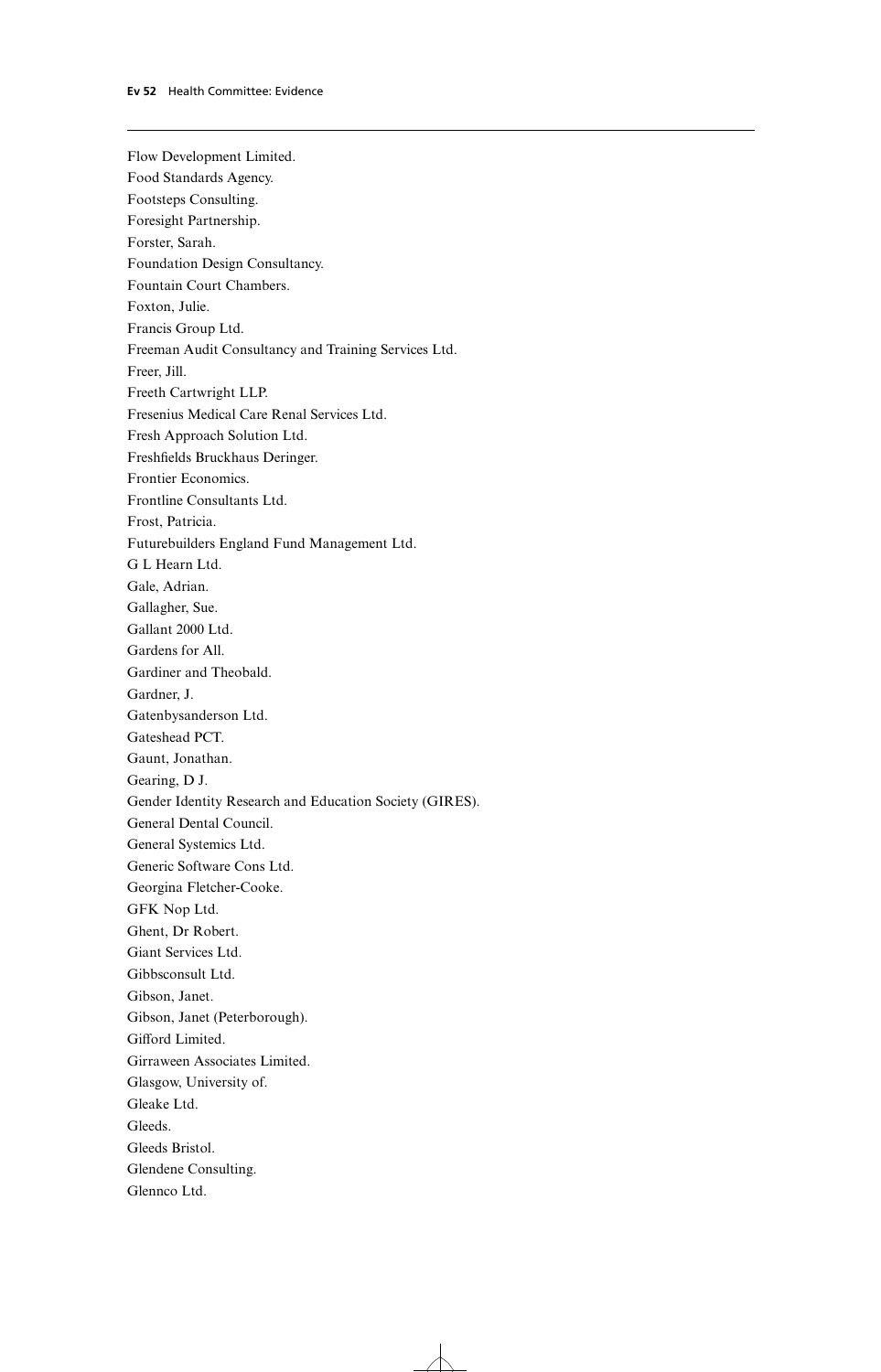Glotel International Ltd. Go Beyond (UK) Ltd. Golden Pear Ltd. Golder Associates (UK) Ltd. Good to Govern Ltd. Goodwinhannah. Gord Systems Ltd. Government Actuary's Department. Govnet Communications. Graham Rushbrook Associates Ltd. Graham, Richard. Grant Riches. Grant Thornton UK Llp. Grayserv Limited. Great Ormond Street Hospital for Children NHS Trust. Greater Manchester West Mental Health NHS Foundation Trust. Green Issues Communication. Green Park Interim and Executive. Green River Consultancy Limited. Greenhill Jenner Architects. Greenlight Healthcare Ltd. Greenshires Group Ltd. Greenwood, Claire. Ground Power Ltd. Grunta Frederik. GT Consulting Cambs Ltd. Guardian Media Group PLC. Guy's and St Thomas' NHS Foundation Trust. Habibi, Mark. Hain Consulting Ltd. Hall, David. Halliwell, James F. Halloran, Jayne. Halls Autoelectrical Ltd. Hammonds. Hampshire Probation Board. Happy Customer Limited. Hardy, Andrew Mr. Haringey Mencap Ltd. Harris, Clair. Harrow PCT. Harthill Consulting Limited. Hartley, Alan. Harvey Ingram Solicitors. Hay Group Management Limited. Hayman, Carol. Haymarket Publishing Services. Hays. Hays Information Technology.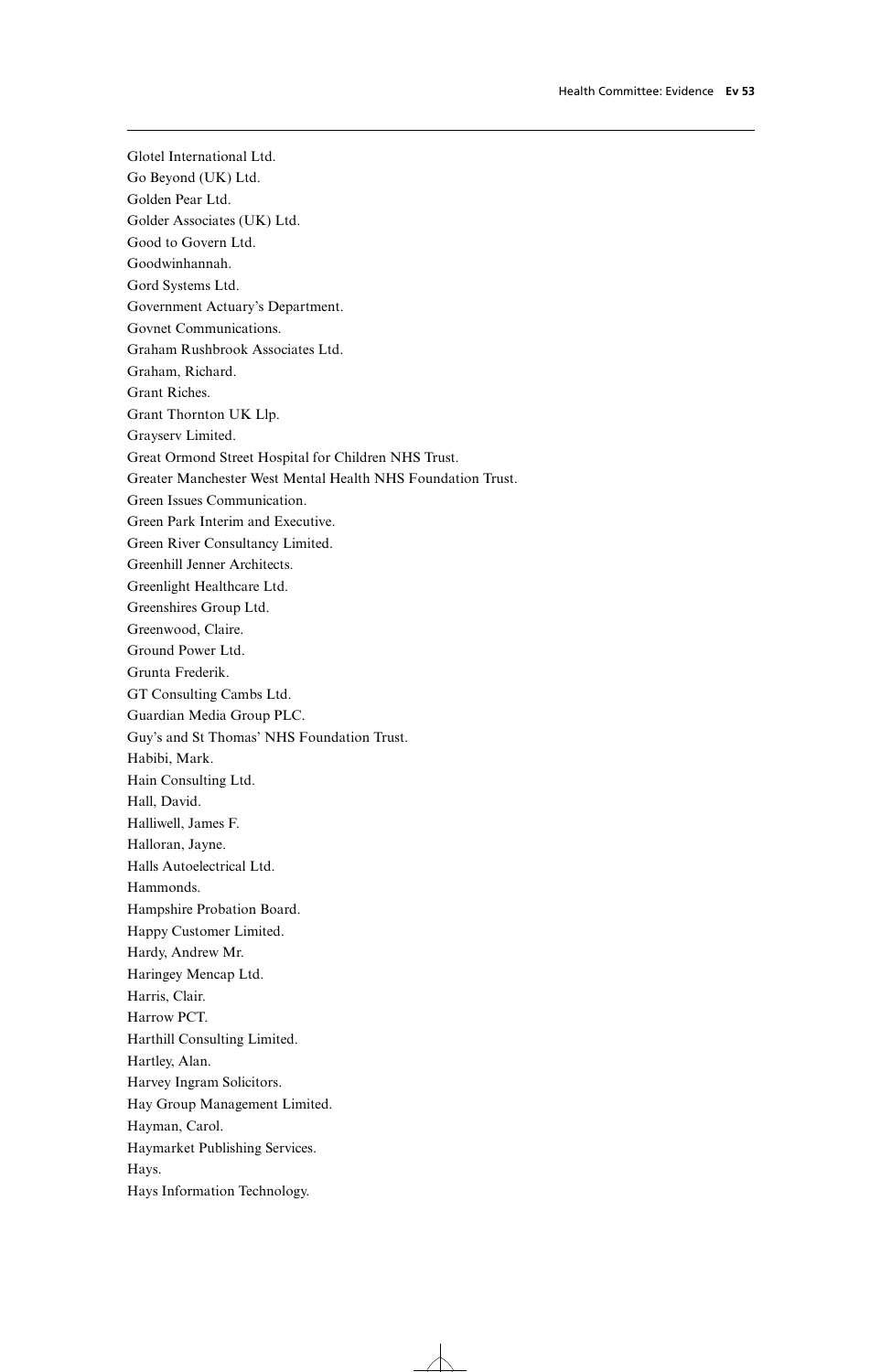Hazelwodd Consultants Ltd. HCT Creative Ltd. Health and Social Care Information Centre. health and Well Being Consulting Ltd. Health Care Projects Ltd. Health Horizons Ltd. Health Link. Health Links Events Limited. Health Planning Ltd. Health Protection Agency. Health Protection Agency Port. Health Service Journal. Healthcare Business Consultancy. Healthcare Commission. Healthcare Trade Shows Ltd. Heap, Nicholas. Heart of England NHS Foundation Trust. Heaven, Sue. Helen Sanderson Associates. Helliwell, Maggie Dr. Help the Hospices. Helton Enterprises. Hempsons Solicitors. Hender, Claire. Heneghan, Carl. Henley Centre Headlight Vision Ltd. Henley, Buschow. Here I Am Graphic Design. Herman Miller Ltd. Hertfordshire County Council. Hertfordshire University of. Hewitt Bacon and Woodrow Ltd. HFS Health Information. Highq Solutions Ltd. Hill, Patrick. Hillbriar Consulting. Hilton London Tower Bridge. HM Prison Service Cash Account. Hodgson, Elizabeth. Hogan, Kevin. Holland, Dr Sharon. Holly Tree Associates. Home Office. Howard Marshall Consulting Ltd. How's That Publishing Ltd. HSUK Ltd. Hudson Global Resources Ltd. Hull and East Riding Neurodiversity and Autism Action Group NAAG. Hull PCT.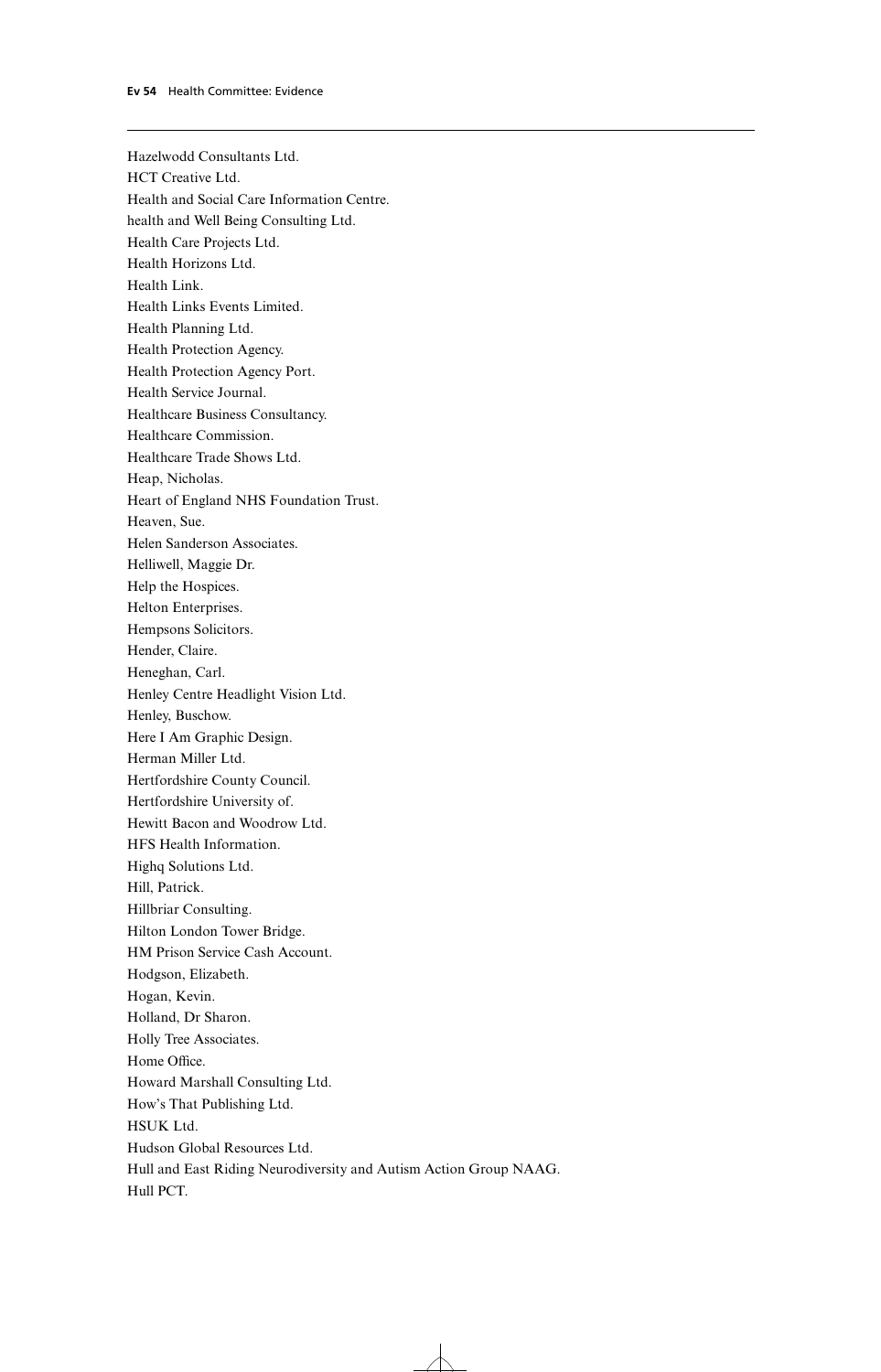Human Fertilisation and Embryolo. Humana Europe. Hunter, Hadley. Hunter, Samantha. Huntress Search Ltd. Hutton, Celia. Ian Nicol Partnership Limited. IBM UK Ltd. IBT Consulting Services Ltd. ICE Ltd. Idenk Limited. IDU Consulting Limited. Ignition Creative Learning Ltd. Impact Consulting Business Psy. Imperial College Healthcare NHS Trust. Imperial College London. Impress Print Services Ltd. Improvement Development Agency. Improvement Foundation. IMS Executive Ltd. IMS Interim Management. IMS Office Fitting Design Ltd. Incito Strategies. Incomes Data Services Ltd. Independent Television News Ltd. Indigo Business Services Ltd. Ingrid Hoffbauer. Inhealth Molecular Imaging Limited. Inhealth Netcare Limited. Innovation Observatory Limited. Innovative Creative Excellence Ltd. Insight Business Development. Inspired diagnostics ltd. Inspired Services Publishing Ltd. Institute of Occupational Medicine. Institut Francais. Institute for Employment Studies. Institute of Directors. Institute of Education Univers. Institute of Healthcare Management. Institute of Psychiatry. Intellego Health. Intellego Ltd. Intelligence for Health. Interim Performers. International Resources Group Ltd. Interserve Project Services Ltd. Intrinsic Analysis Limited. Inventures Ltd.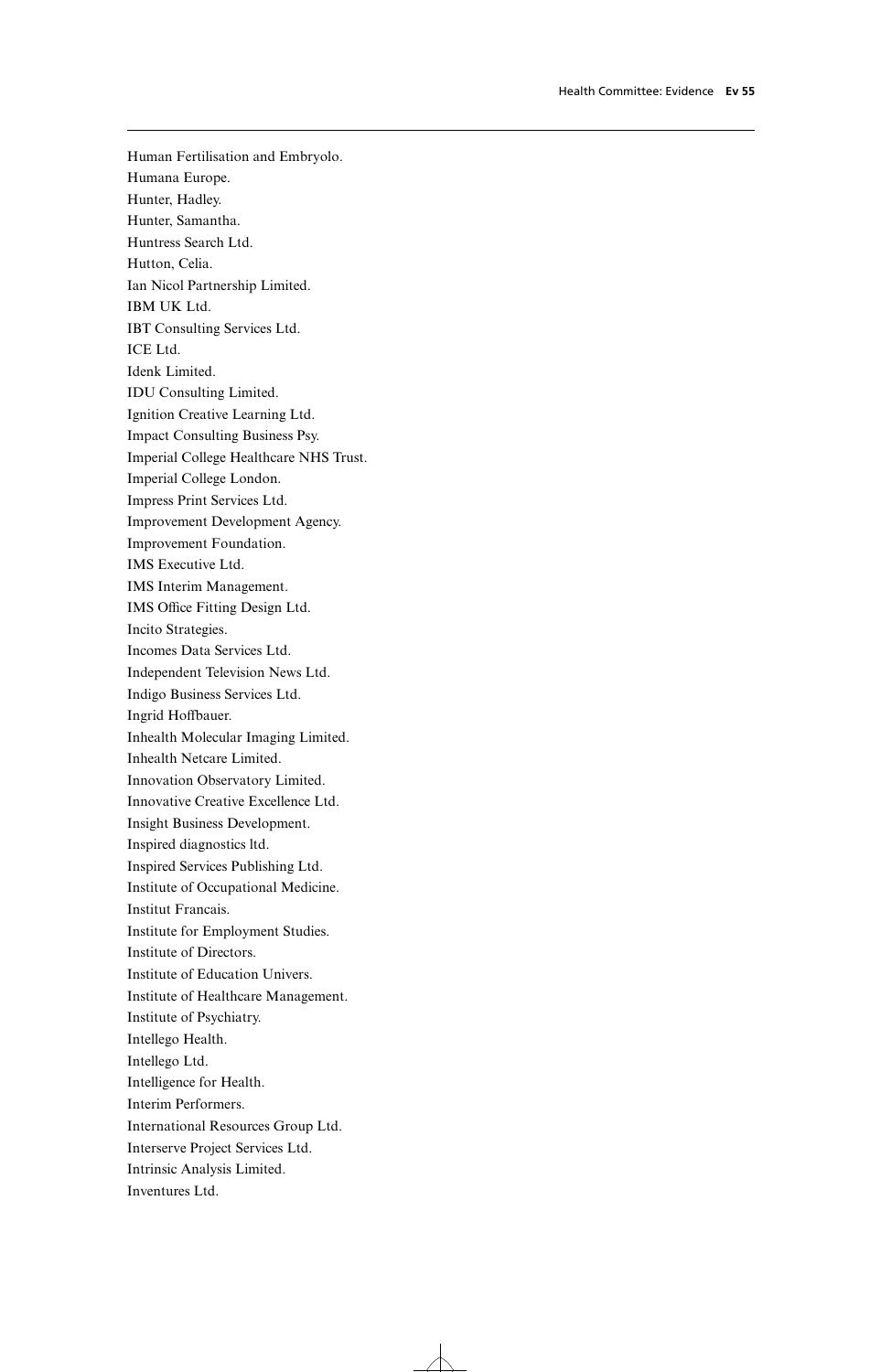Involve. IOKO Ltd. IOM Consulting Ltd. Ipsos Mori Market and Opinion Research Inte. Irwin Mitchell Solicitors. ISIS Innovation Limited. Islington PCT. Isobel Higgins Ltd. Isochron Ltd. Istria Ltd. IT Contract Management Ltd. J Russell Healthcare Consultancy Ltd. Jackie Reeves Associates. Jackson, Catherine. Jane Burtoft Ltd. Jane Darbyshire and David Kendall Ltd. Jane Webb Marketing Ltd. JBS Executive Education Ltd. JC Rathbone Holdings Ltd. Jean Cooke. Jenny Hawkes Health Consultancy Ltd. Jericho Partners. Jetoha Consultancy Limited. Jewitt Harris, Jennie. Jezzard, Robert. JG Technology Management Ltd. JHA Human Resources Consult. JKHC Ltd. JM Consulting Ltd. Jo Richmond. Joan Fletcher. Joanna Chapman-Andrews and Associates. Jobling Raymond. John Birdsall Photography. John Evans Disability Consultancy Services. John Flook Coaching and Consultancy Limited. John Stapledon Doody. John Worth Media Ltd. Jonathan Street Public Relations. Jones, David. Jones, Richard. Josephine Ocloo. JRW Solutions. JSSN Limited. Judith Mills. Judith Riley. Just a Drop. K Sterilizer Validation Advisory. Kable Ltd.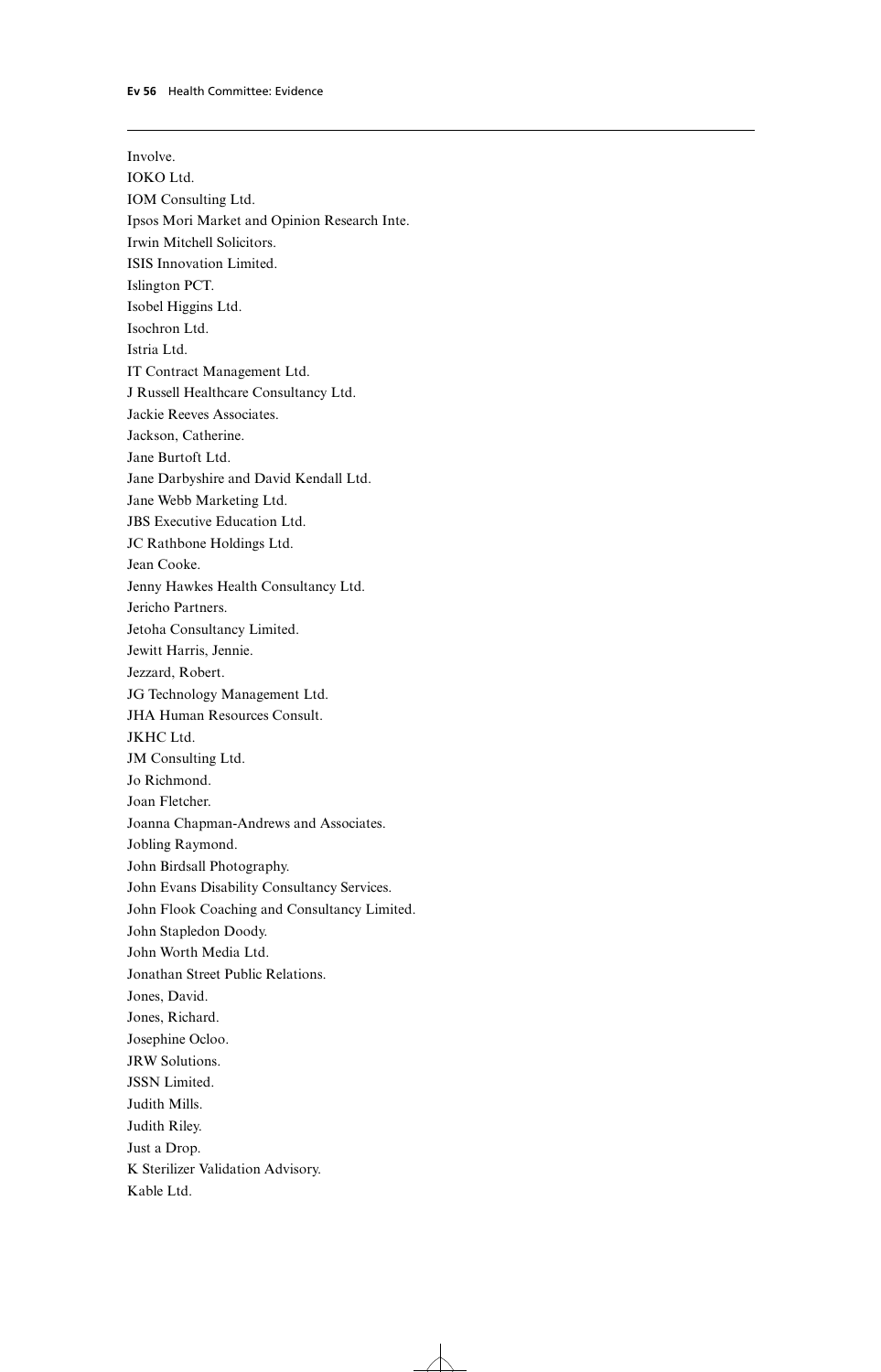Kachimera, Faith. Kadesh Limited. Kaplan Financial Limited. Kath Lancaster Nurse Consultant. Kath Sidoli Consulting Ltd. Katharine St John-Brooks. Katherine Ibbotson. Katkowski QC, Christopher. Kaul Adarsh. Keeble Hawson. Kelly Services (UK) Customer Service Framework. Ken Pink Plant Hire Ltd. Kendle Cambridgeshire. Kettering General Hospital NHS Foundation Trust. Kidney Research UK. Kiernan, Martin Anthony. Kiln House Associates Ltd. Kilvern Reporting Solutions. Kindred Agency. King, Dr Leslie A. King Sturge LLP. Kings College Hospital NHS Foundation Trust. Kings College London. Kingsland James. Kinnarps UK Limited. Kirklees PCT. Kirsten Rogers. Kitson, Alison. Kmietowicz, Zosia. Kothmann, Dr Elke. KPMG LLP Fees Account. Kriston Technology Ltd. La International Computer Consultants Limited. LACORS. Laing and Buisson Publications Ltd. Laitner, Dr Steven. Lambeth PCT. Lancashire Teaching Hospitals NHS Foundation Trust. Lancaster University. Landau Reece Ltd. Larkin, Maureen. Law Consulting Ltd. LCE Architects Limited. Le Bas, Theresa. Leadership in Mind. Leadership Skills Training Ltd. Leading Workforce Solutions Ltd. Leapfrog Research and Planning Ltd. Ledson, Anne-Maree.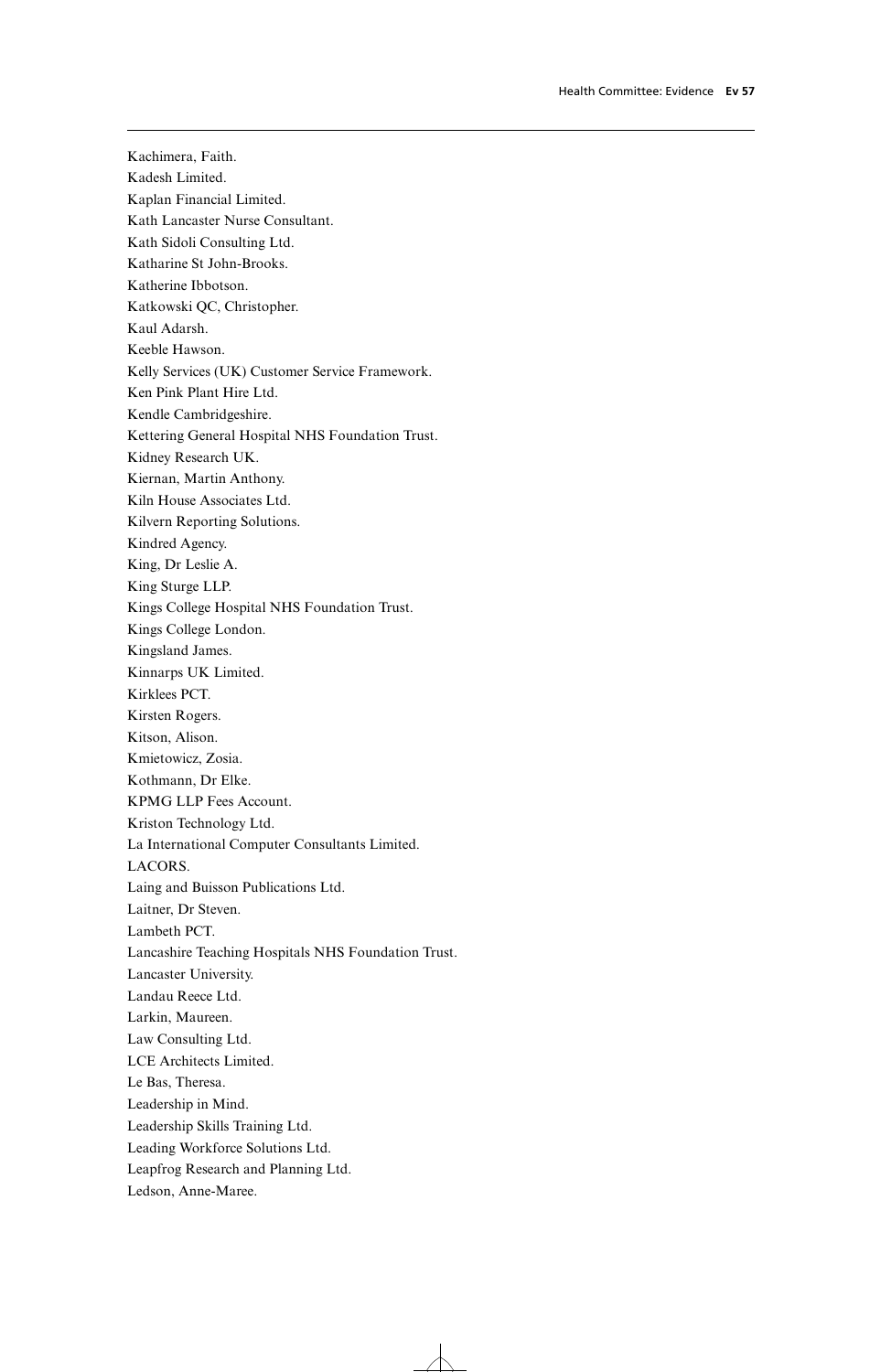Lee and Priestley LLP. Leeds City Council. Leeds Gate. Leeds Metropolitan University. Leeds PCT. Leeds Teaching Hospitals Trust. Leeds, University of. Leicester City PCT. Leicestershire Partnership NHS Trust. Leiper, Carol. Lesbian and Gay Foundation. Lewis Live Ltd. Lewis, Kathryn. Lewisham Hospital NHS Trust. Lewisham, London Borough of. Lewisham PCT. LHB Services Limited. Liada Ltd. Life Channel Limited. Lifeline Personnel Ltd. Lifeworld Ltd. Lighterness Limited. Limeblue Consultancy Ltd. Litewhite Limited. Littlefish UK Ltd. Liverpool John Moores University. Liverpool PCT. Liverpool University of. Lizzie B Design Limited. Lloydmasters Consulting (UK). LMA Consultancy Ltd. Local Care Direct Ltd. Local Government East Midlands. Lodestar. Lodestone Patient Care. London Fields Publishing Ltd. London School of Hygiene and Tropical Medicine. London South Bank University. London Strategic Health Authority. London, University of. Londonsea Ltd. Longhurst, Jeanette. Long-term Conditions Alliance. Loop 2 Limited. Loughborough College. Loughlin, John. Loughney, Andrew D. Lucas Associates Limited. Luce, Susan.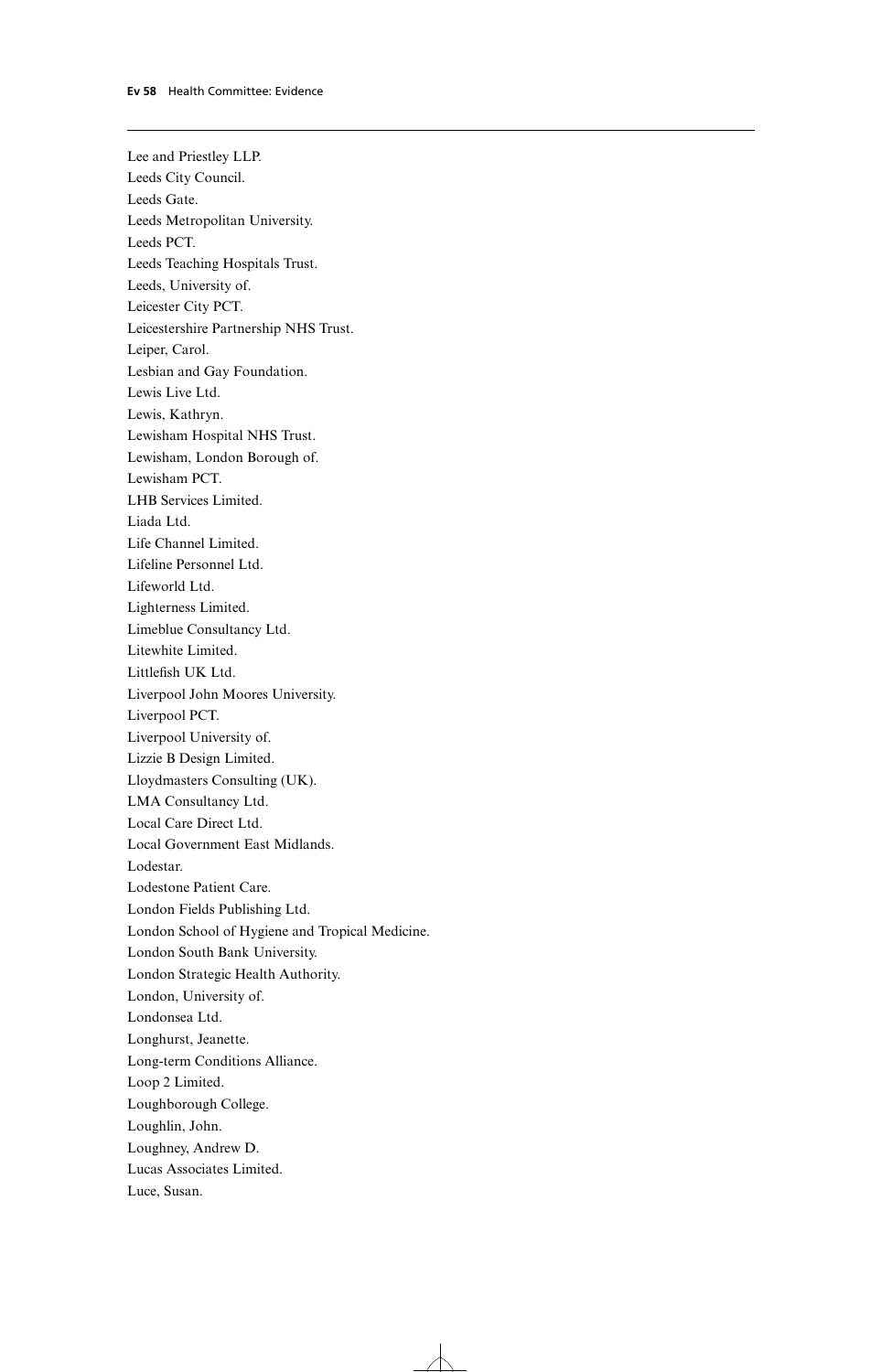Lundy Healthcare Ltd. Luther Pendragon Limited. Lyne Consulting Limited. Lyons, Dr N. MA Healthcare Ltd. Mace Limited. Macfarlanes Office Account. Macintyre Hudson (London). Mack, Angela. Mackichan, Fiona. Mad Dog Casting Limited. Made Business Services Limited. Maggie Pearson Solutions. Maidstone and Tunbridge Wells NHS Trust. Maine Partnership Ltd. Making Vision Reality Ltd. Malcolm Hutchinson Associates Ltd. Mallett, Jane. Manchester, University of. Mann, Christine. Manpower Plc. Mark Enstone. Marks and Clerk Solicitors. Marriott Hotel. Marshall, James. Martin Wroe Ltd. Martin, Dr Graham. Mary Robinson (Freelance Consultant). Massie Consulting. Matrix Knowledge Group. Maureen Murfin Associates. Maxim Management Cons Ltd. Maxwell, Gavin. Mayhew Harper Associates Ltd. McCann Erickson Communications House Ltd. McGhie, Jonathan. McKinlay, Andrew. McKinsey and Co, Inc. United Kingdom. McKinsey and Company. McLean, Robert Hamilton. McManus, Christine. Mearing, Andrea. Medfash. Media Speak Ltd. Medical Mosaic Ltd. Medical Research Council London. Medical Schools Council. Mediscript Limited. Mens Health Forum.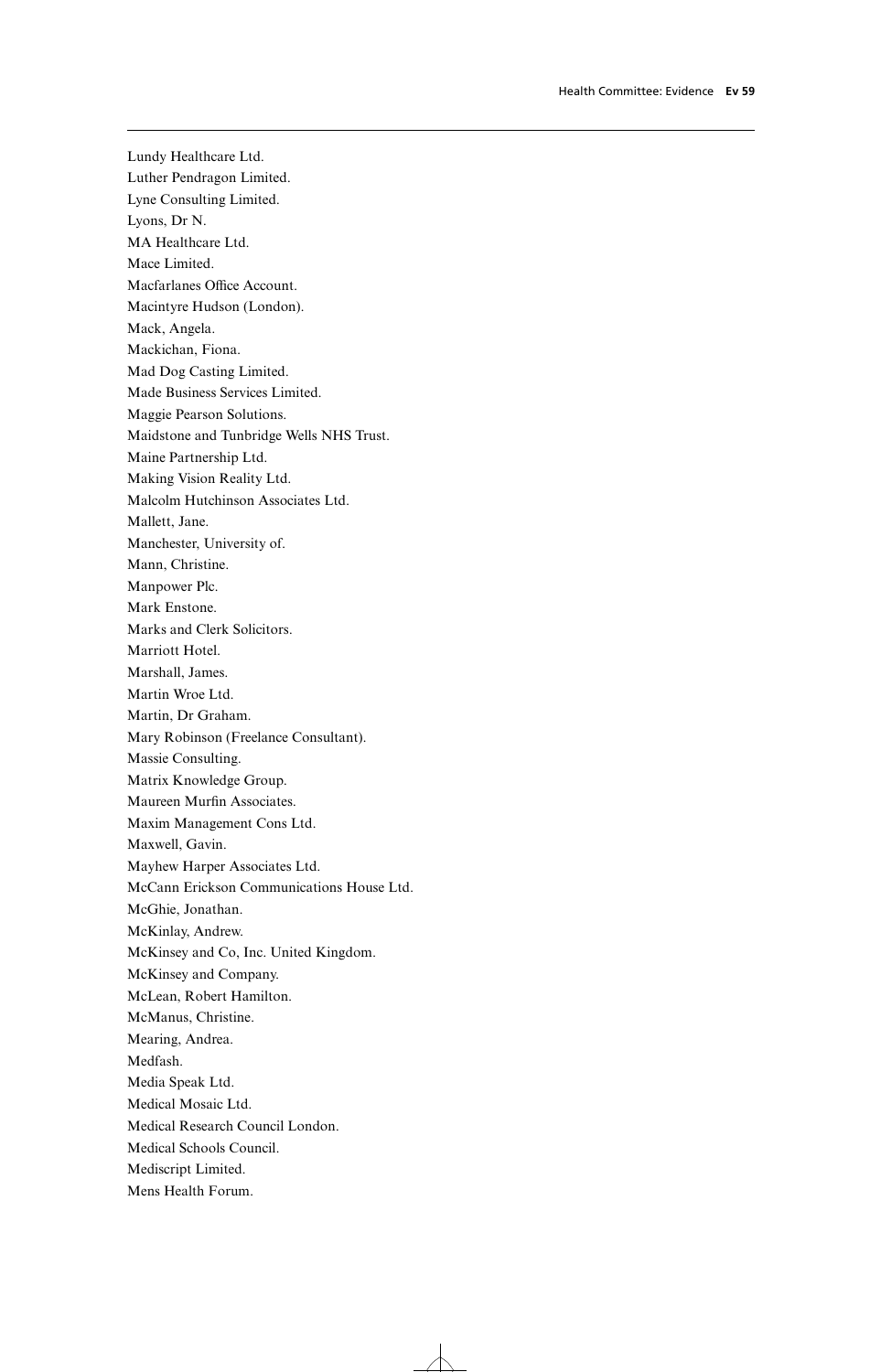Mental Health Act Commission. Merlin. Meta Development LLP. Meta Prima Limited. Methods Consulting. Meyrick, Jane. Miacis Media Consultancy Ltd. Michael Page UK Ltd. Michael Rubenstein Publishing. Mid Staffordshire NHS Foundation Trust. Mid Yorkshire Hospitals NHS Trust. Mike Evershed. Milbank Tweed Hadley and McCloy. Millar Hutchison Mment Consult. Millbank Media Ltd. Millington, Linda. Mills and Reeve. Mills and Reeve (Birmingham). Mills and Reeve Solicitors. Millward Brown Precis Ltd. Milton Keynes PCT. Mincke, Lisa. MIND. Ministry of Justice. Minto Branding Ltd. M-is Plc. Mitchell Damon Limited. MMD Limited. Mobex Exhibition Specialists. Monk, Rosemary. Montagu Evans LLP. Mooney, Helen. Morgan Cole Office Account. Morgan Hunt. Morgan Law Recruitment Consultancy Ltd. Mortons Solicitors. Mott Macdonald Ltd. Mouchel Management Consulting Ltd. Mouchel Parkman Services Ltd. Moyes, Barbara. Mr Paul Adeline. MRG Consulting Group Limited. MRJ Consultancy. MRL Ltd. Mrs Madeleine Wang. Ms Jackie Downer MBE. Munro and Forster Communications. Munro, James. Muntzy Limited.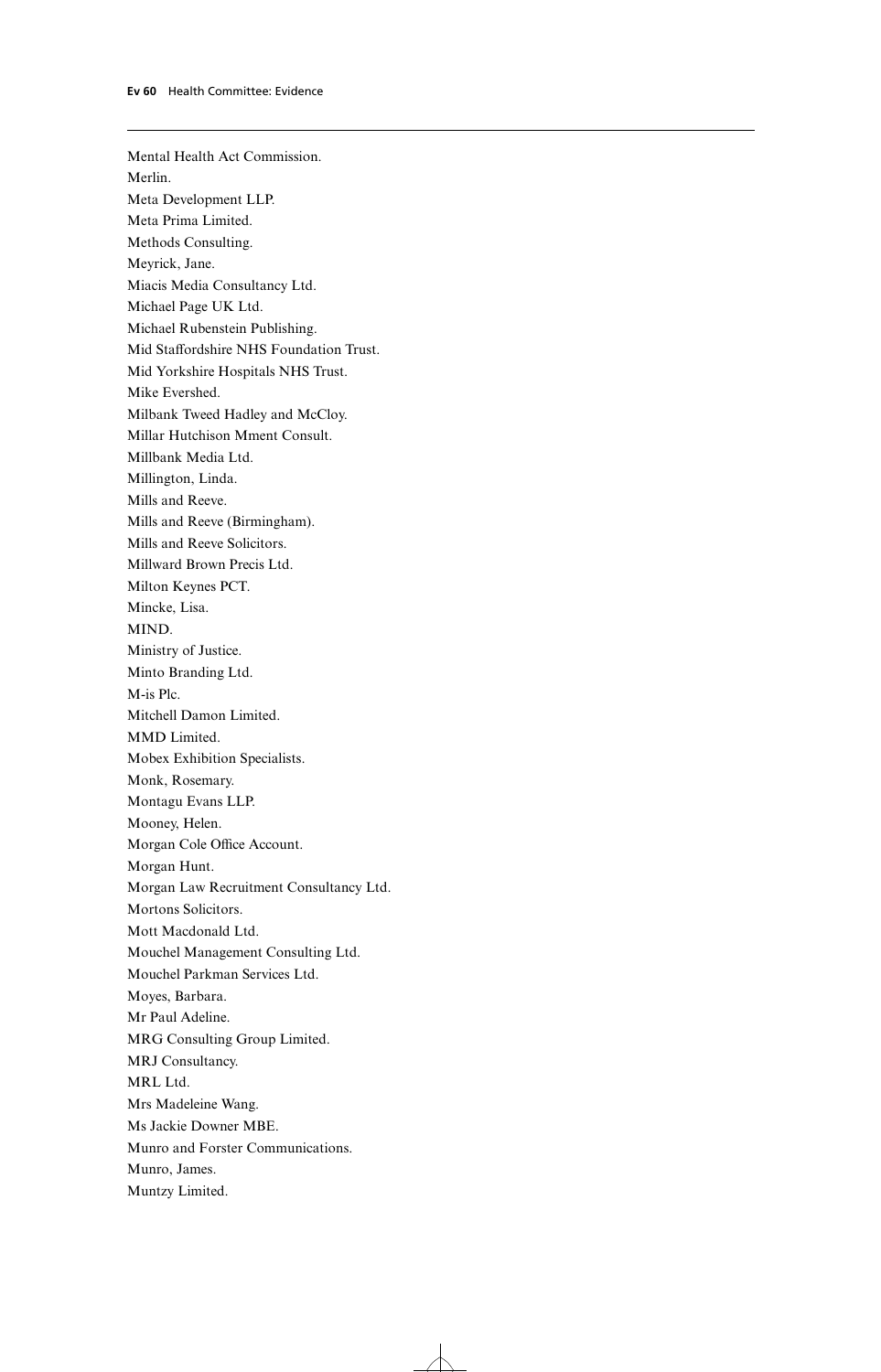Murphy Philipps Architects. Museums Libraries and Archives London. MYPPI Ltd. NAAPS. Nabarro. Nacro. NAM Publications. Naomi Russell and Partners. NAPC Services Ltd. Nasirin, Syed. National Aids Trust Fund. A/C. National Association for Patient Participation. National Centre for Social Res. National Children's Bureau. National Complaints Officers Group. National Consumer Council. National Development Team. National Institute for Clinical Excellence. National Pals Network. National Patient Safety Agency. National Perinatal Epidemiology Unit. National Pharmacy Association Ltd. National School of Government. National Treatment Agency. Navigant Consulting Europe Limited. Neal Communication Agency. NERA UK Limited. NES IT Limited. Netnames Ltd. New Century Services Limited t/a Printcentre. New Connaught Rooms. New Image (Public Relations) Ltd. Newcastle upon Tyne Hospital. Newcastle, University of. Newchurch Limited. Newfound Energy Ltd. Newhealth. Newman Business Solutions Ltd. Newmarket Racecourses Trust. Newsnow Publishing Ltd. Newstime Ltd. Newthorpe Medical Centre. NFER Trading Ltd. NHS Blood and Transplant. NHS Business Services Authority. NHS Confederation. NHS Employers Ltd. NHS Greater Glasgow and Clyde. NHS Institute for Innovation and Improvement.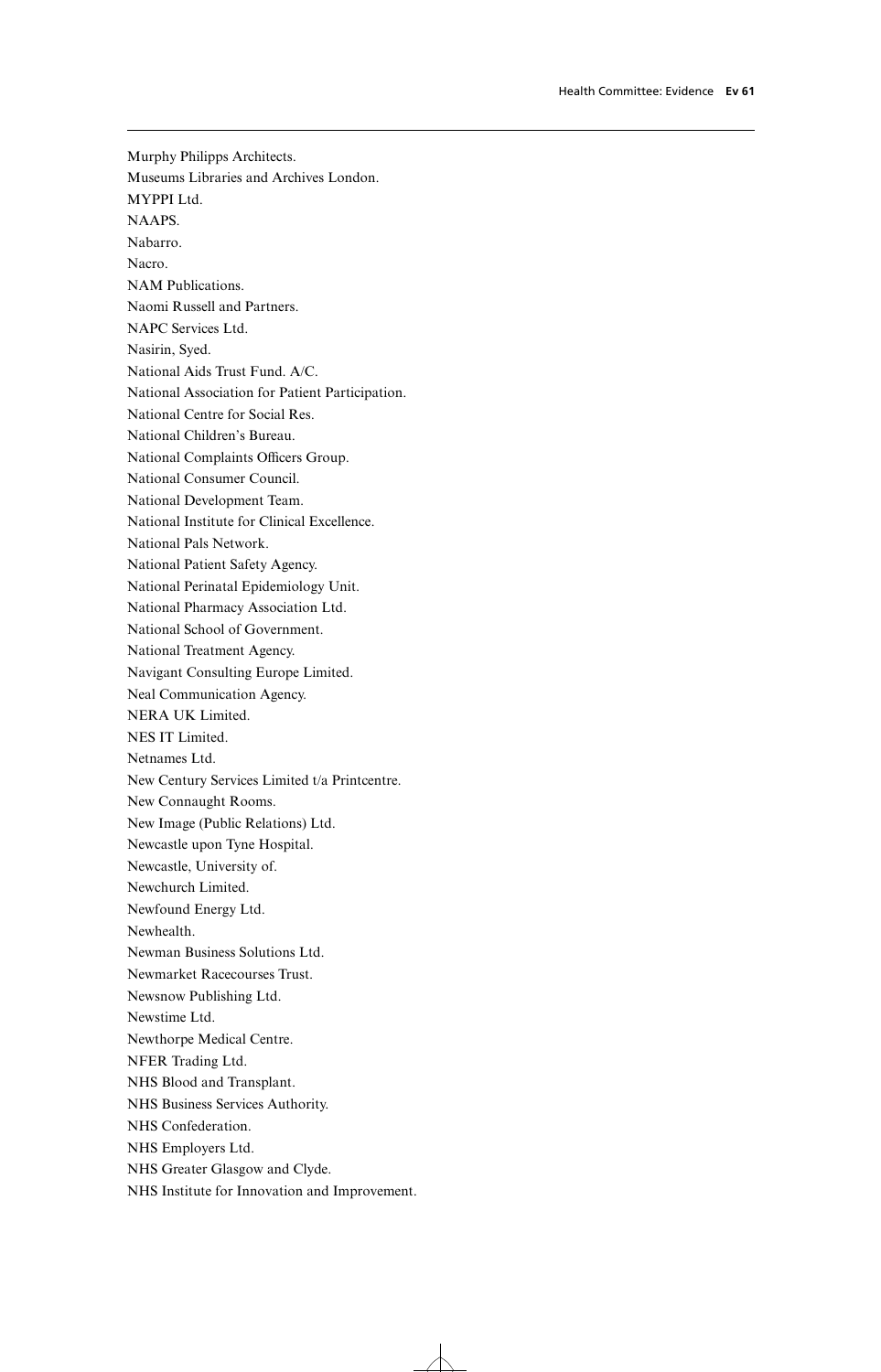NHS Litigation Authority. NHS Lothian. NHS Partners. NHS Pensions Agency Benefits Agency. NHS Professionals. NHS Purchasing and Supply Agency. NHS Shared Business Services Ltd. NHS Supply Chain. NICE TV Ltd. Niche Communications. Niche Healthcare Consulting Ltd. Nigel Appleton trading as Contact Consulting. Nightingale Associates. Nightingale, Mike. Nixon McInnes Ltd. Nomensa Ltd. Nomos Professionals Limited. Norla Consulting Limited. Normanton, Suzie. North Bristol NHS Trust. North East SHA. North Lancashire PCT. North West SHA. Northumberland Care Trust. Northumberland, Tyne and Wear NHS Trust. Norton Rose. Nottingham, University of. Nottinghamshire County Teaching PCT. Nunan, Dr T O. NW Special Services Commissioning Team. O H Consulting Ltd. Oak Tree Management and Training Consultancy. Oakley House Consultancy. O'Donnell, Dr Aidan. Odysseus Consulting Ltd. Office Angels. Office for National Statistics. Office for Public Management. Office Needs Company. OGC-Office of Goverment Commerce. Oldham Primary Care Trust. Olevi Consulting Ltd. Olorin Consulting. Olswang. One Plus One. Onslow Consulting UK Ltd. OPD Solutions Ltd. Open Door Care. Opinion Leader Research Ltd.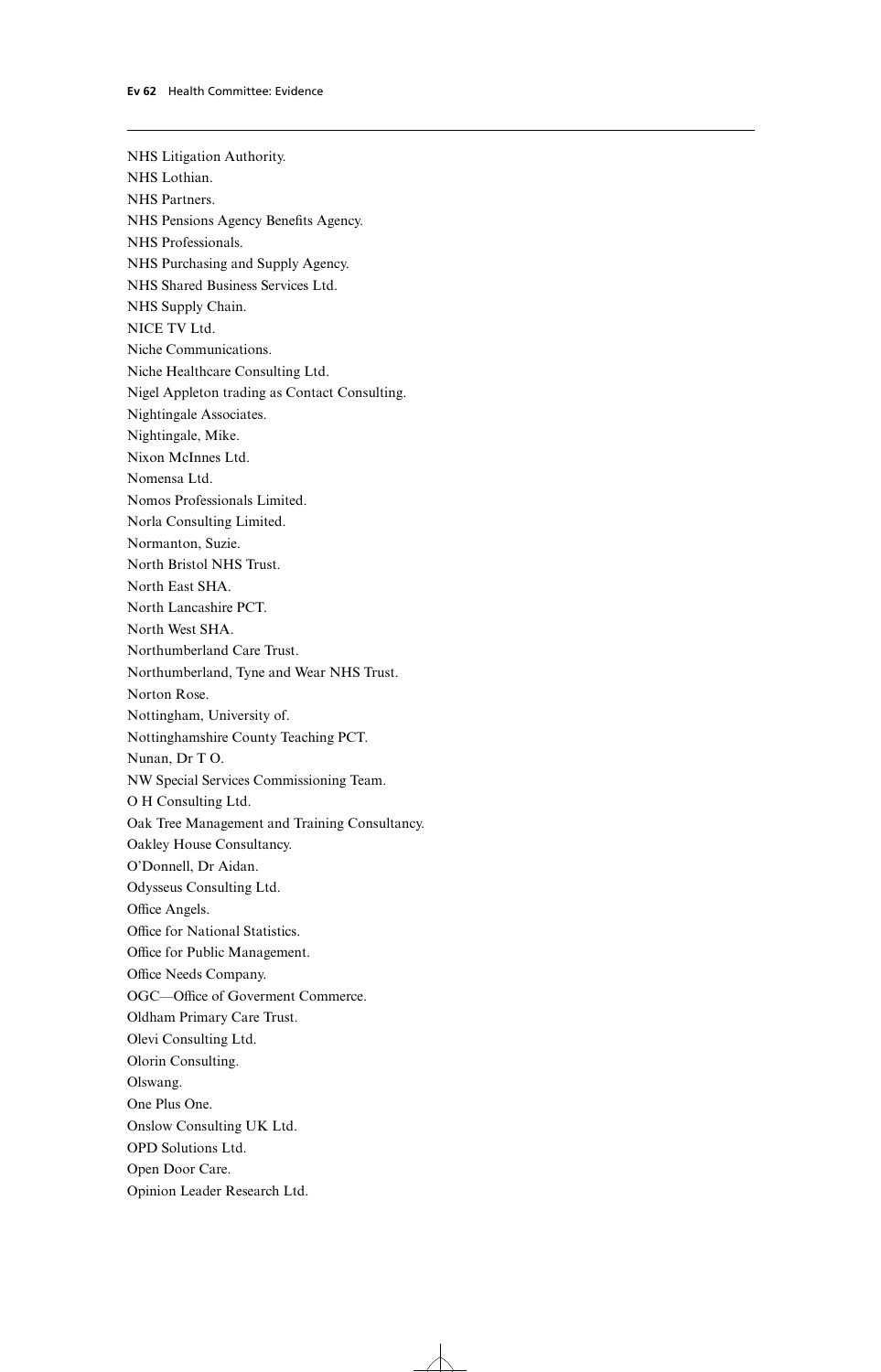OPM Ltd. OPP Ltd. Oracle Corporation UK Ltd. ORC International. Orme, David. O'Shaughnessy, Denise. Osmarton Limited. Ove Arup and Partners. Owen, Christine. Oxford Executive Coaching Ltd. Oxford Healthcare Associates. Oxford Radcliffe Hospital NHS Trust. Oxford Said Business School Ltd. Oxford Strategic Marketing. Oxford, University of. Oxley and Coward Solicitors. Oxygen Insurance Brokers Ltd. PA Consulting Group. PA Consulting Services Ltd. Packman, Michael. Pakes Consulting Ltd. Panarc International Ltd. Paradigm. Parallel Interactive Media. Parasol Limited. Parity Resources Ltd. Park Plaza Leeds. Parry, Vivienne. Parsons Brinckerhoff Ltd. Partnership Health Group Limited. Pass, Sarah Dr. Patel, Kiran. Pathwaysar Consultancy Ltd. Patrick Hennessy Consulting Ltd. Paula Marie Camborne-Paynter. PCDATAWORKS Ltd. Peach Partnership Consultancy Ltd. Peak Force Ltd. Pearsons Advertising and Marketin. Pegasus Public Relations Limited. Penna Plc. Pennine Care NHS Foundation Trust. Penny Sills HR Management Ltd. Penoyre and Prasad LLP. People Unlimited. Perkins, Gavin. Peter Reading Strategic Consulting Limited. Peterborough City Council. Peterborough PCT.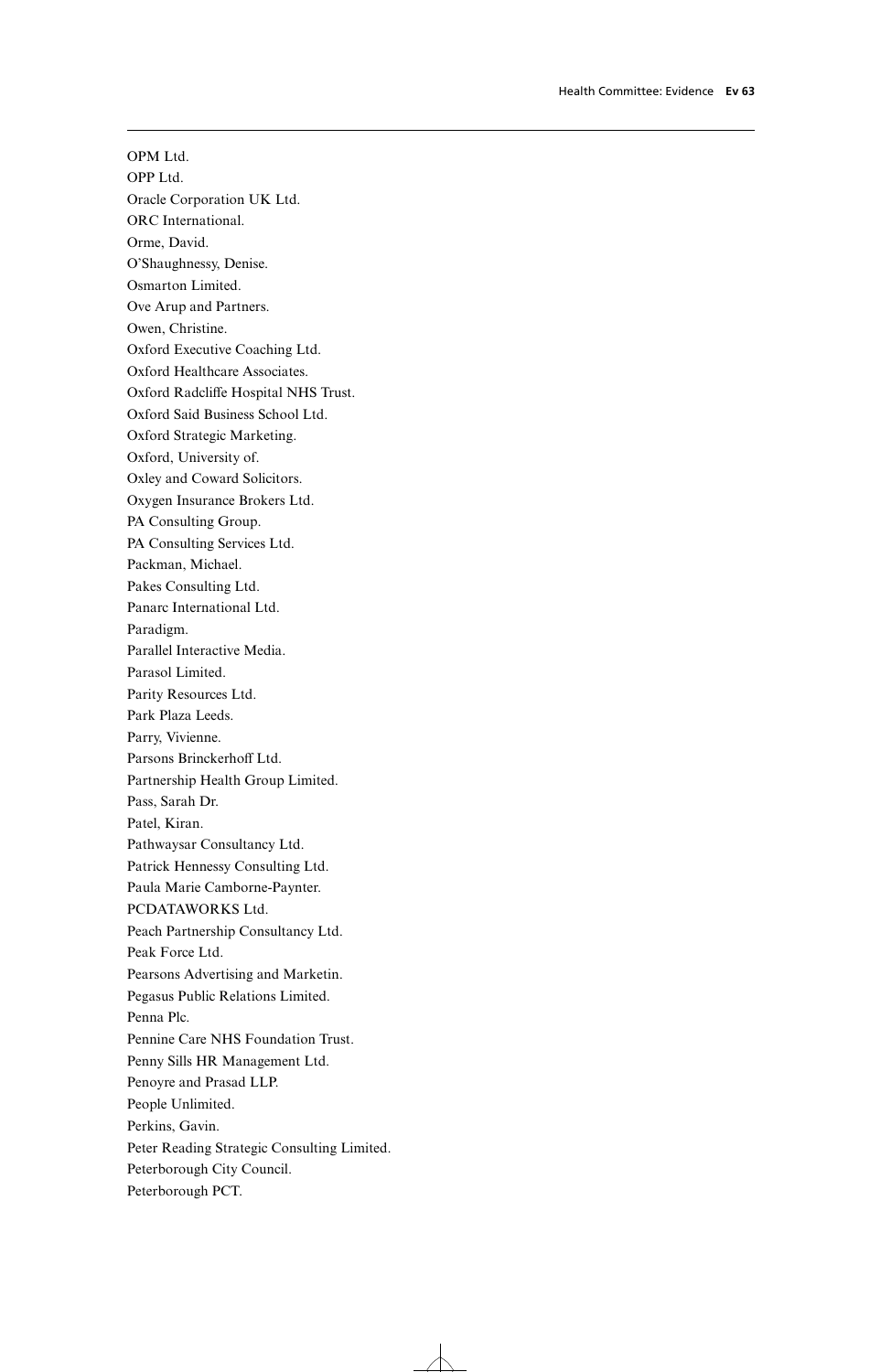Pharmaceutical Services Negotiating Committee. Pharmacy Healthlink. Pharmerit Limited. PHAST. Phosphorix Ltd. Pierce Management Services. Pinpoint Facilitation Ltd. Pinsent Masons. Pinsent Masons Office A/C. Pinsents. PKF (UK) LLP. Plain Sense Limited. Platt, Hannah. Pluteus Enterprises Limited. Plymouth Hospitals NHS Trust. PM Professional Learning. PMETB. POHWER. Polite Software Limited. Political Perspective. Pordes, Anne. Portcullis Public Affairs. Portfolio Metrica Ltd. Portico Consulting Ltd. Portsmouth City Teaching PCT. Positively Women. Powys Health Authority (Welsh). Poyser, Arran. Praesta Partners LLP. Presnow LLP t/a TPP. PricewaterhouseCoopers LLP. Priest, Nick. Primary Care Foundation. Primary Care Leads Ltd. Prime Research and Development Ltd. Prime Training and Consultancy Limited. Pro Vantage Consulting Limited. Procurement Excellence Limited. Professional Briefings. Professional Conferences. Professor Andrew Pettigrew Limited. Professor Ruth Chambers. Progate Ltd. Promobox Limited. Promotional Logistics Ltd. Property Technology Limited. Provision Solutions Ltd. Public Concern at Work. Public Health Action Support Team PHAST.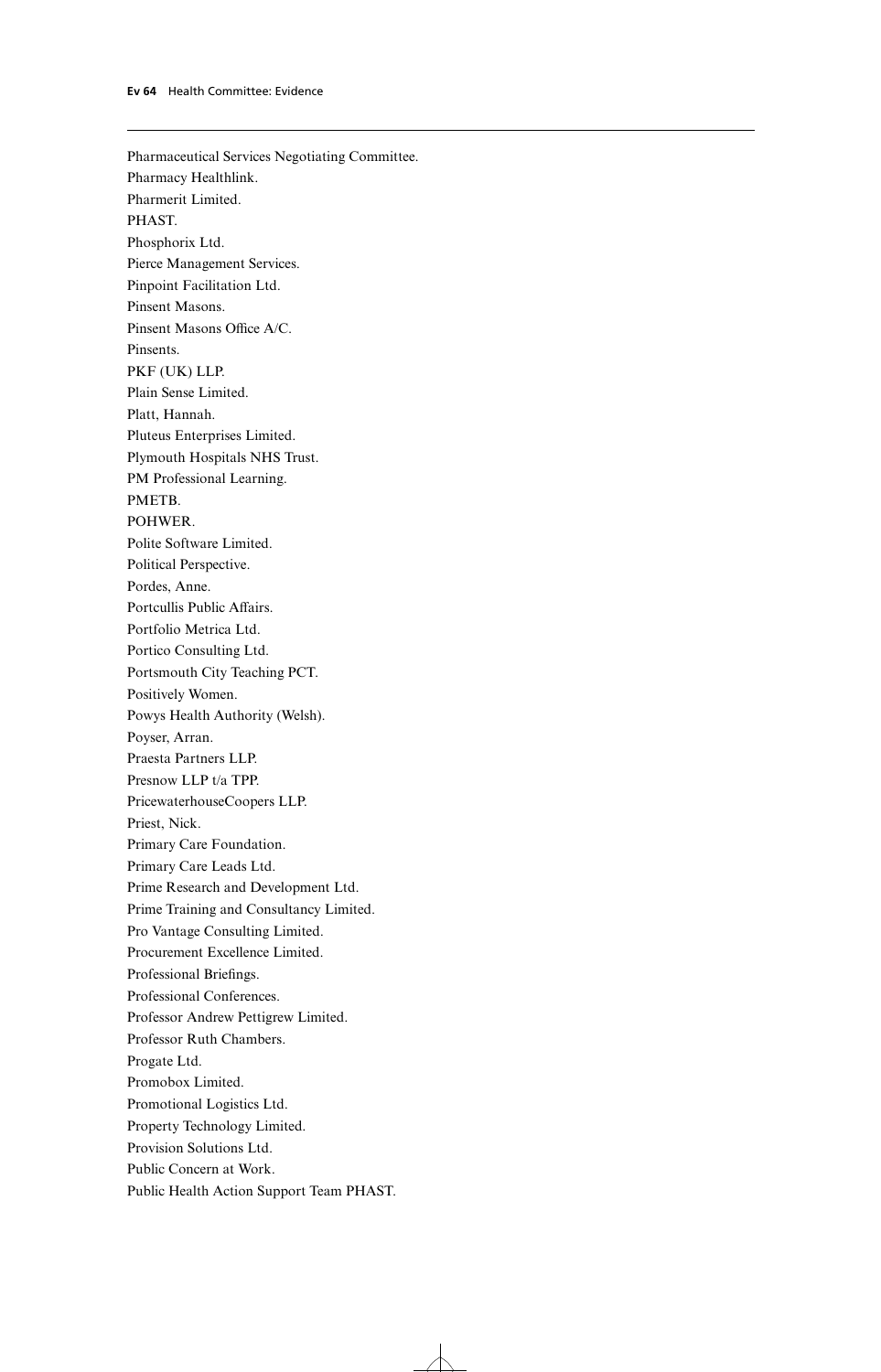Public Health Resource Unit. Public Private Partnerships PR. Puffbox Limited. Pugh, Rachel. Purple Rock Events Limited. Q Learning Ltd. Q Verum Limited. QAS Ltd. QI Consulting. Quadrant Catering Ltd. Quality Business Management Limited. Quality Business Management Ltd. Queen Victoria Hospital NHS Foundation Trust. R P Associates (Sussex) Ltd. R. Elliott and Co. Race Equality Foundation. Rachel Frost Ltd. RADAR. Rae, Maggie. Railton, A J Mr. Ramsay Health Care UK Operations Ltd. Ranger, Sue. Ratcliffe, Jane. Rawlinson, Sharon. RBE Consultancy Limited. Reading Room. Realia Consulting. Reconsulting RTC Ltd. Red Door Communications. Red Grove Communications Ltd. Redcar and Cleveland PCT. Redhouse Lane Communications Ltd. Reed Business Information Ltd. Reed Employment Plc. Reed Learning Plc Training Acc. Reed Personnel Services Plc. Regina Shakespeare Consulting Limited. Regoran Ltd. Reilly, Anne. Research Works Ltd. Rethink Recruitment Solutions Limited. Rethink Severe Mental Illness. Rich Learning Opportunities. Richard Lawes Independent Consultancy. Richardson, A. Richardson, Annette. RICOH UK Ltd. Ridgway, Geoffrey Dr. Right Associates Ltd.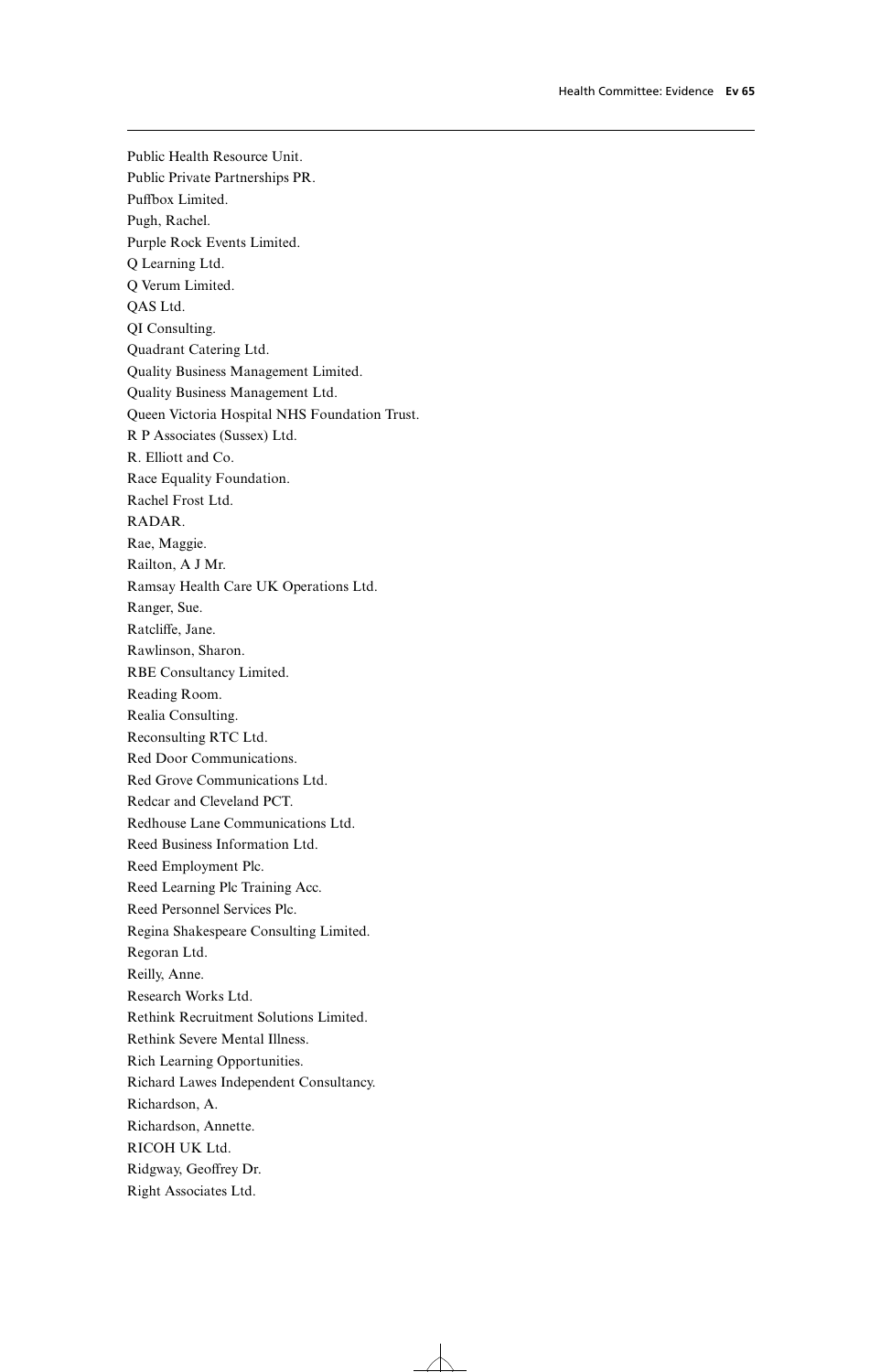Rightwork Consultants. Rijckborst, Rob. Ringway Infrastucture Services Limited. Robert Half International. Roberts, Mr Goronwy. Robertson Cooper Limited. Robertson, Joe. Robinson, Edna. Robinson Leslie Nottingham. Robson Rhodes. Rofe Consultancy Limited. Roffey Park Institute Ltd. ROI Operations Management Ltd. ROI Team Ltd. Rollnick, Stephen. Romer, Dr Heike. Rose Barton Nicholas. Rotherham Doncaster and South Humber Mental Health NHS Foundation Trust. Routes Consulting Limited. Royal College of General Practitioners. Royal College of Physicians of London. Royal College of Surgeons of England. Royal Devon and Exeter NHS Foundation Trust. Royal Liverpool and Broadgreen Hospitals University NHS Trust. Royal Pharmaceutical Society of Great Britain. RPH Sloane t/s Health Partnership. RPS Group pLc. RSM Bentley Jennison. RSR Consultants Ltd. Ruddle, Keith. Russell Reynolds Associates Ltd. S J Berwin and Co. S8080 Limited. Sainsbury Centre for Mental Health. Salford PCT. Salford Health Matters CIC. Salix Consulting Ltd. Salvage, Jane. Sambrook Research International. Sampson Rees and Co Ltd. Sand Resources Ltd. Sanders, Sue. Sandler Lanz Consulting Ltd. Sang Jacobsson Ltd. Sant Isher Ltd. Sapient Ltd. Saunders, Brian T. Saville Consulting UK Limited. Saville, Sue.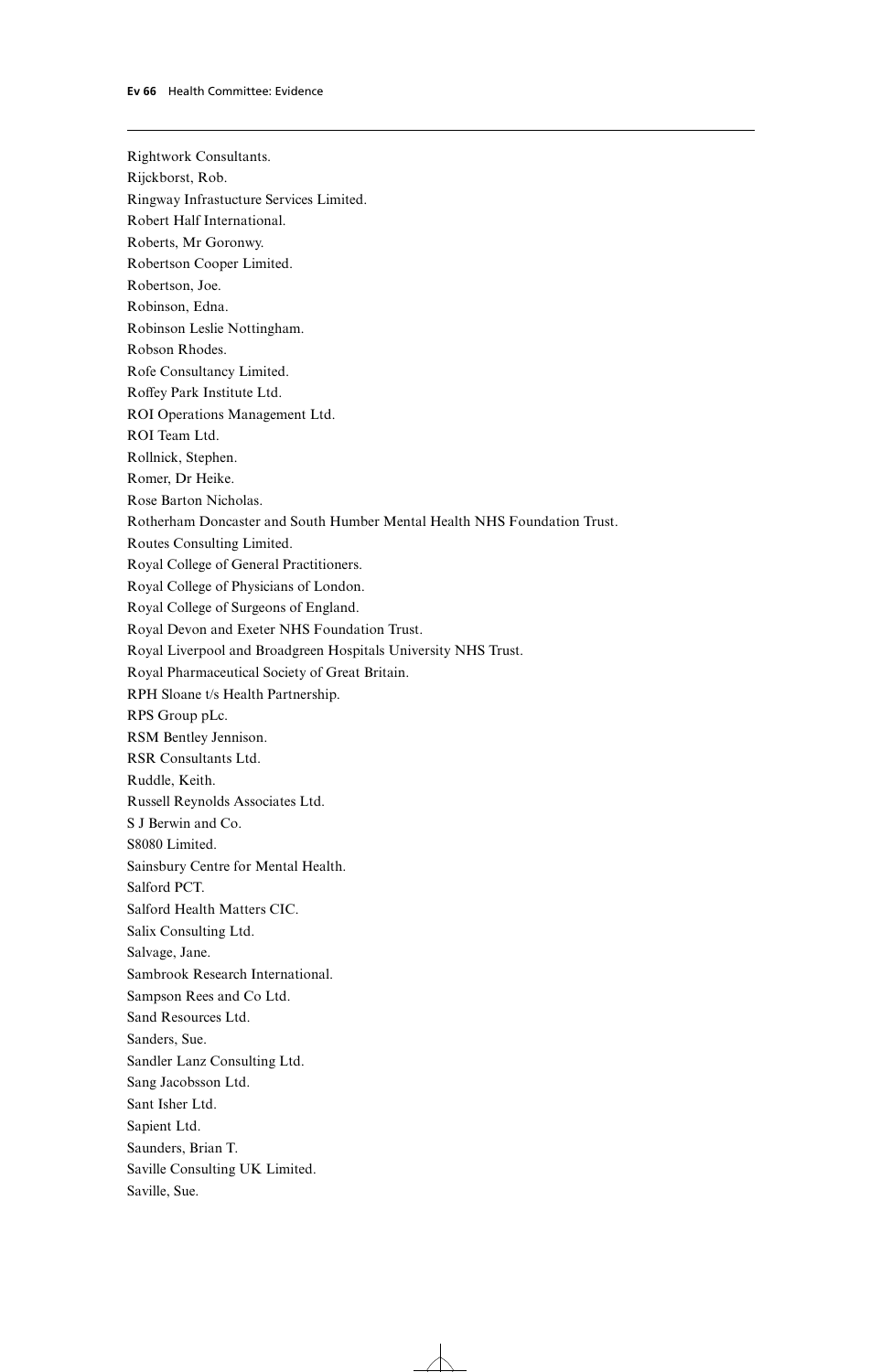Saxton Bampfylde Hever Ltd. SBS Business Solutions. SBWS Limited. Scarsbrook, Andrew Frederick. Schofield Sweeney LLP. School Councils UK. School of Pharmacy Main Account. Scintillate Consulting. Scott, Stafford. Scottish Executive. Scotts. Sctrp. S-cubed Ltd. Search Media Ltd. Secure Healthcare. Secure Healthcare Ltd TB Projects. Sefton Metropolitan Borough Council. Sefton PCT. Select Appointments Plc. Self Care Solutions. SERCO Limited Consulting. Sexual Health on Call. Seymour, Jenny. SFW Limited. Shared Services and BPO Limited. Sharpehr Ltd. Sheffield Childrens NHS Foundation Trust Hospital NHS Trust. Sheffield Hallam University. Sheffield PCT. Sheffield Teaching Hospitals NHS Foundation Trust. Sheffield University of. Shepherd Taylor Partnership. Sherlock, Joanne Karen. SHM Communications Ltd. SHM Productions Limited. Shorrock, Sarah. Short, Helen. Siddons, Moira. Sidoli, Kathryn. Silent Sounds UK Limited. Simmons and Simmons No 2 A/C. Simon Christmas Limited. Sims, Helena. Sintons. Sir Frederick Snow and Partners. Sirota Consulting UK Limited. Sirsidynix. SL Treecare Ltd. Smith, Mrs Susan.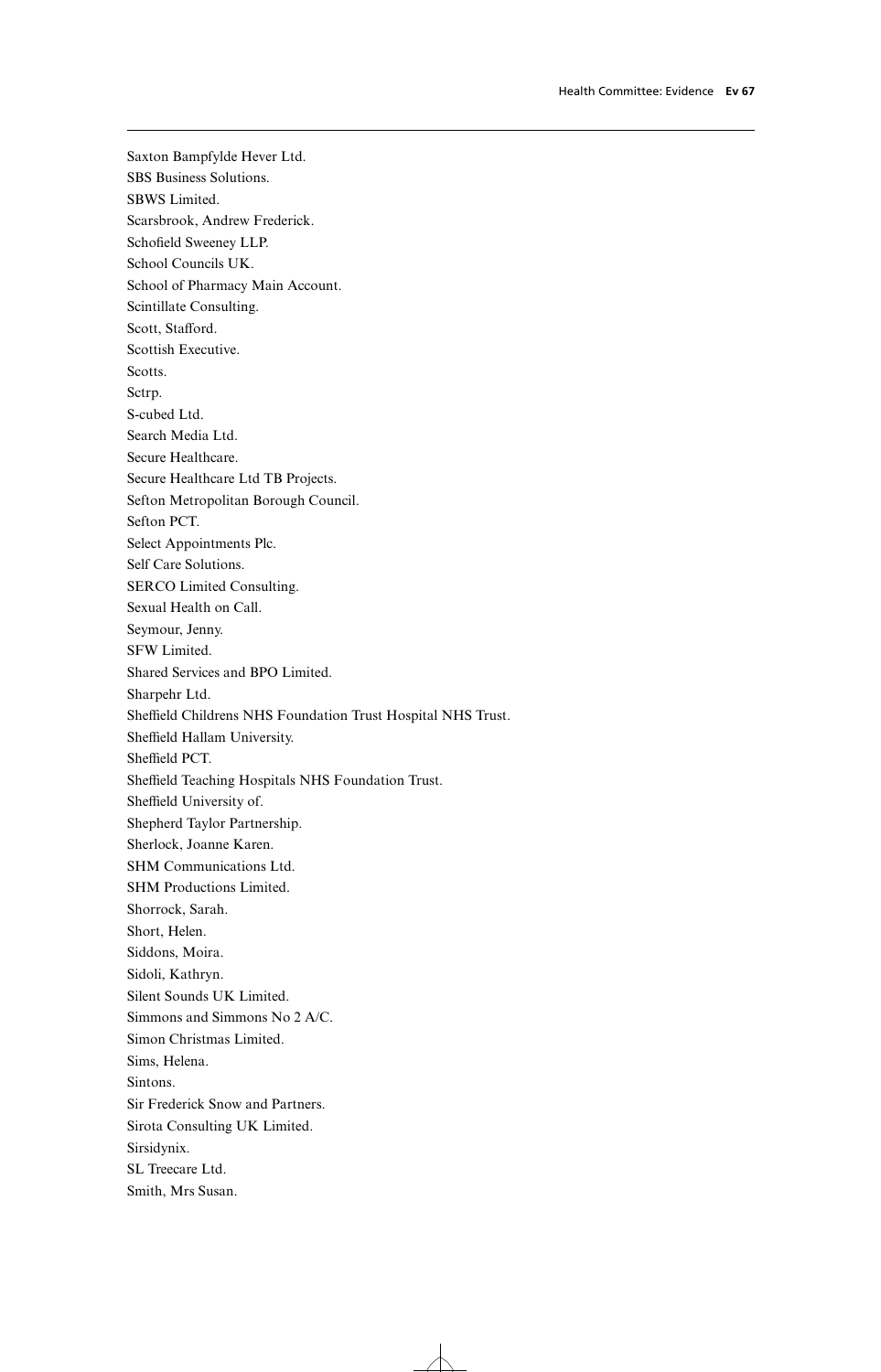Smith, Vivien. Smith, Peter. Smith, Peter M. SMM Consultancy. Social Care Consulting Limmited. Social Care Institute for Excellence. Social Enterprise Coalition. Soil Association. Solid State Technology Limited. Somerset PCT. South Central SHA. South Downs Health NHS Trust. South East Coast SHA. South East Essex PCT. South London and Maudsley NHS Foundation. South of England Advocacy Projects. South Tees Hospitals NHS Trust. South West SHA. Southampton University Hospitals NHS Trust. Southampton, University of. Southgate, Professor Dame Lesley. Sowter, Phill. Space Syntax Ltd. Specialist Recruitment Services Ltd. Speech Centre. Spencer, Wayne. Spiers, Hilary. Spinning Clock Limited. Spire Healthcare (Holdings) Ltd. Spring Technology. SRG Project Management Ltd. SROI Network Ltd. SRS The Development Team Limited. St George's Healthcare NHS Trust. St Georges Hospital Medical School. St Mary's NHS Trust Imperial College Healthcare NHS Trust. St Stephens AIDS Trust. Stamp, Gillian. Staniforth, Mr Martin. Staniforth, Alison. Stanton Marris LLP. Step Ahead. Step Exhibitions Ltd. Stephanie Grundy. Stephanie Varah Development Solutions Limited. Stephen, Claire. Stephens, Anthony George. Steria Ltd. Steve Onyett Consultancy Services Limited.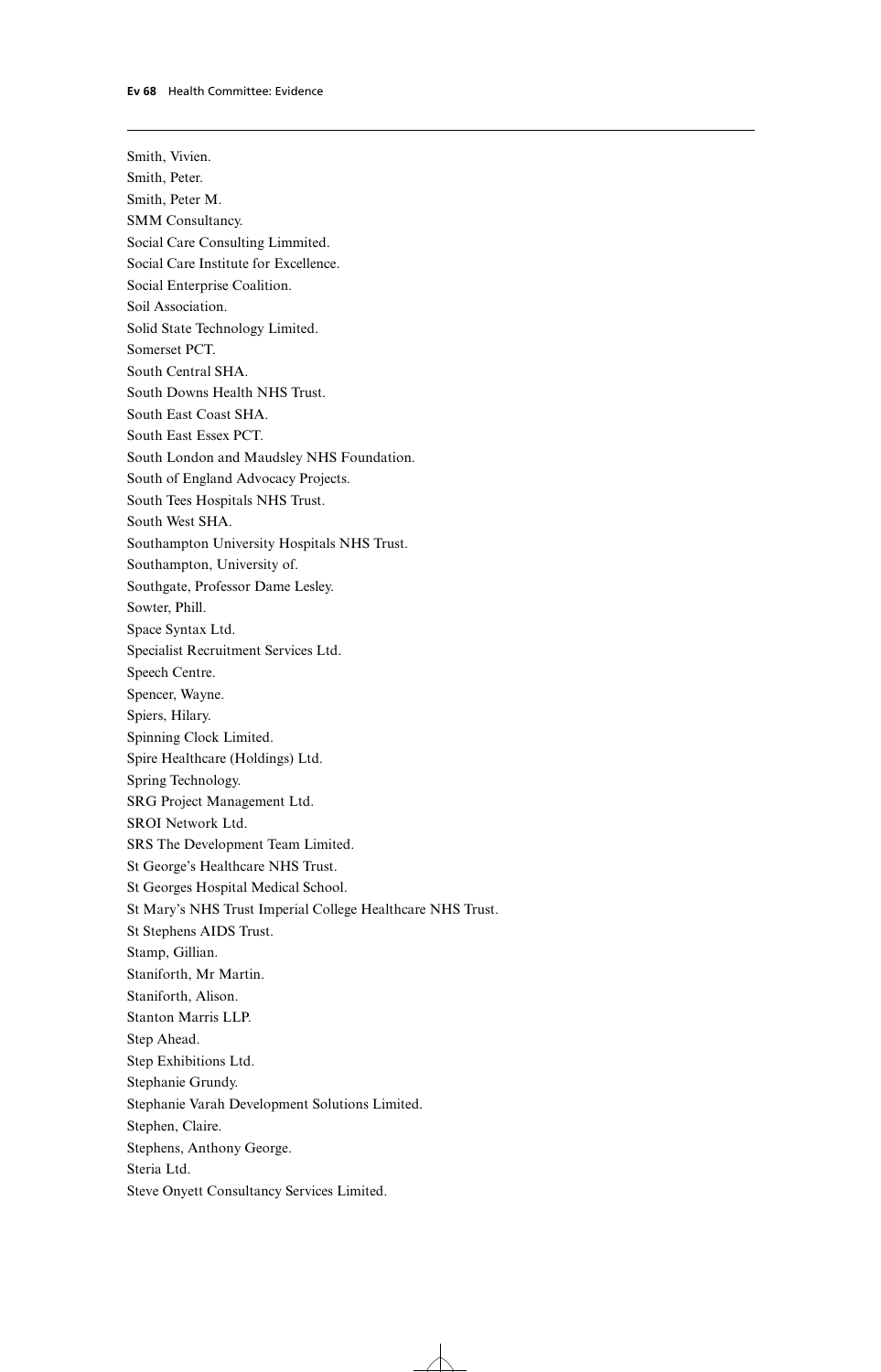Stirling University of. Stone, Judith. Stopgap Limited. Strategic Futures Ltd. Strategic Positioning Ltd. Stromatechnology Ltd. Stronach Russell. Stroud, Mike. Stuart, Ann. Stuart, O W. Sue Hastings Pay and Employment Advice. Sue Hill Recruitment and Service. Summer Rain Films Ltd. Summer Set Associates Ltd. Supply Chain Limited. Surrey PCT. Susanne James Associates. Sussex Data Services Ltd. Sustainable Development Foundation. SW Training and Development. Swap Higher Education Academy. Symmetric SD Limited. Synthesis Medical Limited. T A Millard East Anglia Ltd. Take 1 Script Services Ltd. Taking Part. Tamarind Strategy and Communications Limited. Targett Business Technology Limited. Tariq Chaudry. TATE. Taunton and Somerset NHS Foundation Trust. Tay Associates Ltd. Taylor, Steve. Teamstudio Europe Ltd. Teamwork Management Services. Technology Project Services. Technopolis Limited. Tee, Rebecca. Teleios Consulting South East Ltd. Telephone Helplines Association. Teleresources Consultancy. Templetree Consulting (Surrey) Ltd. Terrence Higgins Trust. The Academy of Medical Science. The Afiya Trust. The Beth Johnson Foundation. The Brazier Holt Partnership Ltd. The Campaign for Freedom of Information. The Carers Federation.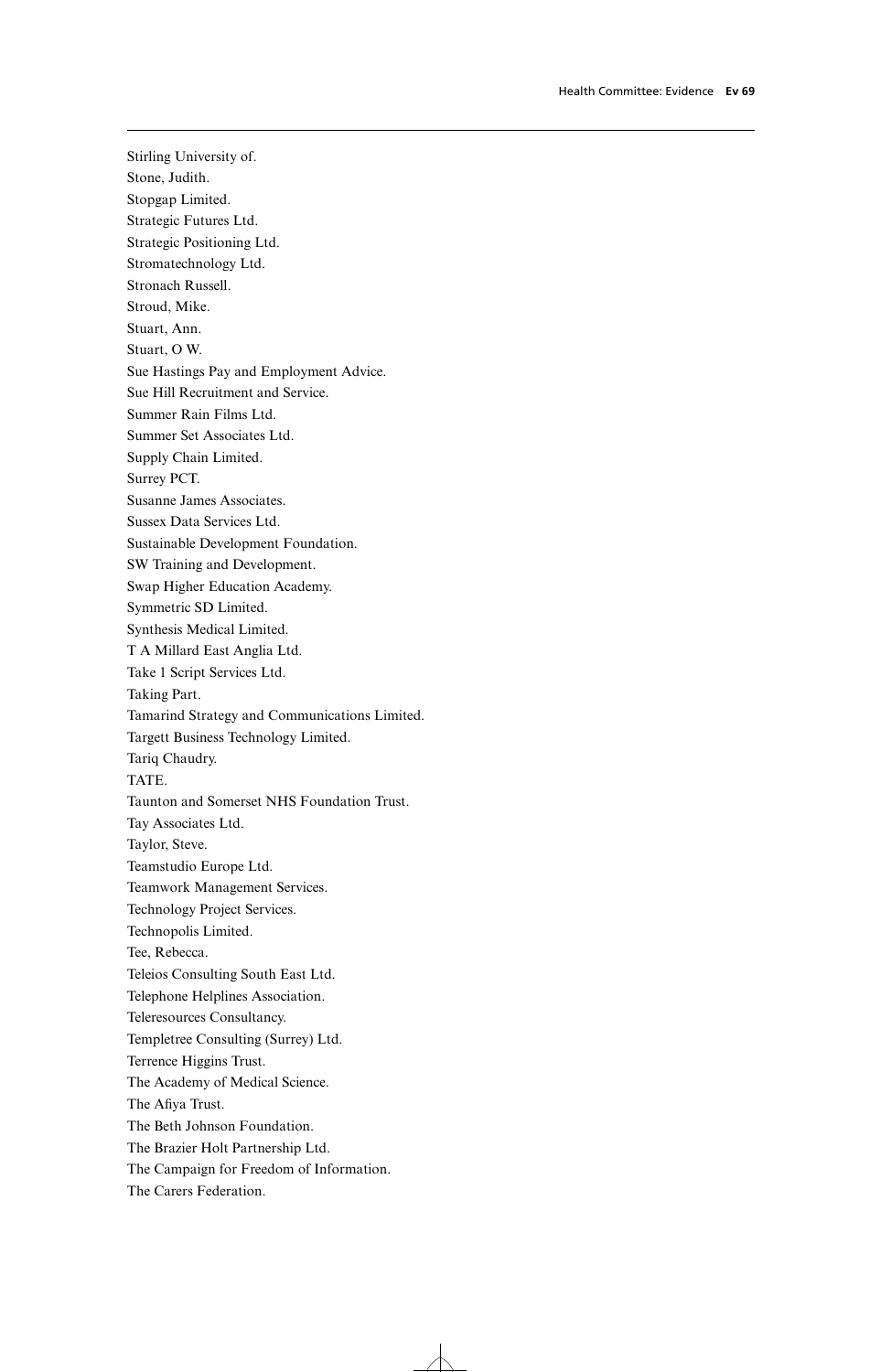Townsend, Paul.

The Civic Trust. The Dialogue Space Ltd. The Education Guild. The Energy Practice. The Forster Company. The Free Churches Group at Churches Together in England. The Griffins Society. The Hackett Group. The Information Centre. The Kings Fund. The Landscape Partnership. The Learning Field. The Mental Health Foundation. The Met Office. The Metro Centre Limited. The Movement for Non Mobile Children Whizz Kidz. The Muslim Council of Britain. The NAZ Project (London). The NESCO Group. The Newcastle upon Tyne NHS Foundation Trust. The NHS Confederation Group Company Ltd. The Primary Care Consul York. The Project Store Ltd. The Red Consultancy. The Ripple Effect Coaching Company Ltd. The Rotherham General Hospitals NHS Foundation Trust. The Rotherham NHS Foundation Trust. The Royal College of Paediatrics and Child Health. The Royal College of Psychiatrists. The SG Group. The Shout! Centre. The Stationery Office Ltd. The Team Brand Communication Consultants Limited. The Whitehall and Industry Group. The Work Foundation. The Young Foundation. Think Associates Ltd. Thinkclarity Ltd. Thistle Hotels. Thomas, Malcolm. Thoreya Swage Ltd. Thresholds Ltd. TMP Worldwide. TNS Media Intelligence Ltd. Torjesen, Ingrid. Tower Hamlets PCT. Tower Surveys Ltd. Town, Chris.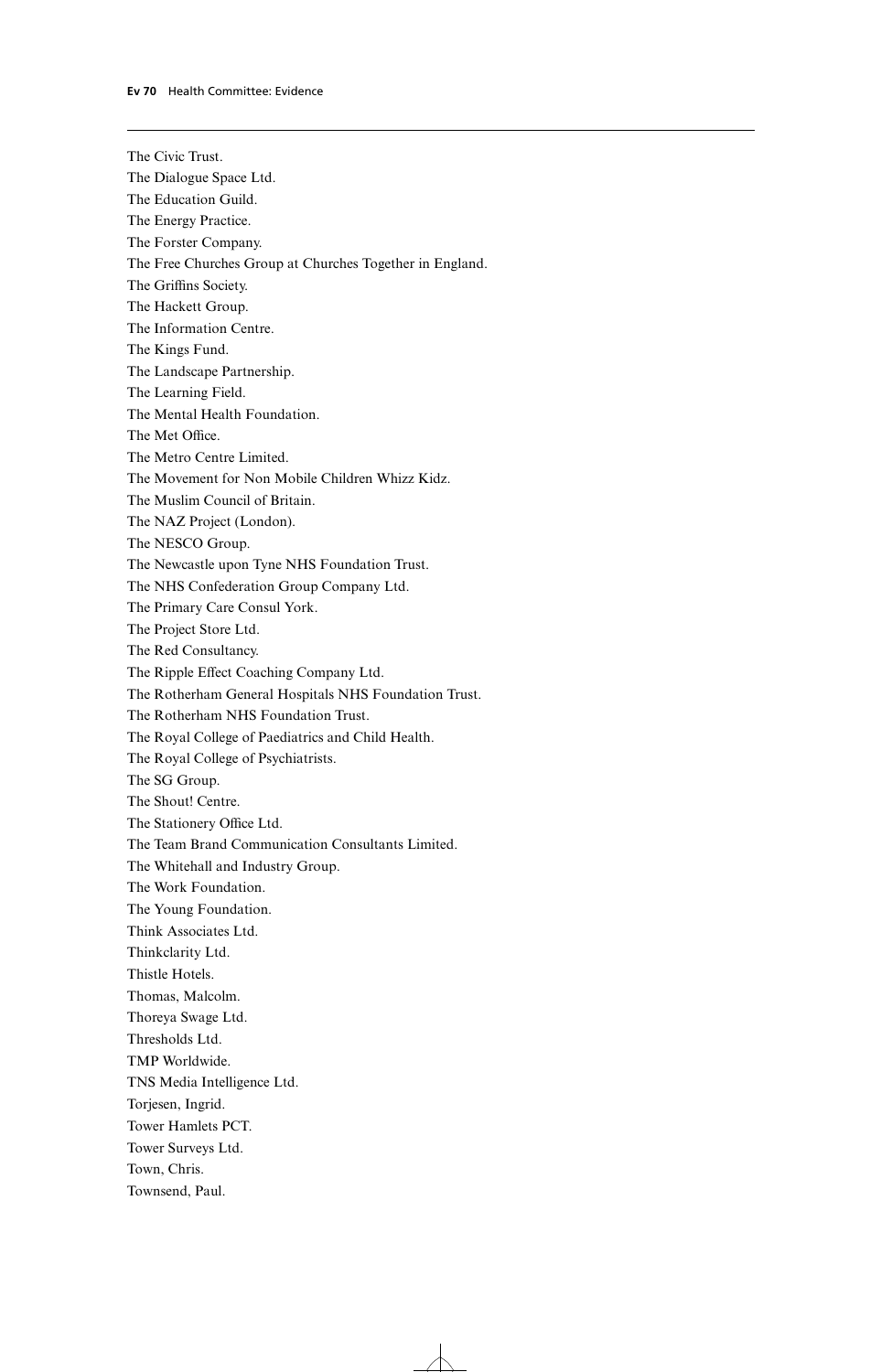Training for Lifestyle Change. Transplant Sport UK (TSUK). Treanor, Darren. Treasury Solicitor's Cash A/C. Trent Baxter Consulting Ltd. Triangle Consultancy Training Services for Children. Tribal Resourcing. Trimble, Terri. Trimedia Harrison Cowley Limited. Troop Consultancy. Tull, Philip. Tunnard, Jo. Turner and Townsend. Turner and Townsend Management Solutions Ltd. Turner and Townsend Project Management Ltd. Tweed, Karen. Twentyfifty Ltd. Tyson, Shelley. UCL Consultants. UK Specialist Hospitals Ltd. UK Trade and Investment. Ullah, Nazeem. UMB Information Ltd. Uni Consulting, Unique Improvements Ltd. Unique Data Services Ltd. United Health Europe Ltd. University College London. University College London Hospitals Charity. University College London Hospitals NHS Foundation Trust. University Hospitals Bristol NHS Foundation Trust. University Hospitals of Leicester NHS Trust. University Hospitals of Morecambe Bay NHS Trust. University of Bedfordshire. University of Central Lancashire. University of the West of England. University of Westminster Trading Limited. Urban Surveying Limited. Vallily Morgan. Valpy Communications Ltd. Valuation Office Agency Admin. Valuation Office Agency Cilor. Varley OBE, Rosie. Vega Group Plc. Venngroup Recruitment Solutions. Venture Training and Consulting Ltd. Veredus Interim Management. Verita. Versatility Plus Limited. Vincent and Gorbing Ltd.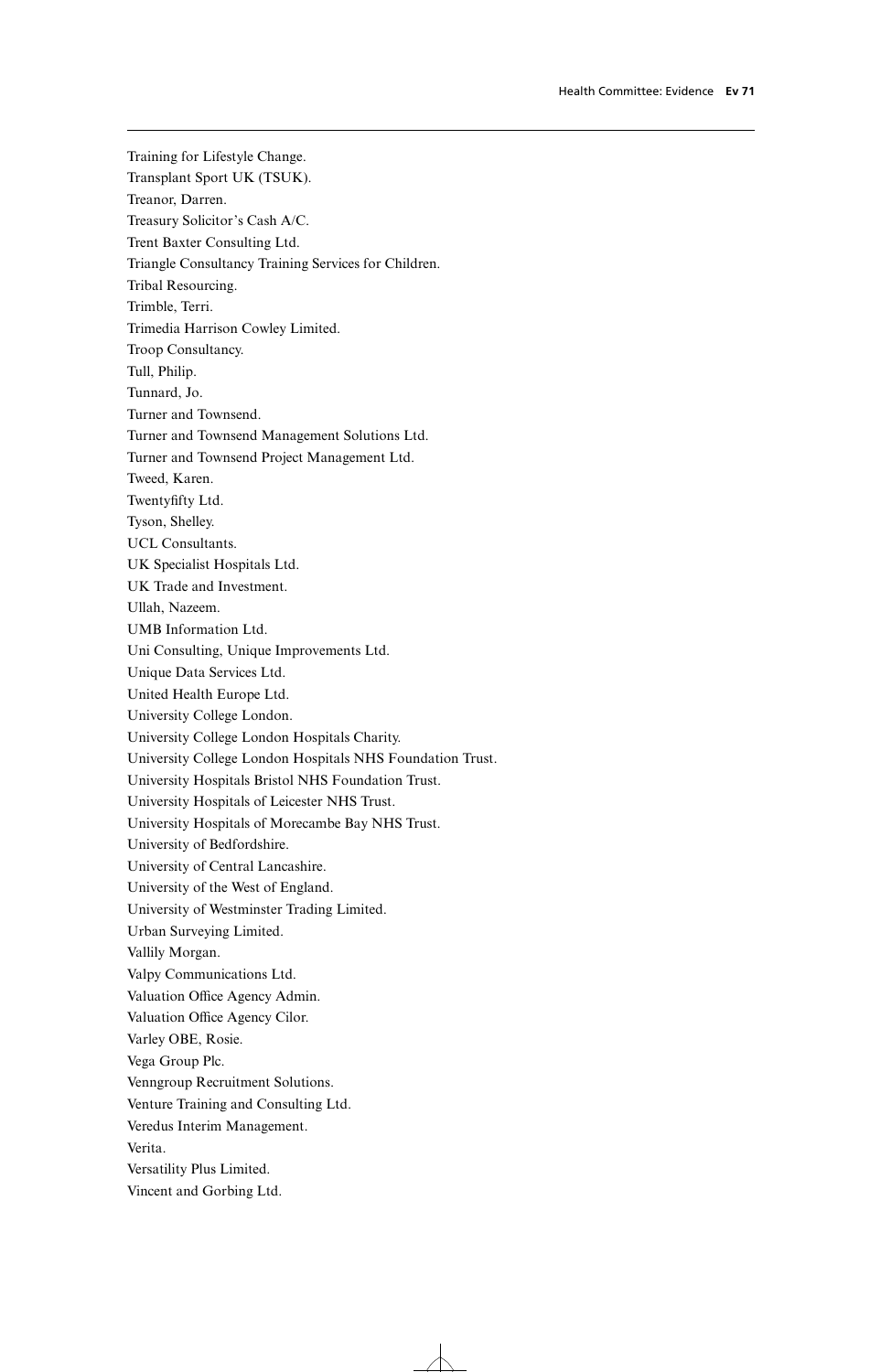Virtual Worlds. Vis-á-vis Research Consultancy Ltd. Vision Sense Limited. Wales Swansea, University of. Walker, Isabeau. Wallacespace Ltd. Walsall Teaching PCT. Walsh, Nathalie. Ward Hadaway Solicitors. Warner, Lucy. Warren Lownds Ltd. Warrington Borough Council. Warwick 3p Limited. Warwick University of. Warwick University Training lT. Waters, Jan. Watts, Chris. Waverley Management Consultants. WCL White Consulants Limited. WDAD Communications Ltd. Webb, Jane. Webcredible Ltd. Webdesign Associates Ltd. Weber Shandwick. Weblogik Ltd. Webster, Mr Paul. Wellsteed Associates. Wendy Pritchard Associates. West Essex PCT. West London Mental Health NHS Trust. West Midlands SHA. West Sussex County Council. West Sussex PCT. Westhill Communications. Westley Design. Westminster Explained. Weyman, Anne. WG Consulting Healthcare Limited. Wheeler Risk Solutions Ltd. White Consultants Ltd. Whyte, Peter. Wigan Metropolitan Borough of. Wilderspin Hilary. Williams, Guy. Willis Ltd. Wilson Care and Communications. Wilson, Rebecca. Wilson-Elliott Ltd. Winston James Churchill.